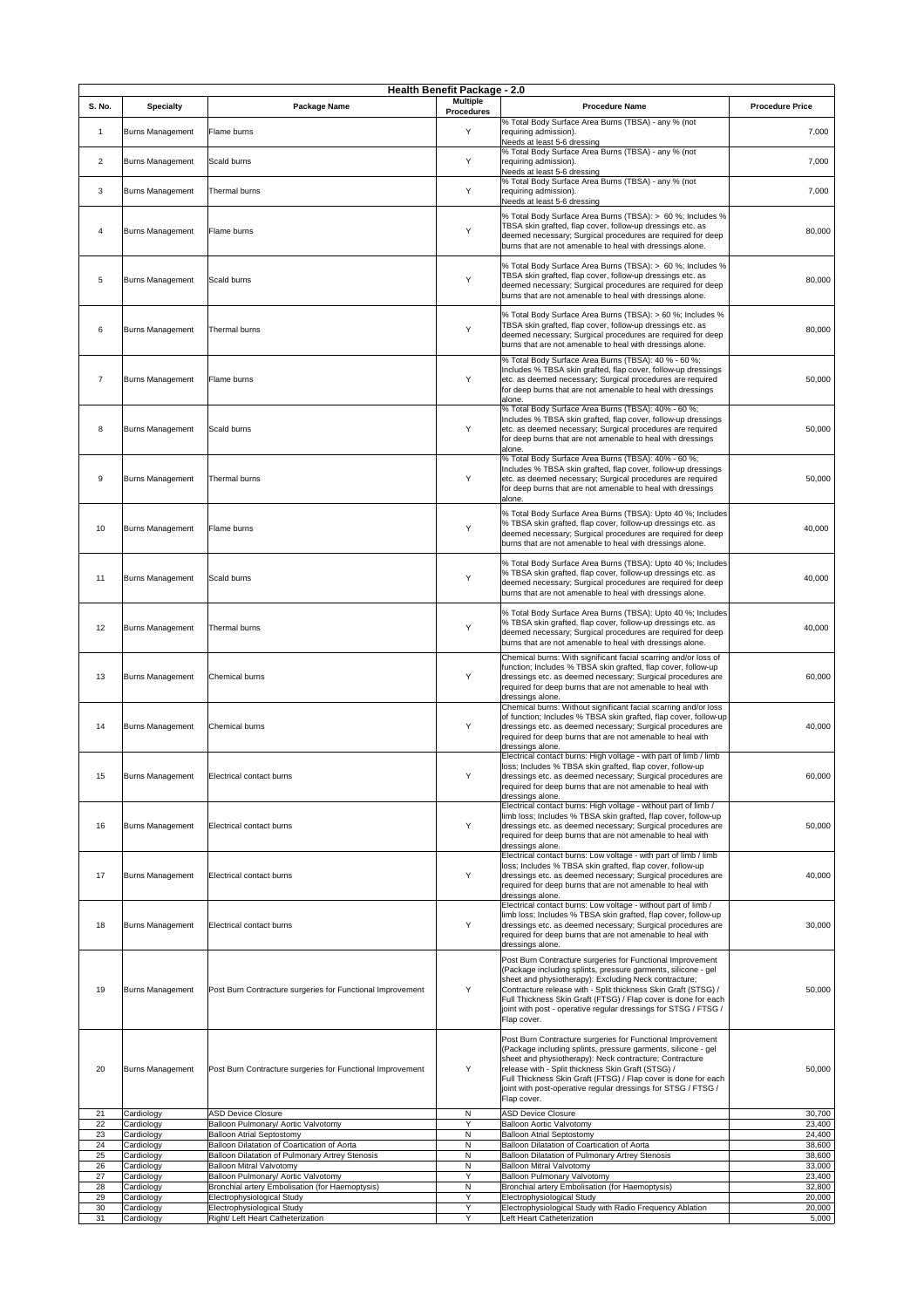| 32         | Cardiology                                 | <b>PDA Device Closure</b>                                                                                                      | N              | <b>PDA Device Closure</b>                                                                                                                                          | 22,000                             |
|------------|--------------------------------------------|--------------------------------------------------------------------------------------------------------------------------------|----------------|--------------------------------------------------------------------------------------------------------------------------------------------------------------------|------------------------------------|
| 33         | Cardiology                                 | PDA stenting                                                                                                                   | N              | PDA stenting                                                                                                                                                       | 37,100                             |
| 34         | Cardiology                                 | Percutaneous Transluminal Septal Myocardial Ablation                                                                           | N              | Percutaneous Transluminal Septal Myocardial Ablation                                                                                                               | 34,100                             |
| 35         | Cardiology                                 | Peripheral Angioplasty                                                                                                         | N              | Peripheral Angioplasty                                                                                                                                             | 37,400                             |
| 36         | Cardiology                                 | PTCA, inclusive of diagnostic angiogram                                                                                        | N              | PTCA, inclusive of diagnostic angiogram                                                                                                                            | 40,600                             |
| 37         | Cardiology                                 | Right/ Left Heart Catheterization                                                                                              | Y              | <b>Right Heart Catheterization</b>                                                                                                                                 | 5,000                              |
| 38         | Cardiology                                 | Systemic Thrombolysis (for MI)                                                                                                 | N              | Systemic Thrombolysis (for MI)                                                                                                                                     | 17,900                             |
| 39         | Cardiology                                 | <b>VSD Device Closure</b>                                                                                                      | N              | <b>VSD Device Closure</b>                                                                                                                                          | 30,700                             |
| 40         | Cardiology, CTVS                           | Double Chamber Permanent Pacemaker Implantation                                                                                | N              | Permanent Pacemaker Implantation - Double Chamber                                                                                                                  | 27,000                             |
| 41         | Cardiology, CTVS                           | Single Chamber Permanent Pacemaker Implantation                                                                                | N              | Permanent Pacemaker Implantation - Single Chamber                                                                                                                  | 20,000                             |
| 42         | Cardiology, CTVS<br>Cardiology, General    | Temporary Pacemaker implantation                                                                                               | N              | Temporary Pacemaker implantation                                                                                                                                   | 19,200                             |
| 43         | Surgery                                    | Pericardiocentesis                                                                                                             | $\mathsf{N}$   | Pericardiocentesis                                                                                                                                                 | 12,100                             |
| 44         | Cardiology,<br>Interventional              | Catheter directed Thrombolysis                                                                                                 | Y              | Catheter directed Thrombolysis for Deep vein thrombosis                                                                                                            | 30,800                             |
|            | Radiology<br>Cardiology,                   |                                                                                                                                |                | (DVT)                                                                                                                                                              |                                    |
| 45         | Interventional<br>Radiology<br>Cardiology, | Catheter directed Thrombolysis                                                                                                 | Y              | Catheter directed Thrombolysis for Mesenteric Thrombosis                                                                                                           | 30,800                             |
| 46         | Interventional<br>Radiology                | Catheter directed Thrombolysis                                                                                                 | Y              | Catheter directed Thrombolysis for Peripheral vessels                                                                                                              | 30,800                             |
| 47<br>48   | <b>CTVS</b><br><b>CTVS</b>                 | Aortic Root Replacement Surgery<br>Aortic Aneurysm Repair using Cardiopulmonary bypass (CPB)                                   | Y<br>Y         | Aortic Aneurysm<br>Aortic Aneurysm Repair using Cardiopulmonary bypass (CPB)                                                                                       | 150,000<br>120,000                 |
| 49         | <b>CTVS</b>                                | Left Heart Bypass<br>Aortic Aneurysm Repair using Cardiopulmonary bypass (CPB)                                                 | Y              | Aortic Aneurysm Repair using Left Heart Bypass                                                                                                                     | 120,000                            |
| 50         | <b>CTVS</b>                                | Left Heart Bypass<br>Aortic Aneurysm Repair without using Cardiopulmonary bypass<br>(CPB) / Left Heart Bypass                  | Y              | Aortic Aneurysm Repair without using Cardiopulmonary bypass<br>(CPB)                                                                                               | 70,000                             |
| 51         | <b>CTVS</b>                                | Aortic Aneurysm Repair without using Cardiopulmonary bypass<br>(CPB) / Left Heart Bypass                                       | Y              | Aortic Aneurysm Repair without using Left Heart Bypass                                                                                                             | 70,000                             |
| 52         | <b>CTVS</b>                                | Aortic Arch Replacement / Thoracoabdominal aneurysm<br>Repair using bypass                                                     | Υ              | Aortic Arch Replacement using bypass                                                                                                                               | 150,000                            |
| 53<br>54   | <b>CTVS</b><br><b>CTVS</b>                 | Aortic Root Replacement Surgery<br>Single Valve Procedure                                                                      | Y<br>Y         | <b>Aortic Dissection</b><br><b>Aortic Valve</b>                                                                                                                    | 150,000<br>112,000                 |
| 55         | <b>CTVS</b>                                | Double Valve Procedure                                                                                                         | Y              | Aortic Valve Repair/ Aortic Valve Replacement / Mitral Valve<br>Repair / Mitral Valve Replacement / Tricuspid Valve Repair /<br><b>Tircuspid Valve Replacement</b> | 150,000                            |
| 56         | <b>CTVS</b>                                | Triple valve procedure on Aortic / Mitral / Tricuspid valves                                                                   | N              | Aortic Valve Repair/ Aortic Valve Replacement / Mitral Valve<br>Repair / Mitral Valve Replacement / Tricuspid Valve Repair /                                       | 150,000                            |
| 57         | <b>CTVS</b>                                | Peripheral Arterial Surgeries                                                                                                  | Y              | <b>Tircuspid Valve Replacement</b><br>Aorto - carotid bypass                                                                                                       | 50,000                             |
| 58         | <b>CTVS</b>                                | Peripheral Arterial Surgeries                                                                                                  | Y              | Aorto - subclavian bypass                                                                                                                                          | 50,000                             |
| 59         | <b>CTVS</b>                                | Aorto Iliac / Aorto femoral bypass (Uni and Bi)                                                                                | N              | Aorto femoral bypass - B/L                                                                                                                                         | 70,000                             |
| 60         | <b>CTVS</b>                                | Aorto Iliac / Aorto femoral bypass (Uni and Bi)                                                                                | N              | Aorto femoral bypass - U/L                                                                                                                                         | 70,000                             |
| 61         | <b>CTVS</b>                                | Aorto Iliac / Aorto femoral bypass (Uni and Bi)                                                                                | N              | Aorto Iliac bypass - B/L                                                                                                                                           | 70,000                             |
| 62         | <b>CTVS</b>                                | Aorto Iliac / Aorto femoral bypass (Uni and Bi)                                                                                | N              | Aorto Iliac bypass - U/L                                                                                                                                           | 70,000                             |
| 63         | <b>CTVS</b>                                | Surgical Correction of Category - III Congenital Heart Disease                                                                 | Y              | AP window repair                                                                                                                                                   | 150,000                            |
| 64         | <b>CTVS</b>                                | Surgical Correction of Category - III Congenital Heart Disease                                                                 | Y              | Arch interruption Repair with VSD closure                                                                                                                          | 150,000                            |
| 65         | <b>CTVS</b>                                | Surgical Correction of Category - III Congenital Heart Disease                                                                 | Y              | Arch interruption Repair without VSD closure                                                                                                                       | 150,000                            |
| 66         | <b>CTVS</b>                                | Surgical Correction of Category - III Congenital Heart Disease                                                                 | Y              | Arterial switch operation                                                                                                                                          | 150,000                            |
| 67         | <b>CTVS</b>                                | Surgical Correction of Category - Il Congenital Heart Disease                                                                  | Y              | ASD Closure + Infundibular procedure                                                                                                                               | 120,000                            |
| 68         | <b>CTVS</b>                                | Surgical Correction of Category - Il Congenital Heart Disease                                                                  | Y              | ASD Closure + Mitral procedure                                                                                                                                     | 120,000                            |
| 69         | <b>CTVS</b>                                | Surgical Correction of Category - Il Congenital Heart Disease                                                                  | Y              | ASD closure + Partial Anomalous Venous Drainage Repair                                                                                                             | 120,000                            |
| 70         | <b>CTVS</b>                                | Surgical Correction of Category - II Congenital Heart Disease                                                                  | Y              | ASD Closure + Pulmonary procedure                                                                                                                                  | 120,000                            |
| 71<br>72   | <b>CTVS</b><br><b>CTVS</b>                 | Surgical Correction of Category - Il Congenital Heart Disease<br>Surgical Correction of Category - Il Congenital Heart Disease | Y<br>Y         | ASD Closure + Tricuspid procedure<br>Atrial septectomy + Glenn                                                                                                     | 120,000<br>120,000                 |
| 73         | <b>CTVS</b>                                | Surgical Correction of Category - Il Congenital Heart Disease                                                                  | Y              | Atrial septectomy + PA Band                                                                                                                                        | 120,000                            |
| 74         | <b>CTVS</b>                                | Aortic Root Replacement Surgery                                                                                                | Y              | AVR + Root enlargement                                                                                                                                             | 150,000                            |
| 75<br>76   | <b>CTVS</b><br><b>CTVS</b>                 | <b>Peripheral Arterial Surgeries</b><br>Peripheral Arterial Surgeries                                                          | Y<br>Y         | Axillary aneurysm repair<br>Axillo - Brachial Bypass                                                                                                               | 50,000<br>50,000                   |
| 77         | <b>CTVS</b>                                | Peripheral Arterial Surgeries                                                                                                  | Y              | Axillo - femoral bypass - B/L                                                                                                                                      | 50,000                             |
| 78         | <b>CTVS</b>                                | Peripheral Arterial Surgeries                                                                                                  | Y              | Axillo - femoral bypass - U/L                                                                                                                                      | 50,000                             |
| 79         | <b>CTVS</b>                                | Aortic Root Replacement Surgery                                                                                                | Y              | <b>Bental Procedure</b>                                                                                                                                            | 150,000                            |
| 80         | <b>CTVS</b>                                | <b>Peripheral Arterial Surgeries</b>                                                                                           | Y              | Brachial aneurysm repair                                                                                                                                           | 50,000                             |
| 81         | <b>CTVS</b>                                | <b>Peripheral Arterial Surgeries</b>                                                                                           | Y              | Carotid - endearterectomy                                                                                                                                          | 50,000                             |
| 82         | <b>CTVS</b>                                | Peripheral Arterial Surgeries                                                                                                  | Y              | Carotid aneurysm repair                                                                                                                                            | 50,000                             |
| 83         | <b>CTVS</b>                                | Peripheral Arterial Surgeries                                                                                                  | Y              | Carotid Body Tumor Excision                                                                                                                                        | 50,000                             |
| 84         | <b>CTVS</b>                                | Peripheral Arterial Surgeries                                                                                                  | Y              | Carotido - axillary bypass                                                                                                                                         | 50,000                             |
| 85         | <b>CTVS</b>                                | <b>Peripheral Arterial Surgeries</b>                                                                                           | Y              | Carotido - subclavian bypass                                                                                                                                       | 50,000                             |
| 86         | <b>CTVS</b>                                | Peripheral Arterial Surgeries                                                                                                  | Y              | Carotio - carotid Bypass                                                                                                                                           | 50,000                             |
| 87<br>88   | <b>CTVS</b><br><b>CTVS</b>                 | Closed Mitral Valvotomy including thoracotomy<br>Surgical Correction of Category - I Congenital Heart Disease                  | ${\sf N}$<br>Y | Closed Mitral Valvotomy including thoracotomy<br>Coarctation repair                                                                                                | 57,000<br>100,000                  |
| 89         | <b>CTVS</b>                                | Surgical Correction of Category - III Congenital Heart Disease                                                                 | Y              | Complete AV canal repair                                                                                                                                           | 150,000                            |
| 90         | <b>CTVS</b>                                | Coronary artery bypass grafting (CABG)                                                                                         | N              | Coronary artery bypass grafting (CABG)                                                                                                                             | 118,100                            |
| 91         | <b>CTVS</b>                                | Surgical Correction of Category - III Congenital Heart Disease                                                                 | Y              | <b>DORV Repair</b>                                                                                                                                                 | 150,000                            |
| 92         | <b>CTVS</b>                                | Surgical Correction of Category - III Congenital Heart Disease                                                                 | Y              | Double switch operation                                                                                                                                            | 150,000                            |
| 93         | <b>CTVS</b>                                | Surgical Correction of Category - III Congenital Heart Disease                                                                 | Y              | Ebstien repair                                                                                                                                                     | 150,000                            |
| 94         | <b>CTVS</b>                                | Excessive bleeding requiring re-exploration                                                                                    | N              | Excessive bleeding requiring re-exploration                                                                                                                        | 10,000                             |
| 95         | <b>CTVS</b>                                | <b>Peripheral Arterial Surgeries</b>                                                                                           | Y              | Femoral - popliteal Bypass                                                                                                                                         | 50,000                             |
| 96         | <b>CTVS</b>                                | Peripheral Arterial Surgeries                                                                                                  | Y              | Femoral aneurysm repair                                                                                                                                            | 50,000                             |
| 97         | <b>CTVS</b>                                | <b>Peripheral Arterial Surgeries</b>                                                                                           |                | Femoro - Femoral Bypass                                                                                                                                            | 50,000                             |
| 98         | <b>CTVS</b>                                | Surgical Correction of Category - III Congenital Heart Disease                                                                 | Y              | Fontan procedure                                                                                                                                                   | 150,000                            |
| 99         | <b>CTVS</b>                                | Surgical Correction of Category - I Congenital Heart Disease                                                                   | Y              | Glenn procedure                                                                                                                                                    | 100,000<br>50% of Original Package |
| 100        | <b>CTVS</b>                                | Immediate reoperation (within 5 days)                                                                                          | N              | Immediate reoperation (within 5 days)                                                                                                                              | rate                               |
| 101        | <b>CTVS</b>                                | Surgical Correction of Category - Il Congenital Heart Disease                                                                  | Y              | Infundibular PS repair                                                                                                                                             | 120,000                            |
| 102        | <b>CTVS</b><br><b>CTVS</b>                 | Surgical Correction of Category - Il Congenital Heart Disease                                                                  | Y<br>Y         | Intermediate AV canal repair                                                                                                                                       | 120,000                            |
| 103<br>104 | <b>CTVS</b>                                | Surgical Correction of Category - I Congenital Heart Disease<br>Surgical Correction of Category - III Congenital Heart Disease | Y              | solated Secundum Atrial Septal Defect (ASD) Repair<br>Konno procedure                                                                                              | 100,000<br>150,000                 |
|            |                                            |                                                                                                                                |                |                                                                                                                                                                    |                                    |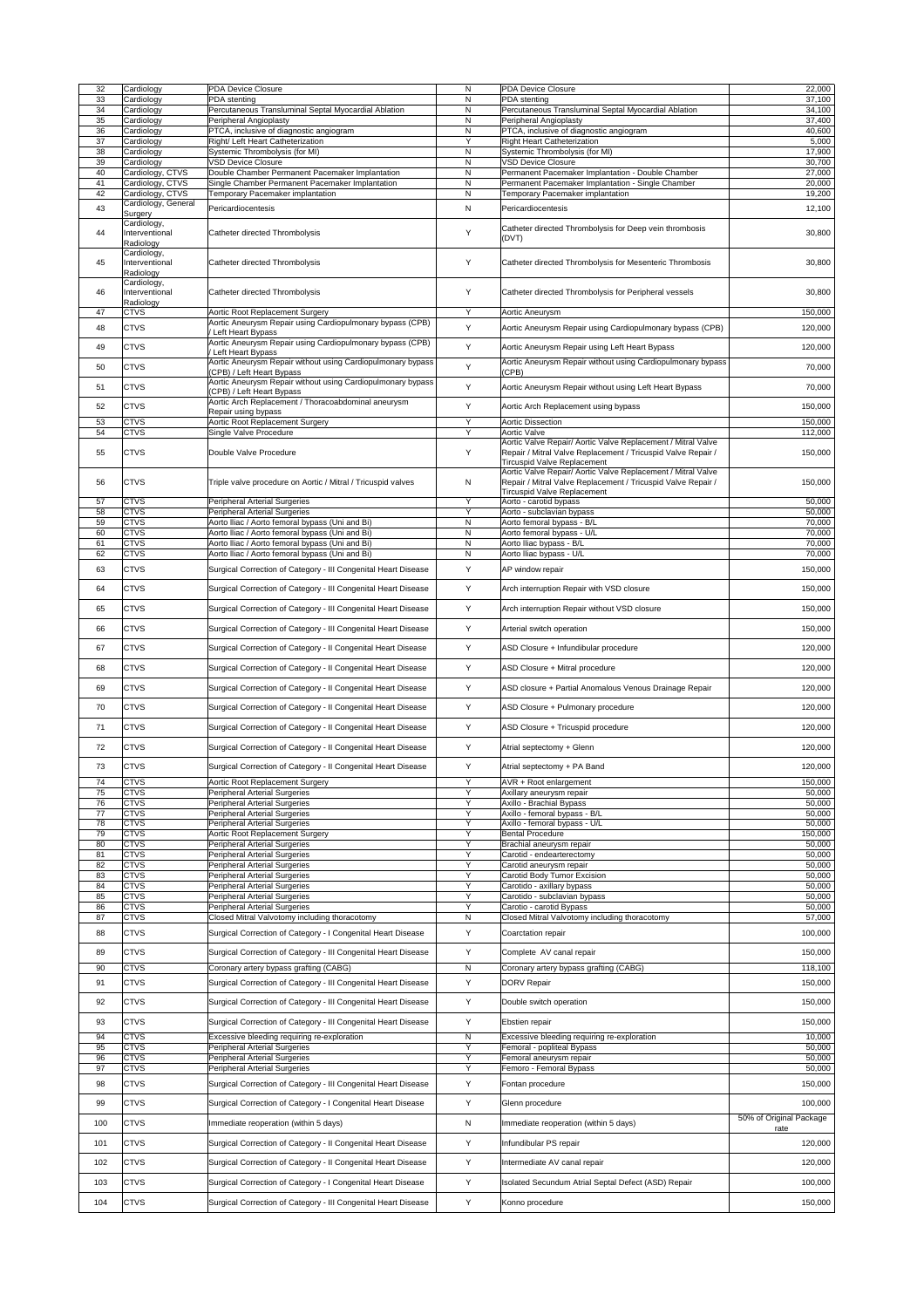| 105        | <b>CTVS</b>                                       | Low Cardiac Output syndrome requiring IABP insertion post -<br>operatively                                | N                 | Low Cardiac Output syndrome requiring IABP insertion post -<br>operatively                                              | 50,000            |
|------------|---------------------------------------------------|-----------------------------------------------------------------------------------------------------------|-------------------|-------------------------------------------------------------------------------------------------------------------------|-------------------|
| 106        | <b>CTVS</b>                                       | Single Valve Procedure                                                                                    | Y                 | <b>Mitral Valve</b>                                                                                                     | 112,000           |
| 107        | <b>CTVS</b>                                       | Surgical Correction of Category - III Congenital Heart Disease                                            | Y                 | <b>Mustard Operation</b>                                                                                                | 150,000           |
| 108        | <b>CTVS</b>                                       | Surgical Correction of Category - III Congenital Heart Disease                                            | Y                 | Norwood procedure                                                                                                       | 150,000           |
| 109        | <b>CTVS</b>                                       | Surgical Correction of Category - Il Congenital Heart Disease                                             | Y                 | Partial AV canal repair                                                                                                 | 120,000           |
| 110        | <b>CTVS</b>                                       | Patent Ductus Arteriosus (PDA) Closure via thoracotomy                                                    | N                 | Patent Ductus Arteriosus (PDA) Closure via thoracotomy                                                                  | 57,000            |
| 111<br>112 | <b>CTVS</b><br><b>CTVS</b>                        | Pericardial window (via thoracotomy)<br>Pericardiectomy                                                   | N<br>$\mathsf{N}$ | Pericardial window (via thoracotomy)<br>Pericardiectomy                                                                 | 30,000<br>67,000  |
| 113        | <b>CTVS</b>                                       | Peripheral arterial injury repair (without bypass)                                                        | N                 | Peripheral arterial injury repair (without bypass)                                                                      | 30,000            |
| 114<br>115 | <b>CTVS</b><br><b>CTVS</b>                        | <b>Peripheral Arterial Surgeries</b><br>Surgical Correction of Category - I Congenital Heart Disease      | Y<br>Y            | Popliteal aneurysm repair<br><b>Pulmonary Artery Banding</b>                                                            | 50,000<br>100,000 |
| 116        | <b>CTVS</b>                                       | Pulmonary Embolectomy/Thromboendarterectomy                                                               | Y                 | <b>Pulmonary Embolectomy</b>                                                                                            | 141,000           |
| 117        | <b>CTVS</b>                                       | <b>Pulmonary Resection</b>                                                                                | N                 | <b>Pulmonary Resection</b>                                                                                              | 70,000            |
| 118        | <b>CTVS</b>                                       | Surgical Correction of Category - III Congenital Heart Disease                                            | Y                 | Rastelli Procedure                                                                                                      | 150,000           |
| 119<br>120 | <b>CTVS</b><br><b>CTVS</b>                        | Re-do sternotomy<br>Ross Procedure                                                                        | N<br>${\sf N}$    | Re-do sternotomy<br><b>Ross Procedure</b>                                                                               | 20,000<br>139,500 |
| 121        | <b>CTVS</b>                                       | Surgical Correction of Category - III Congenital Heart Disease                                            | Y                 | <b>Senning Operation</b>                                                                                                | 150,000           |
|            | <b>CTVS</b>                                       |                                                                                                           |                   |                                                                                                                         |                   |
| 122        |                                                   | Surgical Correction of Category - Il Congenital Heart Disease                                             | Υ                 | Sinus of Valsalva aneurysm repair with aortic valve procedure<br>Sinus of Valsalva aneurysm repair without aortic valve | 120,000           |
| 123        | <b>CTVS</b>                                       | Surgical Correction of Category - Il Congenital Heart Disease                                             | Y                 | procedure                                                                                                               | 120,000           |
| 124        | <b>CTVS</b>                                       | Surgical Correction of Category - Il Congenital Heart Disease                                             | Y                 | Sub-aortic membrane resection                                                                                           | 120,000           |
| 125        | <b>CTVS</b>                                       | Peripheral Arterial Surgeries                                                                             | Y                 | Subclavian aneurysm repair                                                                                              | 50,000            |
| 126        | <b>CTVS</b>                                       | Surgical Correction of Category - III Congenital Heart Disease                                            | Y                 | Supravalvular AS repair                                                                                                 | 150,000           |
| 127        | <b>CTVS</b>                                       | Surgery for Hypertrophic Obstructive Cardiomyopathy (HOCM)                                                | N                 | Surgery for Hypertrophic Obstructive Cardiomyopathy (HOCM)                                                              | 111,000           |
| 128        | <b>CTVS</b>                                       | Surgical Correction of Category - I Congenital Heart Disease                                              | Y                 | Systemic - Pulmonary shunt                                                                                              | 100,000           |
| 129        | <b>CTVS</b>                                       | Surgical Correction of Category - III Congenital Heart Disease                                            | Y                 | <b>TAPVC Repair</b>                                                                                                     | 150,000           |
| 130        | <b>CTVS</b>                                       | Surgical Correction of Category - III Congenital Heart Disease                                            | Y                 | <b>Tetralogy of Fallot Repair</b>                                                                                       | 150,000           |
| 131        | <b>CTVS</b>                                       | Peripheral Arterial Surgeries                                                                             | Y                 | Thoracic Outlet syndrome Repair                                                                                         | 50,000            |
| 132        | <b>CTVS</b>                                       | Aortic Arch Replacement / Thoracoabdominal aneurysm                                                       | Y                 | Thoracoabdominal aneurysm Repair using bypass                                                                           | 150,000           |
| 133        | <b>CTVS</b>                                       | Repair using bypass<br>Pulmonary Embolectomy/ Thromboendarterectomy                                       | Y                 | Thromboendarterectomy                                                                                                   | 141,000           |
| 134        | <b>CTVS</b>                                       | Single Valve Procedure                                                                                    | Y                 | <b>Tricuspid Valve</b>                                                                                                  | 112,000           |
| 135        | <b>CTVS</b>                                       | Surgical Correction of Category - III Congenital Heart Disease                                            | Y                 | Truncus arteriosus repair                                                                                               | 150,000           |
| 136        | <b>CTVS</b>                                       | Surgical Correction of Category - I Congenital Heart Disease                                              | Y                 | Unifocalization of MAPCA                                                                                                | 100,000           |
| 137        | <b>CTVS</b>                                       | Aortic Root Replacement Surgery                                                                           | Y                 | Valve sparing root replacement                                                                                          | 150,000           |
| 138        | <b>CTVS</b>                                       | Surgical Correction of Category - Il Congenital Heart Disease                                             | Y                 | Valvular PS repair                                                                                                      | 120,000           |
| 139        | <b>CTVS</b>                                       | Surgical Correction of Category - I Congenital Heart Disease                                              | Y                 | Vascular Ring division                                                                                                  | 100,000           |
| 140        | <b>CTVS</b>                                       | Surgical Correction of Category - III Congenital Heart Disease                                            | Y                 | VSD + Aortic procedure                                                                                                  | 150,000           |
| 141        | <b>CTVS</b>                                       | Surgical Correction of Category - III Congenital Heart Disease                                            | Y                 | VSD + Coarctation repair                                                                                                | 150,000           |
| 142        | <b>CTVS</b>                                       | Surgical Correction of Category - III Congenital Heart Disease                                            | Y                 | VSD + Infundibular procedure                                                                                            | 150,000           |
| 143        | <b>CTVS</b>                                       | Surgical Correction of Category - III Congenital Heart Disease                                            | Y                 | VSD + Mitral procedure                                                                                                  | 150,000           |
|            |                                                   |                                                                                                           |                   |                                                                                                                         |                   |
| 144        | <b>CTVS</b>                                       | Surgical Correction of Category - III Congenital Heart Disease                                            | Y                 | VSD + Pulmonary procedure                                                                                               | 150,000           |
| 145        | <b>CTVS</b>                                       | Surgical Correction of Category - III Congenital Heart Disease                                            | Y                 | VSD + Tricuspid procedure                                                                                               | 150,000           |
| 146        | <b>CTVS</b>                                       | Surgical Correction of Category - II Congenital Heart Disease                                             | Y                 | <b>VSD closure</b>                                                                                                      | 120,000           |
| 147        | <b>CTVS</b>                                       | Surgical Correction of Category - III Congenital Heart Disease                                            | Y                 | VSD closure + RV - PA conduit                                                                                           | 150,000           |
| 148        | CTVS, General<br>Surgery, Pediatric               | Foreign Body Removal with scope                                                                           | N                 | Foreign Body Removal with scope                                                                                         | 20,000            |
|            | Surgery<br>CTVS, General                          | Isolated Intercostal Drainage and Management of ICD,                                                      |                   | Isolated Intercostal Drainage and Management of ICD,                                                                    |                   |
| 149        | Surgery, Pediatric<br>Surgery                     | Intercostal Block, Antibiotics & Physiotherapy                                                            | ${\sf N}$         | Intercostal Block, Antibiotics & Physiotherapy                                                                          | 10,000            |
|            | CTVS, General                                     |                                                                                                           |                   |                                                                                                                         |                   |
| 150        | Surgery, Pediatric<br>Surgery                     | Space - Occupying Lesion (SOL) mediastinum                                                                | N                 | Space - Occupying Lesion (SOL) mediastinum                                                                              | 65,500            |
| 151        | CTVS, General<br>Surgery, Pediatric<br>Surgery    | Thromboembolectomy                                                                                        | N                 | Thromboembolectomy                                                                                                      | 28,000            |
| 152        | CTVS, Pediatric                                   | Lung surgery including Thoracotomy                                                                        | Y                 | Decortication                                                                                                           | 45,000            |
| 153        | Surgery<br>CTVS, Pediatric                        | Diaphragmatic Repair                                                                                      | N                 | Diaphragmatic Repair                                                                                                    | 30,000            |
|            | Surgery<br>CTVS, Pediatric                        |                                                                                                           |                   |                                                                                                                         |                   |
| 154        | Surgery<br>CTVS, Pediatric                        | Lung surgery including Thoracotomy                                                                        | Y                 | <b>Hydatid cyst</b>                                                                                                     | 45,000            |
| 155        | Surgery                                           | Lung surgery including Thoracotomy                                                                        | Y                 | Lung cyst exision                                                                                                       | 45,000            |
| 156        | CTVS, Pediatric<br>Surgery                        | Lung surgery including Thoracotomy                                                                        | Y                 | Other simple lung procedure excluding lung resection                                                                    | 45,000            |
| 157        | CTVS, Pediatric<br>Surgery                        | Thoracotomy, Thoraco Abdominal Approach                                                                   | N                 | Thoracotomy, Thoraco Abdominal Approach                                                                                 | 30,000            |
| 158        | CTVS, Surgical                                    | Surgery for Cardiac Tumour                                                                                | N                 | <b>Surgery for Cardiac Tumour</b>                                                                                       | 95,000            |
| 159        | Oncology<br>CTVS, Surgical<br>Oncology, Pediatric | Surgical Correction of Bronchopleural Fistula                                                             | N                 | Surgical Correction of Bronchopleural Fistula                                                                           | 65,000            |
| 160        | Surgery                                           | Animal bites (Excluding Snake Bite)                                                                       | N                 | Animal bites (Excluding Snake Bite)                                                                                     | 1,700             |
| 161        | Emergency<br>Emergency                            | Cardiopulmonary emergency                                                                                 | Y                 | Emergency with stable cardiopulmonary status                                                                            | 2,000             |
| 162        | Emergency                                         | Cardiopulmonary emergency                                                                                 | Y                 | Emergency with unstable cardiopulmonary status with<br>resuccitation                                                    | 10,000            |
| 163        | Emergency                                         | Laceration - Suturing / Dressing                                                                          | N                 | Laceration - Suturing / Dressing                                                                                        | 2,000             |
| 164<br>165 | <b>ENT</b><br><b>ENT</b>                          | Adenoidectomy<br>Ant. Ethmoidal / sphenopalatine artery ligation - Open /                                 | N<br>Y            | Adenoidectomy<br>Ant. Ethmoidal artery ligation - Endoscopic                                                            | 5,000<br>15,000   |
|            |                                                   | Endoscopic<br>Ant. Ethmoidal / sphenopalatine artery ligation - Open /                                    |                   |                                                                                                                         |                   |
| 166        | <b>ENT</b>                                        | Endoscopic                                                                                                | Y                 | Ant. Ethmoidal artery ligation - Open                                                                                   | 15,000            |
| 167<br>168 | ENT<br>ENT                                        | Clinic based therapeutic interventions of ENT<br>Thyroglossal / Branchial cyst / sinus / fistula excision | Y<br>Υ            | <b>Biopsy</b><br><b>Branchial fistula excision</b>                                                                      | 1,200<br>15,300   |
| 169        | <b>ENT</b>                                        | Thyroglossal / Branchial cyst / sinus / fistula excision                                                  | Y                 | Branchial sinus excision                                                                                                | 15,300            |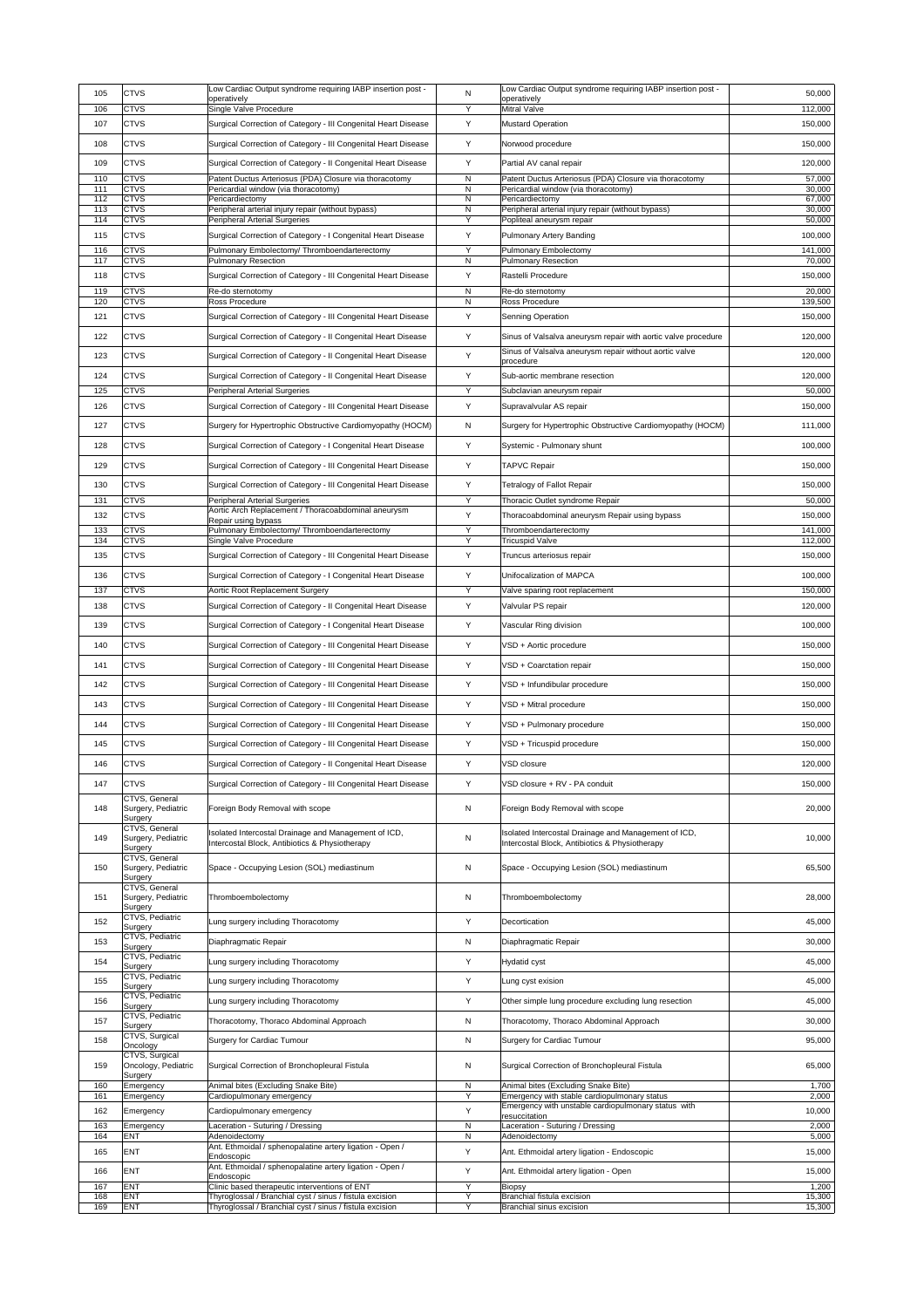| 170        | <b>ENT</b>                                                      | Closed reduction / intermaxillary fixation for fracture of maxilla /<br>mandible / zygoma              | Y                   | Closed reduction and Intermaxillary fixation for fracture of<br>mandible  | 9,200                |
|------------|-----------------------------------------------------------------|--------------------------------------------------------------------------------------------------------|---------------------|---------------------------------------------------------------------------|----------------------|
| 171        | <b>ENT</b>                                                      | Closed reduction / intermaxillary fixation for fracture of maxilla /                                   | Y                   | Closed reduction for fracture of mandible                                 | 9,200                |
|            |                                                                 | mandible / zygoma<br>Closed reduction / intermaxillary fixation for fracture of maxilla /              |                     |                                                                           |                      |
| 172        | <b>ENT</b>                                                      | mandible / zygoma<br>Closed reduction / intermaxillary fixation for fracture of maxilla /              | Y                   | Closed reduction for fracture of maxilla                                  | 9,200                |
| 173        | <b>ENT</b>                                                      | mandible / zygoma                                                                                      | Y                   | Closed reduction for fracture of zygoma                                   | 9,200                |
| 174<br>175 | ENT<br>ENT                                                      | Endoscopic DCR<br>Epistaxis treatment - packing                                                        | N<br>N              | <b>Endoscopic DCR</b><br>Epistaxis treatment - packing                    | 19,300<br>1800 / day |
| 176        | ENT                                                             | Fracture - setting nasal bone                                                                          | N                   | Fracture - setting nasal bone                                             | 8,000                |
| 177<br>178 | ENT<br>ENT                                                      | <b>Functional Endoscopic Sinus (FESS)</b><br>Functional septo rhinoplasty                              | $\mathsf{N}$<br>N   | <b>Functional Endoscopic Sinus (FESS)</b><br>Functional septo rhinoplasty | 11,000<br>21,800     |
| 179        | ENT                                                             | Inferior turbinate reduction under GA                                                                  | N                   | Inferior turbinate reduction under GA                                     | 5,700                |
| 180<br>181 | ENT<br>ENT                                                      | Clinic based therapeutic interventions of ENT<br>Microlaryngeal surgery with or without laser          | $\overline{Y}$<br>N | Intratympanic injections<br>Microlaryngeal surgery with or without laser  | 1,200<br>17,000      |
| 182        | ENT                                                             | Open sinus surgery                                                                                     | $\mathsf{N}$        | Open sinus surgery                                                        | 15,000               |
| 183<br>184 | ENT<br>ENT                                                      | Pinna surgery for tumour / trauma<br>Removal of Submandibular Salivary gland                           | Y<br>Y              | Pinna surgery for trauma<br>Removal of Ranula                             | 8,600<br>9,000       |
| 185        | ENT                                                             | Removal of Submandibular Salivary gland                                                                | Y                   | Removal of Submandibular Lymph node biopsy                                | 9,000                |
| 186<br>187 | ENT<br>ENT                                                      | Removal of Submandibular Salivary gland<br>Septoplasty                                                 | Y<br>Y              | Removal of Submandibular Salivary gland<br>Septoplasty                    | 9,000<br>12,000      |
| 188        | ENT                                                             | Ant. Ethmoidal / sphenopalatine artery ligation - Open /                                               | Y                   | Sphenopalatine artery ligation - Endoscopic                               | 15,000               |
|            |                                                                 | Endoscopic<br>Ant. Ethmoidal / sphenopalatine artery ligation - Open /                                 |                     |                                                                           |                      |
| 189        | <b>ENT</b>                                                      | Endoscopic                                                                                             | Y                   | Sphenopalatine artery ligation - Open                                     | 15,000               |
| 190<br>191 | ENT<br><b>ENT</b>                                               | Stapedectomy / tympanotomy<br>Thyroglossal / Branchial cyst / sinus / fistula excision                 | Y<br>Y              | Stapedectomy<br>Thyroglossal cyst excision                                | 13,000<br>15,300     |
| 192        | ENT                                                             | Thyroglossal / Branchial cyst / sinus / fistula excision                                               | Y                   | Thyroglossal fistula excision                                             | 15,300               |
| 193<br>194 | ENT<br>ENT                                                      | Thyroglossal / Branchial cyst / sinus / fistula excision<br>Tonsillectomy                              | Y<br>Y              | Thyroglossal sinus excision<br>Tonsillectomy - B/L                        | 15,300<br>7,500      |
| 195        | ENT                                                             | Tonsillectomy                                                                                          | Y                   | Tonsillectomy - U/L                                                       | 7,500                |
| 196<br>197 | ENT<br>ENT                                                      | Clinic based therapeutic interventions of ENT<br>Tympanoplasty                                         | Y<br>$\mathsf{N}$   | Turbinate reduction<br>Tympanoplasty                                      | 1,200<br>11,100      |
| 198        | ENT                                                             | Stapedectomy / tympanotomy                                                                             | Y                   | Tympanotomy                                                               | 13,000               |
| 199<br>200 | ENT<br><b>ENT, All Specialties</b>                              | Clinic based therapeutic interventions of ENT<br>Tracheostomy / Tracheotomy                            | Y<br>Y              | Wide bore aspiration<br>Tracheostomy                                      | 1,200<br>6,000       |
| 201        | <b>ENT, All Specialties</b>                                     | Tracheostomy / Tracheotomy                                                                             | Y                   | Tracheotomy                                                               | 6,000                |
| 202        | <b>ENT, General Surgery</b><br><b>Pediatric Surgery</b>         | Deep neck abscess drainage/ Post traumatic neck exploration                                            | Y                   | Deep neck abscess drainage                                                | 16,800               |
| 203        | <b>ENT, General Surgery,</b><br>Pediatric Surgery               | Deep neck abscess drainage/ Post traumatic neck exploration                                            | Y                   | Post traumatic neck exploration                                           | 16,800               |
| 204        | ENT, Oral &<br>Maxillofacial Surgery,<br><b>Plastic Surgery</b> | Open reduction and internal fixation of maxilla / mandible /<br>zygoma                                 | Y                   | Open reduction and internal fixation of mandible                          | 18,000               |
| 205        | ENT, Oral &<br>Maxillofacial Surgery,<br>Plastic Surgery        | Open reduction and internal fixation of maxilla / mandible /<br>zygoma                                 | Y                   | Open reduction and internal fixation of maxilla                           | 18,000               |
| 206        | ENT, Oral &<br>Maxillofacial Surgery,<br>Plastic Surgery        | Open reduction and internal fixation of maxilla / mandible /<br>zygoma                                 | Y                   | Open reduction and internal fixation of zygoma                            | 18,000               |
| 207        |                                                                 | ENT, Pediatric Surgery Peritonsillar abscess drainage / intraoral calculus removal                     | Y                   | Intraoral calculus removal                                                | 5,800                |
| 208        |                                                                 | ENT, Pediatric Surgery Peritonsillar abscess drainage / intraoral calculus removal                     | Y                   | Peritonsillar abscess drainage                                            | 5,800                |
| 209        | <b>ENT, Pediatric Surgery</b>                                   | Rigid laryngoscopy / bronchoscopy / oesophagoscopy -                                                   | Y                   | Rigid bronchoscopy - Diagnostic + / - biopsy                              | 7,000                |
|            |                                                                 | Diagnostic + / - biopsy<br>Rigid laryngoscopy / bronchoscopy / oesophagoscopy -                        |                     |                                                                           |                      |
| 210        | <b>ENT, Pediatric Surgery</b>                                   | Diagnostic + / - biopsy                                                                                | Y                   | Rigid laryngoscopy - Diagnostic + / - biopsy                              | 7,000                |
| 211        | ENT, Pediatric Surgery   Night Hay J                            | Rigid laryngoscopy / bronchoscopy / oesophagoscopy -                                                   | Y                   | Rigid oesophagoscopy - Diagnostic + / - biopsy                            | 7,000                |
| 212        |                                                                 | ENT, Pediatric Surgery Uvulopalatopharyngoplasty (UPPP)                                                | $\mathsf{N}$        | Uvulopalatopharyngoplasty (UPPP)                                          | 18,600               |
| 213        | <b>ENT, Surgical</b>                                            | Advanced anterior skull base surgery                                                                   | Y                   | Clival tumour excision                                                    | 38,900               |
|            | Oncology<br>ENT, Surgical                                       |                                                                                                        |                     |                                                                           |                      |
| 214        | Oncology                                                        | Anterior skull base surgery                                                                            | Y                   | Craniofacial resection                                                    | 24,600               |
| 215        | ENT, Surgical<br>Oncology                                       | Lateral skull base procedures                                                                          | Y                   | <b>CSF Otorrhoea repair</b>                                               | 23,800               |
| 216        | ENT, Surgical<br>Oncology                                       | Anterior skull base surgery                                                                            | Y                   | Endoscopic CSF repair                                                     | 24,600               |
| 217        | ENT, Surgical                                                   | Advanced anterior skull base surgery                                                                   | Y                   | Endoscopic Hypophysectomy                                                 | 38,900               |
|            | Oncology<br>ENT, Surgical                                       | Excision of tumour of oral cavity / paranasal sinus /                                                  |                     |                                                                           |                      |
| 218        | Oncology<br>ENT, Surgical                                       | laryngopharynx with or without reconstruction<br>Excision of tumour of oral cavity / paranasal sinus / | Y                   | Excision of tumour of laryngopharynx                                      | 20,500               |
| 219        | Oncology                                                        | laryngopharynx with or without reconstruction                                                          | Y                   | Excision of tumour of oral cavity                                         | 20,500               |
| 220        | ENT, Surgical<br>Oncology                                       | Excision of tumour of oral cavity / paranasal sinus /<br>laryngopharynx with or without reconstruction | Y                   | Excision of tumour of paranasal sinus                                     | 20,500               |
| 221        | ENT, Surgical                                                   | Advanced lateral skull base surgery                                                                    | Y                   | Fisch approach                                                            | 39,000               |
| 222        | Oncology<br>ENT, Surgical                                       |                                                                                                        | Y                   |                                                                           |                      |
|            | Oncology<br><b>ENT, Surgical</b>                                | Mastoidectomy                                                                                          |                     | Mastoidectomy - Radical                                                   | 28,000               |
| 223        | Oncology                                                        | Mastoidectomy                                                                                          | Y                   | Mastoidectomy - Simple                                                    | 28,000               |
| 224        | ENT, Surgical<br>Oncology                                       | Anterior skull base surgery                                                                            | Y                   | Maxillary swing                                                           | 24,600               |
| 225        | ENT, Surgical<br>Oncology                                       | Myringotomy with or without Grommet                                                                    | Y                   | Myringotomy with or without Grommet - B/L                                 | 5,000                |
| 226        | ENT, Surgical                                                   | Myringotomy with or without Grommet                                                                    | Y                   | Myringotomy with or without Grommet - U/L                                 | 5,000                |
|            | Oncology<br>ENT, Surgical                                       |                                                                                                        |                     |                                                                           |                      |
| 227        | Oncology                                                        | Open laryngeal framework surgery / thyroplasty                                                         | N                   | Open laryngeal framework surgery                                          | 9,500                |
| 228        | ENT, Surgical<br>Oncology                                       | Anterior skull base surgery                                                                            | Y                   | Optic nerve decompression                                                 | 24,600               |
| 229        | <b>ENT, Surgical</b><br>Oncology                                | Anterior skull base surgery                                                                            | Y                   | Orbital decompression                                                     | 24,600               |
| 230        | <b>ENT, Surgical</b>                                            | Pinna surgery for tumour / trauma                                                                      | Y                   | Pinna surgery for tumour                                                  | 8,600                |
|            | Oncology<br>ENT, Surgical                                       |                                                                                                        |                     |                                                                           |                      |
| 231        | Oncology<br>ENT, Surgical                                       | Lateral skull base procedures                                                                          | Y                   | Post-traumatic facial nerve decompression                                 | 23,800               |
| 232        | Oncology                                                        | Lateral skull base procedures                                                                          | Y                   | Subtotal petrosectomy                                                     | 23,800               |
| 233        | <b>ENT, Surgical</b><br>Oncology                                | Advanced lateral skull base surgery                                                                    | Y                   | <b>Temporal Bone resection</b>                                            | 39,000               |
| 234        | <b>ENT, Surgical</b>                                            | Advanced lateral skull base surgery                                                                    | Y                   | Transcochlear approach                                                    | 39,000               |
| 235        | Oncology<br>ENT, Surgical                                       | Advanced lateral skull base surgery                                                                    | Υ                   | Translabyrinthine approach                                                | 39,000               |
|            | Oncology                                                        |                                                                                                        |                     |                                                                           |                      |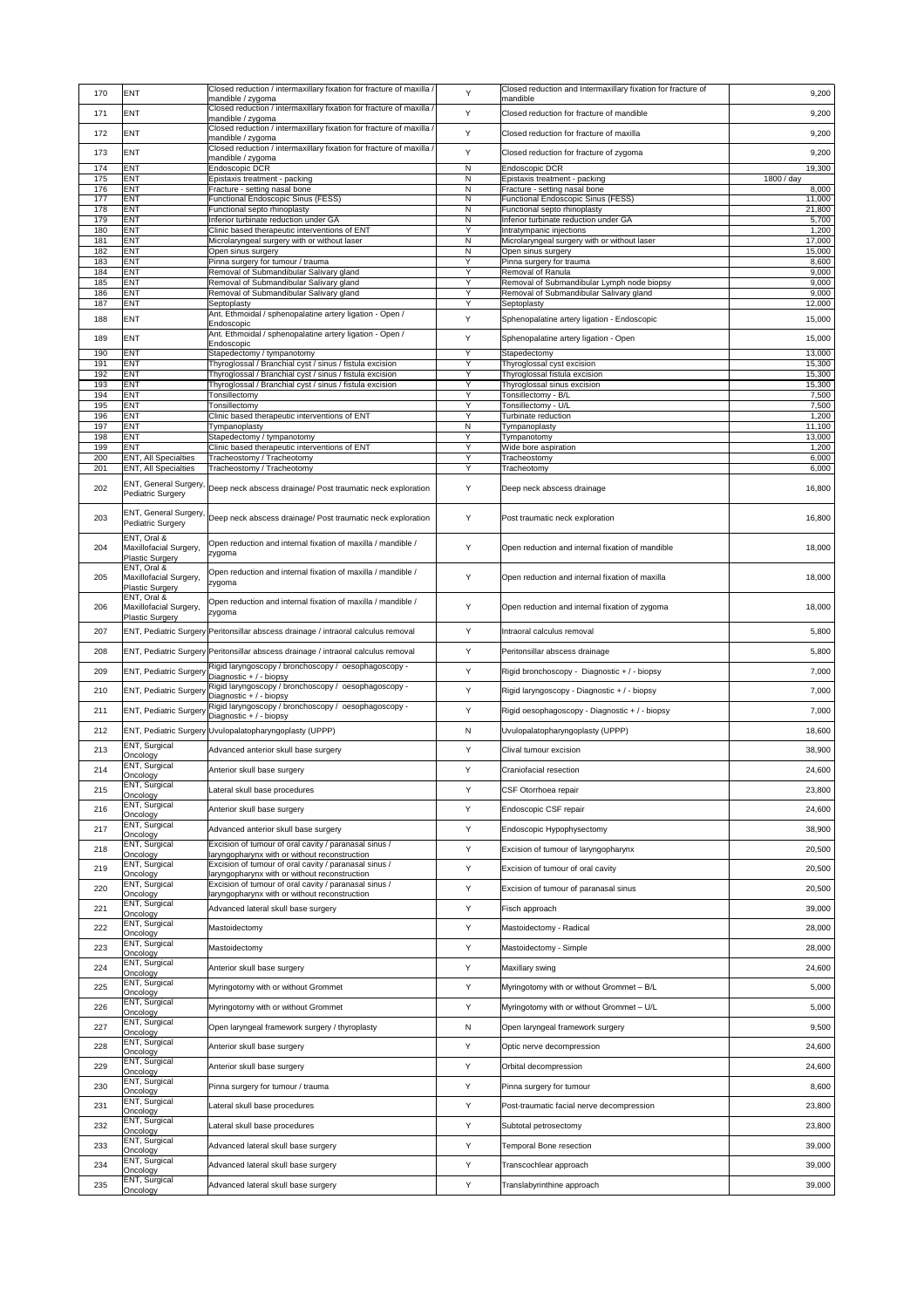| 236        | ENT, Surgical<br>Oncology, General<br>Surgery        | Neck dissection                                                                                          | Y            | Comprehensive Benign neck tumour excision                                   | 18,800                                                                                                                            |
|------------|------------------------------------------------------|----------------------------------------------------------------------------------------------------------|--------------|-----------------------------------------------------------------------------|-----------------------------------------------------------------------------------------------------------------------------------|
| 237        | <b>ENT, Surgical</b><br>Oncology, General<br>Surgery | Neck dissection                                                                                          | Y            | Comprehensive Pharyngeal diverticulum excision                              | 18,800                                                                                                                            |
| 238        | ENT, Surgical<br>Oncology, General<br>Surgery        | Neck dissection                                                                                          | Y            | Selective Benign neck tumour excision                                       | 18,800                                                                                                                            |
| 239        | <b>ENT, Surgical</b><br>Oncology, General<br>Surgery | Neck dissection                                                                                          | Y            | Selective Pharyngeal diverticulum excision                                  | 18,800                                                                                                                            |
| 240        | ENT, Surgical<br>Oncology, General<br>Surgery        | Parotidectomy                                                                                            | Y            | <b>Superficial Parotidectomy</b>                                            | 23,800                                                                                                                            |
| 241        | <b>ENT, Surgical</b><br>Oncology, General<br>Surgery | Parotidectomy                                                                                            | Υ            | <b>Total Parotidectomy</b>                                                  | 28,200                                                                                                                            |
| 242        | General Medicine                                     | Acute excaberation of COPD                                                                               | N            | Acute excaberation of COPD                                                  | Routine ward - Rs. 1800<br>HDU - Rs. 2700<br>ICU (without ventilator) - Rs.<br>3600<br>ICU (with ventilator) - Rs.<br>4500        |
| 243        | General Medicine                                     | Cerebral sino-venous thrombosis / Stroke                                                                 | Y            | Acute heamorrhagic stroke                                                   | Routine ward - Rs. 1800<br>HDU - Rs. 2700<br>ICU (without ventilator) - Rs.<br>3600<br>ICU (with ventilator) - Rs.<br>4500        |
| 244        | General Medicine                                     | Cerebral sino-venous thrombosis / Stroke                                                                 | Y            | Acute ischemic stroke                                                       | Routine ward - Rs. 1800<br>HDU - Rs. 2700<br>ICU (without ventilator) - Rs.<br>3600<br>ICU (with ventilator) - Rs.<br>4500        |
| 245        | General Medicine                                     | Cerebral sino-venous thrombosis / Stroke                                                                 | Y            | Acute stroke                                                                | Routine ward - Rs. 1800<br>HDU - Rs. 2700<br>ICU (without ventilator) - Rs.<br>3600<br>ICU (with ventilator) - Rs.<br>4500        |
| 246        | General Medicine                                     | Bronchiectasis                                                                                           | $\mathsf{N}$ | Bronchiectasis                                                              | Routine ward - Rs. 1800<br>HDU - Rs. 2700<br>ICU (without ventilator) - Rs.<br>3600<br>ICU (with ventilator) - Rs.<br>4500        |
| 247        | General Medicine                                     | Cardiac Tamponade                                                                                        | $\mathsf{N}$ | Cardiac Tamponade                                                           | Routine ward - Rs. 1800<br><b>HDU - Rs. 2700</b><br>ICU (without ventilator) - Rs.<br>3600<br>ICU (with ventilator) - Rs.<br>4500 |
| 248        | General Medicine                                     | Cerebral sino-venous thrombosis / Stroke                                                                 | Y            | Cerebral sino-venous thrombosis                                             | Routine ward - Rs. 1800<br><b>HDU - Rs. 2700</b><br>ICU (without ventilator) - Rs.<br>3600<br>ICU (with ventilator) - Rs.<br>4500 |
| 249        | General Medicine                                     | Cerebrovascular accident                                                                                 | $\mathsf{N}$ | Cerebrovascular accident                                                    | Routine ward - Rs. 1800<br>HDU - Rs. 2700<br>ICU (without ventilator) - Rs.<br>3600<br>ICU (with ventilator) - Rs.<br>4500        |
| 250        | General Medicine                                     | Diabetic Foot                                                                                            | $\mathsf{N}$ | <b>Diabetic Foot</b>                                                        | Routine ward - Rs. 1800<br>HDU - Rs. 2700<br>ICU (without ventilator) - Rs.<br>3600<br>ICU (with ventilator) - Rs.<br>4500        |
| 251        | General Medicine                                     | Gout                                                                                                     | N            | Gout                                                                        | Routine ward - Rs. 1800<br>HDU - Rs. 2700<br>ICU (without ventilator) - Rs.<br>3600<br>ICU (with ventilator) - Rs.<br>4500        |
| 252<br>253 | General Medicine<br>General Medicine                 | Haemodialysis / Peritoneal Dialysis (only for ARF)<br>Haemodialysis / Peritoneal Dialysis (only for ARF) | Y<br>Y       | Haemodialysis Dialysis (only for ARF)<br>Peritoneal Dialysis (only for ARF) | 1,500<br>1,500                                                                                                                    |
| 254        | General Medicine                                     | Renal colic                                                                                              | $\mathsf{N}$ | Renal colic                                                                 | Routine ward - Rs. 1800<br>HDU - Rs. 2700<br>ICU (without ventilator) - Rs.<br>3600<br>ICU (with ventilator) - Rs.<br>4500        |
| 255        | General Medicine,<br>Pediatric Medical<br>Management | Accelerated hypertension                                                                                 | $\mathsf{N}$ | Accelerated hypertension                                                    | Routine ward - Rs. 1800<br><b>HDU - Rs. 2700</b><br>ICU (without ventilator) - Rs.<br>3600<br>ICU (with ventilator) - Rs.<br>4500 |
| 256        | General Medicine,<br>Pediatric Medical<br>Management | Asthma                                                                                                   | Y            | Acute asthmatic attack                                                      | Routine ward - Rs. 1800<br>HDU - Rs. 2700<br>ICU (without ventilator) - Rs.<br>3600<br>ICU (with ventilator) - Rs.<br>4500        |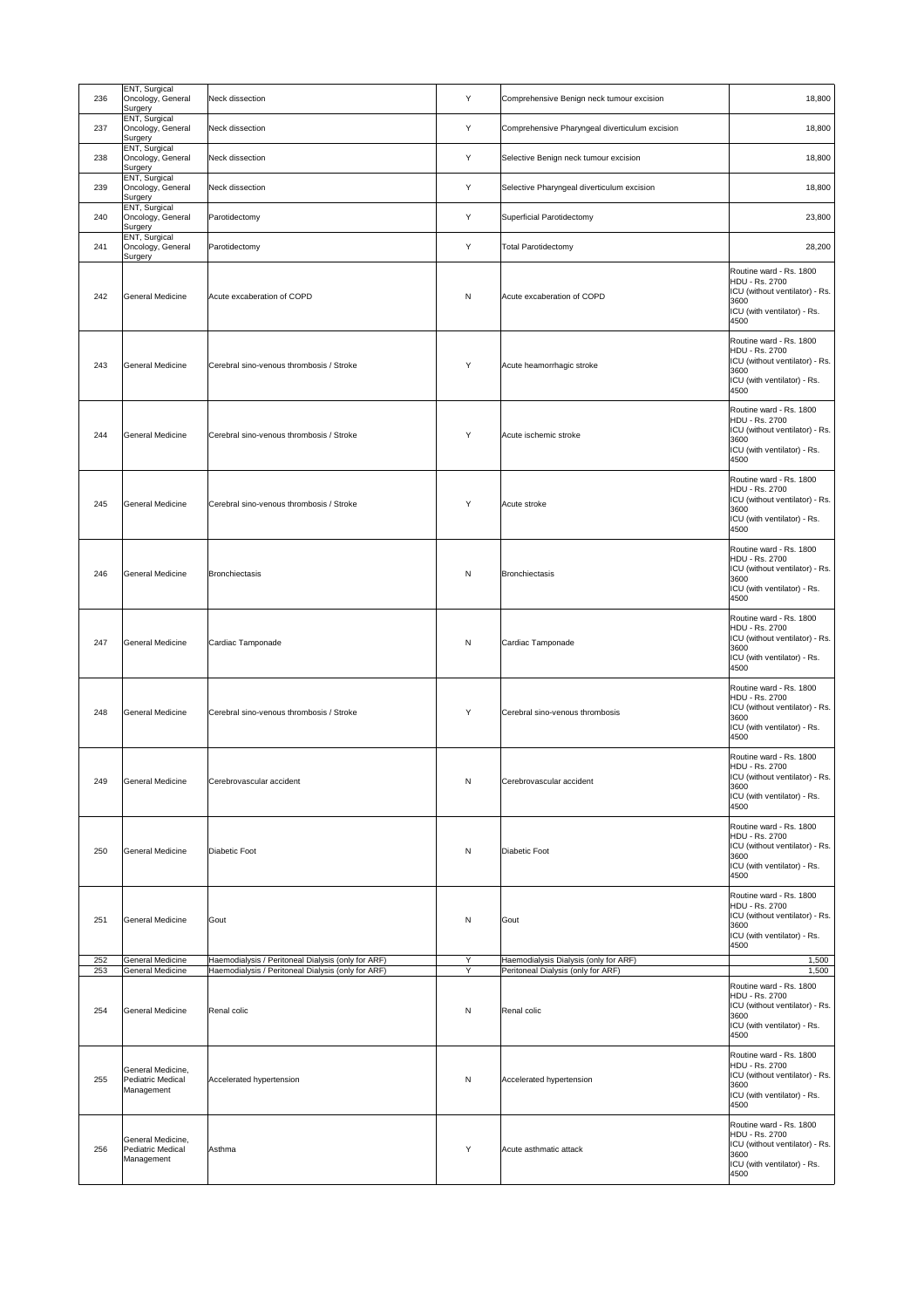| 257 | General Medicine,<br>Pediatric Medical<br>Management        | Acute bronchitis                                | N            | Acute bronchitis                                                 | Routine ward - Rs. 1800<br>HDU - Rs. 2700<br>ICU (without ventilator) - Rs.<br>3600<br>ICU (with ventilator) - Rs.<br>4500        |
|-----|-------------------------------------------------------------|-------------------------------------------------|--------------|------------------------------------------------------------------|-----------------------------------------------------------------------------------------------------------------------------------|
| 258 | General Medicine,<br><b>Pediatric Medical</b><br>Management | Acute excaberation of Interstitial Lung Disease | N            | Acute excaberation of Interstitial Lung Disease                  | Routine ward - Rs. 1800<br>HDU - Rs. 2700<br>ICU (without ventilator) - Rs.<br>3600<br>ICU (with ventilator) - Rs.<br>4500        |
| 259 | General Medicine,<br><b>Pediatric Medical</b><br>Management | Acute febrile illness                           | $\mathsf{N}$ | Acute febrile illness                                            | Routine ward - Rs. 1800<br>HDU - Rs. 2700<br>ICU (without ventilator) - Rs.<br>3600<br>ICU (with ventilator) - Rs.<br>4500        |
| 260 | General Medicine,<br>Pediatric Medical<br>Management        | Acute gastroenteritis with dehydration          | Y            | Acute gastroenteritis with moderate dehydration                  | Routine ward - Rs. 1800<br><b>HDU - Rs. 2700</b><br>ICU (without ventilator) - Rs.<br>3600<br>ICU (with ventilator) - Rs.<br>4500 |
| 261 | General Medicine,<br>Pediatric Medical<br>Management        | Acute gastroenteritis with dehydration          | Y            | Acute gastroenteritis with severe dehydration                    | Routine ward - Rs. 1800<br>HDU - Rs. 2700<br>ICU (without ventilator) - Rs.<br>3600<br>ICU (with ventilator) - Rs.<br>4500        |
| 262 | General Medicine,<br>Pediatric Medical<br>Management        | Poisoning                                       | Y            | Acute organophosphorus poisoning                                 | Routine ward - Rs. 1800<br>HDU - Rs. 2700<br>ICU (without ventilator) - Rs.<br>3600<br>ICU (with ventilator) - Rs.<br>4500        |
| 263 | General Medicine,<br>Pediatric Medical<br>Management        | Pancreatitis                                    | Y            | Acute pancreatitis                                               | Routine ward - Rs. 1800<br>HDU - Rs. 2700<br>ICU (without ventilator) - Rs.<br>3600<br>ICU (with ventilator) - Rs.<br>4500        |
| 264 | General Medicine,<br><b>Pediatric Medical</b><br>Management | Acute transverse myelitis                       | $\mathsf{N}$ | Acute transverse myelitis                                        | Routine ward - Rs. 1800<br>HDU - Rs. 2700<br>ICU (without ventilator) - Rs.<br>3600<br>ICU (with ventilator) - Rs.<br>4500        |
| 265 | General Medicine,<br>Pediatric Medical<br>Management        | Acute viral hepatitis                           | $\mathsf{N}$ | Acute viral hepatitis                                            | Routine ward - Rs. 1800<br>HDU - Rs. 2700<br>ICU (without ventilator) - Rs.<br>3600<br>ICU (with ventilator) - Rs.<br>4500        |
| 266 | General Medicine,<br>Pediatric Medical<br>Management        | Addison's disease                               | N            | Addison's disease                                                | Routine ward - Rs. 1800<br>HDU - Rs. 2700<br>ICU (without ventilator) - Rs.  <br>3600<br>ICU (with ventilator) - Rs.<br>4500      |
| 267 | General Medicine,<br>Pediatric Medical<br>Management        | AKI / Renal failure                             | $\mathsf{N}$ | AKI / Renal failure                                              | Routine ward - Rs. 1800<br>HDU - Rs. 2700<br>ICU (without ventilator) - Rs.<br>3600<br>ICU (with ventilator) - Rs.<br>4500        |
| 268 | General Medicine,<br><b>Pediatric Medical</b><br>Management | Anaphylaxis                                     | $\mathsf{N}$ | Anaphylaxis                                                      | Routine ward - Rs. 1800<br>HDU - Rs. 2700<br>ICU (without ventilator) - Rs.<br>3600<br>ICU (with ventilator) - Rs.<br>4500        |
| 269 | General Medicine,<br>Pediatric Medical<br>Management        | Ascites                                         | $\mathsf{N}$ | <b>Ascites</b>                                                   | Routine ward - Rs. 1800<br><b>HDU - Rs. 2700</b><br>ICU (without ventilator) - Rs.<br>3600<br>ICU (with ventilator) - Rs.<br>4500 |
| 270 | General Medicine,<br>Pediatric Medical<br>Management        | <b>Atrial Fibrillation</b>                      | $\mathsf{N}$ | <b>Atrial Fibrillation</b>                                       | Routine ward - Rs. 1800<br><b>HDU - Rs. 2700</b><br>ICU (without ventilator) - Rs.<br>3600<br>ICU (with ventilator) - Rs.<br>4500 |
| 271 | General Medicine,<br>Pediatric Medical<br>Management        | Endocarditis                                    | Y            | <b>Bacterial Endocarditis</b>                                    | Routine ward - Rs. 1800<br><b>HDU - Rs. 2700</b><br>ICU (without ventilator) - Rs.<br>3600<br>ICU (with ventilator) - Rs.<br>4500 |
| 272 | General Medicine,<br><b>Pediatric Medical</b><br>Management | <b>Blood transfusion</b>                        | Y            | Blood component including platelet transfusion (RDP, PC,<br>SDP) | 2,000                                                                                                                             |
| 273 | General Medicine,<br><b>Pediatric Medical</b><br>Management | Chikungunya fever                               | ${\sf N}$    | Chikungunya fever                                                | Routine ward - Rs. 1800<br>HDU - Rs. 2700<br>ICU (without ventilator) - Rs.<br>3600<br>ICU (with ventilator) - Rs.<br>4500        |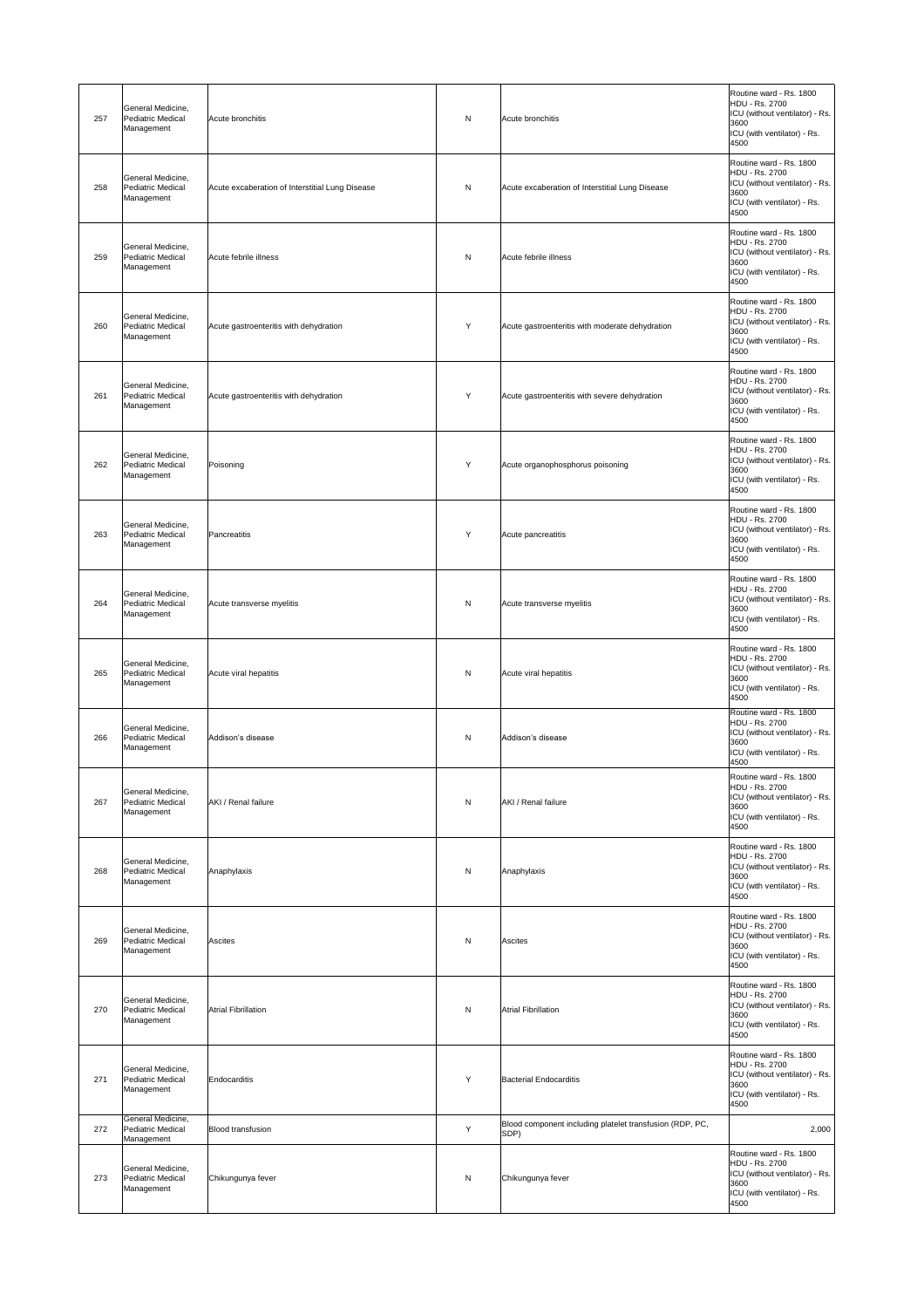| 274 | General Medicine,<br>Pediatric Medical<br>Management        | Diarrohea                                                                  | Y            | Chronic diarrohea                                                                              | Routine ward - Rs. 1800<br>HDU - Rs. 2700<br>ICU (without ventilator) - Rs.<br>3600<br>ICU (with ventilator) - Rs.<br>4500        |
|-----|-------------------------------------------------------------|----------------------------------------------------------------------------|--------------|------------------------------------------------------------------------------------------------|-----------------------------------------------------------------------------------------------------------------------------------|
| 275 | General Medicine,<br>Pediatric Medical<br>Management        | <b>Chronic Hepatitis</b>                                                   | $\mathsf{N}$ | Chronic Hepatitis                                                                              | Routine ward - Rs. 1800<br><b>HDU - Rs. 2700</b><br>ICU (without ventilator) - Rs.<br>3600<br>ICU (with ventilator) - Rs.<br>4500 |
| 276 | General Medicine,<br><b>Pediatric Medical</b><br>Management | Pancreatitis                                                               | Y            | Chronic pancreatitis                                                                           | Routine ward - Rs. 1800<br>HDU - Rs. 2700<br>ICU (without ventilator) - Rs.<br>3600<br>ICU (with ventilator) - Rs.<br>4500        |
| 277 | General Medicine,<br><b>Pediatric Medical</b><br>Management | Malaria                                                                    | Y            | Complicated malaria                                                                            | Routine ward - Rs. 1800<br><b>HDU - Rs. 2700</b><br>ICU (without ventilator) - Rs.<br>3600<br>ICU (with ventilator) - Rs.<br>4500 |
| 278 | General Medicine,<br><b>Pediatric Medical</b><br>Management | Congestive heart failure                                                   | $\mathsf{N}$ | Congestive heart failure                                                                       | Routine ward - Rs. 1800<br>HDU - Rs. 2700<br>ICU (without ventilator) - Rs.<br>3600<br>ICU (with ventilator) - Rs.<br>4500        |
| 279 | General Medicine,<br>Pediatric Medical<br>Management        | Dengue fever                                                               | Y            | Dengue fever                                                                                   | Routine ward - Rs. 1800<br>HDU - Rs. 2700<br>ICU (without ventilator) - Rs.<br>3600<br>ICU (with ventilator) - Rs.<br>4500        |
| 280 | General Medicine,<br>Pediatric Medical<br>Management        | Dengue fever                                                               | Y            | Dengue hemorrhagic fever                                                                       | Routine ward - Rs. 1800<br><b>HDU - Rs. 2700</b><br>ICU (without ventilator) - Rs.<br>3600<br>ICU (with ventilator) - Rs.<br>4500 |
| 281 | General Medicine,<br><b>Pediatric Medical</b><br>Management | Dengue fever                                                               | Y            | Dengue shock syndrome                                                                          | Routine ward - Rs. 1800<br>HDU - Rs. 2700<br>ICU (without ventilator) - Rs.<br>3600<br>ICU (with ventilator) - Rs.<br>4500        |
| 282 | General Medicine,<br><b>Pediatric Medical</b><br>Management | Diabetic ketoacidosis                                                      | $\mathsf{N}$ | Diabetic ketoacidosis                                                                          | Routine ward - Rs. 1800<br>HDU - Rs. 2700<br>ICU (without ventilator) - Rs.<br>3600<br>ICU (with ventilator) - Rs.<br>4500        |
| 283 | General Medicine,<br><b>Pediatric Medical</b><br>Management | <b>Respiratory failure</b>                                                 | Y            | Due to any cause (pneumonia, asthma, COPD, ARDS, foreign<br>body, poisoning, head injury etc.) | Routine ward - Rs. 1800<br>HDU - Rs. 2700<br>ICU (without ventilator) - Rs.<br>3600<br>ICU (with ventilator) - Rs.<br>4500        |
| 284 | General Medicine,<br><b>Pediatric Medical</b><br>Management | Dysentery                                                                  | N            | <b>Dysentery</b>                                                                               | Routine ward - Rs. 1800<br>HDU - Rs. 2700<br>ICU (without ventilator) - Rs.<br>3600<br>ICU (with ventilator) - Rs.<br>4500        |
| 285 | General Medicine,<br>Pediatric Medical<br>Management        | Empyema                                                                    | ${\sf N}$    | Empyema                                                                                        | Routine ward - Rs. 1800<br>HDU - Rs. 2700<br>ICU (without ventilator) - Rs.<br>3600<br>ICU (with ventilator) - Rs.<br>4500        |
| 286 | General Medicine,<br>Pediatric Medical<br>Management        | Enteric fever                                                              | $\mathsf{N}$ | <b>Enteric fever</b>                                                                           | Routine ward - Rs. 1800<br>HDU - Rs. 2700<br>ICU (without ventilator) - Rs.<br>3600<br>ICU (with ventilator) - Rs.<br>4500        |
| 287 | General Medicine,<br><b>Pediatric Medical</b><br>Management | Endocarditis                                                               | Y            | <b>Fungal Endocarditis</b>                                                                     | Routine ward - Rs. 1800<br>HDU - Rs. 2700<br>ICU (without ventilator) - Rs.<br>3600<br>ICU (with ventilator) - Rs.<br>4500        |
| 288 | General Medicine,<br><b>Pediatric Medical</b><br>Management | Guillian Barre Syndrome                                                    | $\mathsf{N}$ | Guillian Barre Syndrome                                                                        | Routine ward - Rs. 1800<br>HDU - Rs. 2700<br>ICU (without ventilator) - Rs.<br>3600<br>ICU (with ventilator) - Rs.<br>4500        |
| 289 | General Medicine,<br><b>Pediatric Medical</b><br>Management | <b>Heat stroke</b>                                                         | N            | Heat stroke                                                                                    | Routine ward - Rs. 1800<br>HDU - Rs. 2700<br>ICU (without ventilator) - Rs.<br>3600<br>ICU (with ventilator) - Rs.<br>4500        |
| 290 | General Medicine,<br><b>Pediatric Medical</b><br>Management | High end histopathology (Biopsies) and advanced serology<br>investigations | ${\sf N}$    | High end histopathology (Biopsies) and advanced serology<br>investigations                     | 5,000                                                                                                                             |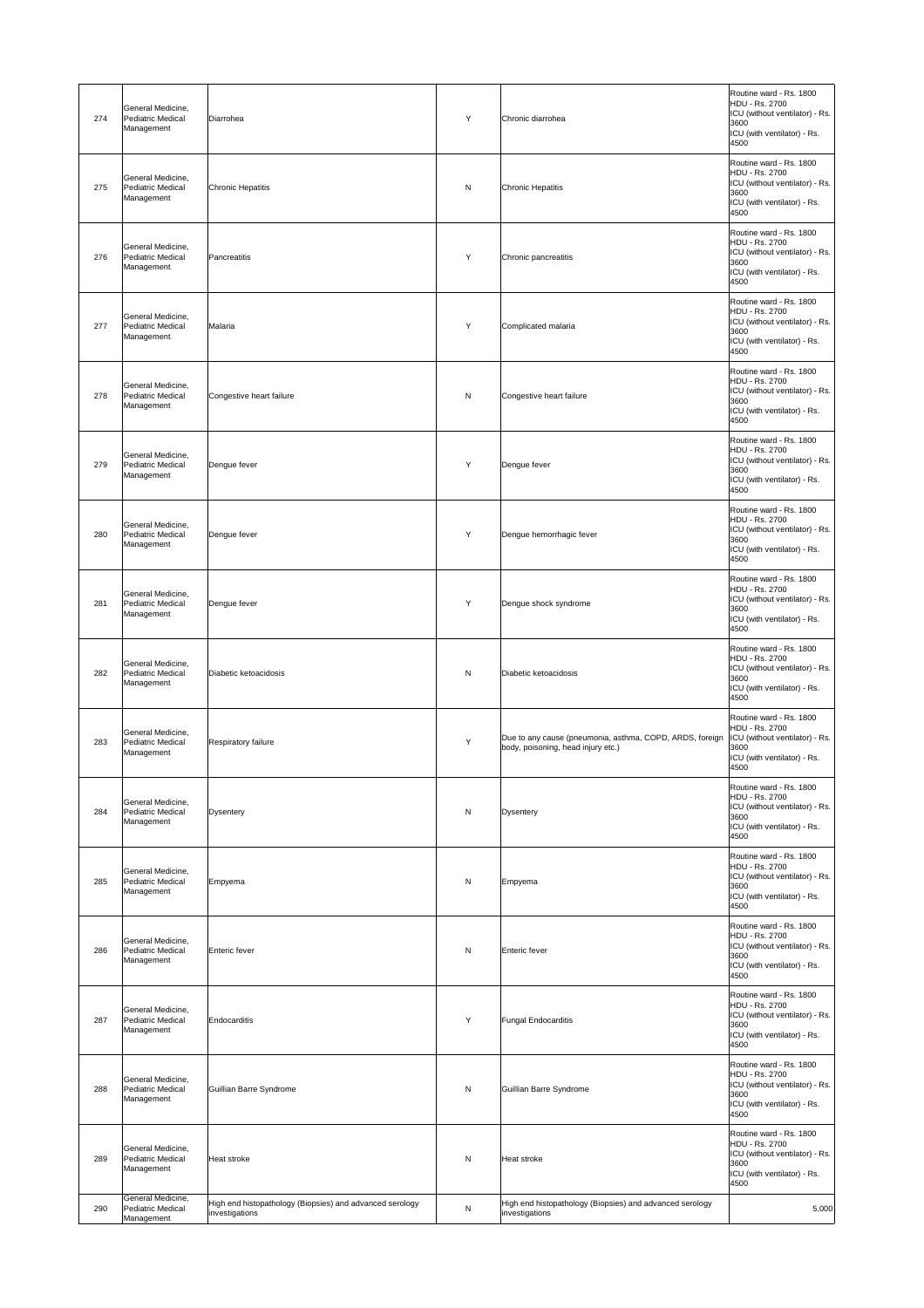| 291 | General Medicine,<br>Pediatric Medical<br>Management        | High end radiological diagnostic (CT, MRI, Imaging including<br>nuclear imaging) | ${\sf N}$    | High end radiological diagnostic (CT, MRI, Imaging including<br>nuclear imaging) | 5,000                                                                                                                             |
|-----|-------------------------------------------------------------|----------------------------------------------------------------------------------|--------------|----------------------------------------------------------------------------------|-----------------------------------------------------------------------------------------------------------------------------------|
| 292 | General Medicine,<br><b>Pediatric Medical</b><br>Management | HIV with complications                                                           | ${\sf N}$    | HIV with complications                                                           | Routine ward - Rs. 1800<br>HDU - Rs. 2700<br>ICU (without ventilator) - Rs.<br>3600<br>ICU (with ventilator) - Rs.<br>4500        |
| 293 | General Medicine,<br>Pediatric Medical<br>Management        | Hydrocephalus                                                                    | ${\sf N}$    | Hydrocephalus                                                                    | Routine ward - Rs. 1800<br>HDU - Rs. 2700<br>ICU (without ventilator) - Rs.<br>3600<br>ICU (with ventilator) - Rs.<br>4500        |
| 294 | General Medicine,<br><b>Pediatric Medical</b><br>Management | Electrolyte Imbalance                                                            | Υ            | Hypercalcemia                                                                    | Routine ward - Rs. 1800<br>HDU - Rs. 2700<br>ICU (without ventilator) - Rs.<br>3600<br>ICU (with ventilator) - Rs.<br>4500        |
| 295 | General Medicine,<br><b>Pediatric Medical</b><br>Management | Electrolyte Imbalance                                                            | Y            | Hypernatremia                                                                    | Routine ward - Rs. 1800<br>HDU - Rs. 2700<br>ICU (without ventilator) - Rs.<br>3600<br>ICU (with ventilator) - Rs.<br>4500        |
| 296 | General Medicine,<br>Pediatric Medical<br>Management        | Hyperosmolar Non-Ketotic coma                                                    | ${\sf N}$    | Hyperosmolar Non-Ketotic coma                                                    | Routine ward - Rs. 1800<br>HDU - Rs. 2700<br>ICU (without ventilator) - Rs.<br>3600<br>ICU (with ventilator) - Rs.<br>4500        |
| 297 | General Medicine,<br><b>Pediatric Medical</b><br>Management | Hypertensive emergencies                                                         | ${\sf N}$    | Hypertensive emergencies                                                         | Routine ward - Rs. 1800<br><b>HDU - Rs. 2700</b><br>ICU (without ventilator) - Rs.<br>3600<br>ICU (with ventilator) - Rs.<br>4500 |
| 298 | General Medicine,<br>Pediatric Medical<br>Management        | Electrolyte Imbalance                                                            | Υ            | Hypocalcemia                                                                     | Routine ward - Rs. 1800<br>HDU - Rs. 2700<br>ICU (without ventilator) - Rs.<br>3600<br>ICU (with ventilator) - Rs.<br>4500        |
| 299 | General Medicine,<br>Pediatric Medical<br>Management        | Hypoglycemia                                                                     | ${\sf N}$    | Hypoglycemia                                                                     | Routine ward - Rs. 1800<br>HDU - Rs. 2700<br>ICU (without ventilator) - Rs.<br>3600<br>ICU (with ventilator) - Rs.<br>4500        |
| 300 | General Medicine,<br><b>Pediatric Medical</b><br>Management | Electrolyte Imbalance                                                            | Υ            | Hyponatremia                                                                     | Routine ward - Rs. 1800<br>HDU - Rs. 2700<br>ICU (without ventilator) - Rs.<br>3600<br>ICU (with ventilator) - Rs.<br>4500        |
| 301 | General Medicine,<br><b>Pediatric Medical</b><br>Management | Immune mediated CNS disorders                                                    | ${\sf N}$    | Immune mediated CNS disorders                                                    | Routine ward - Rs. 1800<br>HDU - Rs. 2700<br>ICU (without ventilator) - Rs.<br>3600<br>ICU (with ventilator) - Rs.<br>4500        |
| 302 | General Medicine,<br>Pediatric Medical<br>Management        | Leptospirosis                                                                    | $\mathsf{N}$ | Leptospirosis                                                                    | Routine ward - Rs. 1800<br><b>HDU - Rs. 2700</b><br>ICU (without ventilator) - Rs.<br>3600<br>ICU (with ventilator) - Rs.<br>4500 |
| 303 | General Medicine,<br>Pediatric Medical<br>Management        | Liver abscess                                                                    | ${\sf N}$    | Liver abscess                                                                    | Routine ward - Rs. 1800<br>HDU - Rs. 2700<br>ICU (without ventilator) - Rs.<br>3600<br>ICU (with ventilator) - Rs.<br>4500        |
| 304 | General Medicine,<br>Pediatric Medical<br>Management        | Lower GI hemorrhage                                                              | ${\sf N}$    | Lower GI hemorrhage                                                              | Routine ward - Rs. 1800<br>HDU - Rs. 2700<br>ICU (without ventilator) - Rs.<br>3600<br>ICU (with ventilator) - Rs.<br>4500        |
| 305 | General Medicine,<br>Pediatric Medical<br>Management        | Lung abscess                                                                     | Y            | Lung abscess                                                                     | Routine ward - Rs. 1800<br>HDU - Rs. 2700<br>ICU (without ventilator) - Rs.<br>3600<br>ICU (with ventilator) - Rs.<br>4500        |
| 306 | General Medicine,<br>Pediatric Medical<br>Management        | Malaria                                                                          | Y            | Malaria                                                                          | Routine ward - Rs. 1800<br>HDU - Rs. 2700<br>ICU (without ventilator) - Rs.<br>3600<br>ICU (with ventilator) - Rs.<br>4500        |
| 307 | General Medicine,<br><b>Pediatric Medical</b><br>Management | Myxedema coma                                                                    | $\mathsf{N}$ | Myxedema coma                                                                    | Routine ward - Rs. 1800<br>HDU - Rs. 2700<br>ICU (without ventilator) - Rs.<br>3600<br>ICU (with ventilator) - Rs.<br>4500        |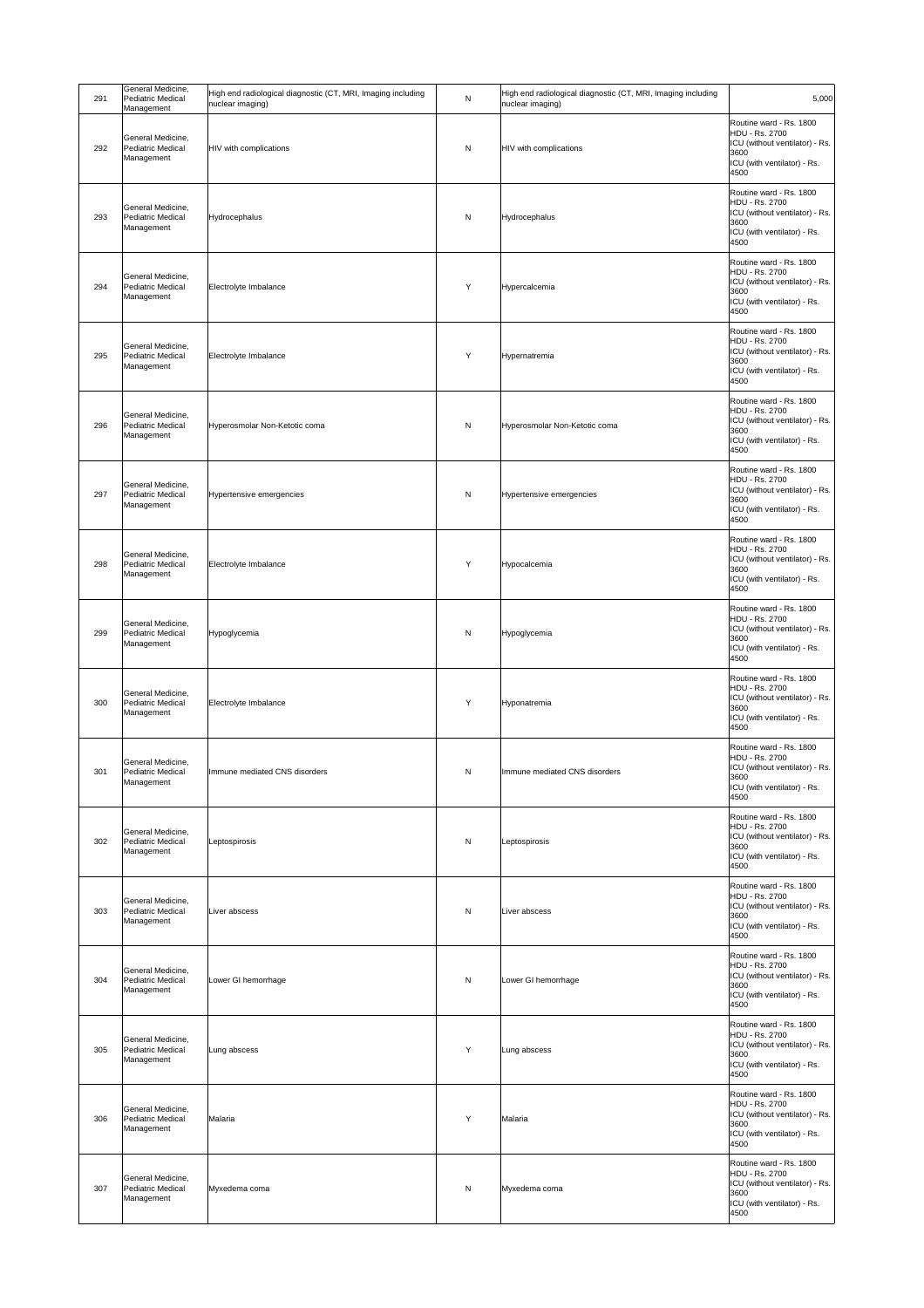| 308 | General Medicine,<br>Pediatric Medical<br>Management        | Neuromuscular disorders             | N | Neuromuscular disorders             | Routine ward - Rs. 1800<br>HDU - Rs. 2700<br>ICU (without ventilator) - Rs.<br>3600<br>ICU (with ventilator) - Rs.<br>4500        |
|-----|-------------------------------------------------------------|-------------------------------------|---|-------------------------------------|-----------------------------------------------------------------------------------------------------------------------------------|
| 309 | General Medicine,<br>Pediatric Medical<br>Management        | Poisoning                           | Y | Other poisonings                    | Routine ward - Rs. 1800<br>HDU - Rs. 2700<br>ICU (without ventilator) - Rs.<br>3600<br>ICU (with ventilator) - Rs.<br>4500        |
| 310 | General Medicine,<br><b>Pediatric Medical</b><br>Management | Pericardial / Pleural tuberculosis  | Y | Pericardial tuberculosis            | Routine ward - Rs. 1800<br>HDU - Rs. 2700<br>ICU (without ventilator) - Rs.<br>3600<br>ICU (with ventilator) - Rs.<br>4500        |
| 311 | General Medicine,<br><b>Pediatric Medical</b><br>Management | Diarrohea                           | Y | Persistent diarrohea                | Routine ward - Rs. 1800<br>HDU - Rs. 2700<br>ICU (without ventilator) - Rs.<br>3600<br>ICU (with ventilator) - Rs.<br>4500        |
| 312 | General Medicine,<br><b>Pediatric Medical</b><br>Management | Plasmapheresis                      | N | Plasmapheresis                      | 2,000                                                                                                                             |
| 313 | General Medicine,<br>Pediatric Medical<br>Management        | Pericardial / Pleural tuberculosis  | Y | Pleural tuberculosis                | Routine ward - Rs. 1800<br>HDU - Rs. 2700<br>ICU (without ventilator) - Rs.<br>3600<br>ICU (with ventilator) - Rs.<br>4500        |
| 314 | General Medicine,<br>Pediatric Medical<br>Management        | Pneumonia                           | N | Pneumonia                           | Routine ward - Rs. 1800<br><b>HDU - Rs. 2700</b><br>ICU (without ventilator) - Rs.<br>3600<br>ICU (with ventilator) - Rs.<br>4500 |
| 315 | General Medicine,<br>Pediatric Medical<br>Management        | Pneumothroax                        | N | Pneumothroax                        | Routine ward - Rs. 1800<br>HDU - Rs. 2700<br>ICU (without ventilator) - Rs.<br>3600<br>ICU (with ventilator) - Rs.<br>4500        |
| 316 | General Medicine,<br><b>Pediatric Medical</b><br>Management | Pyrexia of unknown origin           | N | Pyrexia of unknown origin           | Routine ward - Rs. 1800<br>HDU - Rs. 2700<br>ICU (without ventilator) - Rs.<br>3600<br>ICU (with ventilator) - Rs.<br>4500        |
| 317 | General Medicine,<br>Pediatric Medical<br>Management        | Recurrent vomiting with dehydration | N | Recurrent vomiting with dehydration | Routine ward - Rs. 1800<br>HDU - Rs. 2700<br>ICU (without ventilator) - Rs.<br>3600<br>ICU (with ventilator) - Rs.<br>4500        |
| 318 | General Medicine,<br>Pediatric Medical<br>Management        | Seizures                            | N | Seizures                            | Routine ward - Rs. 1800<br>HDU - Rs. 2700<br>ICU (without ventilator) - Rs.<br>3600<br>ICU (with ventilator) - Rs.<br>4500        |
| 319 | General Medicine,<br>Pediatric Medical<br>Management        | Septic Arthritis                    | N | Septic Arthritis                    | Routine ward - Rs. 1800<br>HDU - Rs. 2700<br>ICU (without ventilator) - Rs.<br>3600<br>ICU (with ventilator) - Rs.<br>4500        |
| 320 | General Medicine,<br>Pediatric Medical<br>Management        | Severe sepsis                       | Y | Septic shock                        | Routine ward - Rs. 1800<br>HDU - Rs. 2700<br>ICU (without ventilator) - Rs.<br>3600<br>ICU (with ventilator) - Rs.<br>4500        |
| 321 | General Medicine,<br><b>Pediatric Medical</b><br>Management | Severe anemia                       | N | Severe anemia                       | Routine ward - Rs. 1800<br>HDU - Rs. 2700<br>ICU (without ventilator) - Rs.<br>3600<br>ICU (with ventilator) - Rs.<br>4500        |
| 322 | General Medicine,<br><b>Pediatric Medical</b><br>Management | Severe pneumonia                    | N | Severe pneumonia                    | Routine ward - Rs. 1800<br>HDU - Rs. 2700<br>ICU (without ventilator) - Rs.<br>3600<br>ICU (with ventilator) - Rs.<br>4500        |
| 323 | General Medicine,<br>Pediatric Medical<br>Management        | Severe sepsis                       | Y | Severe sepsis                       | Routine ward - Rs. 1800<br>HDU - Rs. 2700<br>ICU (without ventilator) - Rs.<br>3600<br>ICU (with ventilator) - Rs.<br>4500        |
| 324 | General Medicine,<br>Pediatric Medical<br>Management        | Sickle cell Anemia                  | N | Sickle cell Anemia                  | Routine ward - Rs. 1800<br>HDU - Rs. 2700<br>ICU (without ventilator) - Rs.<br>3600<br>ICU (with ventilator) - Rs.<br>4500        |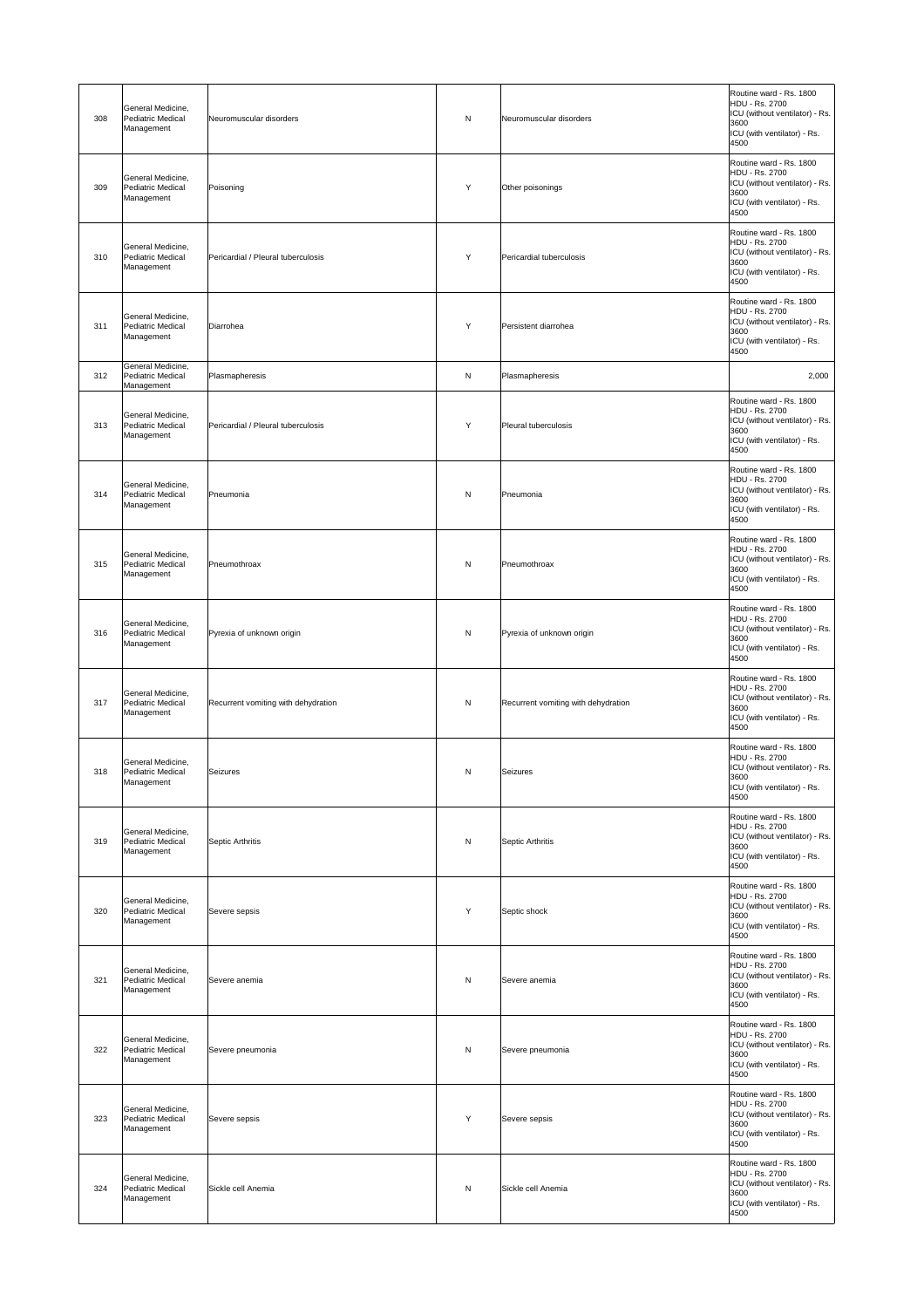| 325        | General Medicine,<br>Pediatric Medical<br>Management                                         | Skin and soft tissue infections                                                    | N                            | Skin and soft tissue infections                                                                             | Routine ward - Rs. 1800<br><b>HDU - Rs. 2700</b><br>ICU (without ventilator) - Rs.<br>3600<br>ICU (with ventilator) - Rs.<br>4500    |
|------------|----------------------------------------------------------------------------------------------|------------------------------------------------------------------------------------|------------------------------|-------------------------------------------------------------------------------------------------------------|--------------------------------------------------------------------------------------------------------------------------------------|
| 326        | General Medicine,<br><b>Pediatric Medical</b><br>Management                                  | Asthma                                                                             | Y                            | Status asthmaticus                                                                                          | Routine ward - Rs. 1800<br><b>HDU - Rs. 2700</b><br>ICU (without ventilator) - Rs.<br>3600<br>ICU (with ventilator) - Rs.<br>4500    |
| 327        | General Medicine,<br>Pediatric Medical<br>Management                                         | Status epilepticus                                                                 | N                            | Status epilepticus                                                                                          | Routine ward - Rs. 1800<br>HDU - Rs. 2700<br>ICU (without ventilator) - Rs.<br>3600<br>ICU (with ventilator) - Rs.<br>4500           |
| 328        | General Medicine,<br>Pediatric Medical<br>Management                                         | Systematic lupus erythematosus                                                     | N                            | Systematic lupus erythematosus                                                                              | Routine ward - Rs. 1800<br><b>HDU - Rs. 2700</b><br>ICU (without ventilator) - Rs.<br>3600<br>ICU (with ventilator) - Rs.<br>4500    |
| 329        | General Medicine,<br>Pediatric Medical<br>Management                                         | Thyrotoxic crisis                                                                  | N                            | Thyrotoxic crisis                                                                                           | Routine ward - Rs. 1800<br>HDU - Rs. 2700<br>ICU (without ventilator) - Rs.<br>3600<br>ICU (with ventilator) - Rs.<br>4500           |
| 330        | General Medicine,<br>Pediatric Medical<br>Management                                         | <b>Respiratory failure</b>                                                         | Y                            | Type 1 respiratory failure                                                                                  | Routine ward - Rs. 1800<br>HDU - Rs. 2700<br>ICU (without ventilator) - Rs.<br>3600<br>ICU (with ventilator) - Rs.<br>4500           |
| 331        | General Medicine,<br><b>Pediatric Medical</b><br>Management                                  | <b>Respiratory failure</b>                                                         | Y                            | Type 2 respiratory failure                                                                                  | Routine ward - Rs. 1800<br><b>HDU - Rs. 2700</b><br>ICU (without ventilator) - Rs.<br>3600<br>ICU (with ventilator) - Rs.<br>4500    |
| 332        | General Medicine,<br><b>Pediatric Medical</b><br>Management                                  | Upper GI bleeding                                                                  | Y                            | Upper GI bleeding (conservative)                                                                            | Routine ward - Rs. 1800<br><b>HDU - Rs. 2700</b><br>ICU (without ventilator) - Rs.<br>3600<br>ICU (with ventilator) - Rs.<br>4500    |
| 333        | General Medicine,<br>Pediatric Medical<br>Management                                         | Upper GI bleeding                                                                  | Y                            | Upper GI bleeding (endoscopic)                                                                              | Routine ward - Rs. 1800<br><b>HDU - Rs. 2700</b><br>ICU (without ventilator) - Rs.<br>3600<br>ICU (with ventilator) - Rs.<br>4500    |
| 334        | General Medicine,<br><b>Pediatric Medical</b><br>Management                                  | <b>Urinary Tract Infection</b>                                                     | N                            | <b>Urinary Tract Infection</b>                                                                              | Routine ward - Rs. 1800<br>HDU - Rs. 2700<br>ICU (without ventilator) - Rs.<br>3600<br>ICU (with ventilator) - Rs.<br>4500           |
| 335        | General Medicine,<br>Pediatric Medical<br>Management                                         | <b>Vasculitis</b>                                                                  | $\mathsf{N}$                 | <b>Vasculitis</b>                                                                                           | Routine ward - Rs. 1800<br>HDU - Rs. 2700<br>ICU (without ventilator) - Rs.<br>3600<br>ICU (with ventilator) - Rs.<br>4500           |
| 336        | General Medicine,<br><b>Pediatric Medical</b><br>Management                                  | Viral encephalitis                                                                 | N                            | Viral encephalitis                                                                                          | Routine ward - Rs. 1800<br><b>HDU - Rs. 2700</b><br>ICU (without ventilator) - Rs.<br>3600<br>ICU (with ventilator) - Rs.<br>4500    |
| 337        | General Medicine,<br><b>Pediatric Medical</b><br>Management                                  | Visceral leishmaniasis                                                             | N                            | Visceral leishmaniasis                                                                                      | Routine ward - Rs. 1800<br>HDU - Rs. 2700<br>ICU (without ventilator) - Rs.<br>3600<br>ICU (with ventilator) - Rs.<br>4500           |
| 338        | General Medicine,<br><b>Pediatric Medical</b><br>Management                                  | <b>Blood transfusion</b>                                                           | Y                            | Whole Blood transfusion                                                                                     | 2,000                                                                                                                                |
| 339<br>340 | General Medicine,<br>Pediatric Medical<br>Management,<br>Emergency<br><b>General Surgery</b> | Snake bite<br>Abdominal Procedure for Rectal Prolapse - Open / Lap                 | N<br>Y                       | Snake bite<br>Abdominal Procedure for Rectal Prolapse - Lap.                                                | Routine ward - Rs. 1800<br>HDU - Rs. 2700<br>ICU (without ventilator) - Rs.<br>3600<br>ICU (with ventilator) - Rs.<br>4500<br>19,000 |
| 341        | <b>General Surgery</b>                                                                       | Abdominal Procedure for Rectal Prolapse - Open / Lap                               | Y                            | Abdominal Procedure for Rectal Prolapse - Open                                                              | 19,000                                                                                                                               |
| 342        | <b>General Surgery</b>                                                                       | AV Fistula without prosthesis                                                      | N                            | AV Fistula without prosthesis                                                                               | 6,000                                                                                                                                |
| 343<br>344 | General Surgery<br><b>General Surgery</b>                                                    | Gastrectomy<br>Gastrectomy                                                         | Y<br>Y                       | Bleeding Ulcer - Partial Gastrectomy with Vagotomy<br>Bleeding Ulcer - Partial Gastrectomy without Vagotomy | 25,000<br>25,000                                                                                                                     |
| 345        | <b>General Surgery</b>                                                                       | Lipoma / Cyst / other cutaneous swellings Excision                                 | Y                            | <b>Cyst Excision</b>                                                                                        | 5,000                                                                                                                                |
| 346<br>347 | <b>General Surgery</b><br><b>General Surgery</b>                                             | Debridement of Ulcer<br>Diverticulectomy                                           | ${\sf N}$<br>Y               | Debridement of Ulcer<br><b>Excision Duodenal Diverticulum</b>                                               | 5,000<br>20,000                                                                                                                      |
| 348        | <b>General Surgery</b>                                                                       | <b>Excision Filarial Scrotum</b>                                                   | $\mathsf{N}$<br>$\mathsf{N}$ | <b>Excision Filarial Scrotum</b>                                                                            | 6,500                                                                                                                                |
| 349<br>350 | General Surgery<br>General Surgery                                                           | <b>Excision Mammary Fistula</b><br>Excision of cyst / Sebaceous Cysts over scrotum | Y                            | <b>Excision Mammary Fistula</b><br>Excision of cyst / Sebaceous Cysts over scrotum - Multiple               | 14,500<br>7,000                                                                                                                      |
|            |                                                                                              |                                                                                    |                              | Cyst                                                                                                        |                                                                                                                                      |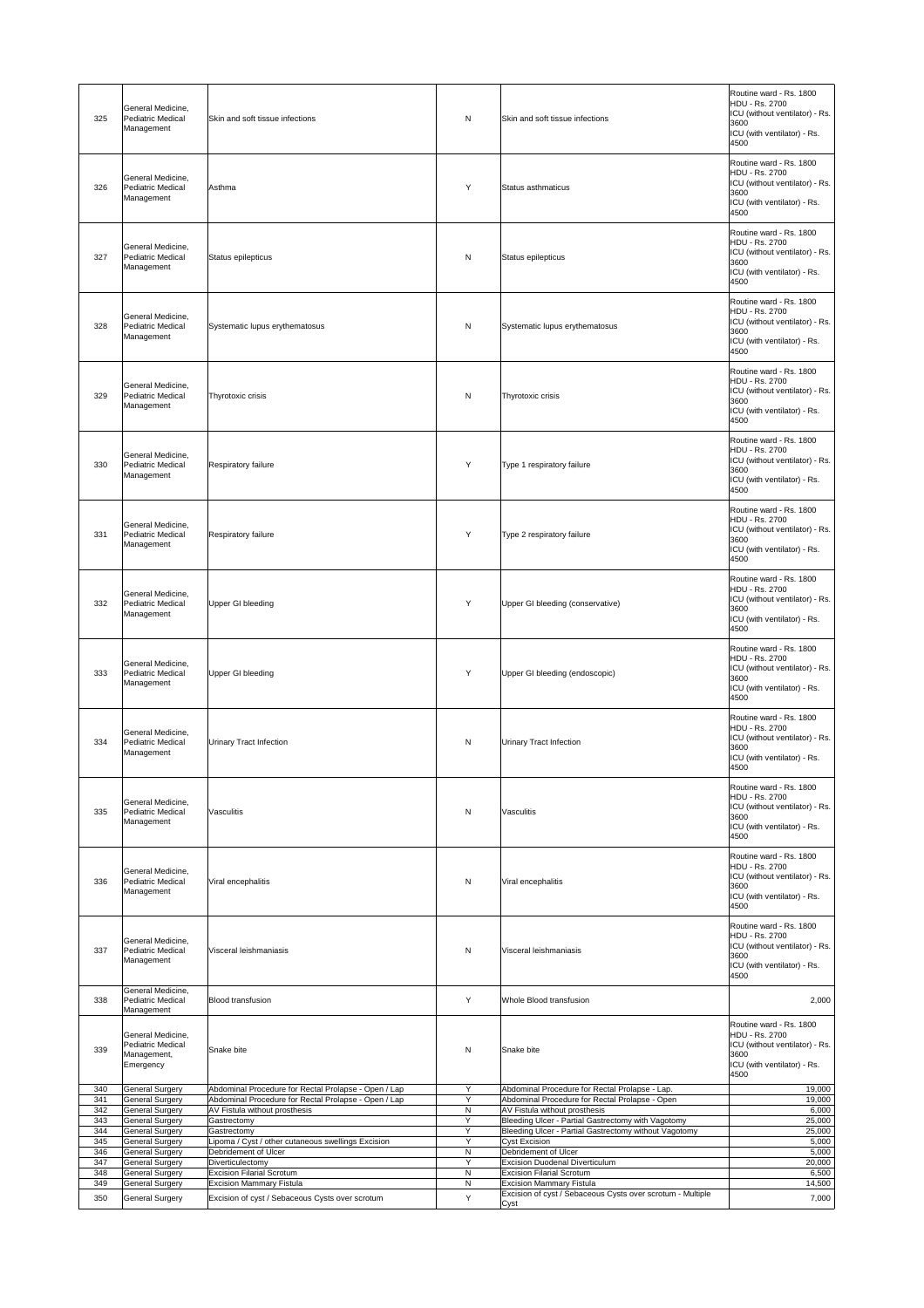| 351        | <b>General Surgery</b>                           | Excision of cyst / Sebaceous Cysts over scrotum                                                      | Y                            | Excision of cyst / Sebaceous Cysts over scrotum - Single Cyst                | 2,000            |
|------------|--------------------------------------------------|------------------------------------------------------------------------------------------------------|------------------------------|------------------------------------------------------------------------------|------------------|
| 352        | <b>General Surgery</b>                           | <b>Exicision of Sinus and Curettage</b>                                                              | $\mathsf{N}$                 | <b>Exicision of Sinus and Curettage</b>                                      | 5,000            |
| 353<br>354 | <b>General Surgery</b><br><b>General Surgery</b> | Groin Hernia Repair<br>G J Vagotomy / Vagotomy + Pyloroplasty                                        | Y<br>Y                       | Femoral<br>G J Vagotomy + Pyloroplasty                                       | 14,000<br>23,500 |
| 355        | <b>General Surgery</b>                           | Haemorroidectomy                                                                                     | $\mathsf{N}$                 | Haemorroidectomy                                                             | 14,500           |
| 356        | <b>General Surgery</b>                           | Groin Hernia Repair                                                                                  | Y<br>Y                       | Inguinal                                                                     | 14,000           |
| 357        | <b>General Surgery</b>                           | Lipoma / Cyst / other cutaneous swellings Excision<br>Lymphatics Excision of Subcutaneous Tissues In |                              | Lipoma Excision<br>Lymphatics Excision of Subcutaneous Tissues In            | 5,000            |
| 358        | <b>General Surgery</b>                           | Lymphoedema                                                                                          | $\mathsf{N}$                 | Lymphoedema                                                                  | 10,000           |
| 359<br>360 | <b>General Surgery</b><br><b>General Surgery</b> | Management of Pilonidal Sinus<br>Management of Varicose Veins                                        | $\mathsf{N}$<br>$\mathsf{N}$ | Management of Pilonidal Sinus<br>Management of Varicose Veins                | 5,000<br>14,000  |
| 361        | General Surgery                                  | Mesenteric Caval Anastomosis                                                                         | $\mathsf{N}$                 | <b>Mesenteric Caval Anastomosis</b>                                          | 28,500           |
| 362<br>363 | <b>General Surgery</b><br><b>General Surgery</b> | Microlaryngoscopic Surgery<br><b>Operation for Bleeding Peptic Ulcer</b>                             | $\mathsf{N}$<br>N            | Microlaryngoscopic Surgery<br><b>Operation for Bleeding Peptic Ulcer</b>     | 18,500<br>22,500 |
| 364        | <b>General Surgery</b>                           | Operation for Gastric / Duodenal Perforation                                                         | Y                            | <b>Operation for Duodenal Perforation</b>                                    | 18,500           |
| 365        | <b>General Surgery</b>                           | <b>Operation for Gastric / Duodenal Perforation</b>                                                  | Y                            | <b>Operation for Gastric Perforation</b>                                     | 18,500           |
| 366<br>367 | General Surgery<br><b>General Surgery</b>        | Lipoma / Cyst / other cutaneous swellings Excision<br>Perineal Procedure for Rectal Prolapse         | Y<br>$\mathsf{N}$            | Other cutaneous swellings Excision<br>Perineal Procedure for Rectal Prolapse | 5,000<br>14,000  |
| 368        | <b>General Surgery</b>                           | Porto Caval Anastomosis                                                                              | $\mathsf{N}$                 | Porto Caval Anastomosis                                                      | 31,500           |
| 369<br>370 | <b>General Surgery</b><br><b>General Surgery</b> | Procedure for Fissure in Ano<br>Sigmoid Resection                                                    | $\mathsf{N}$<br>$\mathsf{N}$ | Procedure for Fissure in Ano<br><b>Sigmoid Resection</b>                     | 8,000<br>21,500  |
| 371        | <b>General Surgery</b>                           | Stoma Management                                                                                     | Y                            | Stoma Management follow up of Colostomy                                      | 4,500            |
| 372        | <b>General Surgery</b>                           | Stoma Management                                                                                     | Y                            | Stoma Management follow up of Ileostomy                                      | 4,500            |
| 373<br>374 | <b>General Surgery</b><br><b>General Surgery</b> | <b>Tissue Reconstruction Flap</b><br>G J Vagotomy / Vagotomy + Pyloroplasty                          | $\mathsf{N}$<br>Y            | <b>Tissue Reconstruction Flap</b><br>Vagotomy + Pyloroplasty                 | 25,000<br>23,500 |
| 375        | General Surgery,                                 | Lap. Groin Hernia (including obturator)                                                              | $\mathsf{N}$                 | Lap. Groin Hernia (including obturator)                                      | 18,200           |
|            | <b>Pediatric Surgery</b>                         |                                                                                                      |                              |                                                                              |                  |
| 376        |                                                  | General Surgery, ENT Surgical removal of Branchial Cyst                                              | N                            | Surgical removal of Branchial Cyst                                           | 15,000           |
| 377        | General Surgery,<br><b>Orthopedics</b>           | <b>Tendon Transfer</b>                                                                               | N                            | <b>Tendon Transfer</b>                                                       | 15,000           |
| 378        | General Surgery,                                 | Abdominal Hydatid Cyst (Single Organ)                                                                | N                            | Abdominal Hydatid Cyst (Single Organ)                                        | 15,800           |
|            | <b>Pediatric Surgery</b><br>General Surgery,     |                                                                                                      |                              |                                                                              |                  |
| 379        | <b>Pediatric Surgery</b>                         | Appendicectomy                                                                                       | Y                            | Appendicectomy - Lap.                                                        | 11,000           |
| 380        | General Surgery,<br><b>Pediatric Surgery</b>     | Appendicectomy                                                                                       | Y                            | Appendicectomy - Open                                                        | 11,000           |
| 381        | General Surgery,                                 | Appendicular Perforation                                                                             | N                            | <b>Appendicular Perforation</b>                                              | 17,500           |
|            | <b>Pediatric Surgery</b><br>General Surgery,     |                                                                                                      |                              |                                                                              |                  |
| 382        | <b>Pediatric Surgery</b>                         | Congenital Atresia & Stenosis of Small Intestine                                                     | N                            | Congenital Atresia & Stenosis of Small Intestine                             | 23,000           |
| 383        | General Surgery,                                 | CystoJejunostomy / Cystogastrostomy - Open / Lap.                                                    | Y                            | Cystogastrostomy - Lap.                                                      | 20,000           |
|            | <b>Pediatric Surgery</b><br>General Surgery,     |                                                                                                      |                              |                                                                              |                  |
| 384        | <b>Pediatric Surgery</b>                         | CystoJejunostomy / Cystogastrostomy - Open / Lap.                                                    | Y                            | Cystogastrostomy - Open                                                      | 20,000           |
| 385        | General Surgery,<br><b>Pediatric Surgery</b>     | CystoJejunostomy / Cystogastrostomy - Open / Lap.                                                    | Y                            | CystoJejunostomy - Lap.                                                      | 20,000           |
| 386        | General Surgery,                                 | CystoJejunostomy / Cystogastrostomy - Open / Lap.                                                    | Y                            | CystoJejunostomy - Open                                                      | 20,000           |
|            | <b>Pediatric Surgery</b><br>General Surgery,     |                                                                                                      |                              |                                                                              |                  |
| 387        | <b>Pediatric Surgery</b>                         | Decortication (Pleurectomy)                                                                          | N                            | Decortication (Pleurectomy)                                                  | 28,000           |
| 388        | General Surgery,<br><b>Pediatric Surgery</b>     | Epididymal Cyst / Nodule Excision                                                                    | Y                            | Epididymal Cyst exision                                                      | 4,600            |
| 389        | General Surgery,                                 | Epididymal Cyst / Nodule Excision                                                                    | Y                            | Epididymal Nodule excision                                                   | 4,600            |
|            | <b>Pediatric Surgery</b><br>General Surgery,     |                                                                                                      |                              |                                                                              |                  |
| 390        | <b>Pediatric Surgery</b>                         | Hernia - Ventral                                                                                     | Y                            | Epigastric                                                                   | 16,900           |
| 391        | General Surgery,<br><b>Pediatric Surgery</b>     | Diverticulectomy                                                                                     | Y                            | <b>Excision Meckel's Diverticulum</b>                                        | 15,000           |
| 392        | General Surgery,                                 | <b>Exploratory Laparotomy</b>                                                                        | N                            | <b>Exploratory Laparotomy</b>                                                | 10,000           |
|            | <b>Pediatric Surgery</b><br>General Surgery,     |                                                                                                      |                              |                                                                              |                  |
| 393        | <b>Pediatric Surgery</b>                         | Hiatus Hernia Repair / Fundoplication - Open / Lap.                                                  | Y                            | Fundoplication - Lap.                                                        | 23,500           |
| 394        | General Surgery,<br><b>Pediatric Surgery</b>     | Hiatus Hernia Repair / Fundoplication - Open / Lap.                                                  | Y                            | Fundoplication - Open                                                        | 23,500           |
| 395        | General Surgery,                                 | Hiatus Hernia Repair / Fundoplication - Open / Lap.                                                  | Y                            | Hiatus Hernia Repair - Lap.                                                  | 23,500           |
|            | <b>Pediatric Surgery</b><br>General Surgery,     |                                                                                                      |                              |                                                                              |                  |
| 396        | <b>Pediatric Surgery</b>                         | Hiatus Hernia Repair / Fundoplication - Open / Lap.                                                  | Y                            | Hiatus Hernia Repair - Open                                                  | 23,500           |
| 397        | General Surgery,<br><b>Pediatric Surgery</b>     | <b>Ileostomy</b>                                                                                     | N                            | lleostomy                                                                    | 14,000           |
| 398        | General Surgery,                                 | Incision & Drainage of Abscess                                                                       | N                            | Incision & Drainage of Abscess                                               | 5,000            |
|            | <b>Pediatric Surgery</b><br>General Surgery,     |                                                                                                      |                              |                                                                              |                  |
| 399        | <b>Pediatric Surgery</b>                         | Inguinal Node (dissection) - U/L                                                                     | N                            | Inguinal Node (dissection) - U/L                                             | 16,000           |
| 400        | General Surgery,<br><b>Pediatric Surgery</b>     | Lap. / Open Cholecystectomy with / without Exploration of CBD                                        | Y                            | Lap. Cholecystectomy with Exploration of CBD                                 | 22,800           |
| 401        | General Surgery,                                 | Lap. / Open Cholecystectomy with / without Exploration of CBD                                        | Y                            | Lap. Cholecystectomy without Exploration of CBD                              | 22,800           |
|            | <b>Pediatric Surgery</b><br>General Surgery,     |                                                                                                      |                              |                                                                              |                  |
| 402        | <b>Pediatric Surgery</b>                         | Lung Hydatid Cyst removal                                                                            | N                            | Lung Hydatid Cyst removal                                                    | 20,000           |
| 403        | General Surgery,<br><b>Pediatric Surgery</b>     | Mesenteric Cyst - Excision                                                                           | N                            | Mesenteric Cyst - Excision                                                   | 15,000           |
| 404        | General Surgery,                                 | Lap. / Open Cholecystectomy with / without Exploration of CBD                                        | Y                            | Open Cholecystectomy with Exploration of CBD                                 | 22,800           |
|            | <b>Pediatric Surgery</b><br>General Surgery,     |                                                                                                      |                              |                                                                              |                  |
| 405        | <b>Pediatric Surgery</b>                         | Lap. / Open Cholecystectomy with / without Exploration of CBD                                        | Y                            | Open Cholecystectomy without Exploration of CBD                              | 22,800           |
| 406        | General Surgery,<br><b>Pediatric Surgery</b>     | Operation for Duplication of Intestine                                                               | N                            | Operation for Duplication of Intestine                                       | 18,000           |
| 407        | General Surgery,                                 | Operation for Hydrocele (U/L)                                                                        | N                            | Operation for Hydrocele (U/L)                                                | 5,000            |
|            | <b>Pediatric Surgery</b><br>General Surgery,     |                                                                                                      |                              |                                                                              |                  |
| 408        | <b>Pediatric Surgery</b>                         | Operation of Choledochal Cyst                                                                        | N                            | Operation of Choledochal Cyst                                                | 24,500           |
| 409        | General Surgery,<br><b>Pediatric Surgery</b>     | Operations for Replacement of Oesophagus by Colon                                                    | N                            | Operations for Replacement of Oesophagus by Colon                            | 30,500           |
| 410        | General Surgery,                                 | Operative Cholecystostomy - Open / Lap.                                                              | Y                            | Operative Cholecystostomy - Lap.                                             | 10,000           |
|            | <b>Pediatric Surgery</b><br>General Surgery,     |                                                                                                      |                              |                                                                              |                  |
| 411        | <b>Pediatric Surgery</b>                         | Operative Cholecystostomy - Open / Lap.                                                              | Y                            | Operative Cholecystostomy - Open                                             | 10,000           |
| 412        | General Surgery,<br><b>Pediatric Surgery</b>     | Operative drainage of Appendicular Abscess                                                           | N                            | Operative drainage of Appendicular Abscess                                   | 12,000           |
| 413        | General Surgery,                                 |                                                                                                      |                              |                                                                              |                  |
|            | <b>Pediatric Surgery</b>                         | <b>Operative Gastrostomy</b>                                                                         | N                            | <b>Operative Gastrostomy</b>                                                 | 15,000           |
| 414        | General Surgery,<br><b>Pediatric Surgery</b>     | Operative Management of Volvulus of Large Bowel                                                      | N                            | Operative Management of Volvulus of Large Bowel                              | 25,000           |
| 415        | General Surgery,                                 | Hernia - Ventral                                                                                     | Y                            | Paraumbilical                                                                | 16,900           |
|            | <b>Pediatric Surgery</b><br>General Surgery,     |                                                                                                      |                              |                                                                              |                  |
| 416        | <b>Pediatric Surgery</b>                         | Pyloromyotomy                                                                                        | N                            | Pyloromyotomy                                                                | 15,000           |
| 417        | General Surgery,<br><b>Pediatric Surgery</b>     | Pyloroplasty                                                                                         | N                            | Pyloroplasty                                                                 | 14,000           |
| 418        | General Surgery,<br><b>Pediatric Surgery</b>     | Repair of Incisional Hernia                                                                          | N                            | Repair of Incisional Hernia                                                  | 18,500           |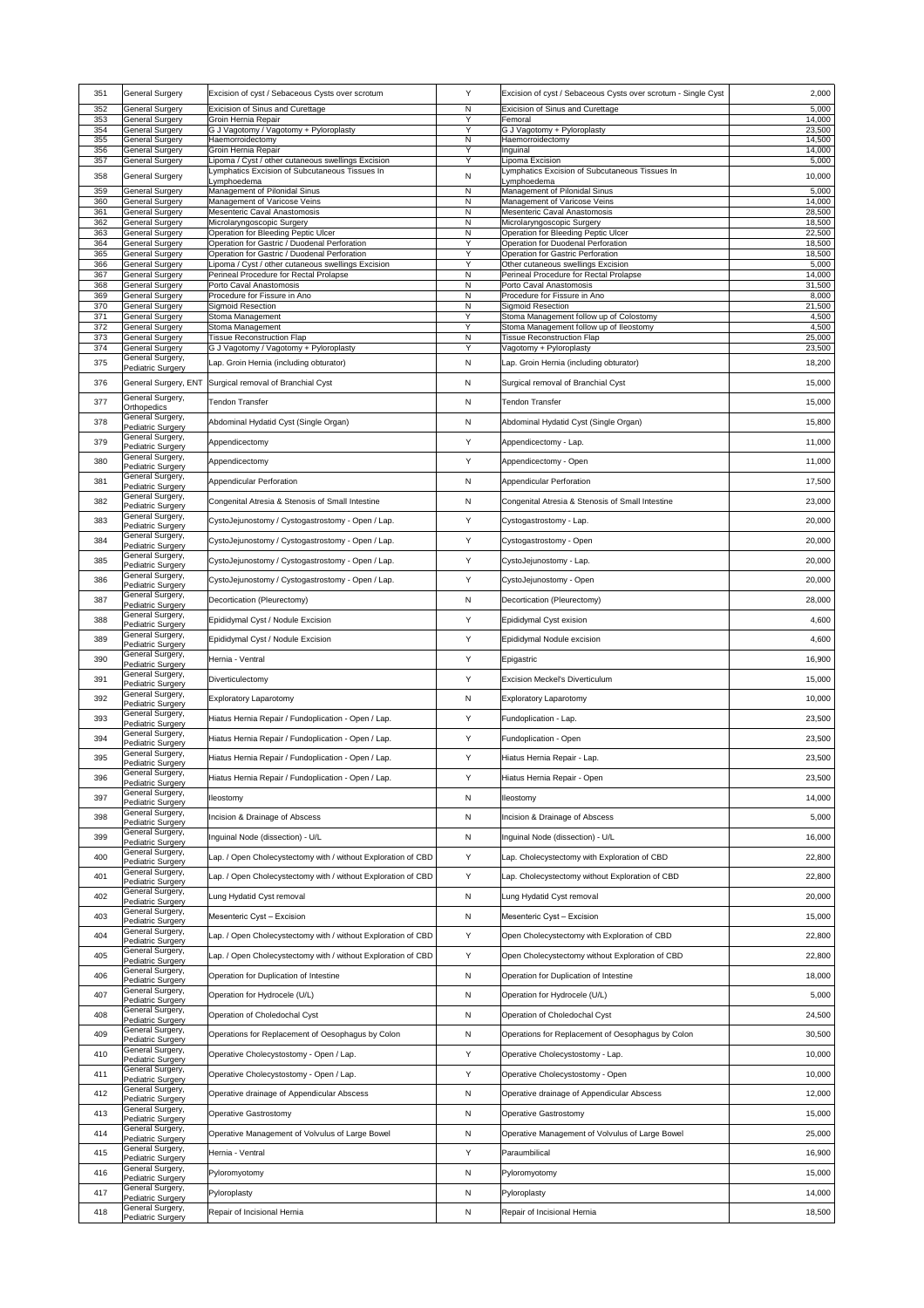| 419 | General Surgery,<br><b>Pediatric Surgery</b>                                                         | Resection Anastomosis - Open / Lap                       | N            | Resection Anastomosis - Lap.                             | 25,000 |
|-----|------------------------------------------------------------------------------------------------------|----------------------------------------------------------|--------------|----------------------------------------------------------|--------|
| 420 | General Surgery,<br><b>Pediatric Surgery</b>                                                         | Resection Anastomosis - Open / Lap                       | N            | <b>Resection Anastomosis - Open</b>                      | 25,000 |
| 421 | General Surgery,<br><b>Pediatric Surgery</b>                                                         | <b>Rib Resection &amp; Drainage</b>                      | N            | <b>Rib Resection &amp; Drainage</b>                      | 14,000 |
| 422 | General Surgery,<br>Pediatric Surgery                                                                | Hernia - Ventral                                         | Y            | Spigelian                                                | 16,900 |
| 423 | General Surgery,                                                                                     | Splenectomy - Open / Lap.                                | Y            | Splenectomy - Lap.                                       | 25,000 |
| 424 | <b>Pediatric Surgery</b><br>General Surgery,                                                         | Splenectomy - Open / Lap.                                | Y            | Splenectomy - Open                                       | 25,000 |
| 425 | Pediatric Surgery<br>General Surgery,                                                                | Sympathectomy                                            | $\mathsf{N}$ | Sympathectomy                                            | 15,000 |
| 426 | <b>Pediatric Surgery</b><br>General Surgery,                                                         | Thoracoplasty                                            | N            | Thoracoplasty                                            | 20,000 |
| 427 | Pediatric Surgery<br>General Surgery,                                                                |                                                          |              |                                                          |        |
|     | <b>Pediatric Surgery</b><br>General Surgery,                                                         | <b>Thoracoscopic Segmental Resection</b>                 | $\mathsf{N}$ | Thoracoscopic Segmental Resection                        | 25,000 |
| 428 | <b>Pediatric Surgery</b><br>General Surgery,                                                         | Thymectomy                                               | N            | Thymectomy                                               | 28,000 |
| 429 | <b>Pediatric Surgery</b><br>General Surgery,                                                         | Hernia - Ventral                                         | Y            | Umbilical                                                | 16,900 |
| 430 | Pediatric Surgery,<br><b>CTVS</b>                                                                    | Intercostal drainage Only                                | $\mathsf{N}$ | Intercostal drainage Only                                | 4,800  |
| 431 | General Surgery,<br>Pediatric Surgery, ENT                                                           | Foreign Body Removal                                     | $\mathsf{N}$ | Foreign Body Removal                                     | 5,000  |
| 432 | General Surgery,<br>Pediatric Surgery,<br>Obstetrics &<br>Gynecology<br>General Surgery,             | Biopsy                                                   | Y            | <b>Biopsy - Cervical</b>                                 | 1,500  |
| 433 | Pediatric Surgery,<br>Obstetrics &<br>Gynecology                                                     | Biopsy                                                   | Y            | <b>Biopsy - Endometrial Aspiration</b>                   | 2,000  |
| 434 | General Surgery,<br>Pediatric Surgery,<br>Obstetrics &<br>Gynecology<br>General Surgery,             | <b>Biopsy</b>                                            | Y            | Biopsy - Lymph Node                                      | 5,000  |
| 435 | Pediatric Surgery,<br>Obstetrics &<br>Gynecology                                                     | <b>Biopsy</b>                                            | Y            | Biopsy - Vulval                                          | 1,500  |
| 436 | General Surgery,<br>Pediatric Surgery,<br>Obstetrics &<br>Gynecology                                 | Biopsy                                                   | Y            | Cervical Cancer screening (PAP + Colposcopy)             | 1,000  |
| 437 | General Surgery,<br>Pediatric Surgery,<br>Obstetrics &<br>Gynecology                                 | <b>Closure of Burst Abdomen</b>                          | $\mathsf{N}$ | <b>Closure of Burst Abdomen</b>                          | 15,000 |
| 438 | General Surgery,<br>Pediatric Surgery,<br><b>Surgical Oncology</b>                                   | Thoracoscopic / Open - Lobectomy                         | Y            | Open - Lobectomy                                         | 27,500 |
| 439 | General Surgery,<br>Pediatric Surgery,<br><b>Surgical Oncology</b>                                   | Thoracoscopic / Open - Lobectomy                         | Y            | Thoracoscopic - Lobectomy                                | 27,500 |
| 440 | General Surgery,<br>Plastic &<br>Reconstructive<br>Surgery                                           | Free Grafts - Wolfe Grafts                               | ${\sf N}$    | <b>Free Grafts - Wolfe Grafts</b>                        | 14,000 |
| 441 | General Surgery,<br>Plastic &<br>Reconstructive<br>Surgery, Pediatric<br>Surgery<br>General Surgery, | Split thickness skin grafts                              | Y            | Large $(> 8\%$ TBSA)                                     | 20,500 |
| 442 | Plastic &<br>Reconstructive<br>Surgery, Pediatric<br>Surgery                                         | Split thickness skin grafts                              | Y            | Medium (4 - 8% TBSA)                                     | 16,000 |
| 443 | General Surgery,<br>Plastic &<br>Reconstructive<br>Surgery, Pediatric<br>Surgery                     | Split thickness skin grafts                              | Y            | Small (< 4% TBSA)                                        | 13,500 |
| 444 | General Surgery,<br><b>Surgical Oncology</b>                                                         | Anterior Resection of rectum                             | Y            | Anterior Resection of rectum - Lap.                      | 28,500 |
| 445 | General Surgery,                                                                                     | Anterior Resection of rectum                             | Y            | Anterior Resection of rectum - Open                      | 28,500 |
| 446 | <b>Surgical Oncology</b><br>General Surgery,                                                         | <b>Breast Lump Excision (Benign)</b>                     | N            | <b>Breast Lump Excision (Benign)</b>                     | 6,000  |
| 447 | <b>Surgical Oncology</b><br>General Surgery,                                                         | Bypass - Inoperable Pancreas                             | N            | Bypass - Inoperable Pancreas                             | 23,500 |
| 448 | <b>Surgical Oncology</b><br>General Surgery,                                                         | Operation for Carcinoma Lip                              | Y            | Cheek advancement                                        | 26,800 |
| 449 | <b>Surgical Oncology</b><br>General Surgery,                                                         | <b>Estlander Operation (lip)</b>                         | $\mathsf{N}$ | <b>Estlander Operation (lip)</b>                         | 9,300  |
| 450 | <b>Surgical Oncology</b><br>General Surgery,                                                         | Excision of Growth from Tongue with neck node dissection | N            | Excision of Growth from Tongue with neck node dissection | 23,500 |
| 451 | <b>Surgical Oncology</b><br>General Surgery,                                                         | <b>Flap Reconstructive Surgery</b>                       | $\mathsf{N}$ | <b>Flap Reconstructive Surgery</b>                       | 20,000 |
|     | <b>Surgical Oncology</b><br>General Surgery,                                                         |                                                          |              |                                                          |        |
| 452 | <b>Surgical Oncology</b><br>General Surgery,                                                         | Gastrojejunostomy                                        | N            | Gastrojejunostomy                                        | 18,500 |
| 453 | <b>Surgical Oncology</b><br>General Surgery,                                                         | Hemi colectomy - Right / Left - Open / Lap.              | Y            | Hemi colectomy - Left - Lap.                             | 25,000 |
| 454 | <b>Surgical Oncology</b><br>General Surgery,                                                         | Hemi colectomy - Right / Left - Open / Lap.              | Y            | Hemi colectomy - Left - Open                             | 25,000 |
| 455 | <b>Surgical Oncology</b><br>General Surgery,                                                         | Hemi colectomy - Right / Left - Open / Lap.              | Y            | Hemi colectomy - Right - Lap.                            | 25,000 |
| 456 | <b>Surgical Oncology</b><br>General Surgery,                                                         | Hemi colectomy - Right / Left - Open / Lap.              | Y            | Hemi colectomy - Right - Open                            | 25,000 |
| 457 | <b>Surgical Oncology</b>                                                                             | Oesophagectomy                                           | N            | Oesophagectomy                                           | 28,300 |
| 458 | General Surgery,<br><b>Surgical Oncology</b>                                                         | PancreaticoDuodenectomy (Whipple's)                      | N            | PancreaticoDuodenectomy (Whipple's)                      | 27,500 |
| 459 | General Surgery,<br><b>Surgical Oncology</b>                                                         | Gastrectomy                                              | Y            | Partial Gastrectomy for Carcinoma                        | 27,800 |
| 460 | General Surgery,<br><b>Surgical Oncology</b>                                                         | Mastectomy                                               | Y            | Radical / Modified Radical Mastectomy                    | 25,000 |
| 461 | General Surgery,<br><b>Surgical Oncology</b>                                                         | <b>Rectal Polyp Excision</b>                             | N            | <b>Rectal Polyp Excision</b>                             | 9,600  |
| 462 | General Surgery,<br><b>Surgical Oncology</b>                                                         | Mastectomy                                               | Y            | Simple Mastectomy                                        | 20,000 |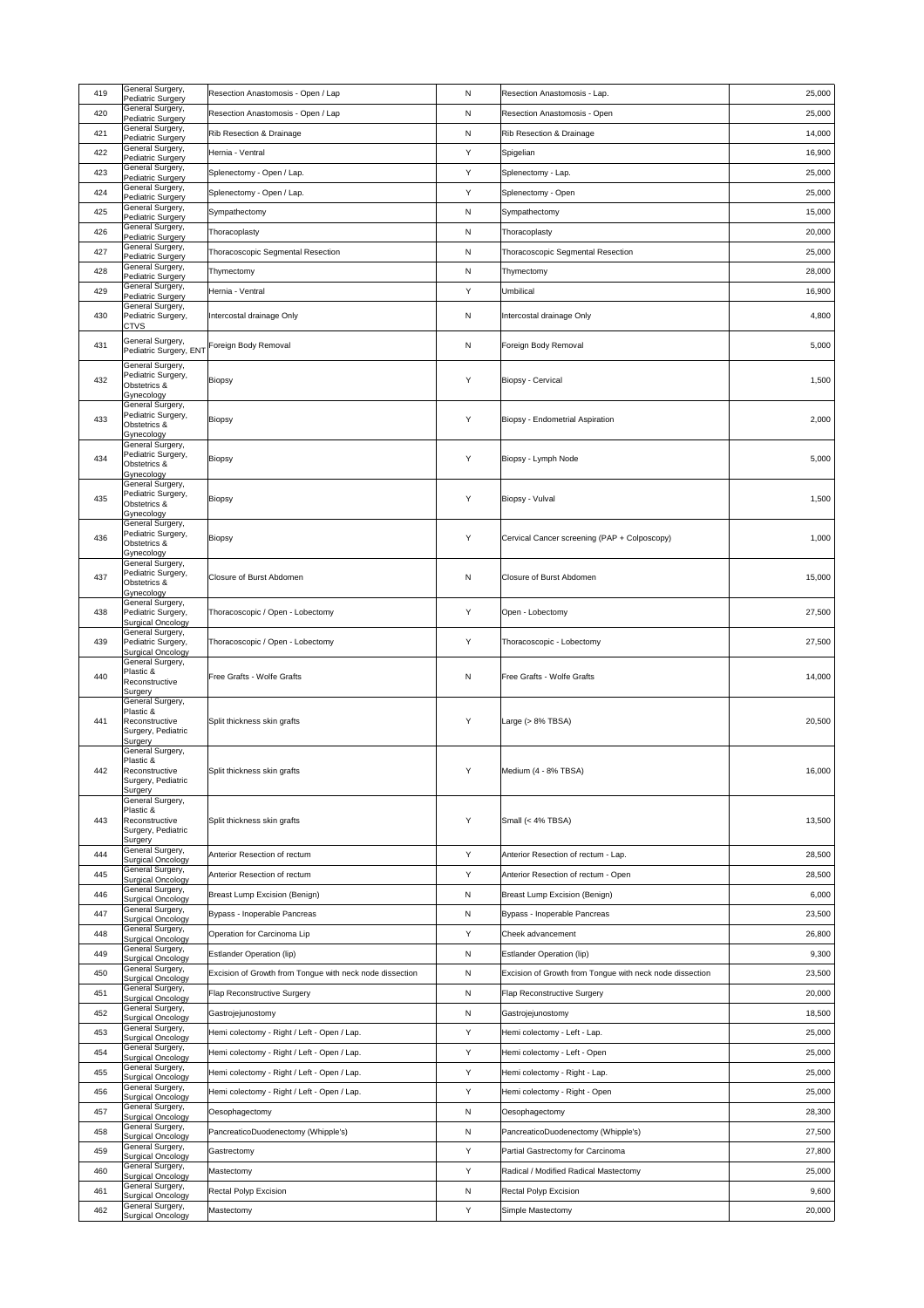| 463        | General Surgery,<br><b>Surgical Oncology</b>                                     | <b>Submandibular Mass Excision</b>                                                                                                                | N            | <b>Submandibular Mass Excision</b>                                                                                                                      | 15,000           |
|------------|----------------------------------------------------------------------------------|---------------------------------------------------------------------------------------------------------------------------------------------------|--------------|---------------------------------------------------------------------------------------------------------------------------------------------------------|------------------|
| 464        | General Surgery,<br>Surgical Oncology                                            | Gastrectomy                                                                                                                                       | Y            | Subtotal Gastrectomy for Carcinoma                                                                                                                      | 27,800           |
| 465        | General Surgery,<br><b>Surgical Oncology</b>                                     | Total Colectomy - Open / Lap.                                                                                                                     | Y            | Total Colectomy - Lap.                                                                                                                                  | 23,000           |
| 466        | General Surgery,<br><b>Surgical Oncology</b>                                     | Total Colectomy - Open / Lap.                                                                                                                     | Y            | <b>Total Colectomy - Open</b>                                                                                                                           | 23,000           |
| 467        | General Surgery,<br><b>Surgical Oncology</b>                                     | Gastrectomy                                                                                                                                       | Y            | Total gastrectomy - Lap.                                                                                                                                | 51,600           |
| 468        | General Surgery,<br><b>Surgical Oncology</b>                                     | Gastrectomy                                                                                                                                       | Y            | Total gastrectomy - Open                                                                                                                                | 51,600           |
| 469        | General Surgery,<br><b>Surgical Oncology</b>                                     | Operation for Carcinoma Lip                                                                                                                       | Y            | <b>Wedge Excision</b>                                                                                                                                   | 19,000           |
| 470        | General Surgery,<br>Surgical Oncology                                            | Operation for Carcinoma Lip                                                                                                                       | Y            | <b>Wedge Excision and Vermilionectomy</b>                                                                                                               | 23,800           |
| 471        | General Surgery,<br>Surgical Oncology,<br><b>CTVS</b>                            | Carotid Body tumour - Excision                                                                                                                    | $\mathsf{N}$ | Carotid Body tumour - Excision                                                                                                                          | 20,000           |
| 472        | General Surgery,<br>Surgical Oncology,<br><b>ENT</b>                             | <b>Radical Neck Dissection</b>                                                                                                                    | N            | <b>Radical Neck Dissection</b>                                                                                                                          | 15,000           |
| 473        | General Surgery,<br>Surgical Oncology,<br><b>Pediatric Surgery</b>               | Closure of stoma                                                                                                                                  | N            | Closure of stoma                                                                                                                                        | 14,500           |
| 474        | General Surgery,<br>Surgical Oncology,<br><b>Pediatric Surgery</b>               | Colostomy                                                                                                                                         | N            | Colostomy                                                                                                                                               | 14,000           |
| 475        | General Surgery,<br>Surgical Oncology,<br><b>Pediatric Surgery</b>               | Complete Excision of Growth from Tongue only (inclusive of<br>Histopathology)                                                                     | ${\sf N}$    | Complete Excision of Growth from Tongue only (inclusive of<br>Histopathology)                                                                           | 9,400            |
| 476        | General Surgery,<br>Surgical Oncology,<br>Pediatric Surgery                      | Distal Pancreatectomy with Pancreatico Jejunostomy                                                                                                | N            | Distal Pancreatectomy with Pancreatico Jejunostomy                                                                                                      | 27,000           |
| 477        | General Surgery,<br>Surgical Oncology,<br><b>Pediatric Surgery</b>               | Excision of Parathyroid Adenoma / Carcinoma                                                                                                       | Y            | Excision of Parathyroid Adenoma                                                                                                                         | 20,400           |
| 478        | General Surgery,<br>Surgical Oncology,<br>Pediatric Surgery                      | Excision of Parathyroid Adenoma / Carcinoma                                                                                                       | Y            | Excision of Parathyroid Carcinoma                                                                                                                       | 20,400           |
| 479        | General Surgery,<br>Surgical Oncology,<br>Pediatric Surgery                      | Feeding Jejunostomy                                                                                                                               | $\mathsf{N}$ | Feeding Jejunostomy                                                                                                                                     | 10,000           |
| 480        | General Surgery,<br>Surgical Oncology,<br>Pediatric Surgery                      | Hepatic Resection - Open / Lap                                                                                                                    | Y            | Hepatic Resection - Lap.                                                                                                                                | 20,000           |
| 481        | General Surgery,<br>Surgical Oncology,<br>Pediatric Surgery                      | Hepatic Resection - Open / Lap                                                                                                                    | Y            | Hepatic Resection - Open                                                                                                                                | 20,000           |
| 482        | General Surgery,<br>Surgical Oncology,<br>Pediatric Surgery                      | Orchidectomy                                                                                                                                      | N            | Orchidectomy                                                                                                                                            | 11,200           |
| 483        | General Surgery,<br>Surgical Oncology,<br>Pediatric Surgery                      | Retroperitoneal Tumor - Excision                                                                                                                  | N            | Retroperitoneal Tumor - Excision                                                                                                                        | 23,000           |
| 484        | General Surgery,<br>Surgical Oncology,<br>Pediatric Surgery, ENT                 | Thyroidectomy                                                                                                                                     | Y            | Hemi thyroidectomy                                                                                                                                      | 17,000           |
| 485        | General Surgery,<br>Surgical Oncology,<br>Pediatric Surgery, ENT                 | Thyroidectomy                                                                                                                                     | Y            | Total thyroidectomy                                                                                                                                     | 20,000           |
| 486        | General Surgery,<br>Surgical Oncology,<br>Pediatric Surgery, ENT                 | Thyroidectomy                                                                                                                                     | Y            | <b>Total Thyroidectomy with Block Dissection</b>                                                                                                        | 28,000           |
| 487        | General Surgery,<br>Surgical Oncology,<br>Plastic &<br>Reconstructive<br>Surgery | Skin Flaps - Rotation Flaps                                                                                                                       | N            | <b>Skin Flaps - Rotation Flaps</b>                                                                                                                      | 11,400           |
| 488        | General Surgery,<br>Urology                                                      | Vasovasostomy                                                                                                                                     | N            | Vasovasostomy                                                                                                                                           | 12,000           |
| 489        | Interventional<br>Neuroradiology                                                 | <b>Balloon test occlusion</b>                                                                                                                     | N            | <b>Balloon test occlusion</b>                                                                                                                           | 70,000           |
| 490        | Interventional<br>Neuroradiology                                                 | Carotico-cavernous Fistula (CCF) embolization                                                                                                     | Y            | Carotico-cavernous Fistula (CCF) embolization with coils.<br>[includes 5 coils, guide catheter, micro-catheter, micro-<br>guidewire, general items]     | 150,000          |
| 491        | Interventional<br>Neuroradiology                                                 | Carotico-cavernous Fistula (CCF) embolization                                                                                                     | Y            | Carotid-cavernous Fistula (CCF) embolization with balloon<br>(includes one balloon, guide catheter, micro-catheter, micro-<br>guidewire, general items) | 75,000           |
| 492        | Interventional<br>Neuroradiology                                                 | Cerebral & Spinal AVM embolization (per sitting). Using<br>Histoacryl                                                                             | N            | Cerebral & Spinal AVM embolization (per sitting). Using<br>Histoacryl                                                                                   | 100,000          |
| 493        | Interventional<br>Neuroradiology                                                 | Coil embolization for aneurysms (includes cost of first 3 coils +<br>balloon and / or stent if used) 1 to 20 coils may be required as<br>per need | N            | Coil embolization for aneurysms (includes cost of first 3 coils +<br>balloon and / or stent if used) 1 to 20 coils may be required as<br>per need       | 100,000          |
| 494        | Interventional<br>Neuroradiology                                                 | Dural AVMs / AVFs                                                                                                                                 | Y            | Dural AVFs (per sitting) with glue                                                                                                                      | 70,000           |
| 495        | Interventional<br>Neuroradiology                                                 | Dural AVMs / AVFs                                                                                                                                 | Y            | Dural AVFs (per sitting) with onyx                                                                                                                      | 150,000          |
| 496        | Interventional<br>Neuroradiology                                                 | Dural AVMs / AVFs                                                                                                                                 | Y            | Dural AVMs (per sitting) with glue                                                                                                                      | 70,000           |
| 497        | Interventional<br>Neuroradiology                                                 | Dural AVMs / AVFs                                                                                                                                 | Y            | Dural AVMs (per sitting) with onyx                                                                                                                      | 150,000          |
| 498        | Interventional<br>Neuroradiology                                                 | Intracranial balloon angioplasty with stenting                                                                                                    | $\mathsf{N}$ | Intracranial balloon angioplasty with stenting                                                                                                          | 160,000          |
| 499        | Interventional<br>Neuroradiology                                                 | Intracranial thrombolysis / clot retrieval                                                                                                        | Y            | Intracranial clot retrieval                                                                                                                             | 160,000          |
| 500        | <b>Interventional</b><br>Neuroradiology                                          | Intracranial thrombolysis / clot retrieval                                                                                                        | Y            | Intracranial thrombolysis retrieval                                                                                                                     | 160,000          |
| 501        | Interventional<br>Neuroradiology                                                 | Parent vessel occlusion - Basic                                                                                                                   | N            | Parent vessel occlusion - Basic                                                                                                                         | 30,000           |
| 502        | Interventional<br>Neuroradiology                                                 | Pre-operative tumour embolization (per session)                                                                                                   | N            | Pre-operative tumour embolization (per session)                                                                                                         | 40,000           |
| 503        | Interventional<br>Neuroradiology                                                 | Vertebroplasty                                                                                                                                    | N            | Vertebroplasty                                                                                                                                          | 40,000           |
| 504<br>505 | <b>Medical Oncology</b><br><b>Medical Oncology</b>                               | Chemotherapy for Head and Neck Cancers<br>Penis Cancer                                                                                            | Y<br>Y       | 3 Weekly Cisplatin x 3 (with rt)<br>5 F U + CISPLATIN X 4 - 6 CYCLES                                                                                    | 9,800<br>7,800   |
| 506        | <b>Medical Oncology</b>                                                          | Esophageal / Stomach Cancer                                                                                                                       | Y            | 5 FU                                                                                                                                                    | 8,000            |
| 507<br>508 | <b>Medical Oncology</b><br><b>Medical Oncology</b>                               | Chemotherapy for Colorectal Cancer<br>Chemotherapy for Anal Cancer                                                                                | N<br>Y       | 5 FU + Leucovorin x12<br>$\sqrt{5FU + M}$ tomycin C                                                                                                     | 4,680<br>10,480  |
| 509<br>510 | <b>Medical Oncology</b><br><b>Medical Oncology</b>                               | Chemotherapy for Hodgkin's Lymphoma<br>Chemotherapy for Hodgkin's Lymphoma                                                                        | Y<br>Y       | <b>ABVD</b><br><b>AEVD</b>                                                                                                                              | 10,240<br>10,240 |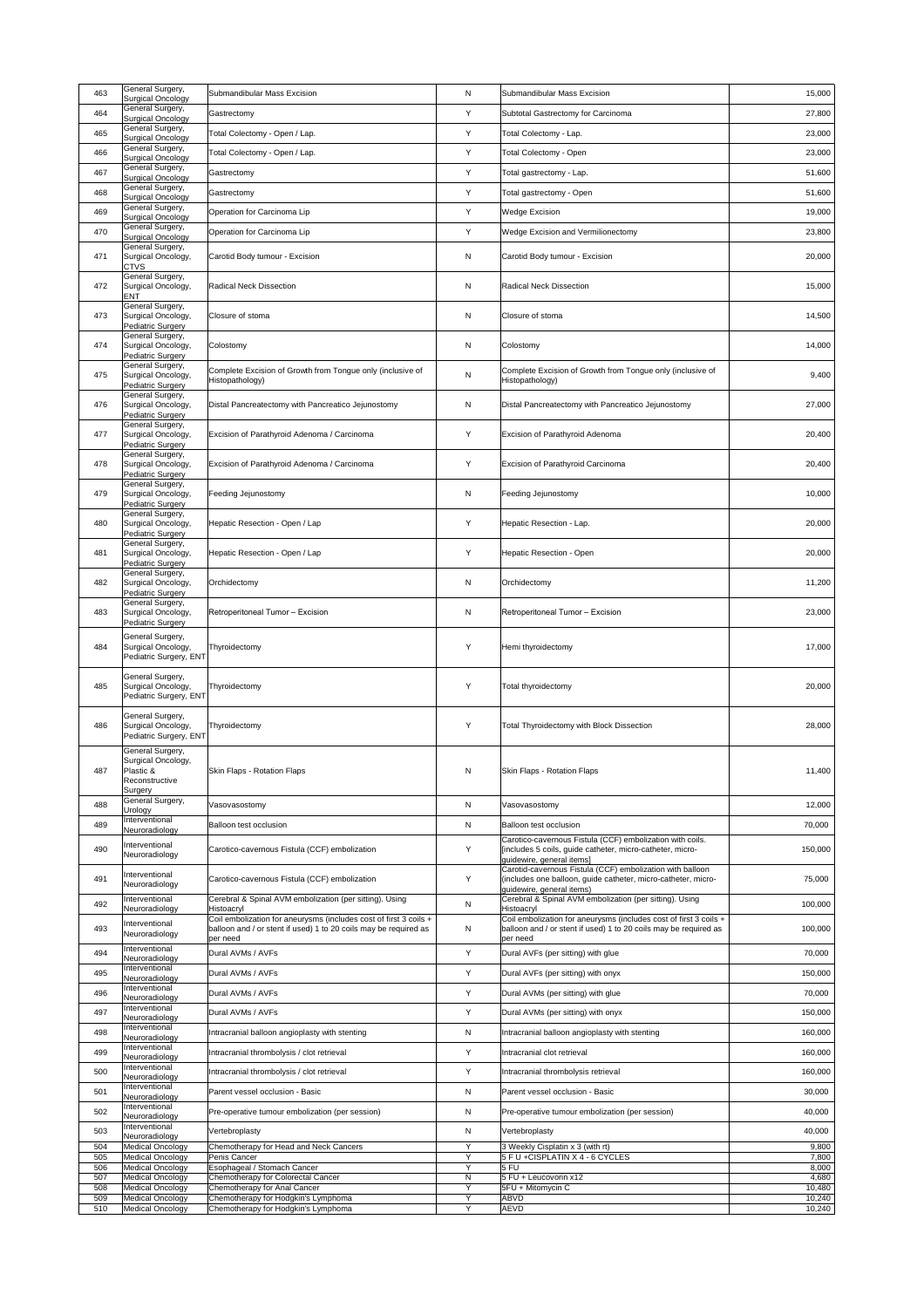| 511        | <b>Medical Oncology</b>                            | Acute Lymphoblastic Leukemia / Lymphoblastic Lymphoma                                  | Y                 | ALL - Consolidation Therapy (Phase II, CNS Therapy,<br>Reinduction)                        | 160,000          |
|------------|----------------------------------------------------|----------------------------------------------------------------------------------------|-------------------|--------------------------------------------------------------------------------------------|------------------|
| 512        | Medical Oncology                                   | Acute Lymphoblastic Leukemia / Lymphoblastic Lymphoma                                  | Y                 | <b>ALL</b> - Induction Therapy                                                             | 80,000           |
| 513        | <b>Medical Oncology</b>                            | Acute Lymphoblastic Leukemia / Lymphoblastic Lymphoma                                  | Y                 | ALL - Maintenance Therapy per Month for 24 Months                                          | 4,000            |
| 514        | <b>Medical Oncology</b>                            | Acute Myeloid Leukemia                                                                 | Y                 | AML - Consolidation Therapy Per Cycle X 3                                                  | 60,000           |
| 515<br>516 | <b>Medical Oncology</b><br><b>Medical Oncology</b> | Acute Myeloid Leukemia<br>Chemotherapy for Low Grade B - Cell NHL                      | Y<br>Y            | AML - Induction Therapy (3+7)<br>Bendamustine - Rituximab                                  | 96,000<br>30,680 |
| 517        | <b>Medical Oncology</b>                            | <b>Germ Cell Tumor</b>                                                                 | Y                 | Bleomycin, Etoposide, Cisplatin                                                            | 11,560           |
| 518<br>519 | <b>Medical Oncology</b><br><b>Medical Oncology</b> | Chemotherapy for Brain Cancer<br>Chemotherapy for Brain Cancer                         | Y<br>Y            | Brain - Temozolamide<br>Brain - Temozolamide (Adjuvant)                                    | 67,600<br>12,960 |
| 520        | <b>Medical Oncology</b>                            | Chemotherapy for Breast Cancer                                                         | Y                 | Capecitabine                                                                               | 7,440            |
| 521<br>522 | <b>Medical Oncology</b><br><b>Medical Oncology</b> | Chemotherapy for Colorectal Cancer<br>Chemotherapy for Colorectal Cancer               | Y<br>Y            | Capecitabine<br>Capecitabine                                                               | 7,200<br>7,340   |
| 523        | <b>Medical Oncology</b>                            | Gall Bladder Cancer / Cholangiocarcinoma                                               | Y                 | Capecitabine                                                                               | 7,340            |
| 524<br>525 | <b>Medical Oncology</b><br><b>Medical Oncology</b> | Esophageal / Stomach Cancer<br><b>PANCERATIC CANCER</b>                                | Y<br>Y            | Capecitabine<br>CAPECITABINE + GEMCITABINE X 6 CYCLES                                      | 7,200<br>31,520  |
| 526        | <b>Medical Oncology</b>                            | Chemotherapy for Colorectal Cancer                                                     | Y                 | Capecitabine + Irinotecan                                                                  | 12,540           |
| 527<br>528 | <b>Medical Oncology</b><br><b>Medical Oncology</b> | Chemotherapy for Anal Cancer<br>Chemotherapy for Colorectal Cancer                     | Y<br>Y            | Capecitabine + Mitomycin C<br>Capecitabine + Oxaliplatin                                   | 13,760<br>16,540 |
| 529        | <b>Medical Oncology</b>                            | <b>PANCERATIC CANCER</b>                                                               | Y                 | CAPECITABINE 6-12 CYCLES (WITH RT)                                                         | 7,440            |
| 530<br>531 | <b>Medical Oncology</b><br><b>Medical Oncology</b> | Penis Cancer<br>Gall Bladder Cancer / Cholangiocarcinoma                               | $\mathsf{Y}$<br>Y | CAPECITABINE X 6 CYCLES (TILL PROGRESSION)<br>Capiri                                       | 7,440<br>12,640  |
| 532        | <b>Medical Oncology</b>                            | Esophageal / Stomach Cancer                                                            | Y                 | Capox                                                                                      | 16,540           |
| 533<br>534 | <b>Medical Oncology</b><br><b>Medical Oncology</b> | NEUROBLASTOMA<br>PEDIATRIC - HEPATOBLASTOMA                                            | Y<br>Y            | CARBO / ETOPO / CYCLO, DOX - 8 CYCLES<br>CARBO, CISPLATIN, DOX X 6 CYCLES 2 WEEKLY         | 7,900<br>4,880   |
| 535        | Medical Oncology                                   | <b>Germ Cell Tumor</b>                                                                 | Y                 | Carboplatin (AUC 7)                                                                        | 5,840            |
| 536<br>537 | <b>Medical Oncology</b><br><b>Medical Oncology</b> | Chemotherapy for Breast Cancer<br>Chemotherapy for Head and Neck Cancers               | Y<br>Y            | Carboplatin + Gemcitabine<br>Carboplatin + Gemcitabine                                     | 13,880<br>14,280 |
| 538        | <b>Medical Oncology</b>                            | <b>Ovarian Cancers</b>                                                                 | Y                 | CARBOPLATIN + GEMCITABINE (MAXIMUM 6 CYCLES)                                               | 13,880           |
| 539        | Medical Oncology                                   | URETER / BLADDER / URETHRA Cancers                                                     | $\vee$<br>Y       | CARBOPLATIN + GEMCITABINE Q 3 W X 4 - 6 CYCLES                                             | 14,280           |
| 540<br>541 | Medical Oncology<br><b>Medical Oncology</b>        | Chemotherapy for Anal Cancer<br>Chemotherapy for Breast Cancer                         | Y                 | Carboplatin + Paclitaxel<br>Carboplatin + Paclitaxel                                       | 14,880<br>14,880 |
| 542<br>543 | Medical Oncology<br><b>Medical Oncology</b>        | <b>Ovarian Cancers</b><br>Esophageal / Stomach Cancer                                  | Y<br>Y            | CARBOPLATIN + PACLITAXEL (MAXIMUM 6 CYCLES)<br>Carboplatin + Paclitaxel Q3 Weekly x 6 - 8  | 14,680<br>14,880 |
| 544        | <b>Medical Oncology</b>                            | Chemotherapy for Cervical Cancer                                                       | Y                 | Carboplatin and Paclitaxel                                                                 | 14,880           |
| 545        | <b>Medical Oncology</b>                            | <b>Endometrial Cancer</b>                                                              | Y                 | Carboplatin and Paclitaxel                                                                 | 14,880           |
| 546<br>547 | <b>Medical Oncology</b><br><b>Medical Oncology</b> | CHEMOTHERAPY COMPLICATIONS - TLS<br><b>PTCL</b>                                        | $\mathsf{N}$<br>Y | Chemotherapy complications - TLS<br>CHOEP 6 cycles                                         | 24,000<br>5,040  |
| 548        | <b>Medical Oncology</b><br>Medical Oncology        | PTCL<br>Esophageal / Stomach Cancer                                                    | Y<br>Y            | CHOP 6 cycles<br>Cisplatin + 5 FU                                                          | 4,040<br>9,600   |
| 549<br>550 | <b>Medical Oncology</b>                            | Esophageal / Stomach Cancer                                                            | Y                 | Cisplatin + 5 FU                                                                           | 9,600            |
| 551        | <b>Medical Oncology</b>                            | <b>VULVAR CANCER</b>                                                                   | Y<br>Y            | CISPLATIN + 5 FU X 6 CYCLES                                                                | 7,600            |
| 552<br>553 | <b>Medical Oncology</b><br><b>Medical Oncology</b> | Chemotherapy for Anal Cancer<br>Gall Bladder Cancer / Cholangiocarcinoma               | Y                 | Cisplatin + 5FU<br>Cisplatin + Gemcitabine                                                 | 7,600<br>10,880  |
| 554        | <b>Medical Oncology</b>                            | <b>URETER / BLADDER / URETHRA Cancers</b>                                              | Y                 | CISPLATIN + GEMCITABINE X 4 - 6 CYCLES                                                     | 11,080           |
| 555<br>556 | <b>Medical Oncology</b><br><b>Medical Oncology</b> | <b>Ovarian Cancers</b><br>Chemotherapy for Anal Cancer                                 | Y<br>Y            | CISPLATIN + IRINOTECAN (MAXIMUM 6 CYCLES)<br>Cisplatin + Paclitaxel                        | 10,240<br>13,280 |
| 557        | <b>Medical Oncology</b>                            | Penis Cancer                                                                           | Y<br>$\vee$       | CISPLATIN + PACLITAXEL X 4 - 6 CYCLES                                                      | 13,480           |
| 558<br>559 | Medical Oncology<br><b>Medical Oncology</b>        | <b>URETER / BLADDER / URETHRA Cancers</b><br><b>URETER / BLADDER / URETHRA Cancers</b> | Y                 | CISPLATIN + PACLITAXEL X 4 - 6 CYCLES<br>CISPLATIN +5 F U X 4 - 6 CYCLES                   | 13,480<br>7,800  |
| 560        | <b>Medical Oncology</b>                            | Chemotherapy for Head and Neck Cancers                                                 | Y                 | <b>Cisplatin and Docetaxel</b>                                                             | 12,440           |
| 561<br>562 | <b>Medical Oncology</b><br><b>Medical Oncology</b> | Esophageal / Stomach Cancer<br><b>Endometrial Cancer</b>                               | Y<br>Y            | Cisplatin and Docetaxel 3 weekly x 8<br>Cisplatin and Doxorubicin                          | 12,140<br>4,240  |
| 563        | Medical Oncology                                   | <b>THYMIC CARCINOMA</b>                                                                | Y                 | CISPLATIN AND ETOPOSIDE X 6 CYCLES                                                         | 5,320            |
| 564<br>565 | Medical Oncology<br><b>Medical Oncology</b>        | PEDIATRIC - HEPATOBLASTOMA<br><b>THYMIC CARCINOMA</b>                                  | Y<br>Y            | <b>CISPLATIN X 6 CYCLES</b><br>CISPLATIN, ADRIAMYCIN, CISPLATINAP X 6 CYCLES               | 5,600<br>5,040   |
| 566        | <b>Medical Oncology</b>                            | <b>URETER / BLADDER / URETHRA Cancers</b>                                              | Y                 | CMV (CISPLTIN, METHOTREXATE, VINBLASTIN) X 4 - 6                                           | 6,040            |
| 567        | <b>Medical Oncology</b>                            | <b>BURKITT'S NHL</b>                                                                   | N                 | <b>CYCLES</b><br>Codox - M - IVAC / GMALL / BFM / Hyper CVAD                               | 34,480           |
| 568        | <b>Medical Oncology</b>                            | PEDIATRIC APML                                                                         | Y                 | CONSOLIDATION Therapy (2 MONTHS)                                                           | 36,800           |
| 569        | <b>Medical Oncology</b>                            | <b>PEDIATRIC AML</b>                                                                   | Y                 | CONSOLIDATION Therapy (high dose cytarabine) x 3 cycles                                    | 57,600           |
| 570        | <b>Medical Oncology</b>                            | <b>PEDIATRIC ALL / LBL</b>                                                             | Y                 | CONSOLIDATION Therapy (PHASE II, CNS THERAPY,<br>REINDUCTION) COMPLETE TREATMENT COST / 24 | 208,600          |
|            |                                                    |                                                                                        |                   | <b>WEEKS</b>                                                                               |                  |
| 571<br>572 | <b>Medical Oncology</b><br><b>Medical Oncology</b> | PEDIATRIC HODGKINS LYMPHOMA<br>Chemotherapy for Hodgkin's Lymphoma                     | Y<br>Y            | COPDAC X 4 - 6 cycles<br><b>COPP</b>                                                       | 7,800<br>3,560   |
| 573        | <b>Medical Oncology</b>                            | MM / AMYLOIDOSIS                                                                       | Y                 | $ CTD (12 - 18 months)$                                                                    | 4,040            |
| 574<br>575 | <b>Medical Oncology</b><br><b>Medical Oncology</b> | <b>WILMS TUMOR</b><br>Chemotherapy for Breast Cancer                                   | Y<br>Y            | CYCLO / DOX / ETOP / VINC. / ACTINO.D - 24 WEEKS<br>Cyclophosphamide / Adriamycin          | 12,320<br>4,540  |
| 576        | <b>Medical Oncology</b>                            | Chemotherapy for Breast Cancer                                                         | Y                 | Cyclophosphamide / Epirubcin                                                               | 7,240            |
| 577        | <b>Medical Oncology</b><br><b>Medical Oncology</b> | Chemotherapy for Breast Cancer<br>Chemotherapy for Head and Neck Cancers               | Y<br>Y            | Cyclophosphamide, Methotrexate, 5 - FU                                                     | 3,240            |
| 578<br>579 | Medical Oncology                                   | <b>RELAPSED NHL AND HL</b>                                                             | N                 | DCF (Docetaxel + Cisplatin + 5FU)<br>DHAP (4 - 6 CYCLES)                                   | 16,480<br>11,480 |
| 580<br>581 | <b>Medical Oncology</b><br><b>Medical Oncology</b> | Chemotherapy for Head and Neck Cancers<br>Chemotherapy for Head and Neck Cancers       | Y<br>Y            | Docetaxel<br>Docetaxel                                                                     | 15,040<br>14,440 |
| 582        | <b>Medical Oncology</b>                            | Chemotherapy for Lung Cancer                                                           | Y                 | Docetaxel                                                                                  | 16,240           |
| 583<br>584 | <b>Medical Oncology</b><br><b>Medical Oncology</b> | Chemotherapy for Lung Cancer<br><b>URETER / BLADDER / URETHRA Cancers</b>              | Y<br>Y            | Docetaxel<br>DOCETAXEL 4 - 6 CYCLES                                                        | 14,640<br>14,440 |
| 585        | <b>Medical Oncology</b>                            | Chemotherapy for Breast Cancer                                                         | Y                 | Docetaxel and Cyclophosphamide                                                             | 19,840           |
| 586        | Medical Oncology                                   | <b>PROSTATE Cancer</b>                                                                 | Y<br>Y            | DOCETAXEL Q 1 W X 24 WEEKS                                                                 | 14,740           |
| 587<br>588 | <b>Medical Oncology</b><br><b>Medical Oncology</b> | <b>PROSTATE Cancer</b><br><b>PROSTATE Cancer</b>                                       | Y                 | DOCETAXEL Q 2 W X 8 - 12 CYCLES<br>DOCETAXEL Q 3 W X 8 CYCLES                              | 11,740<br>14,140 |
| 589        | <b>Medical Oncology</b>                            | Esophageal / Stomach Cancer                                                            | Y<br>Y            | Docetaxel, Cisplatin, 5 FU                                                                 | 16,380           |
| 590<br>591 | Medical Oncology<br><b>Medical Oncology</b>        | Esophageal / Stomach Cancer<br>Esophageal / Stomach Cancer                             | Y                 | Docetaxel, Cisplatin, Xeloda<br>Docetaxel, Oxaliplatin and 5 FU                            | 19,740<br>20,380 |
| 592        | <b>Medical Oncology</b>                            | Esophageal / Stomach Cancer<br>Chemotherapy for Hepatocellular Carcinoma               | Y<br>Y            | Docetaxel, Oxaliplatin, Xeloda<br>Doxorubicin                                              | 24,940           |
| 593<br>594 | <b>Medical Oncology</b><br><b>Medical Oncology</b> | Chemotherapy for Ewing Sarcoma                                                         | Y                 | <b>EFT 2001</b>                                                                            | 9,960<br>9,691   |
| 595        | <b>Medical Oncology</b>                            | Chemotherapy for Lung Cancer                                                           | Y<br>Y            | Erlotinib                                                                                  | 12,960           |
| 596<br>597 | <b>Medical Oncology</b><br><b>Medical Oncology</b> | Chemotherapy for Head and Neck Cancers<br><b>Chemotherapy for Lung Cancer</b>          | Y                 | Etoposide + Carboplatin<br>Etoposide + Carboplatin                                         | 7,120<br>7,120   |
| 598        | <b>Medical Oncology</b>                            | <b>PROSTATE Cancer</b>                                                                 | Y                 | ETOPOSIDE + CARBOPLATIN X 4 - 6 CYCLES                                                     | 7,120            |
| 599<br>600 | <b>Medical Oncology</b><br><b>Medical Oncology</b> | Chemotherapy for Lung Cancer<br>Chemotherapy for Head and Neck Cancers                 | Y                 | Etoposide + Cisplatin<br>Etoposide + Cisplatin                                             | 5,520<br>9,240   |
| 601        | <b>Medical Oncology</b>                            | <b>Germ Cell Tumor</b>                                                                 | Y                 | Etoposide, Cisplatin                                                                       | 9,960            |
| 602<br>603 | <b>Medical Oncology</b><br><b>Medical Oncology</b> | Chemotherapy for Breast Cancer<br>Febrile Neutropenia                                  | Y<br>Y            | Exemestane<br>First line antibiotics (per episode)                                         | 10,400<br>28,000 |
| 604        | <b>Medical Oncology</b>                            | Chronic Lymphocytic Leukemia                                                           | Y                 | Fludarabine and Cyclophosphamide                                                           | 18,080           |
| 605<br>606 | <b>Medical Oncology</b><br><b>Medical Oncology</b> | <b>Chemotherapy for Colorectal Cancer</b><br>Esophageal / Stomach Cancer               | Y<br>Y            | Folfiri<br>Folfiri                                                                         | 8,680<br>8,680   |
| 607        | <b>Medical Oncology</b>                            | Gall Bladder Cancer / Cholangiocarcinoma                                               | Y                 | Folfiri                                                                                    | 8,880            |
| 608<br>609 | <b>Medical Oncology</b><br><b>Medical Oncology</b> | Chemotherapy for Colorectal Cancer<br><b>PANCERATIC CANCER</b>                         | Y<br>Y            | Folfirinox 12<br><b>FOLFIRINOX X 12 CYCLES</b>                                             | 15,080<br>15,480 |
| 610        | <b>Medical Oncology</b>                            | Chemotherapy for Colorectal Cancer                                                     | Y                 | Folfox                                                                                     | 11,080           |
| 611<br>612 | <b>Medical Oncology</b><br><b>Medical Oncology</b> | Esophageal / Stomach Cancer<br>Gall Bladder Cancer / Cholangiocarcinoma                | Y<br>Y            | Folfox<br>Folfox                                                                           | 11,080<br>11,280 |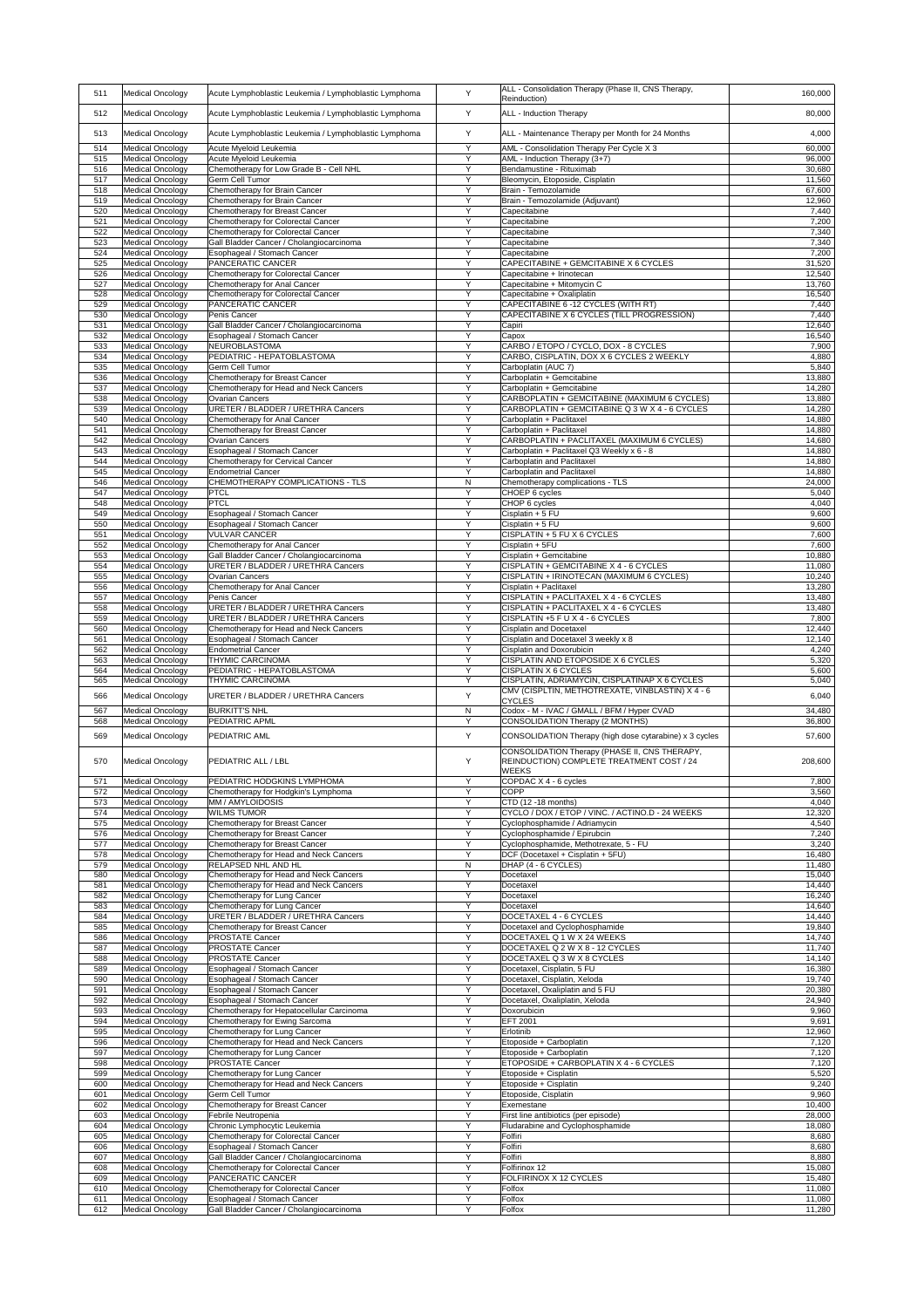| 613        | Medical Oncology                                   | Chemotherapy for Breast Cancer                                                                 | Y              | Fulvestrant                                                                           | 11,040                                                                                                                                                                                                                                                                                                                                                                                                                                               |
|------------|----------------------------------------------------|------------------------------------------------------------------------------------------------|----------------|---------------------------------------------------------------------------------------|------------------------------------------------------------------------------------------------------------------------------------------------------------------------------------------------------------------------------------------------------------------------------------------------------------------------------------------------------------------------------------------------------------------------------------------------------|
| 614        | <b>Medical Oncology</b>                            | <b>GCSF Use</b>                                                                                | N              | <b>GCSF Use</b>                                                                       | 12,800                                                                                                                                                                                                                                                                                                                                                                                                                                               |
| 615        | Medical Oncology                                   | Chemotherapy for Lung Cancer                                                                   | Y<br>Y         | Gefitnib                                                                              | 10,960                                                                                                                                                                                                                                                                                                                                                                                                                                               |
| 616<br>617 | <b>Medical Oncology</b><br>Medical Oncology        | <b>NK T-CELL LYMPHOMA</b><br>Chemotherapy for Lung Cancer                                      | Y              | GELOX (6 CYCLES)<br>Gemcitabine                                                       | 18,880<br>8,940                                                                                                                                                                                                                                                                                                                                                                                                                                      |
| 618        | Medical Oncology                                   | Gall Bladder Cancer / Cholangiocarcinoma                                                       | Y              | Gemcitabine                                                                           | 8,940                                                                                                                                                                                                                                                                                                                                                                                                                                                |
| 619        | <b>Medical Oncology</b>                            | Chemotherapy for Head and Neck Cancers                                                         | Y              | Gemcitabine                                                                           | 9,240                                                                                                                                                                                                                                                                                                                                                                                                                                                |
| 620        | <b>Medical Oncology</b>                            | Chemotherapy for Lung Cancer                                                                   | Y              | Gemcitabine + Carboplatin                                                             | 14,280                                                                                                                                                                                                                                                                                                                                                                                                                                               |
| 621        | Medical Oncology                                   | Chemotherapy for Head and Neck Cancers                                                         | Y              | Gemcitabine + Cisplatin                                                               | 11,080                                                                                                                                                                                                                                                                                                                                                                                                                                               |
| 622        | Medical Oncology                                   | Chemotherapy for Lung Cancer                                                                   | Y              | Gemcitabine + Cisplatin                                                               | 11,080                                                                                                                                                                                                                                                                                                                                                                                                                                               |
| 623        | <b>Medical Oncology</b>                            | <b>MESOTHELIOMA</b>                                                                            | Y<br>Y         | GEMCITABINE + CISPLATIN Q 3 W X 4 - 6 CYCLES                                          | 11,080                                                                                                                                                                                                                                                                                                                                                                                                                                               |
| 624<br>625 | <b>Medical Oncology</b><br><b>Medical Oncology</b> | <b>SOFT TISSUE SARCOMA</b><br><b>PANCERATIC CANCER</b>                                         | Y              | GEMCITABINE + DOCETAXEL X 6 CYCLES<br>GEMCITABINE + NANOPACLITAXEL 6 - 8 CYCLES       | 30,880<br>23,520                                                                                                                                                                                                                                                                                                                                                                                                                                     |
| 626        | <b>Medical Oncology</b>                            | <b>Germ Cell Tumor</b>                                                                         | Y              | Gemcitabine + Oxaliplatin                                                             | 17,480                                                                                                                                                                                                                                                                                                                                                                                                                                               |
| 627        | <b>Medical Oncology</b>                            | <b>Germ Cell Tumor</b>                                                                         | Y              | Gemcitabine + Paclitaxel                                                              | 17,480                                                                                                                                                                                                                                                                                                                                                                                                                                               |
| 628        | <b>Medical Oncology</b>                            | URETER / BLADDER / URETHRA Cancers                                                             | Y              | GEMCITABINE + PACLITAXEL X 4 - 6 CYCLES                                               | 17,480                                                                                                                                                                                                                                                                                                                                                                                                                                               |
| 629        | <b>Medical Oncology</b>                            | Gall Bladder Cancer / Cholangiocarcinoma                                                       | Y              | Gemcitabine Weekly x 6                                                                | 9,040                                                                                                                                                                                                                                                                                                                                                                                                                                                |
| 630        | Medical Oncology                                   | URETER / BLADDER / URETHRA Cancers                                                             | Y              | GEMCITABINE X 4 - 6 CYCLES (TILL PROGRESSION)                                         | 9,240                                                                                                                                                                                                                                                                                                                                                                                                                                                |
| 631        | <b>Medical Oncology</b>                            | <b>PANCERATIC CANCER</b>                                                                       | Y              | <b>GEMCITABINE X 6 CYCLES</b>                                                         | 9,040                                                                                                                                                                                                                                                                                                                                                                                                                                                |
| 632        | Medical Oncology                                   | <b>PANCERATIC CANCER</b>                                                                       | Y              | <b>GEMCITABINE X WEEKLY X 6 (WITH RT)</b>                                             | 9,040                                                                                                                                                                                                                                                                                                                                                                                                                                                |
| 633        | <b>Medical Oncology</b>                            | Chemotherapy for Acute Promyelocytic Leukemia                                                  | Y              | High risk - Consolidation Therapy                                                     | 32,000                                                                                                                                                                                                                                                                                                                                                                                                                                               |
| 634<br>635 | <b>Medical Oncology</b><br>Medical Oncology        | Chemotherapy for Acute Promyelocytic Leukemia<br>Chemotherapy for Acute Promyelocytic Leukemia | Y<br>Y         | High risk - Induction Therapy<br>High risk - Maintenance Therapy                      | 96,000<br>8,000                                                                                                                                                                                                                                                                                                                                                                                                                                      |
| 636        | <b>Medical Oncology</b>                            | Chemotherapy for Langerhans Cell Histiocytosis                                                 | Y              | Histiocytosis protocol - Induction Therapy                                            | 22,400                                                                                                                                                                                                                                                                                                                                                                                                                                               |
| 637        | <b>Medical Oncology</b>                            | Chemotherapy for Langerhans Cell Histiocytosis                                                 | Y              | Histiocytosis protocol - Maintainence                                                 | 17,000                                                                                                                                                                                                                                                                                                                                                                                                                                               |
|            |                                                    | RELAPSED B - CELL NHL - HIGH GRADE (EXCEPT                                                     |                |                                                                                       |                                                                                                                                                                                                                                                                                                                                                                                                                                                      |
| 638        | Medical Oncology                                   | <b>BURKITT'S AND PCNSL)</b>                                                                    | N              | ICE - R 6 CYCLES                                                                      | 31,920                                                                                                                                                                                                                                                                                                                                                                                                                                               |
| 639        | <b>Medical Oncology</b>                            | <b>RELAPSED HODGKIN LYMPHOMA</b>                                                               | Y              | ICE (4 - 6 CYCLES)                                                                    | 9,720                                                                                                                                                                                                                                                                                                                                                                                                                                                |
| 640        | Medical Oncology                                   | <b>SOFT TISSUE SARCOMA</b>                                                                     | Y              | IFOSFAMIDE + ADRIAMYCIN X 6 CYCLES                                                    | 13,680                                                                                                                                                                                                                                                                                                                                                                                                                                               |
| 641        | <b>Medical Oncology</b>                            | Chronic Myeloid Leukemia                                                                       | N<br>Y         | Imatinib                                                                              | 19,400                                                                                                                                                                                                                                                                                                                                                                                                                                               |
| 642<br>643 | Medical Oncology<br><b>Medical Oncology</b>        | <b>GIST</b><br><b>PEDIATRIC ALL / LBL</b>                                                      |                | Imatinib<br><b>INDUCTION THERAPY</b>                                                  | 19,360<br>71,960                                                                                                                                                                                                                                                                                                                                                                                                                                     |
| 644        | <b>Medical Oncology</b>                            | <b>PEDIATRIC APML</b>                                                                          | Y              | <b>INDUCTION Therapy (2 MONTHS)</b>                                                   | 97,600                                                                                                                                                                                                                                                                                                                                                                                                                                               |
| 645        | <b>Medical Oncology</b>                            | <b>PEDIATRIC AML</b>                                                                           | Y              | INDUCTION Therapy (3 + 10 + 5, ADE)                                                   | 94,400                                                                                                                                                                                                                                                                                                                                                                                                                                               |
| 646        | Medical Oncology                                   | <b>PEDIATRIC AML</b>                                                                           | Y              | <b>INDUCTION Therapy <math>(3 + 7)</math></b>                                         | 92,800                                                                                                                                                                                                                                                                                                                                                                                                                                               |
| 647        | <b>Medical Oncology</b>                            | Esophageal / Stomach Cancer                                                                    | Y              | Irinotecan                                                                            | 8,340                                                                                                                                                                                                                                                                                                                                                                                                                                                |
| 648        | Medical Oncology                                   | Acute Lymphoblastic Leukemia / Lymphoblastic Lymphoma                                          | Y              | LBL - Consolidation Therapy (Phase II, CNS Therapy,                                   | 160,000                                                                                                                                                                                                                                                                                                                                                                                                                                              |
|            |                                                    |                                                                                                |                | Reinduction)                                                                          |                                                                                                                                                                                                                                                                                                                                                                                                                                                      |
| 649        | <b>Medical Oncology</b>                            | Acute Lymphoblastic Leukemia / Lymphoblastic Lymphoma                                          | Y              | <b>LBL</b> - Induction Therapy                                                        | 80,000                                                                                                                                                                                                                                                                                                                                                                                                                                               |
|            |                                                    |                                                                                                |                |                                                                                       |                                                                                                                                                                                                                                                                                                                                                                                                                                                      |
| 650        | <b>Medical Oncology</b>                            | Acute Lymphoblastic Leukemia / Lymphoblastic Lymphoma                                          | Y              | LBL - Maintenance Therapy per Month for 24 Months                                     | 4,000                                                                                                                                                                                                                                                                                                                                                                                                                                                |
| 651        | <b>Medical Oncology</b>                            | Chemotherapy for Low Grade B - Cell NHL                                                        | Y              | Lenalidomide + Rituximab                                                              | 27,540                                                                                                                                                                                                                                                                                                                                                                                                                                               |
| 652        | <b>Medical Oncology</b>                            | Chemotherapy for Breast Cancer                                                                 | Y              | Letrozole                                                                             | 3,880                                                                                                                                                                                                                                                                                                                                                                                                                                                |
| 653        | <b>Medical Oncology</b>                            | <b>PROSTATE Cancer</b>                                                                         | Y              | LHRH AGONIST Q 3 MONTHLY X 2 YEARS                                                    | 15,280                                                                                                                                                                                                                                                                                                                                                                                                                                               |
| 654        | <b>Medical Oncology</b>                            | Ovarian Cancers                                                                                | Y              | IPODOX + CARBOPLATIN (MAXIMUM 6 CYCLES)                                               | 17,240                                                                                                                                                                                                                                                                                                                                                                                                                                               |
| 655        | <b>Medical Oncology</b>                            | <b>PEDIATRIC NON HODGKINS LYMPHOMA</b>                                                         | Y              | LMB 89 - 96 - CONSOLIDATION Therapy (8 WEEKS) 2 cycles                                | 33,500                                                                                                                                                                                                                                                                                                                                                                                                                                               |
|            |                                                    |                                                                                                |                |                                                                                       |                                                                                                                                                                                                                                                                                                                                                                                                                                                      |
| 656        | Medical Oncology                                   | <b>PEDIATRIC NON HODGKINS LYMPHOMA</b>                                                         | Y              | LMB 89 - 96 INDUCTION - COPADAM (8 WEEKS, 2 CYCLES)                                   | 33,120                                                                                                                                                                                                                                                                                                                                                                                                                                               |
| 657        | <b>Medical Oncology</b>                            | <b>PEDIATRIC NON HODGKINS LYMPHOMA</b>                                                         | Y              | LMB 89 - 96) MAINTAINENCE (12 WEEKS)                                                  | 15,400                                                                                                                                                                                                                                                                                                                                                                                                                                               |
| 658        | <b>Medical Oncology</b>                            | Chemotherapy for Acute Promyelocytic Leukemia                                                  | Y              | Low risk - Consolidation Therapy                                                      | 12,000                                                                                                                                                                                                                                                                                                                                                                                                                                               |
| 659        | <b>Medical Oncology</b>                            | Chemotherapy for Acute Promyelocytic Leukemia                                                  | Y              | Low risk - Induction Therapy                                                          | 80,000                                                                                                                                                                                                                                                                                                                                                                                                                                               |
| 660        | <b>Medical Oncology</b>                            | <b>NK T-CELL LYMPHOMA</b>                                                                      | Y              | LVP (6 - 8 CYCLES)                                                                    | 7,600                                                                                                                                                                                                                                                                                                                                                                                                                                                |
|            |                                                    |                                                                                                |                |                                                                                       |                                                                                                                                                                                                                                                                                                                                                                                                                                                      |
| 661        | <b>Medical Oncology</b>                            | <b>PEDIATRIC APML</b>                                                                          | Y              | MAINATENANCE (18 MONTHS)                                                              |                                                                                                                                                                                                                                                                                                                                                                                                                                                      |
| 662        | <b>Medical Oncology</b>                            | <b>PEDIATRIC ALL / LBL</b>                                                                     | Y              | MAINTENANCE Therapy PER MONTH FOR 24 MONTHS                                           |                                                                                                                                                                                                                                                                                                                                                                                                                                                      |
| 663        | <b>Medical Oncology</b>                            | <b>PEDIATRIC NON HODGKINS LYMPHOMA</b>                                                         | Y              | MCP - 842 8 cycles                                                                    |                                                                                                                                                                                                                                                                                                                                                                                                                                                      |
| 664        | <b>Medical Oncology</b>                            | <b>IMEDULLOBLASTOMA / BRAIN / CNS PNET</b>                                                     | Y              | MEDULLOBLASTOMA / BRAIN PNET (PACKER) 6 - 8<br><b>CYCLES</b>                          |                                                                                                                                                                                                                                                                                                                                                                                                                                                      |
| 665        | <b>Medical Oncology</b>                            | MEDULLOBLASTOMA / BRAIN / CNS PNET                                                             | Y              | MEDULLOBLASTOMA / CNS PNET (CET) 6 CYCLES                                             |                                                                                                                                                                                                                                                                                                                                                                                                                                                      |
| 666        | <b>Medical Oncology</b>                            | MELANOMA                                                                                       | Y              | MELANOMA - DACARBAZINE + CISPLATIN X 6 CYCLES                                         | 13,200                                                                                                                                                                                                                                                                                                                                                                                                                                               |
| 667        | Medical Oncology                                   | <b>MELANOMA</b>                                                                                | Y              | MELANOMA - TEMOZOLAMIDE X 8 CYCLES                                                    |                                                                                                                                                                                                                                                                                                                                                                                                                                                      |
| 668        | Medical Oncology                                   | <b>OSTEOGENIC SARCOMA</b>                                                                      | Y              | METHOTREXATE, DOXORUBICIN, CISPLATIN X 6 CYCLES                                       |                                                                                                                                                                                                                                                                                                                                                                                                                                                      |
|            |                                                    |                                                                                                |                |                                                                                       |                                                                                                                                                                                                                                                                                                                                                                                                                                                      |
| 669        | <b>Medical Oncology</b>                            | <b>OSTEOGENIC SARCOMA</b>                                                                      | Y              | METHOTREXATE, DOXORUBICIN, CISPLATIN X 6 CYCLES                                       |                                                                                                                                                                                                                                                                                                                                                                                                                                                      |
| 670        | Medical Oncology                                   | <b>RELAPSED HODGKIN LYMPHOMA</b>                                                               | Y              | 5 WEEKS / EACH<br>MINE (4 - 6 CYCLES)                                                 |                                                                                                                                                                                                                                                                                                                                                                                                                                                      |
| 671        | Medical Oncology                                   | <b>PROSTATE Cancer</b>                                                                         | Y              | MITOXANTRONE + PREDNISOLONE X 8 -12 MONTHS                                            |                                                                                                                                                                                                                                                                                                                                                                                                                                                      |
| 672        | <b>Medical Oncology</b>                            | MPN - HYDROXUREA (3 MONTHLY X 3 YEARS)                                                         | N              | MPN - HYDROXUREA (3 MONTHLY X 3 YEARS)                                                |                                                                                                                                                                                                                                                                                                                                                                                                                                                      |
| 673        | <b>Medical Oncology</b>                            | MM / AMYLOIDOSIS                                                                               | Y              | MPT (9 - 12 months)                                                                   |                                                                                                                                                                                                                                                                                                                                                                                                                                                      |
| 674        | <b>Medical Oncology</b>                            | URETER / BLADDER / URETHRA Cancers                                                             | Y              | MVAC (METHOTREXATE, VINBLASTIN, DOXORUBICIN,                                          |                                                                                                                                                                                                                                                                                                                                                                                                                                                      |
|            |                                                    |                                                                                                |                | CISPLATIN) X 4 - 6 CYCLES                                                             |                                                                                                                                                                                                                                                                                                                                                                                                                                                      |
| 675<br>676 | Medical Oncology                                   | Gestational Trophoblastic<br>Gestational Trophoblastic                                         | Y<br>Y         | Neoplasia EMA - CO<br>Neoplasia EMA - EP                                              |                                                                                                                                                                                                                                                                                                                                                                                                                                                      |
| 677        | Medical Oncology<br><b>Medical Oncology</b>        | <b>PEDIATRIC HODGKINS LYMPHOMA</b>                                                             | Y              | OEPA X 2 - 4 cycles                                                                   |                                                                                                                                                                                                                                                                                                                                                                                                                                                      |
| 678        | <b>Medical Oncology</b>                            | <b>OSTEOGENIC SARCOMA</b>                                                                      | Y              | OGS - 12 (ADJUVANT - ALL 4 CYCLES TOTAL)                                              |                                                                                                                                                                                                                                                                                                                                                                                                                                                      |
| 679        | Medical Oncology                                   | <b>OSTEOGENIC SARCOMA</b>                                                                      | Y              | OGS - 12 (NEOADJUVANT - ALL 4 CYCLES TOTAL                                            |                                                                                                                                                                                                                                                                                                                                                                                                                                                      |
| 680        | <b>Medical Oncology</b>                            | Gall Bladder Cancer / Cholangiocarcinoma                                                       | Y              | Oxaliplatin + Gemcitabine                                                             |                                                                                                                                                                                                                                                                                                                                                                                                                                                      |
| 681        | Medical Oncology                                   | Chemotherapy for Breast Cancer                                                                 | Y              | Paclitaxel                                                                            |                                                                                                                                                                                                                                                                                                                                                                                                                                                      |
| 682        | <b>Medical Oncology</b>                            | Chemotherapy for Head and Neck Cancers                                                         | Y<br>Y         | Paclitaxel                                                                            |                                                                                                                                                                                                                                                                                                                                                                                                                                                      |
| 683        | <b>Medical Oncology</b>                            | Chemotherapy for Head and Neck Cancers                                                         | Y              | Paclitaxel<br>Paclitaxel                                                              |                                                                                                                                                                                                                                                                                                                                                                                                                                                      |
| 684<br>685 | Medical Oncology<br><b>Medical Oncology</b>        | Chemotherapy for Lung Cancer<br>Chemotherapy for Lung Cancer                                   | Y              | Paclitaxel                                                                            |                                                                                                                                                                                                                                                                                                                                                                                                                                                      |
| 686        | <b>Medical Oncology</b>                            | Chemotherapy for Head and Neck Cancers                                                         | $\overline{Y}$ | Paclitaxel + Carboplatin                                                              |                                                                                                                                                                                                                                                                                                                                                                                                                                                      |
| 687        | Medical Oncology                                   | Chemotherapy for Lung Cancer                                                                   | Y              | Paclitaxel + Carboplatin                                                              |                                                                                                                                                                                                                                                                                                                                                                                                                                                      |
| 688        | Medical Oncology                                   | Chemotherapy for Lung Cancer                                                                   | Y              | Paclitaxel + Carboplatin                                                              |                                                                                                                                                                                                                                                                                                                                                                                                                                                      |
| 689        | <b>Medical Oncology</b>                            | Chemotherapy for Head and Neck Cancers                                                         | Y              | Paclitaxel + Carboplatin Q 1 W x 24                                                   |                                                                                                                                                                                                                                                                                                                                                                                                                                                      |
| 690        | Medical Oncology                                   | <b>PROSTATE Cancer</b>                                                                         | Y              | PACLITAXEL + CARBOPLATIN Q 1 W X 24 WEEKS                                             |                                                                                                                                                                                                                                                                                                                                                                                                                                                      |
| 691        | <b>Medical Oncology</b>                            | <b>PROSTATE Cancer</b>                                                                         | Y<br>Y         | PACLITAXEL + CARBOPLATIN Q 3 W X 4 - 6 CYCLES                                         |                                                                                                                                                                                                                                                                                                                                                                                                                                                      |
| 692<br>693 | Medical Oncology<br><b>Medical Oncology</b>        | Penis Cancer<br>Penis Cancer                                                                   | Y              | PACLITAXEL + CARBOPLATIN WEEKLY X 24<br>PACLITAXEL + CARBOPLATIN X 4 - 6 CYCLES       |                                                                                                                                                                                                                                                                                                                                                                                                                                                      |
| 694        | Medical Oncology                                   | Chemotherapy for Lung Cancer                                                                   | Y              | paclitaxel + cisplatin q 3 w x 4 - 6 cycles                                           |                                                                                                                                                                                                                                                                                                                                                                                                                                                      |
| 695        | <b>Medical Oncology</b>                            | Penis Cancer                                                                                   | Y              | PACLITAXEL Q 1 W X 24                                                                 |                                                                                                                                                                                                                                                                                                                                                                                                                                                      |
| 696        | <b>Medical Oncology</b>                            | Penis Cancer                                                                                   | Y              | PACLITAXEL Q 3 W X 4 - 6 CYCLES                                                       |                                                                                                                                                                                                                                                                                                                                                                                                                                                      |
| 697        | <b>Medical Oncology</b>                            | URETER / BLADDER / URETHRA Cancers                                                             | Y              | PACLITAXEL X 24WEEKS                                                                  |                                                                                                                                                                                                                                                                                                                                                                                                                                                      |
| 698        | <b>Medical Oncology</b>                            | Germ Cell Tumor                                                                                |                | Paclitaxel, Ifosfamide, Cisplatin                                                     |                                                                                                                                                                                                                                                                                                                                                                                                                                                      |
| 699        | <b>Medical Oncology</b>                            | URETER / BLADDER / URETHRA Cancers                                                             | Y              | PACLITAXEL+ CARBOPLATIN Q 3 W X 4 - 6 CYCLES                                          |                                                                                                                                                                                                                                                                                                                                                                                                                                                      |
| 700        | <b>Medical Oncology</b>                            | <b>PEDIATRIC - GCT / JEB 4 - 6 cycles</b>                                                      | N              | PEDIATRIC - GCT / JEB 4 - 6 cycles                                                    |                                                                                                                                                                                                                                                                                                                                                                                                                                                      |
| 701        | <b>Medical Oncology</b>                            | <b>PEDIATRIC HODGKINS LYMPHOMA</b>                                                             | Y              | PEDIATRIC HODGKINS LYMPHOMA -RELAPSE - (IGVD) (4<br><b>CYCLES MAX.)</b>               |                                                                                                                                                                                                                                                                                                                                                                                                                                                      |
|            |                                                    |                                                                                                |                | PEDIATRIC HODGKINS LYMPHOMA RELAPSE (DECA) 3 - 6                                      |                                                                                                                                                                                                                                                                                                                                                                                                                                                      |
| 702        | Medical Oncology                                   | <b>PEDIATRIC HODGKINS LYMPHOMA</b>                                                             | Y              | cycles                                                                                |                                                                                                                                                                                                                                                                                                                                                                                                                                                      |
| 703        | <b>Medical Oncology</b>                            | <b>PEDIATRIC HODGKINS LYMPHOMA</b>                                                             | Y              | PEDIATRIC HODGKINS LYMPHOMA RELAPSE (ICE) 3 - 6                                       |                                                                                                                                                                                                                                                                                                                                                                                                                                                      |
|            |                                                    |                                                                                                |                | cycles                                                                                |                                                                                                                                                                                                                                                                                                                                                                                                                                                      |
| 704        | <b>Medical Oncology</b>                            | Chemotherapy for Lung Cancer                                                                   | Y<br>Y         | pemetrexed + cisplatin $q$ 3 w x 4 - 6 cycles                                         |                                                                                                                                                                                                                                                                                                                                                                                                                                                      |
| 705<br>706 | <b>Medical Oncology</b><br><b>Medical Oncology</b> | <b>MESOTHELIOMA</b><br>Chemotherapy for Lung Cancer                                            | Y              | PEMETREXED + CISPLATIN Q 3 W X 4 - 6 CYCLES<br>pemetrexed every 21 days for 12 months |                                                                                                                                                                                                                                                                                                                                                                                                                                                      |
| 707        | <b>Medical Oncology</b>                            | Chemotherapy for Lung Cancer                                                                   | Y              | Pemtrexed + Carboplatin                                                               | 39,333<br>2,500<br>4,880<br>8,320<br>7,120<br>23,100<br>21,760<br>26,960<br>9,720<br>4,240<br>2,200<br>4,107<br>6,640<br>11,420<br>12,220<br>13,040<br>36,200<br>29,640<br>17,080<br>11,840<br>5,740<br>12,240<br>5,840<br>12,040<br>15,080<br>15,080<br>7,940<br>7,740<br>7,740<br>15,080<br>7,940<br>15,080<br>13,480<br>5,740<br>12,240<br>5,740<br>24,440<br>15,080<br>10,000<br>33,960<br>17,820<br>21,500<br>9,240<br>9,240<br>7,640<br>10,040 |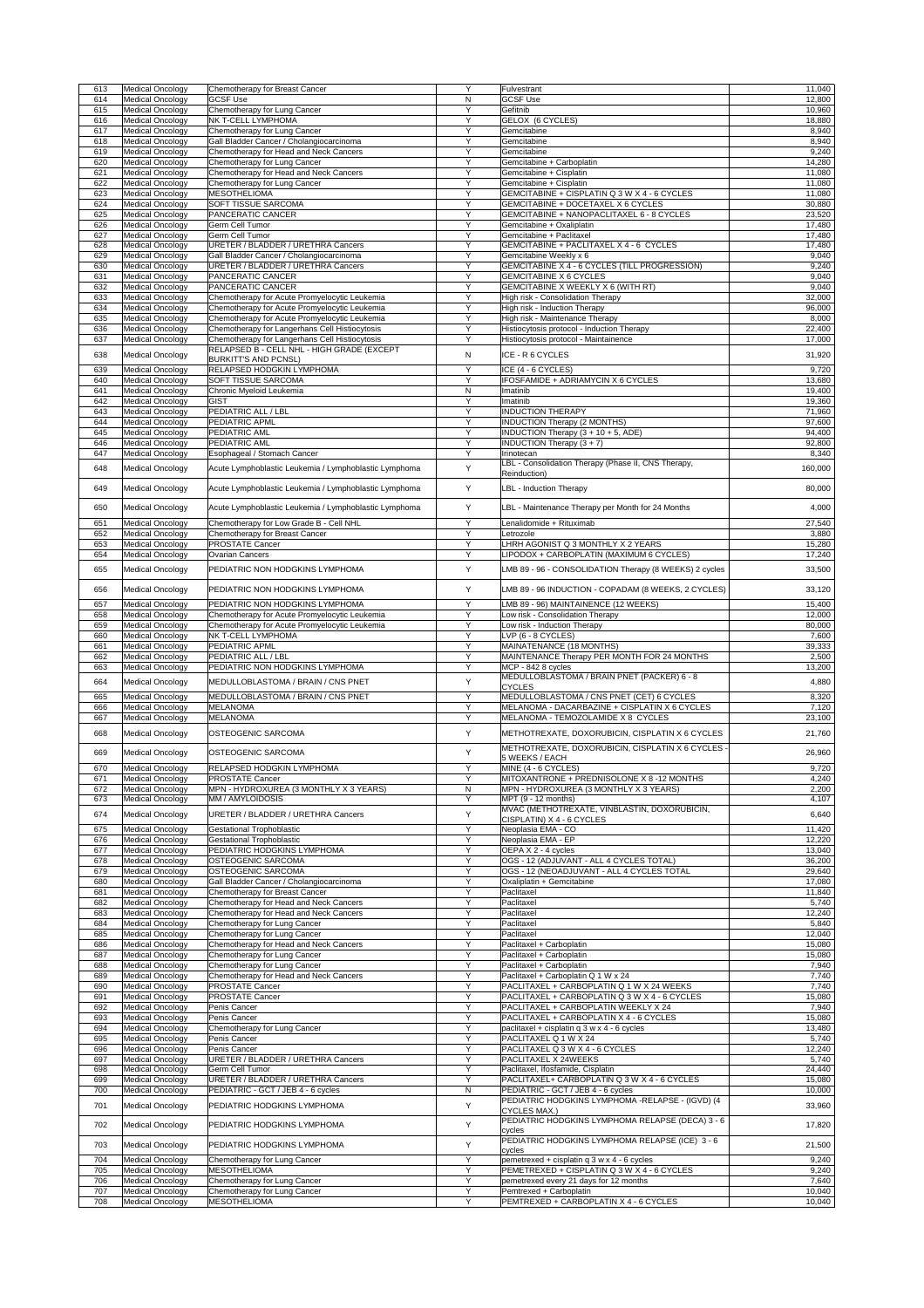| 709        | Medical Oncology                                   | <b>PMBCL / BURKITT'S LYMPHOMA / SEROPOSITIVE B - CELL</b><br>NHLR - EPOCH 6 CYCLES           | N                   | PMBCL / BURKITT'S LYMPHOMA / SEROPOSITIVE B - CELL<br>NHLR - EPOCH 6 CYCLES                         | 31,680                                                                                                                            |
|------------|----------------------------------------------------|----------------------------------------------------------------------------------------------|---------------------|-----------------------------------------------------------------------------------------------------|-----------------------------------------------------------------------------------------------------------------------------------|
| 710        | <b>Medical Oncology</b>                            | MM / AMYLOIDOSIS                                                                             | Y                   | POEMS - LD (12 -18 months)                                                                          | 6,040                                                                                                                             |
| 711<br>712 | Medical Oncology<br><b>Medical Oncology</b>        | MM / AMYLOIDOSIS<br><b>RELAPSED HODGKIN LYMPHOMA</b>                                         | Y<br>Y              | POEMS - POM DEX (12 -18 months)<br><b>PTCL - GDP (6 CYCLES)</b>                                     | 6,840<br>12,480                                                                                                                   |
| 713        | Medical Oncology                                   | Chemotherapy for B - CELL NHL - HIGH GRADE (EXCEPT<br><b>BURKITT'S AND PCNSL)</b>            | Y                   | $R - C EOP$                                                                                         | 26,240                                                                                                                            |
| 714        | <b>Medical Oncology</b>                            | Chemotherapy for B - CELL NHL - HIGH GRADE (EXCEPT                                           | Y                   | $R - CHOP$                                                                                          | 27,040                                                                                                                            |
| 715        | <b>Medical Oncology</b>                            | <b>BURKITT'S AND PCNSL)</b><br>NEUROBLASTOMA                                                 | Y                   | RAPID COJEC - 8 CYCLES                                                                              | 6,780                                                                                                                             |
| 716        | <b>Medical Oncology</b>                            | RELAPSE - RHABDOMYOSARCOMA (VTC / VAC) 8 - 12                                                | $\mathsf{N}$        | RELAPSE - RHABDOMYOSARCOMA (VTC / VAC) 8 - 12                                                       | 12,220                                                                                                                            |
| 717        |                                                    | <b>CYCLES</b><br>RELAPSED B - CELL NHL - HIGH GRADE (EXCEPT                                  |                     | <b>CYCLES</b><br>RELAPSED B - CELL NHL - HIGH GRADE (EXCEPT                                         |                                                                                                                                   |
| 718        | <b>Medical Oncology</b><br><b>Medical Oncology</b> | <b>BURKITT'S AND PCNSL) GDP-R 6 CYCLES</b><br><b>RENAL CELL CANCER - SUNITINIB PER MONTH</b> | $\mathsf{N}$<br>N   | <b>BURKITT'S AND PCNSL) GDP-R 6 CYCLES</b><br>RENAL CELL CANCER - SUNITINIB PER MONTH               | 35,280<br>26,400                                                                                                                  |
| 719        | <b>Medical Oncology</b>                            | RETINOBLASTOMA (JOE / COPE CHEMOTHERAPY) 6 - 12                                              | N                   | RETINOBLASTOMA (JOE / COPE CHEMOTHERAPY) 6 - 12                                                     | 7,120                                                                                                                             |
| 720        | <b>Medical Oncology</b>                            | <b>CYCLES 3 WEEKLY</b><br>NEUROBLASTOMA                                                      | Y                   | <b>CYCLES 3 WEEKLY</b><br><b>RETINOID - 6 CYCLES</b>                                                | 2,000                                                                                                                             |
| 721        | <b>Medical Oncology</b>                            | Chemotherapy for Low Grade NHL                                                               | Y                   | Rituximab - Cyclophosphamide, Vincristine, Prednsiolone                                             | 25,840                                                                                                                            |
| 722<br>723 | <b>Medical Oncology</b><br><b>Medical Oncology</b> | Chronic Lymphocytic Leukemia<br>Chronic Lymphocytic Leukemia                                 | Y<br>Y              | Rituximab + Chlorambucil<br>Rituximab, Fludarabine and Cyclophosphamide                             | 24,940<br>40,720                                                                                                                  |
| 724        | <b>Medical Oncology</b>                            | Chemotherapy for HIGH - GRADE NHL - B CELL                                                   | N                   | Rituxmab, Dexamethasone, High dose Cytarabine, Cisplatin                                            | 34,880                                                                                                                            |
| 725        | <b>Medical Oncology</b>                            | Febrile Neutropenia                                                                          | Y                   | Second line antibiotics and antifungals (per episode)                                               | 60,000                                                                                                                            |
| 726        | <b>Medical Oncology</b>                            | <b>Ovarian Cancers</b>                                                                       | Y                   | SINGLE AGENT ETOPOSIDE X 3 MONTHLY CYCLE FOR 4<br><b>CYCLES</b>                                     | 3,440                                                                                                                             |
| 727        | <b>Medical Oncology</b>                            | <b>Ovarian Cancers</b>                                                                       | Y                   | SINGLE AGENT IRINOTECAN (MAXIMUM 6 CYCLES)                                                          | 8,440                                                                                                                             |
| 728<br>729 | <b>Medical Oncology</b><br><b>Medical Oncology</b> | Chronic Lymphocytic Leukemia<br><b>Ovarian Cancers</b>                                       | Y<br>Y              | Single agent Lenalidomide<br>SINGLE AGENT LIPODOX (MAXIMUM 6 CYCLES)                                | 4,800<br>14,840                                                                                                                   |
| 730        | <b>Medical Oncology</b>                            | <b>Gestational Trophoblastic</b>                                                             | Y                   | Single agent Methotrexate (weekly) x 8 - 12                                                         | 1,100                                                                                                                             |
| 731        | <b>Medical Oncology</b>                            | Chemotherapy for Low Grade NHL<br><b>PTCL</b>                                                | Y<br>Y              | Single agent Rituximab<br><b>SMILE 6 CYCLES</b>                                                     | 24,800                                                                                                                            |
| 732<br>733 | <b>Medical Oncology</b><br><b>Medical Oncology</b> | Chemotherapy for Hepatocellular Carcinoma                                                    |                     | Sorafenib                                                                                           | 19,280<br>7,400                                                                                                                   |
| 734<br>735 | <b>Medical Oncology</b><br><b>Medical Oncology</b> | <b>GIST</b>                                                                                  | Y<br>Y              | Sunitinib<br>Tamoxifen                                                                              | 24,400<br>1,192                                                                                                                   |
| 736        | <b>Medical Oncology</b>                            | Chemotherapy for Breast Cancer<br>Chemotherapy for Lung Cancer                               | Y                   | Topotecan                                                                                           | 24,600                                                                                                                            |
| 737<br>738 | <b>Medical Oncology</b><br><b>Medical Oncology</b> | Chemotherapy for Breast Cancer<br>Chemotherapy for Ewing Sarcoma                             | Y<br>Y              | Trastuzumab<br>VAC / IE                                                                             | 21,200<br>12,541                                                                                                                  |
| 739        | <b>Medical Oncology</b>                            | RHABDOMYOSARCOMA                                                                             | Y                   | VCD - 12 CYCLES                                                                                     | 4,840                                                                                                                             |
| 740<br>741 | Medical Oncology<br><b>Medical Oncology</b>        | MM / AMYLOIDOSIS<br>MM / AMYLOIDOSIS                                                         | Y<br>Y              | VCD PER CYCLE (6 - 12 months)<br>VD (9 - 12 months)                                                 | 14,640<br>13,307                                                                                                                  |
| 742        | <b>Medical Oncology</b>                            | <b>RHABDOMYOSARCOMA</b>                                                                      | Y                   | VIE - 12 CYCLES                                                                                     | 16,200                                                                                                                            |
| 743<br>744 | <b>Medical Oncology</b><br><b>Medical Oncology</b> | <b>Germ Cell Tumor</b><br><b>WILMS TUMOR</b>                                                 | Y<br>Y              | Vinblastin, Ifosfamide, Cisplatin<br>VINC / ACTIN.D - 24 WEEKS                                      | 12,600<br>3,040                                                                                                                   |
| 745        | Medical Oncology                                   | <b>WILMS TUMOR</b>                                                                           | Y                   | VINC / ACTIN.D / DOX - 24 WEEKS                                                                     | 4,240                                                                                                                             |
| 746<br>747 | <b>Medical Oncology</b><br><b>Medical Oncology</b> | Chemotherapy for Low Grade Glioma<br>Chemotherapy for Lung Cancer                            | Y<br>Y              | Vinc / Carbo<br>vinorelbine + carboplatin $q$ 3 w x 4 cycles                                        | 5,581<br>22,760                                                                                                                   |
| 748        | Medical Oncology                                   | Chemotherapy for Lung Cancer                                                                 | Y                   | vinorelbine + cisplatin q 3 w x 4 cycles                                                            | 20,600                                                                                                                            |
| 749<br>750 | <b>Medical Oncology</b><br><b>Medical Oncology</b> | MM / AMYLOIDOSIS<br>MM / AMYLOIDOSIS                                                         | Y<br>Y              | VMP (6 - 12 months)<br>VRD PER CYCLE (6 - 12 months)                                                | 12,640<br>17,840                                                                                                                  |
| 751        | <b>Medical Oncology</b>                            | Chemotherapy for Ewing Sarcoma                                                               | Y                   | VTC / ITMZ                                                                                          | 22,400                                                                                                                            |
| 752<br>753 | <b>Medical Oncology</b><br><b>Medical Oncology</b> | MM / AMYLOIDOSIS<br>Chemotherapy for Head and Neck Cancers                                   | Y<br>Y              | $VTD$ (6 -12 months)<br>Weekly Carboplatin x 7 (with RT)                                            | 15,040<br>2,383                                                                                                                   |
| 754        | <b>Medical Oncology</b>                            | Chemotherapy for Cervical Cancer                                                             | Y                   | <b>Weekly Cisplatin</b>                                                                             | 2,240                                                                                                                             |
| 755<br>756 | <b>Medical Oncology</b><br><b>Medical Oncology</b> | <b>VULVAR CANCER</b><br>Chemotherapy for Head and Neck Cancers                               | $\overline{Y}$<br>Y | <b>WEEKLY CISPLATIN X 6 CYCLES (WITH RADIATION)</b><br><b>Weekly Cisplatin x 7 (with radiation)</b> | 2,240<br>2,183                                                                                                                    |
| 757        | <b>Medical Oncology</b>                            | Chemotherapy for Breast Cancer                                                               | Y                   | <b>Weekly Paclitaxel</b>                                                                            | 5,840                                                                                                                             |
| 758        | <b>Medical Oncology</b>                            | Esophageal / Stomach Cancer                                                                  | Y                   | Weekly Paclitaxel and Carboplatin x 12 (with RT in definitive                                       | 25,146                                                                                                                            |
|            |                                                    |                                                                                              |                     | non-metastatic, metastatic witout RT) (total treatment cost)                                        |                                                                                                                                   |
| 759<br>760 | <b>Medical Oncology</b><br><b>Medical Oncology</b> | Esophageal / Stomach Cancer<br>Chemotherapy for Low Grade Glioma                             | Y<br>Y              | <b>Weekly Paclitaxel x 12</b><br><b>Weekly Vinblastine</b>                                          | 5,840<br>1,886                                                                                                                    |
| 761        | <b>Medical Oncology</b>                            | ZOLEDRONIC ACID X 24 MONTHS                                                                  | N                   | ZOLEDRONIC ACID X 24 MONTHS                                                                         | 4,450                                                                                                                             |
| 762        | <b>Mental Disorders</b>                            | Behavioural syndromes associated with physiological<br>disturbances and physical factors     | N                   | Behavioural syndromes associated with physiological<br>disturbances and physical factors            | Routine ward - Rs. 1800<br><b>HDU - Rs. 2700</b><br>ICU (without ventilator) - Rs.<br>3600<br>ICU (with ventilator) - Rs.<br>4500 |
| 763        | <b>Mental Disorders</b>                            | Electro Convulsive Therapy (ECT) - per session                                               | N                   | Electro Convulsive Therapy (ECT) - per session                                                      | 3,000                                                                                                                             |
|            |                                                    |                                                                                              |                     |                                                                                                     | Routine ward - Rs. 1800                                                                                                           |
| 764        | <b>Mental Disorders</b>                            | Mental and Behavioural disorders due to psychoactive<br>substance use                        | N                   | Mental and Behavioural disorders due to psychoactive<br>substance use                               | HDU - Rs. 2700<br>ICU (without ventilator) - Rs.<br>3600<br>ICU (with ventilator) - Rs.<br>4500                                   |
| 765        | <b>Mental Disorders</b>                            | Mental disorders - Organic, including symptomatic                                            | N                   | Mental disorders - Organic, including symptomatic                                                   | Routine ward - Rs. 1800<br>HDU - Rs. 2700<br>ICU (without ventilator) - Rs.<br>3600<br>ICU (with ventilator) - Rs.<br>4500        |
| 766        | <b>Mental Disorders</b>                            | Mental Retardation                                                                           | N                   | <b>Mental Retardation</b>                                                                           | Routine ward - Rs. 1800<br><b>HDU - Rs. 2700</b><br>ICU (without ventilator) - Rs.<br>3600<br>ICU (with ventilator) - Rs.<br>4500 |
| 767        | <b>Mental Disorders</b>                            | Mood (affective) disorders                                                                   | N                   | Mood (affective) disorders                                                                          | Routine ward - Rs. 1800<br><b>HDU - Rs. 2700</b><br>ICU (without ventilator) - Rs.<br>3600<br>ICU (with ventilator) - Rs.<br>4500 |
| 768        | <b>Mental Disorders</b>                            | Neurotic, stress-related and somatoform disorders                                            | N                   | Neurotic, stress-related and somatoform disorders                                                   | Routine ward - Rs. 1800<br>HDU - Rs. 2700<br>ICU (without ventilator) - Rs.<br>3600<br>ICU (with ventilator) - Rs.<br>4500        |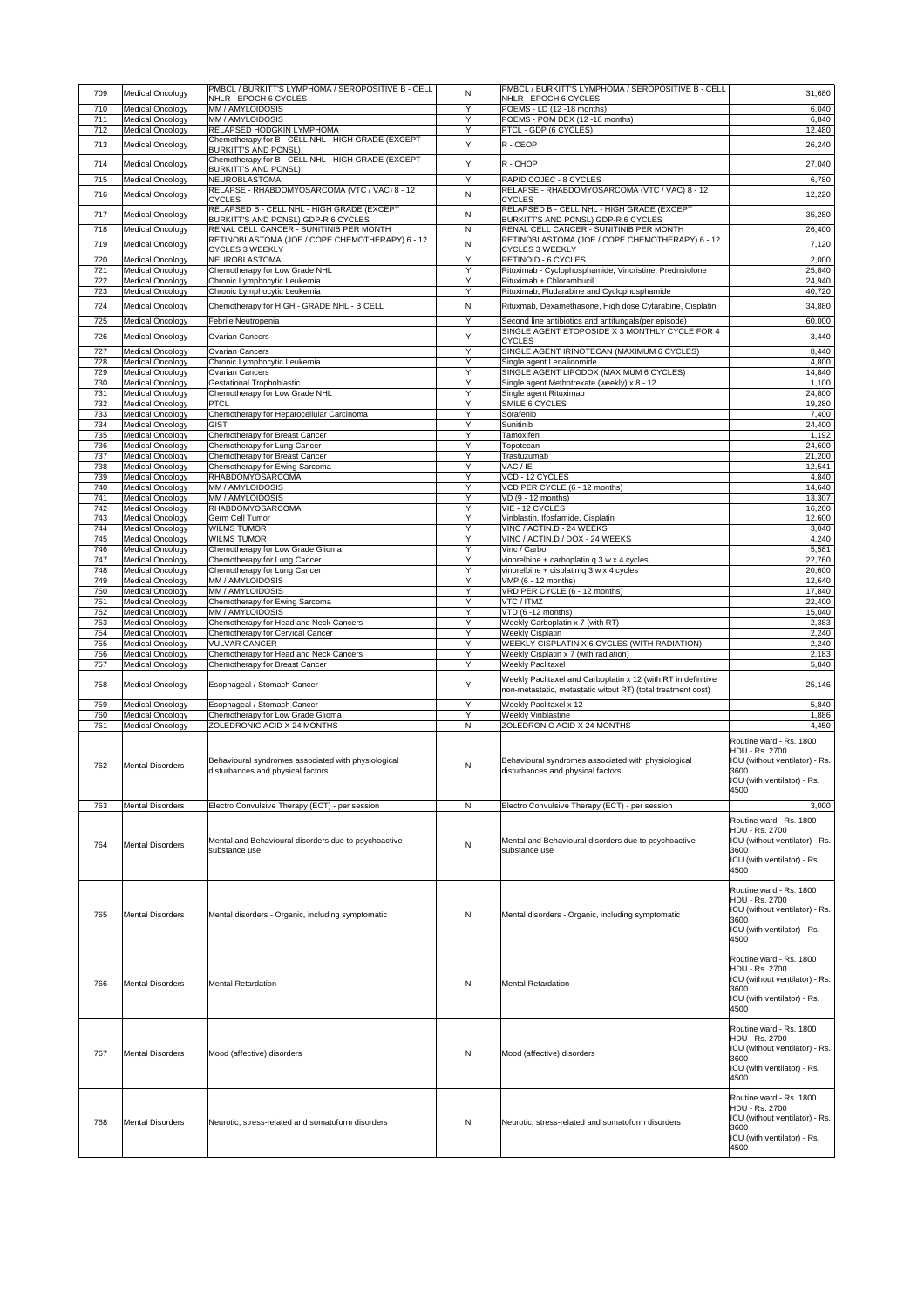| 769        | <b>Mental Disorders</b>      | Pre - Electro Convulsive Therapy (ECT) and Pre - Transcranial<br>Magnetic Stimulation (TMS) Package (Cognitive Tests,<br>Complete Haemogram, Liver Function Test, Renal Function<br>Test, Serum Electrolytes, Electro Cardiogram (ECG), CT / MRI<br>Brain, Electroencephalogram, Thyroid Function Test, VDRL,<br>HIV Test, Vitamin B12 levels, Folate levels, Lipid Profile,<br>Homocysteine levels)                                                                                                                                                                                                                                                                                                                                                                                                                                                                              | N                 | Pre - Electro Convulsive Therapy (ECT) and Pre - Transcranial<br>Magnetic Stimulation (TMS) Package (Cognitive Tests,<br>Complete Haemogram, Liver Function Test, Renal Function<br>Test, Serum Electrolytes, Electro Cardiogram (ECG), CT / MRI<br>Brain, Electroencephalogram, Thyroid Function Test, VDRL,<br>HIV Test, Vitamin B12 levels, Folate levels, Lipid Profile,<br>Homocysteine levels)                                                                                                                                                                                                                                                                                                                                                                                                                                                                                 | 10,000                                                                                                                            |
|------------|------------------------------|-----------------------------------------------------------------------------------------------------------------------------------------------------------------------------------------------------------------------------------------------------------------------------------------------------------------------------------------------------------------------------------------------------------------------------------------------------------------------------------------------------------------------------------------------------------------------------------------------------------------------------------------------------------------------------------------------------------------------------------------------------------------------------------------------------------------------------------------------------------------------------------|-------------------|--------------------------------------------------------------------------------------------------------------------------------------------------------------------------------------------------------------------------------------------------------------------------------------------------------------------------------------------------------------------------------------------------------------------------------------------------------------------------------------------------------------------------------------------------------------------------------------------------------------------------------------------------------------------------------------------------------------------------------------------------------------------------------------------------------------------------------------------------------------------------------------|-----------------------------------------------------------------------------------------------------------------------------------|
| 770        | <b>Mental Disorders</b>      | Schizophrenia, schizotypal and delusional disorders                                                                                                                                                                                                                                                                                                                                                                                                                                                                                                                                                                                                                                                                                                                                                                                                                               | N                 | Schizophrenia, schizotypal and delusional disorders                                                                                                                                                                                                                                                                                                                                                                                                                                                                                                                                                                                                                                                                                                                                                                                                                                  | Routine ward - Rs. 1800<br><b>HDU - Rs. 2700</b><br>ICU (without ventilator) - Rs.<br>3600<br>ICU (with ventilator) - Rs.<br>4500 |
| 771        | <b>Mental Disorders</b>      | Transcranial Magnetic Stimulation (TMS) - per session                                                                                                                                                                                                                                                                                                                                                                                                                                                                                                                                                                                                                                                                                                                                                                                                                             | $\mathsf{N}$      | Transcranial Magnetic Stimulation (TMS) - per session                                                                                                                                                                                                                                                                                                                                                                                                                                                                                                                                                                                                                                                                                                                                                                                                                                | 1,000                                                                                                                             |
| 772        | Neo - natal Care             | Advanced Neonatal Care Package (Rs. 6000 per day,<br>maximum of Rs. 75,000 - pre-auth is needed after 7 days):<br>Babies with birthweight of 1200-1499 g<br>Babies of any birthweight with at least one of the following<br>conditions:<br>• Any condition requiring invasive ventilation longer than 24<br>hours<br>Hypoxic Ischemic encephalopathy requiring Therapeutic<br>Hypothermia<br>Cardiac rhythm disorders needing intervention (the cost of<br>cardiac surgery or implant will be covered under cardiac<br>surgery packages)<br>Sepsis with complications such as meningitis or bone and<br>joint infection, DIC or shock<br>Renal failure requiring dialysis<br>Inborn errors of metabolism<br>Mother's stay and food in the hospital for breastfeeding, family<br>centred care and (Kangaroo Mother Care) KMC is mandatory<br>and included in the package rate      | N                 | Advanced Neonatal Care Package (Rs. 6000 per day,<br>maximum of Rs. 75,000 - pre-auth is needed after 7 days):<br>Babies with birthweight of 1200-1499 g<br>Ωľ<br>Babies of any birthweight with at least one of the following<br>conditions:<br>. Any condition requiring invasive ventilation longer than 24<br>hours<br>Hypoxic Ischemic encephalopathy requiring Therapeutic<br>Hypothermia<br>Cardiac rhythm disorders needing intervention (the cost of<br>cardiac surgery or implant will be covered under cardiac<br>surgery packages)<br>Sepsis with complications such as meningitis or bone and<br>joint infection, DIC or shock<br>• Renal failure requiring dialysis<br>Inborn errors of metabolism<br>Mother's stay and food in the hospital for breastfeeding, family<br>centred care and (Kangaroo Mother Care) KMC is mandatory<br>and included in the package rate | 6000/day                                                                                                                          |
| 773        | Neo - natal Care             | Advanced Surgery for Retinopathy of Prematurity                                                                                                                                                                                                                                                                                                                                                                                                                                                                                                                                                                                                                                                                                                                                                                                                                                   | N                 | Advanced Surgery for Retinopathy of Prematurity                                                                                                                                                                                                                                                                                                                                                                                                                                                                                                                                                                                                                                                                                                                                                                                                                                      | 15,000                                                                                                                            |
| 774        | Neo - natal Care             | Basic neonatal care package (Rs. 500 per day, maximum<br>1500): Babies that can be managed by side of mother in<br>postnatal ward without requiring admission in SNCU/NICU:<br>Any newborn needing feeding support<br>Babies requiring closer monitoring or short-term care for<br>conditions like:<br>o Birth asphyxia (need for positive pressure ventilation; no<br>HIE)<br>o Moderate jaundice requiring phototherapy<br>o Large for dates (>97 percentile) Babies                                                                                                                                                                                                                                                                                                                                                                                                            | N                 | Basic neonatal care package (Rs. 500 per day, maximum<br>1500): Babies that can be managed by side of mother in<br>postnatal ward without requiring admission in SNCU/NICU:<br>• Any newborn needing feeding support<br>Babies requiring closer monitoring or short-term care for<br>conditions like:<br>o Birth asphyxia (need for positive pressure ventilation; no<br>HIE)<br>o Moderate jaundice requiring phototherapy<br>o Large for dates (>97 percentile) Babies                                                                                                                                                                                                                                                                                                                                                                                                             | 500/ day                                                                                                                          |
| 775        | Neo - natal Care             | o Small for gestational age (less than 3rd centile)<br>Chronic Care Package (Rs. 3000 per day, maximum of Rs.<br>30,000): If the baby requires stay beyond the upper limit of<br>usual stay in Package no 0004 or 0005 for conditions like<br>severe BPD requiring respiratory support, severe NEC<br>requiring prolonged TPN support<br>Critical Care Neonatal Package (Rs. 7000 per day, maximum<br>of Rs. $1,20,000$ – pre-auth after 10 days):<br>Babies with birthweight of <1200 g                                                                                                                                                                                                                                                                                                                                                                                          | N                 | o Small for gestational age (less than 3rd centile)<br>Chronic Care Package (Rs. 3000 per day, maximum of Rs.<br>30,000): If the baby requires stay beyond the upper limit of<br>usual stay in Package no 0004 or 0005 for conditions like<br>severe BPD requiring respiratory support, severe NEC<br>requiring prolonged TPN support<br>Critical Care Neonatal Package (Rs. 7000 per day, maximum<br>of Rs. $1,20,000$ – pre-auth after 10 days):<br>Babies with birthweight of <1200 g                                                                                                                                                                                                                                                                                                                                                                                             | 3000/day                                                                                                                          |
| 776        | Neo - natal Care             | Babies of any birthweight with at least one of the following<br>conditions:<br>Severe Respiratory Failure requiring High Frequency<br>Ventilation or inhaled Nitric Oxide (iNO)<br>Multisystem failure requiring multiple organ support including<br>mechanical ventilation and multiple inotropes<br>Critical congenital heart disease<br>Mother's stay and food in the hospital for breastfeeding, family<br>centred care and (Kangaroo Mother Care) KMC is mandatory<br>and included in the package rate                                                                                                                                                                                                                                                                                                                                                                       | N                 | Babies of any birthweight with at least one of the following<br>conditions:<br>• Severe Respiratory Failure requiring High Frequency<br>Ventilation or inhaled Nitric Oxide (iNO)<br>· Multisystem failure requiring multiple organ support including<br>mechanical ventilation and multiple inotropes<br>• Critical congenital heart disease<br>Mother's stay and food in the hospital for breastfeeding, family<br>centred care and (Kangaroo Mother Care) KMC is mandatory<br>and included in the package rate                                                                                                                                                                                                                                                                                                                                                                    | 7000/day                                                                                                                          |
| 777        | Neo - natal Care             | High Risk Newborn Post Discharge Care Package (Protocol                                                                                                                                                                                                                                                                                                                                                                                                                                                                                                                                                                                                                                                                                                                                                                                                                           | $\mathsf{N}$      | High Risk Newborn Post Discharge Care Package (Protocol                                                                                                                                                                                                                                                                                                                                                                                                                                                                                                                                                                                                                                                                                                                                                                                                                              | 2,400                                                                                                                             |
| 778        | Neo - natal Care             | Driven)<br>Intensive Neonatal Care Package (Rs. 5000 per day,<br>maximum of Rs. 50,000 - pre-auth is needed after 5 days)<br>Babies with birthweight 1500-1799 g<br>nr<br>Babies of any birthweight and at least one of the following<br>conditions:<br>Need for mechanical ventilation for less than 24 hours or non-<br>invasive respiratory support (CPAP, HFFNC)<br>Sepsis / pneumonia without complications<br>Hyperbilirubinemia requiring exchange transfusion<br><b>Seizures</b><br>Major congenital malformations (pre-surgical stabilization, not<br>requiring ventilation)<br>Cholestasis significant enough requiring work up and in-<br>hospital management<br>Congestive heart failure or shock<br>Mother's stay and food in the hospital for breastfeeding, family<br>centred care and (Kangaroo Mother Care) KMC is mandatory<br>and included in the package rate | N                 | Driven)<br>Intensive Neonatal Care Package (Rs. 5000 per day,<br>maximum of Rs. 50,000 – pre-auth is needed after 5 days)<br>Babies with birthweight 1500-1799 g<br>Babies of any birthweight and at least one of the following<br>conditions:<br>• Need for mechanical ventilation for less than 24 hours or non-<br>invasive respiratory support (CPAP, HFFNC)<br>Sepsis / pneumonia without complications<br>Hyperbilirubinemia requiring exchange transfusion<br><b>Seizures</b><br>· Major congenital malformations (pre-surgical stabilization, not<br>requiring ventilation)<br>Cholestasis significant enough requiring work up and in-<br>hospital management<br>Congestive heart failure or shock<br>Mother's stay and food in the hospital for breastfeeding, family<br>centred care and (Kangaroo Mother Care) KMC is mandatory<br>and included in the package rate      | 5000/day                                                                                                                          |
| 779        | Neo - natal Care             | Laser Therapy for Retinopathy of Prematurity (Irrespective of<br>no. of eyes affected) - per session                                                                                                                                                                                                                                                                                                                                                                                                                                                                                                                                                                                                                                                                                                                                                                              | N                 | Laser Therapy for Retinopathy of Prematurity (Irrespective of<br>no. of eyes affected) - per session                                                                                                                                                                                                                                                                                                                                                                                                                                                                                                                                                                                                                                                                                                                                                                                 | 1,500                                                                                                                             |
| 780        | Neo - natal Care             | Special Neonatal Care Package (Rs. 3000 per day, maximum<br>of 18000 - pre-auth after 4 days): Babies that required<br>admission to SNCU or NICU:<br>Babies admitted for short term care for conditions like:<br>· Mild Respiratory Distress/tachypnea<br>Mild encephalopathy<br>Severe jaundice requiring intensive phototherapy<br>Haemorrhagic disease of newborn<br>Unwell baby requiring monitoring<br>Some dehydration<br>Hypoglycaemia<br>Mother's stay and food in the hospital for breastfeeding, family<br>centred care and (Kangaroo Mother Care) KMC is mandatory<br>and included in the package rate                                                                                                                                                                                                                                                                 | ${\sf N}$         | Special Neonatal Care Package (Rs. 3000 per day, maximum<br>of 18000 - pre-auth after 4 days): Babies that required<br>admission to SNCU or NICU:<br>Babies admitted for short term care for conditions like:<br>• Mild Respiratory Distress/tachypnea<br>• Mild encephalopathy<br>· Severe jaundice requiring intensive phototherapy<br>Haemorrhagic disease of newborn<br>Unwell baby requiring monitoring<br>Some dehydration<br>Hypoglycaemia<br>Mother's stay and food in the hospital for breastfeeding, family<br>centred care and (Kangaroo Mother Care) KMC is mandatory<br>and included in the package rate                                                                                                                                                                                                                                                                | 3000/day                                                                                                                          |
| 781        | Neo - natal Care             | Ventriculoperitoneal Shunt Surgery (VP) or Omaya Reservoir                                                                                                                                                                                                                                                                                                                                                                                                                                                                                                                                                                                                                                                                                                                                                                                                                        | ${\sf N}$         | Ventriculoperitoneal Shunt Surgery (VP) or Omaya Reservoir                                                                                                                                                                                                                                                                                                                                                                                                                                                                                                                                                                                                                                                                                                                                                                                                                           | 5,000                                                                                                                             |
| 782        | Neurosurgery                 | or External Drainage for Hydrocephalus<br>Abscess Tapping                                                                                                                                                                                                                                                                                                                                                                                                                                                                                                                                                                                                                                                                                                                                                                                                                         | Y                 | or External Drainage for Hydrocephalus<br>Abscess Tapping multiple                                                                                                                                                                                                                                                                                                                                                                                                                                                                                                                                                                                                                                                                                                                                                                                                                   | 30,000                                                                                                                            |
| 783        | Neurosurgery                 | Abscess Tapping                                                                                                                                                                                                                                                                                                                                                                                                                                                                                                                                                                                                                                                                                                                                                                                                                                                                   | Y                 | Abscess Tapping single                                                                                                                                                                                                                                                                                                                                                                                                                                                                                                                                                                                                                                                                                                                                                                                                                                                               | 20,000                                                                                                                            |
| 784<br>785 | Neurosurgery<br>Neurosurgery | Aneurysm Clipping including angiogram<br><b>Anterior Encephalocele</b>                                                                                                                                                                                                                                                                                                                                                                                                                                                                                                                                                                                                                                                                                                                                                                                                            | N<br>$\mathsf{N}$ | Aneurysm Clipping including angiogram<br><b>Anterior Encephalocele</b>                                                                                                                                                                                                                                                                                                                                                                                                                                                                                                                                                                                                                                                                                                                                                                                                               | 65,000<br>50,000                                                                                                                  |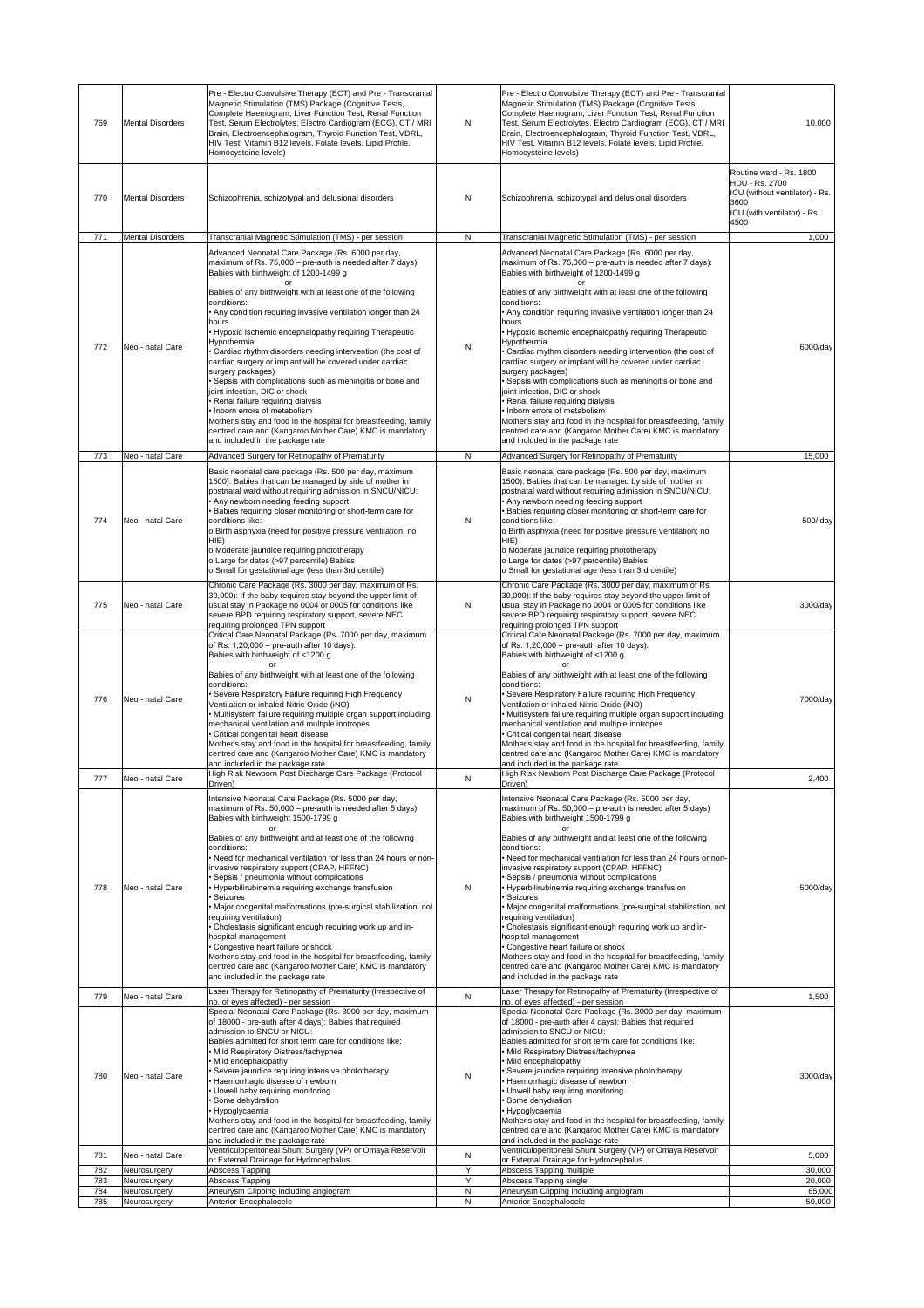| 786        | Neurosurgery                  | Arterio venous malformation (AVM) excision (whatever size<br>and location)                | N                         | Arterio venous malformation (AVM) excision (whatever size<br>and location)                          | 50,000           |
|------------|-------------------------------|-------------------------------------------------------------------------------------------|---------------------------|-----------------------------------------------------------------------------------------------------|------------------|
| 787        | Neurosurgery                  | <b>Excision of Brain Tumor Supratentorial</b>                                             | Y                         | <b>Basal</b>                                                                                        | 50,000           |
| 788        | Neurosurgery                  | <b>Brachial Plexus - Repair</b>                                                           | $\mathsf{N}$              | <b>Brachial Plexus - Repair</b>                                                                     | 27,000           |
| 789        | Neurosurgery                  | Surgery for Haematoma                                                                     | Y                         | Brain (head injuries)<br>(including pre and post Op. CT)                                            | 55,000           |
| 790        | Neurosurgery                  | Surgery for Haematoma                                                                     | Y                         | Brain (hypertensive)                                                                                | 50,000           |
| 791        | Neurosurgery                  | <b>Brain Biopsy</b>                                                                       | $\mathsf{N}$              | <b>Brain Biopsy</b>                                                                                 | 15,000           |
| 792<br>793 | Neurosurgery<br>Neurosurgery  | <b>Excision of Brain Tumor Supratentorial</b><br><b>Burr</b> hole                         | Y<br>Y                    | Brainstem<br><b>Burr</b> hole                                                                       | 50,000<br>7,000  |
| 794        | Neurosurgery                  | Burr hole with chronic Sub Dural Haematoma (including pre                                 | Y                         | Burr hole with chronic Sub Dural Haematoma (including pre                                           | 20,000           |
| 795        | Neurosurgery                  | and post Op. CT)<br><b>Excision of Brain Tumor Supratentorial</b>                         | Y                         | and post Op. CT)<br>C P Angle                                                                       | 50,000           |
| 796        | Neurosurgery                  | Carpal Tunnel Release including pre and post Op. MRI                                      | N                         | Carpal Tunnel Release including pre and post Op. MRI                                                | 10,000           |
| 797        | Neurosurgery                  | Cervical Disc Multiple level without Fusion                                               | ${\sf N}$                 | Cervical Disc Multiple level without Fusion                                                         | 40,000           |
| 798<br>799 | Neurosurgery                  | <b>Cervical Ribs</b><br><b>Cervical Ribs</b>                                              | Y<br>Y                    | Cervical Ribs - Bilateral<br>Cervical Ribs - Unilateral                                             | 35,000<br>20,000 |
|            | Neurosurgery                  |                                                                                           | Y                         | Child - subdural (inclusive of General anaesthesia, pre and                                         |                  |
| 800        | Neurosurgery                  | Surgery for Haematoma                                                                     |                           | post Op. CT)                                                                                        | 50,000           |
| 801<br>802 | Neurosurgery<br>Neurosurgery  | <b>Cranial Nerve Anastomosis</b><br>CranioPlasty                                          | N<br>Y                    | <b>Cranial Nerve Anastomosis</b><br>CranioPlasty with Endogenous graft                              | 32,000<br>20,000 |
| 803        | Neurosurgery                  | CranioPlasty                                                                              | Y                         | CranioPlasty with Exogenous graft                                                                   | 20,000           |
| 804        | Neurosurgery                  | Craniostenosis                                                                            | $\mathsf{N}$              | Craniostenosis                                                                                      | 28,000           |
| 805<br>806 | Neurosurgery<br>Neurosurgery  | <b>Depressed Fracture</b><br>Duroplasty                                                   | N<br>Y                    | <b>Depressed Fracture</b><br>Duroplasty - Endogenous                                                | 40,000<br>12,500 |
| 807        | Neurosurgery                  | Duroplasty                                                                                | Y                         | Duroplasty - Exogenous                                                                              | 12,500           |
| 808        | Neurosurgery                  | Endoscopic CSF Rhinorrhea Repair                                                          | $\mathsf{N}$              | Endoscopic CSF Rhinorrhea Repair                                                                    | 30,000           |
| 809<br>810 | Neurosurgery<br>Neurosurgery  | <b>Epilepsy Surgery</b><br><b>Excision of Brain Abscess</b>                               | ${\sf N}$<br>$\mathsf{N}$ | <b>Epilepsy Surgery</b><br><b>Excision of Brain Abscess</b>                                         | 50,000<br>36,000 |
| 811        | Neurosurgery                  | <b>Excision of Brain Tumor Supratentorial</b>                                             | Y                         | Excision of Brain Tumor Supratentorial & others                                                     | 55,000           |
| 812        | Neurosurgery                  | <b>Excision of Orbital Tumour</b>                                                         | $\mathsf{N}$              | <b>Excision of Orbital Tumour</b>                                                                   | 40,000           |
| 813<br>814 | Neurosurgery<br>Neurosurgery  | External Ventricular Drainage (EVD) including antibiotics<br>Foramen Magnum Decompression | N<br>N                    | External Ventricular Drainage (EVD) including antibiotics<br>Foramen Magnum Decompression           | 30,000<br>45,000 |
| 815        | Neurosurgery                  | Gamma Knife radiosurgery (GKRS) / SRS for tumours /                                       | $\mathsf{N}$              | Gamma Knife radiosurgery (GKRS) / SRS for tumours /                                                 | 75,000           |
| 816        | Neurosurgery                  | Arteriovenous malformation (AVM)<br>Laminectomy                                           | Y                         | Arteriovenous malformation (AVM)<br>Laminectomy with Fusion                                         | 40,000           |
| 817        | Neurosurgery                  | Laminectomy                                                                               | Y                         | Laminectomy with Fusion and fixation                                                                | 50,000           |
| 818        | Neurosurgery                  | Local Neurectomy                                                                          | $\mathsf{N}$              | Local Neurectomy                                                                                    | 16,000           |
| 819<br>820 | Neurosurgery<br>Neurosurgery  | Thoracic / Lumbar Corpectomy with fusion<br>Meningocele                                   | Y<br>Y                    | Lumbar Corpectomy with fusion<br>Meningocele - Anterior                                             | 60,000<br>36,000 |
| 821        | Neurosurgery                  | Meningocele                                                                               | Y                         | Meningocele - Lumbar                                                                                | 36,000           |
| 822        | Neurosurgery                  | Meningocele                                                                               | Y                         | Meningocele - Occipital                                                                             | 50,000           |
| 823<br>824 | Neurosurgery<br>Neurosurgery  | Micro discectomy<br>Micro discectomy                                                      | Y<br>Y                    | Micro discectomy - Cervical<br>Micro discectomy - Lumbar                                            | 40,000<br>40,000 |
| 825        | Neurosurgery                  | Muscle Biopsy with report                                                                 | $\mathsf{N}$              | Muscle Biopsy with report                                                                           | 7,000            |
| 826        | Neurosurgery                  | Nerve Biopsy excluding Hensens                                                            | N                         | Nerve Biopsy excluding Hensens                                                                      | 7,000            |
| 827<br>828 | Neurosurgery<br>Neurosurgery  | Nerve Decompression<br><b>Excision of Brain Tumor Supratentorial</b>                      | $\mathsf{N}$<br>Y         | Nerve Decompression<br>Parasagital                                                                  | 16,000<br>50,000 |
| 829        | Neurosurgery                  | Peripheral Nerve Surgery                                                                  | Y                         | Peripheral Nerve Surgery Major                                                                      | 30,000           |
| 830        | Neurosurgery                  | Peripheral Nerve Surgery                                                                  | Y                         | Peripheral Nerve Surgery Minor                                                                      | 15,000           |
| 831<br>832 | Neurosurgery<br>Neurosurgery  | Peripheral Neurectomy (Trigeminal)<br><b>Shunt Surgery</b>                                | $\mathsf{N}$<br>Y         | Peripheral Neurectomy (Trigeminal)<br>Peritoneal                                                    | 16,500<br>30,000 |
| 833        | Neurosurgery                  | <b>Shunt Surgery</b>                                                                      | Y                         | Peritoneal                                                                                          | 30,000           |
| 834        | Neurosurgery                  | Posterior Cervical Discetomy without implant                                              | N                         | Posterior Cervical Discetomy without implant                                                        | 30,000           |
| 835        | Neurosurgery                  | Posterior Cervical Fusion with implant (Lateral mass fixation)                            | N                         | Posterior Cervical Fusion with implant (Lateral mass fixation)                                      | 50,000           |
| 836        | Neurosurgery                  | R.F. Lesion for Trigeminal Neuralgia                                                      | N                         | R.F. Lesion for Trigeminal Neuralgia                                                                | 16,500           |
| 837<br>838 | Neurosurgery                  | Scalp Arterio venous malformation (AVM)<br><b>Skull Traction</b>                          | ${\sf N}$<br>Y            | Scalp Arterio venous malformation (AVM)<br><b>Skull Traction</b>                                    | 25,000           |
| 839        | Neurosurgery<br>Neurosurgery  | Spina Bifida Surgery                                                                      | $\mathsf{N}$              | Spina Bifida Surgery                                                                                | 8,000<br>36,000  |
| 840        | Neurosurgery                  | <b>Spinal Fusion Procedure</b>                                                            | $\mathsf{N}$              | <b>Spinal Fusion Procedure</b>                                                                      | 40,000           |
| 841<br>842 | Neurosurgery                  | Spine - Canal Stenosis<br>Spine - Decompression & Fusion                                  | $\mathsf{N}$<br>Y         | Spine - Canal Stenosis<br>Spine - Decompression & Fusion                                            | 40,000<br>40,000 |
| 843        | Neurosurgery<br> Neurosurgery | Spine - Decompression & Fusion                                                            |                           | Spine - Decompression & Fusion with fixation                                                        | 50,000           |
| 844        | Neurosurgery                  | Spine - Extradural Haematoma                                                              | Y                         | Spine - Extradural Haematoma                                                                        | 30,000           |
| 845<br>846 | Neurosurgery<br>Neurosurgery  | Spine - Extradural Haematoma<br>Spine - Extradural Tumour                                 | Y<br>Y                    | Spine - Extradural Haematoma with fixation<br>Spine - Extradural Tumour                             | 40,000<br>30,000 |
| 847        | Neurosurgery                  | Spine - Extradural Tumour                                                                 | Y                         | Spine - Extradural Tumour with fixation                                                             | 40,000           |
| 848        | Neurosurgery                  | Spine - Intradural Haematoma                                                              | Y                         | Spine - Intradural Haematoma                                                                        | 40,000           |
| 849<br>850 | Neurosurgery<br>Neurosurgery  | Spine - Intradural Haematoma<br>Spine - Intradural Tumour                                 | Y<br>Y                    | Spine - Intradural Haematoma with fixation<br>Spine - Intradural Tumour                             | 50,000<br>40,000 |
| 851        | Neurosurgery                  | Spine - Intradural Tumour                                                                 | Y                         | Spine - Intradural Tumour with fixation                                                             | 50,000           |
| 852        | Neurosurgery                  | Spine - Intramedullar Tumour                                                              | Y                         | Spine - Intramedullar Tumour                                                                        | 50,000           |
| 853<br>854 | Neurosurgery<br>Neurosurgery  | Spine - Intramedullar Tumour<br><b>Stereotactic Lesioning</b>                             | Y<br>$\mathsf{N}$         | Spine - Intramedullar Tumour with fixation<br><b>Stereotactic Lesioning</b>                         | 60,000<br>60,000 |
| 855        | Neurosurgery                  | Superficial Temporal Artery (STA): middle cerebral artery                                 | $\mathsf{N}$              | Superficial Temporal Artery (STA): middle cerebral artery                                           | 60,000           |
|            |                               | (MCA) or (other EC - IC) Bypass procedure                                                 |                           | (MCA) or (other EC - IC) Bypass procedure<br>Surgery for Lumbar Disc including pre and post Op. MRI |                  |
| 856<br>857 | Neurosurgery<br>Neurosurgery  | Surgery for Lumbar Disc including pre and post Op. MRI<br><b>Shunt Surgery</b>            | N<br>Y                    | Theco peritoneal                                                                                    | 30,000<br>30,000 |
| 858        | Neurosurgery                  | Thoracic / Lumbar Corpectomy with fusion                                                  | Y                         | Thoracic Corpectomy with fusion                                                                     | 60,000           |
| 859        | Neurosurgery                  | Trans oral Surgery<br><b>Trans Sphenoidal surgery</b>                                     | $\mathsf{N}$              | <b>Trans oral Surgery</b><br><b>Trans Sphenoidal surgery</b>                                        | 40,000           |
| 860        | Neurosurgery                  | (including pre and post Op. MRI)                                                          | ${\sf N}$                 | (including pre and post Op. MRI)                                                                    | 50,000           |
| 861        | Neurosurgery                  | Transoral surgery (Anterior) and CV Junction (Posterior                                   | N                         | Fransoral surgery (Anterior) and CV Junction (Posterior<br>Sterlization)                            | 55,000           |
| 862        | Neurosurgery                  | Sterlization)<br>Tumours - Supratentorial                                                 | $\mathsf{N}$              | Tumours - Supratentorial                                                                            | 50,000           |
| 863        | Neurosurgery                  | <b>Tumours Meninges</b>                                                                   | Y                         | Tumours Meninges - Gocussa                                                                          | 50,000           |
| 864<br>865 | Neurosurgery<br>Neurosurgery  | <b>Tumours Meninges</b><br><b>Twist Drill Craniostomy</b>                                 | Y<br>$\mathsf{N}$         | Tumours Meninges - Posterior<br><b>Twist Drill Craniostomy</b>                                      | 50,000<br>15,000 |
| 866        | Neurosurgery                  | <b>Ventricular Puncture</b>                                                               | $\mathsf{N}$              | <b>Ventricular Puncture</b>                                                                         | 15,000           |
| 867        | Neurosurgery                  | Shunt Surgery                                                                             | Y                         | Ventriculo - atrial                                                                                 | 30,000           |
| 868        | Obstetrics &<br>Gynecology    | Abdominal Myomectomy                                                                      | N                         | Abdominal Myomectomy                                                                                | 20,000           |
| 869        | Obstetrics &                  | Abdomino Perineal repair for Mullerian Anomaly                                            | N                         | Abdomino Perineal repair for Mullerian Anomaly                                                      | 20,000           |
|            | Gynecology<br>Obstetrics &    |                                                                                           |                           |                                                                                                     |                  |
| 870        | Gynecology                    | Amniocentesis                                                                             | $\mathsf{N}$              | Amniocentesis                                                                                       | 14,500           |
| 871        | Obstetrics &                  | Anterior & Posterior Colpoperineorrhapy                                                   | N                         | Anterior & Posterior Colpoperineorrhapy                                                             | 8,000            |
|            | Gynecology<br>Obstetrics &    |                                                                                           |                           |                                                                                                     |                  |
| 872        | Gynecology                    | <b>Burch</b>                                                                              | Y                         | Burch - Abdominal                                                                                   | 30,000           |
| 873        | Obstetrics &<br>Gynecology    | <b>Burch</b>                                                                              | Y                         | Burch - Laparoscopic                                                                                | 30,000           |
| 874        | Obstetrics &                  | Caesarean Delivery                                                                        | $\mathsf{N}$              | <b>Caesarean Delivery</b>                                                                           | 11,500           |
|            | Gynecology<br>Obstetrics &    |                                                                                           |                           |                                                                                                     |                  |
| 875        | Gynecology                    | Caesarean hysterectomy                                                                    | N                         | Caesarean hysterectomy                                                                              | 20,000           |
| 876        | Obstetrics &                  | Chorionic villus sampling                                                                 | $\mathsf{N}$              | Chorionic villus sampling                                                                           | 14,500           |
|            | Gynecology<br>Obstetrics &    |                                                                                           |                           |                                                                                                     |                  |
| 877        | Gynecology                    | Cordocentesis                                                                             | $\mathsf{N}$              | Cordocentesis                                                                                       | 14,500           |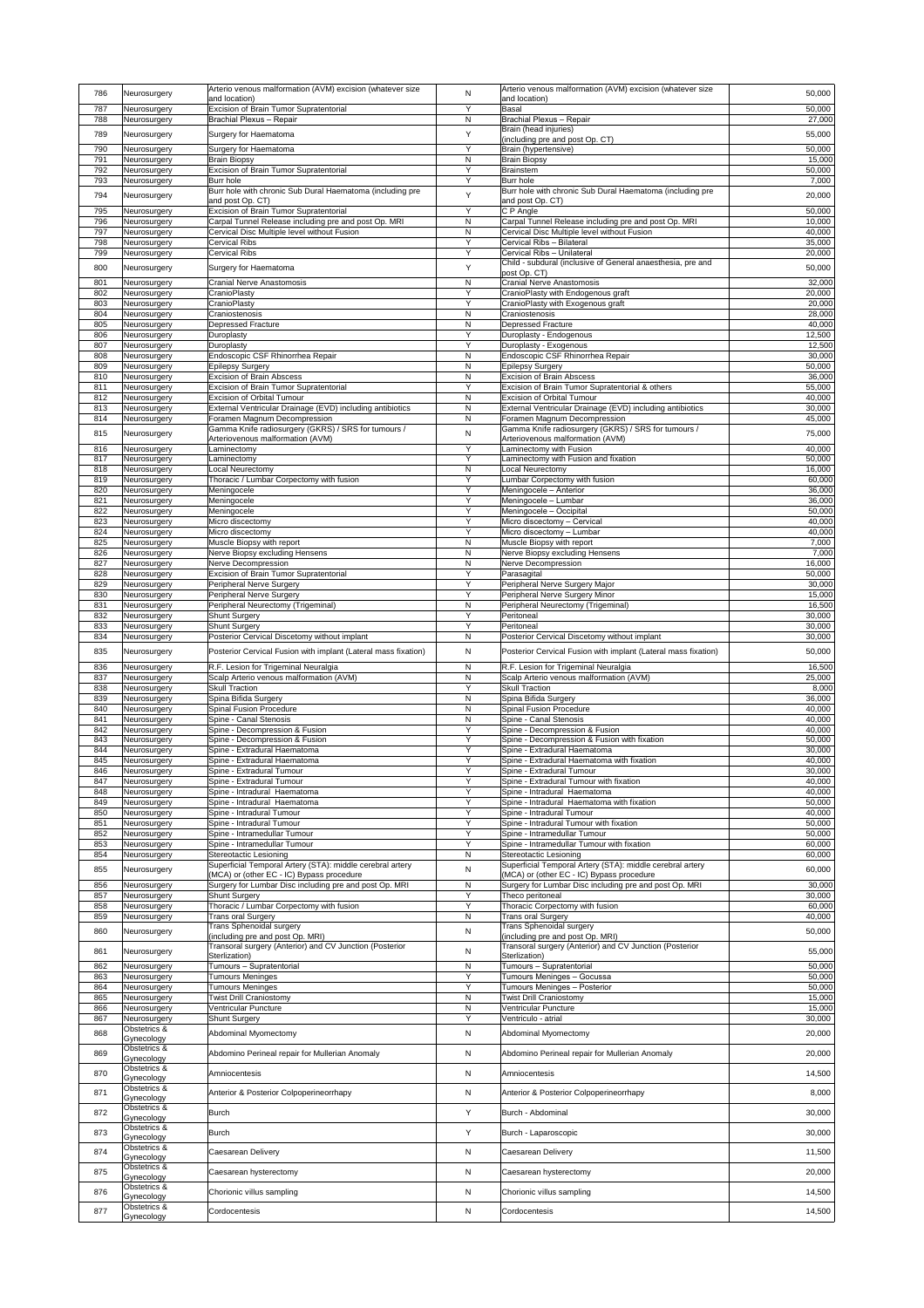| 878 | Obstetrics &<br>Gynecology                    | Cystocele - Anterior repair                                                    | N            | Cystocele - Anterior repair                                                                                  | 6,000  |
|-----|-----------------------------------------------|--------------------------------------------------------------------------------|--------------|--------------------------------------------------------------------------------------------------------------|--------|
| 879 | Obstetrics &<br>Gynecology                    | D&C (Dilatation&curretage)                                                     | N            | D&C (Dilatation&curretage)                                                                                   | 3,000  |
| 880 | Obstetrics &<br>Gynecology                    | Diagnostic hysteroscopy                                                        | Y            | Diagnostic hysteroscopy with biopsy                                                                          | 6,000  |
| 881 | Obstetrics &<br>Gynecology                    | Diagnostic hysteroscopy                                                        | Y            | Diagnostic hysteroscopy without biopsy                                                                       | 6,000  |
| 882 | Obstetrics &<br>Gynecology                    | Dilation and Evacuation (D&E)                                                  | N            | Dilation and Evacuation (D&E)                                                                                | 5,000  |
| 883 | Obstetrics &<br>Gynecology                    | Electro Cauterisation / Cryo Surgery                                           | N            | Electro Cauterisation / Cryo Surgery                                                                         | 4,000  |
| 884 | Obstetrics &                                  | EUA for (minor girls/ unmarried sexually inactive/ victims of<br>sexual abuse) | $\mathsf{N}$ | EUA for (minor girls/ unmarried sexually inactive/ victims of<br>sexual abuse)                               | 2,000  |
| 885 | Gynecology<br>Obstetrics &                    | Excision of Vaginal Septum (vaginal route)                                     | N            | Excision of Vaginal Septum (vaginal route)                                                                   | 14,500 |
| 886 | Gynecology<br>Obstetrics &                    | <b>Hospitalisation for Antenatal Complications</b>                             | N            | <b>Hospitalisation for Antenatal Complications</b>                                                           | 1,800  |
| 887 | Gynecology<br>Obstetrics &                    | Hysteroscopic adhesiolysis                                                     | N            | Hysteroscopic adhesiolysis                                                                                   | 6,900  |
| 888 | Gynecology<br>Obstetrics &                    | Hysteroscopic IUCD removal                                                     | N            | Hysteroscopic IUCD removal                                                                                   | 4,700  |
| 889 | Gynecology<br>Obstetrics &                    | Hysteroscopic myomectomies                                                     | N            | Hysteroscopic myomectomies                                                                                   | 9,900  |
| 890 | Gynecology<br>Obstetrics &                    | Hysteroscopic polypectomy                                                      | N            | Hysteroscopic polypectomy                                                                                    | 7,200  |
| 891 | Gynecology<br>Obstetrics &                    | Hysterotomy                                                                    | N            | <b>Hysterotomy</b>                                                                                           | 5,000  |
| 892 | Gynecology<br>Obstetrics &                    | Intrauterine transfusions                                                      | N            | Intrauterine transfusions                                                                                    | 11,000 |
| 893 | Gynecology<br>Obstetrics &                    | Lap. Salpingo-oophrectomy                                                      | N            | Lap. Salpingo-oophrectomy                                                                                    | 14,000 |
| 894 | Gynecology<br>Obstetrics &                    | Lap. Surgery for Endometriosis (Other than Hysterectomy)                       | N            | Lap. Surgery for Endometriosis (Other than Hysterectomy)                                                     | 11,200 |
| 895 | Gynecology<br>Obstetrics &                    | Laparoscopic adhesiolysis                                                      | N            | Laparoscopic adhesiolysis                                                                                    | 6,000  |
| 896 | Gynecology<br>Obstetrics &                    | Laparoscopic cystectomy                                                        | N            | Laparoscopic cystectomy                                                                                      | 15,000 |
| 897 | Gynecology<br>Obstetrics &                    | Laparoscopic tubal surgeries (for any indication including                     | $\mathsf{N}$ | Laparoscopic tubal surgeries (for any indication including                                                   | 13,900 |
| 898 | Gynecology<br>Obstetrics &                    | ectopic pregnancy)<br>Laparotomy for benign disorders                          | Y            | ectopic pregnancy)<br>Laparotomy for benign disorders - Ectopic                                              | 14,000 |
| 899 | Gynecology<br>Obstetrics &                    | Laparotomy for benign disorders                                                | Y            | Laparotomy for benign disorders - PID                                                                        | 14,000 |
| 900 | Gynecology<br>Obstetrics &                    | Laparotomy for broad ligament haematoma                                        | $\mathsf{N}$ | Laparotomy for broad ligament haematoma                                                                      | 16,000 |
| 901 | Gynecology<br>Obstetrics &                    | LLETZ (including PAP smear and colposcopy)                                     | N            | LLETZ (including PAP smear and colposcopy)                                                                   | 9,900  |
| 902 | Gynecology<br>Obstetrics &                    | High risk delivery                                                             | Y            | Major Fetal malformation requiring intervention immediately                                                  | 11,500 |
| 903 | Gynecology<br>Obstetrics &                    | <b>Manchester Repair</b>                                                       | N            | after birth<br>Manchester Repair                                                                             | 15,000 |
| 904 | Gynecology<br>Obstetrics &                    | Manual removal of placenta                                                     | $\mathsf{N}$ | Manual removal of placenta                                                                                   | 8,500  |
| 905 | Gynecology<br>Obstetrics &                    | McDonald's stitch                                                              | N            | McDonald's stitch                                                                                            | 4,000  |
| 906 | Gynecology<br>Obstetrics &                    | Medical management of ectopic pregnancy                                        | N            | Medical management of ectopic pregnancy                                                                      | 1,800  |
| 907 | Gynecology<br>Obstetrics &                    | High risk delivery                                                             | Y            | Mothers with eclampsia / imminent eclampsia / severe pre-                                                    | 11,500 |
| 908 | Gynecology<br>Obstetrics &                    | High risk delivery                                                             | Y            | eclampsia<br>Mothers with severe anaemia (<7 g/dL)                                                           | 11,500 |
| 909 | Gynecology<br>Obstetrics &                    | <b>Medical Termination of Pregnancy</b>                                        | Y            | $MTP > 12$ weeks                                                                                             | 6,500  |
| 910 | Gynecology<br>Obstetrics &                    | <b>Medical Termination of Pregnancy</b>                                        | Y            | MTP 8 to 12 weeks                                                                                            | 5,000  |
| 911 | Gynecology<br>Obstetrics &                    | <b>Medical Termination of Pregnancy</b>                                        | Y            | MTP upto 8 weeks                                                                                             | 3,500  |
| 912 | Gynecology<br>Obstetrics &                    | Hysterectomy                                                                   | Y            | Non descent vaginal hysterectomy                                                                             | 20,000 |
|     | Gynecology<br>Obstetrics &                    |                                                                                |              | Other maternal and fetal conditions as per guidelines-eg                                                     |        |
| 913 | Gynecology                                    | High risk delivery                                                             | Υ            | previous caesarean section, diabetes, severe growth<br>retardation, etc that qualify for high risk delivery. | 11,500 |
| 914 | Obstetrics &<br>Gynecology                    | Pelvic Abscess Management including Colpotomy                                  | N            | Pelvic Abscess Management including Colpotomy                                                                | 1,200  |
| 915 | Obstetrics &<br>Gynecology                    | Polypectomy                                                                    | N            | Polypectomy                                                                                                  | 1,500  |
| 916 | Obstetrics &<br>Gynecology                    | High risk delivery                                                             | Y            | Pre-mature delivery                                                                                          | 11,500 |
| 917 | Obstetrics &<br>Gynecology                    | Procedure on Fallopian Tube for establishing Tubal Patency                     | $\mathsf{N}$ | Procedure on Fallopian Tube for establishing Tubal Patency                                                   | 11,600 |
| 918 | Obstetrics &<br>Gynecology                    | Pyometra drainage                                                              | N            | Pyometra drainage                                                                                            | 5,000  |
| 919 | Obstetrics &<br>Gynecology                    | Re exploration after Iaparotomy / Caesarean Section                            | Y            | Re exploration after Caesarean Section                                                                       | 14,000 |
| 920 | Obstetrics &<br>Gynecology                    | Re exploration after laparotomy / Caesarean Section                            | Y            | Re exploration after laparotomy                                                                              | 14,000 |
| 921 | Obstetrics &<br>Gynecology                    | Secondary suturing of episiotomy                                               | $\mathsf{N}$ | Secondary suturing of episiotomy                                                                             | 2,500  |
| 922 | Obstetrics &<br>Gynecology                    | Shirodkar's stitch                                                             | N            | Shirodkar's stitch                                                                                           | 4,000  |
| 923 | Obstetrics &<br>Gynecology                    | Surgeries for Prolapse - Sling Surgeries                                       | $\mathsf{N}$ | Surgeries for Prolapse - Sling Surgeries                                                                     | 28,400 |
| 924 | Obstetrics &<br>Gynecology                    | Trans - vaginal tape / Trans-obturator tape                                    | Y            | Trans-obturator tape                                                                                         | 15,200 |
| 925 | Obstetrics &<br>Gynecology                    | Trans - vaginal tape / Trans-obturator tape                                    | Y            | Trans-vaginal tape                                                                                           | 15,200 |
| 926 | Obstetrics &<br>Gynecology                    | Hysterectomy                                                                   | Y            | Vaginal hysterectomy with anterior and posterior<br>colpoperineorrhaphy                                      | 20,000 |
| 927 | Obstetrics &<br>Gynecology                    | Vaginal Sacrospinus fixation with repair                                       | $\mathsf{N}$ | Vaginal Sacrospinus fixation with repair                                                                     | 15,000 |
| 928 | Obstetrics &<br>Gynecology                    | Vaginoplasty (McIndoe procedure)                                               | N            | Vaginoplasty (McIndoe procedure)                                                                             | 11,000 |
| 929 | Obstetrics &<br>Gynecology                    | Vulval Hamatoma drainage                                                       | $\mathsf{N}$ | Vulval Hamatoma drainage                                                                                     | 3,000  |
| 930 | Obstetrics &<br>Gynecology                    | Vulvo vaginal cyst enucleation / drainage                                      | Y            | Vulvo vaginal cyst drainage                                                                                  | 4,700  |
| 931 | Obstetrics &<br>Gynecology                    | Vulvo vaginal cyst enucleation / drainage                                      | Y            | Vulvo vaginal cyst enucleation                                                                               | 4,700  |
| 932 | Obstetrics &<br>Gynecology, Pediatric         | Hymenectomy for imperforate hymen                                              | $\mathsf{N}$ | Hymenectomy for imperforate hymen                                                                            | 3,000  |
|     | Surgery<br>Obstetrics &                       |                                                                                |              |                                                                                                              |        |
| 933 | Gynecology, Pediatric Hysterectomy<br>Surgery |                                                                                | Y            | Laparoscopic hysterectomy (TLH)                                                                              | 20,000 |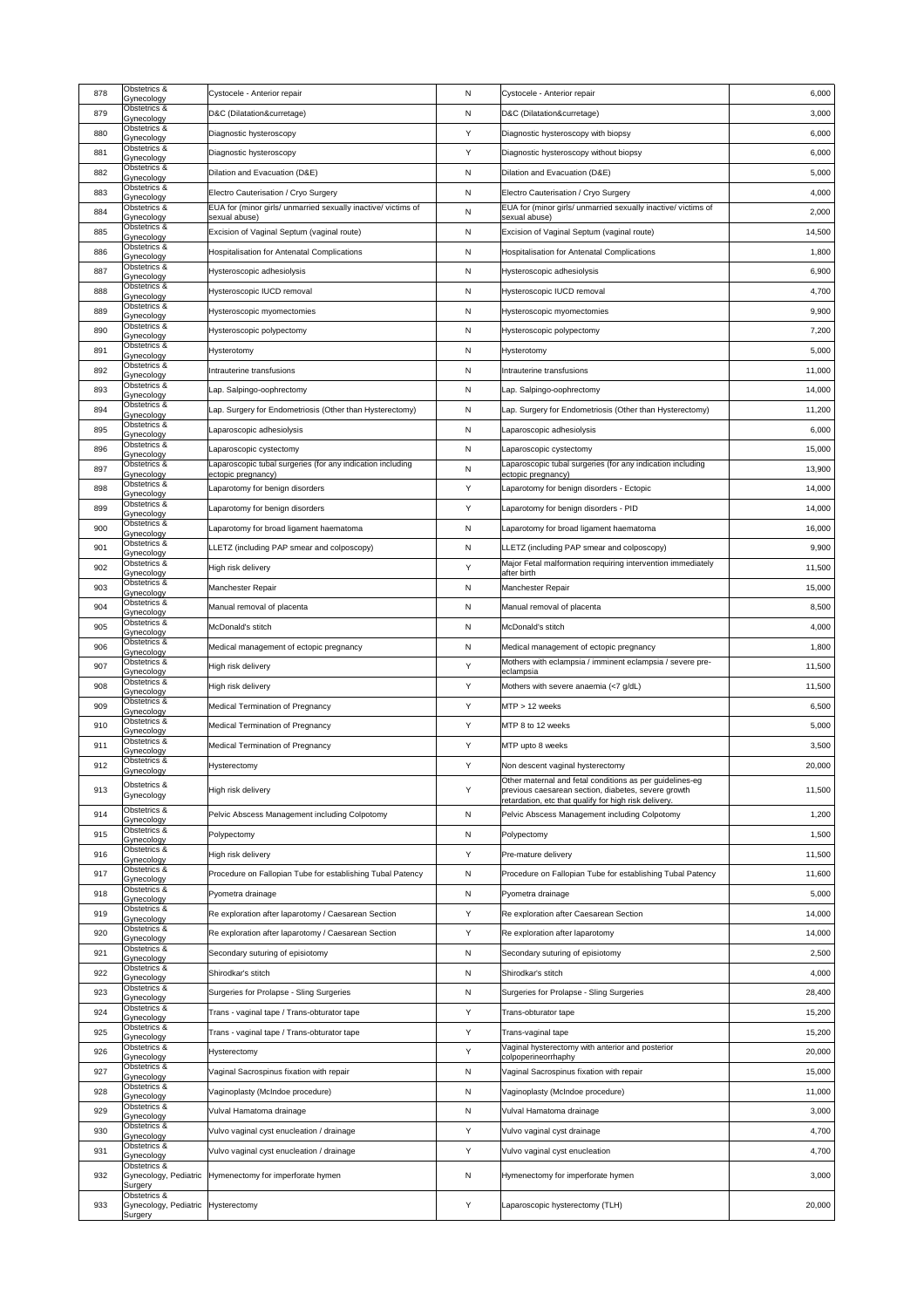| 934        | Obstetrics &<br>Gynecology, Pediatric Hysterectomy<br>Surgery          |                                                                                              | Y                            | Laparoscopically assisted vaginal hysterectomy (LAVH)                                                                                                                                                                                     | 20,000          |
|------------|------------------------------------------------------------------------|----------------------------------------------------------------------------------------------|------------------------------|-------------------------------------------------------------------------------------------------------------------------------------------------------------------------------------------------------------------------------------------|-----------------|
| 935        | Obstetrics &<br>Gynecology, Pediatric                                  | Rectovaginal fistula repair                                                                  | $\mathsf{N}$                 | Rectovaginal fistula repair                                                                                                                                                                                                               | 24,000          |
|            | Surgery<br>Obstetrics &                                                |                                                                                              |                              |                                                                                                                                                                                                                                           |                 |
| 936        | Gynecology, Pediatric<br>Surgery, Surgical<br>Oncology                 | Diagnostic / Staging laparoscopy                                                             | N                            | Diagnostic / Staging laparoscopy                                                                                                                                                                                                          | 9,700           |
| 937        | Obstetrics &<br>Gynecology, Surgical<br>Oncology                       | <b>Hysterectomy</b>                                                                          | Y                            | Abdominal Hysterectomy                                                                                                                                                                                                                    | 20,000          |
| 938        | Obstetrics &<br>Gynecology, Surgical<br>Oncology                       | <b>Hysterectomy</b>                                                                          | Y                            | Abdominal Hysterectomy + Salpingo-oophorectomy                                                                                                                                                                                            | 20,000          |
| 939        | Obstetrics &<br>Gynecology, Surgical<br>Oncology                       | Radical Vulvectomy with Inguinal and Pelvic lymph node<br>disection                          | $\mathsf{N}$                 | Radical Vulvectomy with Inguinal and Pelvic lymph node<br>disection                                                                                                                                                                       | 38,500          |
| 940        | Obstetrics &<br>Gynecology, Surgical<br>Oncology                       | Vulvectomy simple                                                                            | $\mathsf{N}$                 | Vulvectomy simple                                                                                                                                                                                                                         | 15,000          |
| 941        | Obstetrics &<br>Gynecology, Surgical<br>Oncology, Pediatric<br>Surgery | Laparotomy and proceed for Ovarian Cancers. Omentomy with<br>Bilateral Salpingo-oophorectomy | Y                            | Laparotomy and proceed for Ovarian Cancers. Omentomy with<br><b>Bilateral Salpingo-oophorectomy</b>                                                                                                                                       | 38,000          |
| 942        | Obstetrics &<br>Gynecology, Urology                                    | Sacrocolpopexy (Abdominal)                                                                   | Y                            | Sacrocolpopexy (Abdominal) - Laparoscopic                                                                                                                                                                                                 | 28,400          |
| 943        | Obstetrics &<br>Gynecology, Urology                                    | Sacrocolpopexy (Abdominal)                                                                   | Y                            | Sacrocolpopexy (Abdominal) - Open                                                                                                                                                                                                         | 28,400          |
| 944        | Obstetrics &                                                           | Vaginal repair for vesico-vaginal fistula                                                    | N                            | Vaginal repair for vesico-vaginal fistula                                                                                                                                                                                                 | 34,000          |
| 945        | Gynecology, Urology<br>Ophthalmology                                   | Dacryocystorhinostomy                                                                        |                              | Canaliculo Dacryocystorhinostomy with Silicon Tube / Stent                                                                                                                                                                                | 8,000           |
| 946        | Ophthalmology                                                          | Dacryocystorhinostomy                                                                        | Y                            | Canaliculo Dacryocystorhinostomy without Silicon Tube / Stent                                                                                                                                                                             | 8,000           |
| 947        | Ophthalmology                                                          | Capsulotomy (YAG)                                                                            | N                            | Capsulotomy (YAG)                                                                                                                                                                                                                         | 1,500           |
| 948        | Ophthalmology                                                          | Cataract surgery                                                                             | Y                            | Cataract with foldable / non-foldable IOL using SICS technique                                                                                                                                                                            | 5,000           |
|            |                                                                        |                                                                                              |                              | Cataract with foldable hydrophobic acrylic IOL by Phaco                                                                                                                                                                                   |                 |
| 949        | Ophthalmology                                                          | Cataract surgery                                                                             | Y                            | emulsification tech                                                                                                                                                                                                                       | 7,500           |
| 950        | Ophthalmology                                                          | <b>Chalazion Removal</b><br>Conjunctival tumour excision including Amniotic Membrane         | N                            | <b>Chalazion Removal</b><br>Conjunctival tumour excision including Amniotic Membrane                                                                                                                                                      | 2,000           |
| 951        | Ophthalmology                                                          | Graft                                                                                        | $\mathsf{N}$                 | Graft                                                                                                                                                                                                                                     | 7,000           |
| 952        | Ophthalmology                                                          | <b>Corneal / Scleral Patch Graft</b>                                                         | N                            | Corneal / Scleral Patch Graft                                                                                                                                                                                                             | 3,000           |
| 953<br>954 | Ophthalmology<br>Ophthalmology                                         | <b>Corneal Collagen Crosslinking</b><br><b>Corneal Grafting</b>                              | ${\sf N}$<br>Y               | <b>Corneal Collagen Crosslinking</b><br>Corneal Graft Follow Up Packages                                                                                                                                                                  | 9,000<br>2,000  |
| 955        | Ophthalmology                                                          | <b>Corneal Grafting</b>                                                                      | Y                            | <b>Corneal Grafting</b>                                                                                                                                                                                                                   | 8,500           |
| 956<br>957 | Ophthalmology<br>Ophthalmology                                         | <b>Corneal Ulcer Management</b><br>Corneo/ Scleral / Corneo scleral tear repair              | $\mathsf{N}$<br>N            | <b>Corneal Ulcer Management</b><br>Corneo/ Scleral / Corneo scleral tear repair                                                                                                                                                           | 4,000<br>11,500 |
| 958        | Ophthalmology                                                          | Glaucoma Surgery                                                                             | Y                            | Cyclocryotherapy / Cyclophotocoagulation                                                                                                                                                                                                  | 3,700           |
| 959        | Ophthalmology                                                          | Dacryocystorhinostomy                                                                        | Y                            | Dacryocystorhinostomy with Silicon Tube / Stent                                                                                                                                                                                           | 8,000           |
| 960<br>961 | Ophthalmology<br>Ophthalmology                                         | Dacryocystorhinostomy<br>Ectropion correction                                                | Y<br>N                       | Dacryocystorhinostomy without Silicon Tube / Stent<br>Ectropion correction                                                                                                                                                                | 8,000<br>6,500  |
| 962        | Ophthalmology                                                          | Endophthalmitis (excluding Vitrectomy)                                                       | N                            | Endophthalmitis (excluding Vitrectomy)                                                                                                                                                                                                    | 8,000           |
| 963<br>964 | Ophthalmology<br>Ophthalmology                                         | Entropion correction<br>Enucleation                                                          | N<br>Y                       | Entropion correction<br>Enucleation with implant                                                                                                                                                                                          | 6,600<br>8,400  |
|            |                                                                        |                                                                                              |                              |                                                                                                                                                                                                                                           |                 |
| 965        | Ophthalmology                                                          | Enucleation                                                                                  | Y                            | Enucleation without implant                                                                                                                                                                                                               | 8,400           |
| 966        | Ophthalmology                                                          | <b>EUA for Confirmation of Pediatric Glaucoma</b>                                            | ${\sf N}$                    | <b>EUA for Confirmation of Pediatric Glaucoma</b>                                                                                                                                                                                         | 3,000           |
| 967<br>968 | Ophthalmology<br>Ophthalmology                                         | Evisceration<br>GA / EUA separate add on package                                             | $\mathsf{N}$<br>N            | Evisceration<br>GA / EUA separate add on package                                                                                                                                                                                          | 3,700<br>3,000  |
| 969        | Ophthalmology                                                          | Glaucoma Surgery                                                                             | Y                            | <b>Glaucoma Shunt Surgery</b>                                                                                                                                                                                                             | 12,000          |
| 970        | Ophthalmology                                                          | Glaucoma Surgery                                                                             | Υ                            | Glaucoma Surgery (Trabeculectomy only) with or without<br>Mitomycin C, including postoperative medications for 12 weeks<br>(and wherever surgical or laser procedures required for bleb<br>augmentation and anterior chamber maintenance) | 11,000          |
| 971        | Ophthalmology                                                          | Iridectomy                                                                                   | N                            | Iridectomy                                                                                                                                                                                                                                | 2,000           |
| 972<br>973 | Ophthalmology<br>Ophthalmology                                         | <b>IRIS Prolapse - Repair</b><br>Lid Abscess Drainage                                        | $\mathsf{N}$<br>N            | <b>IRIS Prolapse - Repair</b><br>Lid Abscess Drainage                                                                                                                                                                                     | 4,000<br>3,000  |
| 974        | Ophthalmology                                                          | Lid Tear Repair                                                                              | $\mathsf{N}$                 | Lid Tear Repair                                                                                                                                                                                                                           | 5,000           |
| 975        | Ophthalmology                                                          | Lid Tumor excision + Lid Reconstruction                                                      | ${\sf N}$                    | Lid Tumor excision + Lid Reconstruction                                                                                                                                                                                                   | 10,000          |
| 976<br>977 | Ophthalmology<br>Ophthalmology                                         | <b>Limbal Dermoid Removal</b><br>Orbitotomy                                                  | N<br>$\mathsf{N}$            | Limbal Dermoid Removal<br>Orbitotomy                                                                                                                                                                                                      | 4,000<br>14,000 |
| 978        | Ophthalmology                                                          | <b>Surgery for Pediatric Cataract</b>                                                        | Y                            | Paediatric lensectomy                                                                                                                                                                                                                     | 8,900           |
| 979        | Ophthalmology                                                          | Surgery for Pediatric Cataract                                                               | Y                            | Paediatric Membranectomy & anterior vitrectomy<br>Pan Retinal Photocoagulation (PRP) - Retinal Laser including                                                                                                                            | 8,900           |
| 980        | Ophthalmology                                                          | Retinal Laser Photocoagulation                                                               | Y                            | 3 sittings/ package of retino laser photocoagulation (3 sittings<br>per eye)                                                                                                                                                              | 8,500           |
| 981        | Ophthalmology                                                          | Glaucoma Surgery                                                                             | Y                            | Pediatric Glaucoma Surgery<br>Pediatric lens aspiration with posterior capsulotomy & anterior                                                                                                                                             | 15,000          |
| 982        | Ophthalmology                                                          | Surgery for Pediatric Cataract                                                               | Y                            | vitrectomy                                                                                                                                                                                                                                | 8,900           |
| 983<br>984 | Ophthalmology<br>Ophthalmology                                         | Pterygium + Conjunctival Autograft<br><b>Ptosis Surgery</b>                                  | $\mathsf{N}$<br>$\mathsf{N}$ | Pterygium + Conjunctival Autograft<br><b>Ptosis Surgery</b>                                                                                                                                                                               | 5,000<br>8,000  |
| 985        | Ophthalmology                                                          | <b>Retinal Cryopexy</b>                                                                      | N                            | <b>Retinal Cryopexy</b>                                                                                                                                                                                                                   | 3,800           |
| 986        | Ophthalmology                                                          | Retinal Laser Photocoagulation                                                               | Y                            | Retinal Laser Photocoagulation for retinal tear repair Per Eye<br>Per Sitting                                                                                                                                                             | 1,500           |
| 987        | Ophthalmology                                                          | ROP Laser - Per Eye                                                                          | $\mathsf{N}$                 | ROP Laser - Per Eye                                                                                                                                                                                                                       | 5,000           |
| 988<br>989 | Ophthalmology<br>Ophthalmology                                         | <b>Scleral Buckle Removal</b>                                                                | ${\sf N}$<br>${\sf N}$       | <b>Scleral Buckle Removal</b>                                                                                                                                                                                                             | 5,500<br>15,000 |
| 990        | Ophthalmology                                                          | Scleral buckling surgery<br>Secondary IOL / IOL Exchange/ Explant                            | N                            | Scleral buckling surgery<br>Secondary IOL/ IOL Exchange/ Explant                                                                                                                                                                          | 2,000           |
| 991        | Ophthalmology                                                          | <b>SFIOL</b> (inclusive of Vitrectomy)                                                       | $\mathsf{N}$                 | SFIOL (inclusive of Vitrectomy)                                                                                                                                                                                                           | 15,000          |
| 992        | Ophthalmology                                                          | Socket Reconstruction including Amniotic Membrane Graft                                      | N                            | Socket Reconstruction including Amniotic Membrane Graft                                                                                                                                                                                   | 11,200          |
| 993        | Ophthalmology                                                          | SOR (Silicon Oil Removal)                                                                    | $\mathsf{N}$                 | <b>SOR (Silicon Oil Removal)</b>                                                                                                                                                                                                          | 9,300           |
| 994        | Ophthalmology                                                          | Squint correction                                                                            | Y                            | Squint correction (major) - 3 or more muscles (complex surgery<br>involving four muscles or oblique muscles)                                                                                                                              | 14,000          |
| 995        | Ophthalmology                                                          | Squint correction                                                                            | Υ                            | Squint correction (minor) - upto 2 muscles                                                                                                                                                                                                | 4,000           |
| 996        | Ophthalmology<br>Ophthalmology,                                        | Vitreoretinal Surgery (with Silicon Oil Insertion)                                           | $\mathsf{N}$                 | Vitreoretinal Surgery (with Silicon Oil Insertion)                                                                                                                                                                                        | 20,300          |
| 997        | <b>Surgical Oncology</b>                                               | Exenteration                                                                                 | N                            | Exenteration                                                                                                                                                                                                                              | 15,000          |
| 998        | Oral & Maxillofacial<br>Surgery                                        | Cleft lip and palate surgery (each stage)                                                    | $\mathsf{N}$                 | Cleft lip and palate surgery (each stage)                                                                                                                                                                                                 | 15,000          |
| 999        | Oral & Maxillofacial<br>Surgery                                        | Fixation of fracture of jaw                                                                  | Y                            | Closed reduction (1 jaw) using wires - under LA                                                                                                                                                                                           | 5,000           |
| 1000       | Oral & Maxillofacial<br>Surgery                                        | Cyst & tumour of Maxilla / mandible by enucleation / excision /<br>marsupialization under LA | $\mathsf{N}$                 | Cyst & tumour of Maxilla / mandible by enucleation / excision /<br>marsupialization under LA                                                                                                                                              | 2,500           |
| 1001       | Oral & Maxillofacial                                                   | Extraction of impacted tooth under LA                                                        | N                            | Extraction of impacted tooth under LA                                                                                                                                                                                                     | 500             |
| 1002       | Surgery<br>Oral & Maxillofacial                                        | Mandible Tumour Resection and reconstruction / Cancer                                        | $\mathsf{N}$                 | Mandible Tumour Resection and reconstruction / Cancer                                                                                                                                                                                     |                 |
| 1003       | Surgery<br>Oral & Maxillofacial                                        | surgery<br>Fixation of fracture of jaw                                                       | Y                            | surgery<br>Open reduction (1 jaw) and fixing of plates / wire - under GA                                                                                                                                                                  | 6,000<br>12,000 |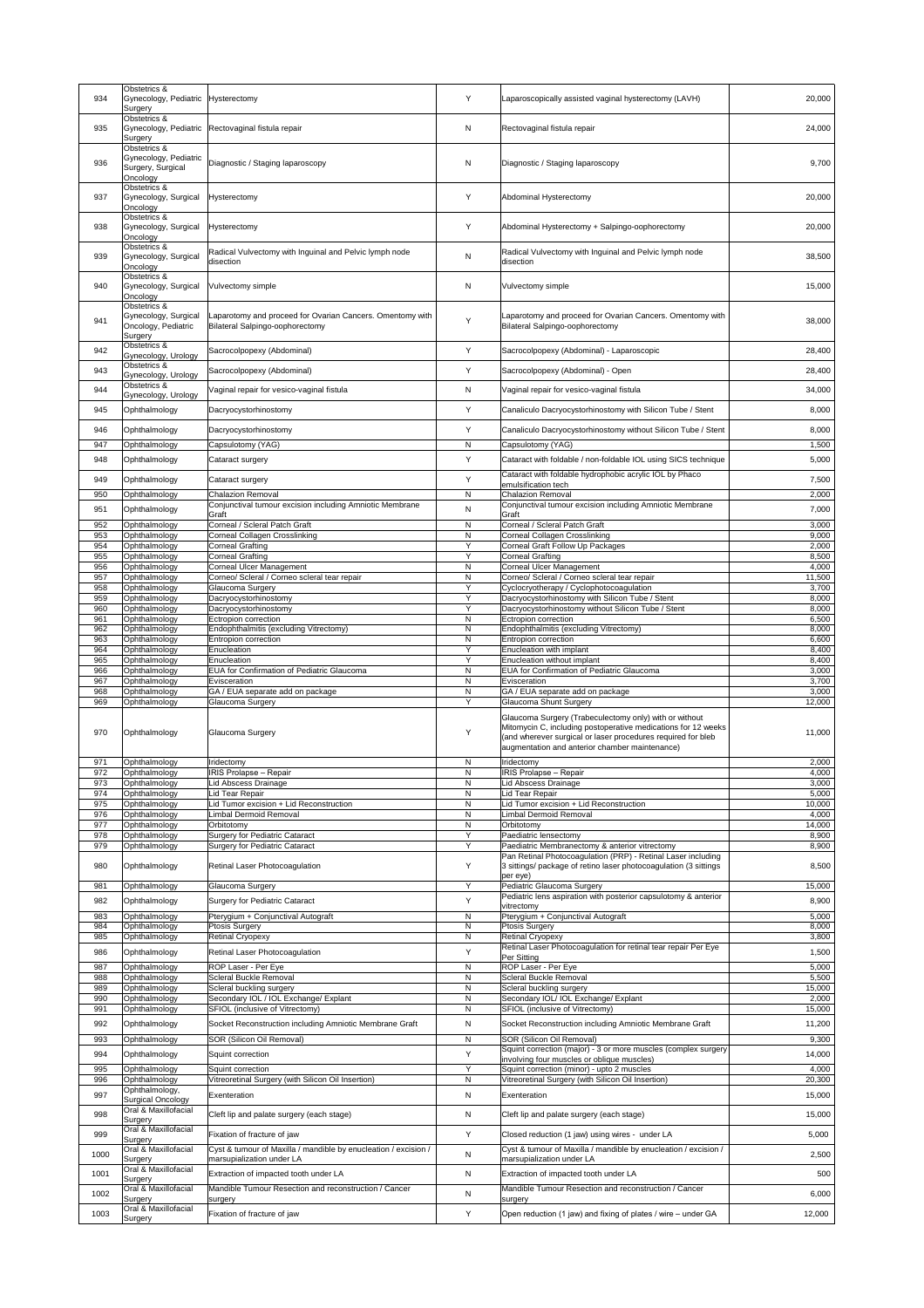| 1004         | Oral & Maxillofacial<br>Surgery          | Release of fibrous bands & grafting - in (OSMF) treatment<br>under GA                                            | N                            | Release of fibrous bands & grafting - in (OSMF) treatment<br>under GA                                            | 3,000            |
|--------------|------------------------------------------|------------------------------------------------------------------------------------------------------------------|------------------------------|------------------------------------------------------------------------------------------------------------------|------------------|
| 1005         | Oral & Maxillofacial<br>Surgery          | Sequestrectomy                                                                                                   | N                            | Sequestrectomy                                                                                                   | 1,500            |
| 1006         | Oral & Maxillofacial                     | TM joint ankylosis of both jaws - under GA                                                                       | N                            | TM joint ankylosis of both jaws - under GA                                                                       | 15,000           |
| 1007         | Surgery<br><b>Orthopedics</b>            | Single Stage Amputation                                                                                          | Y                            | <b>Above Elbow</b>                                                                                               | 15,000           |
| 1008         | <b>Orthopedics</b>                       | Two Stage Amputation                                                                                             | Y                            | Above Elbow                                                                                                      | 23,200           |
| 1009<br>1010 | <b>Orthopedics</b><br><b>Orthopedics</b> | Single Stage Amputation<br><b>Two Stage Amputation</b>                                                           | Y<br>Y                       | Above Knee<br>Above Knee                                                                                         | 15,000<br>23,200 |
| 1011         | <b>Orthopedics</b>                       | AC Joint reconstruction / Stabilization                                                                          | Y                            | <b>AC Joint reconstruction</b>                                                                                   | 21,500           |
| 1012<br>1013 | <b>Orthopedics</b><br><b>Orthopedics</b> | AC Joint reconstruction / Stabilization<br>Amputation - Fingers / Toes                                           | Y<br>Y                       | <b>AC Joint stabilization</b><br><b>Amputation - Fingers</b>                                                     | 21,500<br>10,400 |
| 1014         | <b>Orthopedics</b>                       | Amputation - Fingers / Toes                                                                                      | Y                            | <b>Amputation - Toes</b>                                                                                         | 10,400           |
| 1015<br>1016 | <b>Orthopedics</b><br><b>Orthopedics</b> | Arthrodesis<br><b>Ankle Fractures - ORIF</b>                                                                     | Y<br>$\mathsf{N}$            | Ankle<br><b>Ankle Fractures - ORIF</b>                                                                           | 15,000<br>13,500 |
| 1017         | <b>Orthopedics</b>                       | Application of P.O.P. casts for Upper & Lower Limbs                                                              | $\mathsf{N}$                 | Application of P.O.P. casts for Upper & Lower Limbs                                                              | 3,000            |
| 1018<br>1019 | <b>Orthopedics</b><br><b>Orthopedics</b> | Application of P.O.P. Spikas & Jackets<br>Application of Skeletal Tractions with pin                             | N<br>$\mathsf{N}$            | Application of P.O.P. Spikas & Jackets<br>Application of Skeletal Tractions with pin                             | 3,500<br>2,000   |
| 1020         | <b>Orthopedics</b>                       | Application of Skin Traction<br>Arthorotomy of any joint                                                         | N<br>$\mathsf{N}$            | Application of Skin Traction<br>Arthorotomy of any joint                                                         | 700<br>14,000    |
| 1021<br>1022 | <b>Orthopedics</b><br><b>Orthopedics</b> | Arthrolysis of Elbow / Knee                                                                                      | Y                            | Arthrolysis of Elbow                                                                                             | 15,000           |
| 1023<br>1024 | <b>Orthopedics</b><br><b>Orthopedics</b> | Arthrolysis of Elbow / Knee<br>Arthroscopic Meniscus Repair / Meniscectomy                                       | Y<br>Y                       | Arthrolysis of Knee<br>Arthroscopic Meniscus Repair                                                              | 15,000<br>12,000 |
| 1025         | <b>Orthopedics</b>                       | Single Stage Amputation                                                                                          | Y                            | <b>Below Elbow</b>                                                                                               | 15,000           |
| 1026<br>1027 | Orthopedics<br><b>Orthopedics</b>        | Two Stage Amputation<br><b>Single Stage Amputation</b>                                                           | Y<br>Y                       | <b>Below Elbow</b><br><b>Below Knee</b>                                                                          | 23,200<br>15,000 |
| 1028         | <b>Orthopedics</b>                       | Two Stage Amputation                                                                                             | Y                            | <b>Below Knee</b>                                                                                                | 23,200           |
| 1029<br>1030 | <b>Orthopedics</b><br><b>Orthopedics</b> | Hemiarthroplasty - Hip & Shoulder<br>Bone grafting for Non union                                                 | Y<br>$\mathsf{N}$            | <b>Bipolar Hemiarthroplasty</b><br>Bone grafting for Non union                                                   | 22,000<br>10,000 |
| 1031         | <b>Orthopedics</b>                       | Limb Lengthening / Bone Transport by Ilizarov                                                                    | Y                            | Bone Transport by Ilizarov                                                                                       | 24,500           |
| 1032         | <b>Orthopedics</b>                       | Bone Tumour Excision (malignant) including GCT + Joint<br>replacement (depending upon type of joint and implant) | N                            | Bone Tumour Excision (malignant) including GCT + Joint<br>replacement (depending upon type of joint and implant) | 45,000           |
| 1033         | <b>Orthopedics</b>                       | Bone Tumour (benign) curettage / Excision and bone grafting                                                      | Y                            | Bone Tumour (benign) curettage                                                                                   | 20,000           |
| 1034         | <b>Orthopedics</b>                       | Cervical spine fixation including odontoid                                                                       | N                            | Cervical spine fixation including odontoid                                                                       | 20,000           |
| 1035         | <b>Orthopedics</b>                       | Closed Reduction and Percutaneous Screw Fixation (neck<br>femur)                                                 | $\mathsf{N}$                 | Closed Reduction and Percutaneous Screw Fixation (neck<br>femur)                                                 | 10,000           |
| 1036         | <b>Orthopedics</b>                       | Comminuted Fracture - Olecranon of Ulna - Plating                                                                | N                            | Comminuted Fracture - Olecranon of Ulna - Plating                                                                | 11,000           |
| 1037         | <b>Orthopedics</b>                       | Correction of club foot per cast                                                                                 | $\mathsf{N}$                 | Correction of club foot per cast                                                                                 | 3,000            |
| 1038         | Orthopedics                              | Corrective Surgery for Vertical Talus / other foot deformities                                                   | N                            | Corrective Surgery for Vertical Talus / other foot deformities                                                   | 15,000           |
| 1039<br>1040 | <b>Orthopedics</b><br><b>Orthopedics</b> | Corrective Surgery in Club Foot / JESS Fixator<br>Sequestectomy / Curettage                                      | $\mathsf{N}$<br>Y            | Corrective Surgery in Club Foot/ JESS Fixator<br>Curettage                                                       | 20,000<br>10,000 |
|              |                                          | Debridement & Closure of Major injuries - contused lacerated                                                     |                              | Debridement & Closure of Major injuries - contused lacerated                                                     |                  |
| 1041         | <b>Orthopedics</b>                       | wounds (anti-biotic $+$ dressing) - minimum of 5 sessions                                                        | ${\sf N}$                    | wounds (anti-biotic + dressing) - minimum of 5 sessions                                                          | 10,900           |
| 1042         | <b>Orthopedics</b>                       | Debridement & Closure of Minor injuries - contused lacerated                                                     | $\mathsf{N}$                 | Debridement & Closure of Minor injuries - contused lacerated                                                     | 3,000            |
|              |                                          | wounds (anti-biotic + dressing) - minimum of 2 sessions                                                          |                              | wounds (anti-biotic + dressing) - minimum of 2 sessions                                                          |                  |
| 1043         | <b>Orthopedics</b>                       | Diaphyseal Fracture - Long Bone - ORIF / Closed - I.M. Nail                                                      | Y                            | Diaphyseal Fracture - Long Bone - Closed - I.M. Nail                                                             | 18,000           |
| 1044         | Orthopedics                              | Diaphyseal Fracture - Long Bone - ORIF / Closed - I.M. Nail                                                      | Y                            | Diaphyseal Fracture - Long Bone - ORIF                                                                           | 18,000           |
| 1045         | <b>Orthopedics</b>                       | Diaphyseal Fracture - Long Bone - ORIF - Plating                                                                 | N                            | Diaphyseal Fracture - Long Bone - ORIF - Plating                                                                 | 14,300           |
|              |                                          |                                                                                                                  |                              |                                                                                                                  |                  |
| 1046         | <b>Orthopedics</b>                       | Disarticulation (hind & fore quarter)                                                                            | $\mathsf{N}$                 | Disarticulation (hind & fore quarter)                                                                            | 25,000           |
| 1047<br>1048 | <b>Orthopedics</b><br><b>Orthopedics</b> | Displaced Clavicle Fracture - ORIF<br>Dorsal and lumber spine fixation                                           | $\mathsf{N}$<br>N            | Displaced Clavicle Fracture - ORIF<br>Dorsal and lumber spine fixation                                           | 20,000<br>30,000 |
| 1049         | <b>Orthopedics</b>                       | Duputryen's Contracture release + rehabilitation                                                                 | Y                            | Duputryen's Contracture release + rehabilitation                                                                 | 8,500            |
| 1050<br>1051 | <b>Orthopedics</b><br>Orthopedics        | Closed reduction of dislocation<br>Elbow replacement                                                             | Y<br>$\mathsf{N}$            | Elbow<br>Elbow replacement                                                                                       | 5,500<br>42,000  |
| 1052         | <b>Orthopedics</b>                       | Bone Tumour (benign) curettage / Excision and bone grafting                                                      | Y                            | Excision and bone grafting                                                                                       | 20,000           |
| 1053         | <b>Orthopedics</b>                       | Excision Arthoplasty of Femur head                                                                               | $\mathsf{N}$                 | Excision Arthoplasty of Femur head                                                                               | 17,500           |
| 1054<br>1055 | <b>Orthopedics</b><br><b>Orthopedics</b> | Osteochondroma excision / Excision of Exostosis<br><b>Exploration and Ulnar nerve Repair</b>                     | Y<br>$\vee$                  | <b>Excision of Exostosis</b><br><b>Exploration and Ulnar nerve Repair</b>                                        | 10,000<br>9,800  |
| 1056         | <b>Orthopedics</b>                       | External fixation - Fracture of both bones of forearms                                                           | N                            | External fixation - Fracture of both bones of forearms                                                           | 15,000           |
| 1057<br>1058 | <b>Orthopedics</b><br><b>Orthopedics</b> | Fasciotomy<br>Arthrodesis                                                                                        | $\mathsf{N}$<br>Y            | Fasciotomy<br>Foot                                                                                               | 10,500<br>27,000 |
| 1059         | <b>Orthopedics</b>                       | Single Stage Amputation                                                                                          | Y                            | Foot                                                                                                             | 15,000           |
| 1060<br>1061 | <b>Orthopedics</b><br><b>Orthopedics</b> | <b>Two Stage Amputation</b><br><b>Elastic nailing</b>                                                            | Y<br>Y                       | Foot<br>Forearm                                                                                                  | 23,200<br>11,000 |
| 1062         | <b>Orthopedics</b>                       | Fracture - Acetabulum - ORIF                                                                                     | $\mathsf{N}$                 | Fracture - Acetabulum - ORIF                                                                                     | 25,000           |
| 1063         | <b>Orthopedics</b>                       | Fracture - Both Bones - Forearm - ORIF - Plating / Nailing                                                       | Y                            | Fracture - Both Bones - Forearm - ORIF - Nailing                                                                 | 12,000           |
| 1064         | <b>Orthopedics</b>                       | Fracture - Both Bones - Forearm - ORIF - Plating / Nailing                                                       | Y                            | Fracture - Both Bones - Forearm - ORIF - Plating                                                                 | 12,000           |
| 1065         | <b>Orthopedics</b>                       | Fracture - Conservative Management - Without plaster                                                             | N                            | Fracture - Conservative Management - Without plaster                                                             | 2,000            |
| 1066         | <b>Orthopedics</b>                       | Fracture - Long Bones - Metaphyseal - ORIF                                                                       | $\mathsf{N}$<br>Y            | Fracture - Long Bones - Metaphyseal - ORIF                                                                       | 13,000           |
| 1067         | <b>Orthopedics</b>                       | Fracture - Single Bone - Forearm - ORIF - Plating / Nailing                                                      |                              | Fracture - Single Bone - Forearm - ORIF - Nailing                                                                | 8,500            |
| 1068         | <b>Orthopedics</b>                       | Fracture - Single Bone - Forearm - ORIF - Plating / Nailing                                                      | Y                            | Fracture - Single Bone - Forearm - ORIF - Plating                                                                | 8,500            |
| 1069<br>1070 | <b>Orthopedics</b><br>Orthopedics        | Fracture Head radius - Excision<br>Fracture Head radius - Fixation                                               | N<br>${\sf N}$               | Fracture Head radius - Excision<br>Fracture Head radius - Fixation                                               | 9,200<br>10,000  |
| 1071         | <b>Orthopedics</b>                       | Fracture intercondylar Humerus + olecranon osteotomy                                                             | $\mathsf{N}$                 | Fracture intercondylar Humerus + olecranon osteotomy                                                             | 14,000           |
| 1072<br>1073 | <b>Orthopedics</b><br><b>Orthopedics</b> | Fracture Lateral / Medial Condyle - Humerus - ORIF<br>Fracture Lateral / Medial Condyle - Humerus - ORIF         | Y<br>Y                       | Fracture Lateral Condyle - Humerus - ORIF<br>Fracture Medial Condyle - Humerus - ORIF                            | 8,500<br>8,500   |
| 1074         | <b>Orthopedics</b>                       | Elastic nailing                                                                                                  | Y                            | <b>Fracture of Femur</b>                                                                                         | 11,000           |
| 1075<br>1076 | <b>Orthopedics</b><br><b>Orthopedics</b> | Growth Modulation and fixation<br>Arthrodesis                                                                    | N<br>Y                       | Growth Modulation and fixation<br>Hand                                                                           | 5,000<br>27,000  |
| 1077         | <b>Orthopedics</b>                       | <b>Single Stage Amputation</b>                                                                                   | Y                            | Hand                                                                                                             | 15,000           |
| 1078<br>1079 | Orthopedics<br><b>Orthopedics</b>        | Two Stage Amputation<br><b>High Tibial Osteotomy</b>                                                             | Y<br>$\mathsf{N}$            | Hand<br><b>High Tibial Osteotomy</b>                                                                             | 23,200<br>15,300 |
| 1080<br>1081 | <b>Orthopedics</b>                       | Closed reduction of dislocation                                                                                  | Y<br>Y                       | <b>Hip</b><br><b>Humerus</b>                                                                                     | 7,400            |
| 1082         | <b>Orthopedics</b><br>Orthopedics        | Elastic nailing<br><b>Ilizarov Fixation</b>                                                                      | $\mathsf{N}$                 | <b>Ilizarov Fixation</b>                                                                                         | 11,000<br>14,000 |
| 1083<br>1084 | <b>Orthopedics</b><br><b>Orthopedics</b> | Implant Removal<br><b>Internal Fixation of Small Bones</b>                                                       | N<br>$\mathsf{N}$            | <b>Implant Removal</b><br><b>Internal Fixation of Small Bones</b>                                                | 5,000<br>8,500   |
| 1085         | <b>Orthopedics</b>                       | Intertrochanteric Fracture                                                                                       | ${\sf N}$                    | Intertrochanteric Fracture                                                                                       | 17,000           |
| 1086<br>1087 | <b>Orthopedics</b><br><b>Orthopedics</b> | Arthrodesis<br>Closed reduction of dislocation                                                                   | Y<br>Y                       | Knee<br>Knee                                                                                                     | 15,000<br>5,500  |
| 1088         | <b>Orthopedics</b>                       | Limb Lengthening / Bone Transport by Ilizarov                                                                    | Y                            | Limb Lengthening                                                                                                 | 24,500           |
| 1089<br>1090 | <b>Orthopedics</b><br><b>Orthopedics</b> | Osteotomy<br><b>External fixation</b>                                                                            | Y<br>Y                       | Long Bone<br>Long bone fracture                                                                                  | 23,000<br>13,500 |
| 1091         | <b>Orthopedics</b>                       | Arthroscopic Meniscus Repair / Meniscectomy                                                                      | Y                            | Meniscectomy                                                                                                     | 12,000           |
| 1092<br>1093 | <b>Orthopedics</b><br><b>Orthopedics</b> | Nerve Transposition / Release / Neurolysis<br>Nerve Transposition / Release / Neurolysis                         | Y<br>Y                       | <b>Nerve Neurolysis</b><br>Nerve Release                                                                         | 13,000<br>13,000 |
| 1094<br>1095 | <b>Orthopedics</b><br><b>Orthopedics</b> | Nerve Repair Surgery<br>Nerve root block                                                                         | $\mathsf{N}$<br>$\mathsf{N}$ | Nerve Repair Surgery<br>Nerve root block                                                                         | 13,800<br>3,000  |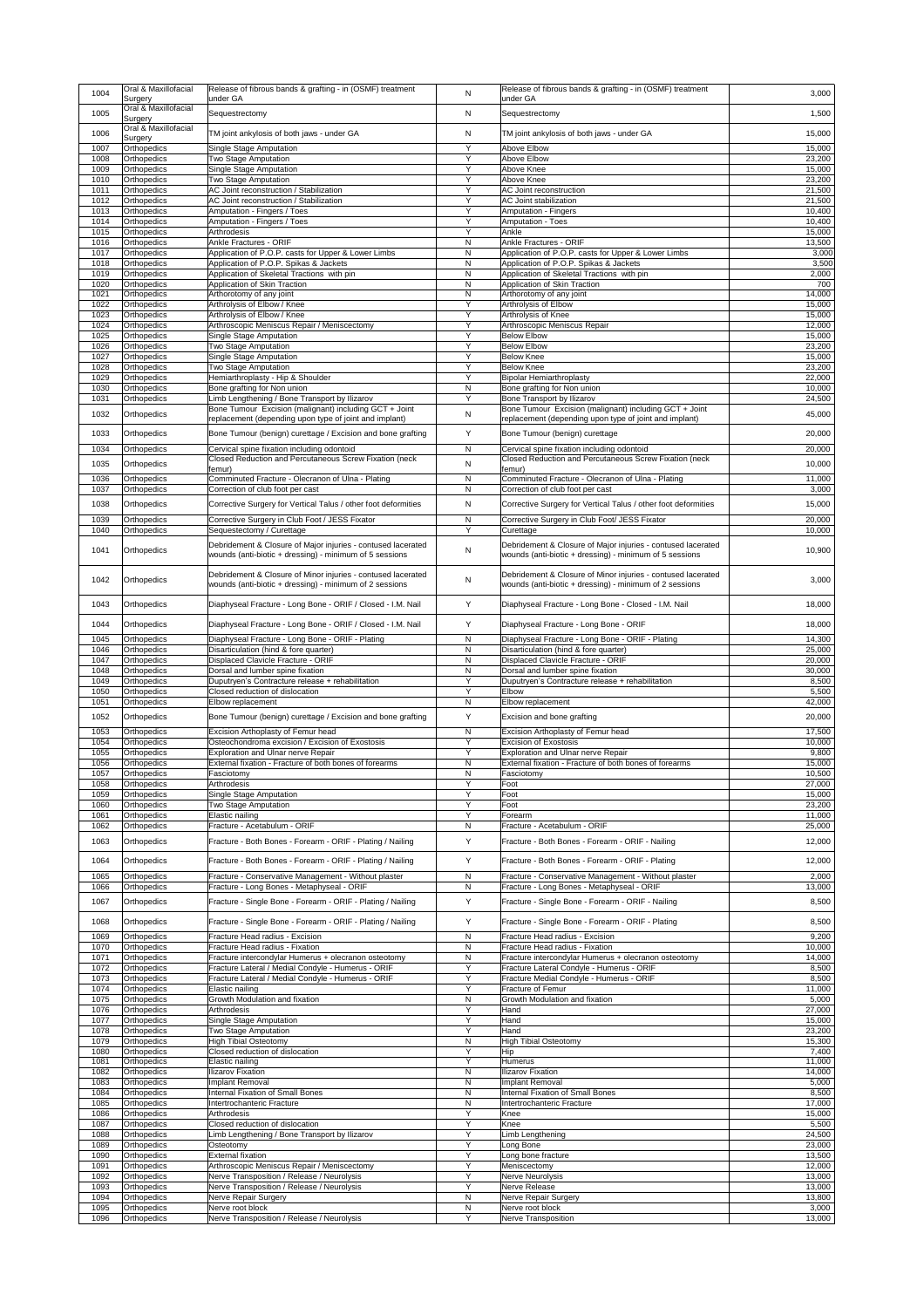| 1097         | <b>Orthopedics</b>                                   | Open Reduction of CDH                                                                                                                                                          | N         | Open Reduction of CDH                                                 | 20,000                                                                                                                            |
|--------------|------------------------------------------------------|--------------------------------------------------------------------------------------------------------------------------------------------------------------------------------|-----------|-----------------------------------------------------------------------|-----------------------------------------------------------------------------------------------------------------------------------|
| 1098<br>1099 | <b>Orthopedics</b><br><b>Orthopedics</b>             | Open Reduction of Small Joint<br>Osteochondroma excision / Excision of Exostosis                                                                                               | N<br>Y    | Open Reduction of Small Joint<br>Osteochondroma excision              | 8,500<br>10,000                                                                                                                   |
| 1100         | <b>Orthopedics</b>                                   | Patellectomy                                                                                                                                                                   | N         | Patellectomy                                                          | 11,000                                                                                                                            |
| 1101<br>1102 | <b>Orthopedics</b><br><b>Orthopedics</b>             | Pelvic Osteotomy with fixation with plaster<br><b>External fixation</b>                                                                                                        | N<br>Y    | Pelvic Osteotomy with fixation with plaster<br>Pelvis fracture        | 20,000<br>13,500                                                                                                                  |
| 1103         | <b>Orthopedics</b>                                   | Percutaneous - Fixation of Fracture                                                                                                                                            | N         | Percutaneous - Fixation of Fracture                                   | 3,000                                                                                                                             |
| 1104<br>1105 | <b>Orthopedics</b><br><b>Orthopedics</b>             | <b>Total Hip Replacement</b><br><b>Total Knee Replacement</b>                                                                                                                  | Y<br>Y    | Primary - Total Hip Replacement<br>Primary - Total Knee Replacement   | 91,000<br>80,000                                                                                                                  |
| 1106         | <b>Orthopedics</b>                                   | Reconstruction of ACL / PCL with implant and brace                                                                                                                             | Y         | Reconstruction of ACL with implant and brace                          | 20,000                                                                                                                            |
| 1107         | <b>Orthopedics</b>                                   | Reconstruction of ACL / PCL with implant and brace                                                                                                                             | Y         | Reconstruction of PCL with implant and brace                          | 20,000                                                                                                                            |
| 1108<br>1109 | <b>Orthopedics</b><br><b>Orthopedics</b>             | <b>Total Hip Replacement</b><br><b>Total Knee Replacement</b>                                                                                                                  | Y<br>Y    | Revision - Total Hip Replacement<br>Revision - Total Knee Replacement | 140,000<br>130,000                                                                                                                |
| 1110         | <b>Orthopedics</b>                                   | Sequestectomy / Curettage                                                                                                                                                      | Y         | Sequestectomy                                                         | 10,000                                                                                                                            |
| 1111         | <b>Orthopedics</b>                                   | Arthrodesis                                                                                                                                                                    | Y         | Shoulder                                                              | 15,000                                                                                                                            |
| 1112<br>1113 | <b>Orthopedics</b><br><b>Orthopedics</b>             | Closed reduction of dislocation<br>Osteotomy                                                                                                                                   | Y<br>Y    | Shoulder<br><b>Small Bone</b>                                         | 5,500<br>10,000                                                                                                                   |
| 1114         | <b>Orthopedics</b>                                   | <b>External fixation</b>                                                                                                                                                       | Y         | Small bone fracture                                                   | 9,000                                                                                                                             |
| 1115         | <b>Orthopedics</b>                                   | Spine deformity correction<br>Tendon Release / Tendo Achilles Tenotomy (Including club                                                                                         | N         | Spine deformity correction                                            | 40,000                                                                                                                            |
| 1116         | <b>Orthopedics</b>                                   | foot)                                                                                                                                                                          | Y         | Tendo Achilles Tenotomy (Including club foot)                         | 5,000                                                                                                                             |
| 1117         | <b>Orthopedics</b>                                   | Tendon Grafting / Repair                                                                                                                                                       | Y         | <b>Tendon Grafting</b>                                                | 15,000                                                                                                                            |
| 1118         | <b>Orthopedics</b>                                   | Tendon Release / Tendo Achilles Tenotomy (Including club<br>foot)                                                                                                              | Y         | Tendon Release (Including club foot)                                  | 5,000                                                                                                                             |
| 1119         | <b>Orthopedics</b>                                   | Tendon Grafting / Repair                                                                                                                                                       | Y         | Tendon Repair                                                         | 15,000                                                                                                                            |
| 1120<br>1121 | <b>Orthopedics</b><br><b>Orthopedics</b>             | <b>Tenolysis</b><br><b>Tension Band Wiring</b>                                                                                                                                 | N<br>N    | Tenolysis<br><b>Tension Band Wiring</b>                               | 5,000<br>15,000                                                                                                                   |
| 1122         | <b>Orthopedics</b>                                   | Arthrodesis                                                                                                                                                                    | Y         | Triple                                                                | 15,000                                                                                                                            |
| 1123         | <b>Orthopedics</b>                                   | Hemiarthroplasty - Hip & Shoulder                                                                                                                                              | Y         | Unipolar Hemiarthroplasty                                             | 13,000                                                                                                                            |
| 1124<br>1125 | <b>Orthopedics</b><br>Orthopedics                    | Arthrodesis<br><b>Single Stage Amputation</b>                                                                                                                                  | Y<br>Y    | Wrist<br>Wrist                                                        | 15,000<br>15,000                                                                                                                  |
| 1126         | <b>Orthopedics</b>                                   | Two Stage Amputation                                                                                                                                                           | Y         | Wrist                                                                 | 23,200                                                                                                                            |
| 1127         | Orthopedics, General<br>Surgery                      | <b>Excision of Bursa</b>                                                                                                                                                       | N         | <b>Excision of Bursa</b>                                              | 3,000                                                                                                                             |
| 1128         | Orthopedics, Surgical                                |                                                                                                                                                                                |           |                                                                       |                                                                                                                                   |
|              | Oncology                                             | Bone Tumour Excision + reconstruction using implant                                                                                                                            | N         | Bone Tumour Excision + reconstruction using implant                   | 30,000                                                                                                                            |
| 1129         | <b>Pediatric Medical</b><br>Management               | Acute abdomen                                                                                                                                                                  | ${\sf N}$ | Acute abdomen                                                         | Routine ward - Rs. 1800<br>HDU - Rs. 2700<br>ICU (without ventilator) - Rs.<br>3600<br>ICU (with ventilator) - Rs.<br>4500        |
| 1130         | <b>Pediatric Medical</b><br>Management               | Acute ataxia                                                                                                                                                                   | ${\sf N}$ | Acute ataxia                                                          | Routine ward - Rs. 1800<br>HDU - Rs. 2700<br>ICU (without ventilator) - Rs.<br>3600<br>ICU (with ventilator) - Rs.<br>4500        |
| 1131         | <b>Pediatric Medical</b><br>Management               | Acute severe malnutrition                                                                                                                                                      | ${\sf N}$ | Acute severe malnutrition                                             | Routine ward - Rs. 1800<br><b>HDU - Rs. 2700</b><br>ICU (without ventilator) - Rs.<br>3600<br>ICU (with ventilator) - Rs.<br>4500 |
| 1132         | <b>Pediatric Medical</b><br>Management               | Acute meningo encephalitis / aseptic meningitis / febrile<br>encephalopathy / hypertensive encehalopathy / metabolic<br>encephalopathy / hepatic encephalopathy / brain abcess | Y         | Aseptic meningitis                                                    | Routine ward - Rs. 1800<br><b>HDU - Rs. 2700</b><br>ICU (without ventilator) - Rs.<br>3600<br>ICU (with ventilator) - Rs.<br>4500 |
| 1133         | <b>Pediatric Medical</b><br>Management               | Acute meningo encephalitis / aseptic meningitis / febrile<br>encephalopathy / hypertensive encehalopathy / metabolic<br>encephalopathy / hepatic encephalopathy / brain abcess | Y         | <b>Brain abcess</b>                                                   | Routine ward - Rs. 1800<br><b>HDU - Rs. 2700</b><br>ICU (without ventilator) - Rs.<br>3600<br>ICU (with ventilator) - Rs.<br>4500 |
| 1134         | <b>Pediatric Medical</b><br>Management               | Chronic cough                                                                                                                                                                  | ${\sf N}$ | Chronic cough                                                         | Routine ward - Rs. 1800<br><b>HDU - Rs. 2700</b><br>ICU (without ventilator) - Rs.<br>3600<br>ICU (with ventilator) - Rs.<br>4500 |
| 1135         | <b>Pediatric Medical</b>                             | <b>CRRT</b>                                                                                                                                                                    | N         | <b>CRRT</b>                                                           | 8,000                                                                                                                             |
| 1136         | Management<br><b>Pediatric Medical</b><br>Management | Cyanotic spells                                                                                                                                                                | Υ         | Cyanotic spells                                                       | Routine ward - Rs. 1800<br><b>HDU - Rs. 2700</b><br>ICU (without ventilator) - Rs.<br>3600<br>ICU (with ventilator) - Rs.<br>4500 |
| 1137         | <b>Pediatric Medical</b><br>Management               | Cyanotic spells                                                                                                                                                                | Y         | Cyanotic spells with CHD                                              | Routine ward - Rs. 1800<br><b>HDU - Rs. 2700</b><br>ICU (without ventilator) - Rs.<br>3600<br>ICU (with ventilator) - Rs.<br>4500 |
| 1138         | <b>Pediatric Medical</b><br>Management               | Cyanotic spells                                                                                                                                                                |           | Cyanotic spells with Chest infection                                  | Routine ward - Rs. 1800<br>HDU - Rs. 2700<br>ICU (without ventilator) - Rs.<br>3600<br>ICU (with ventilator) - Rs.<br>4500        |
| 1139         | <b>Pediatric Medical</b><br>Management               | Cyanotic spells                                                                                                                                                                | Y         | Cyanotic spells with Sepsis                                           | Routine ward - Rs. 1800<br>HDU - Rs. 2700<br>ICU (without ventilator) - Rs.<br>3600<br>ICU (with ventilator) - Rs.<br>4500        |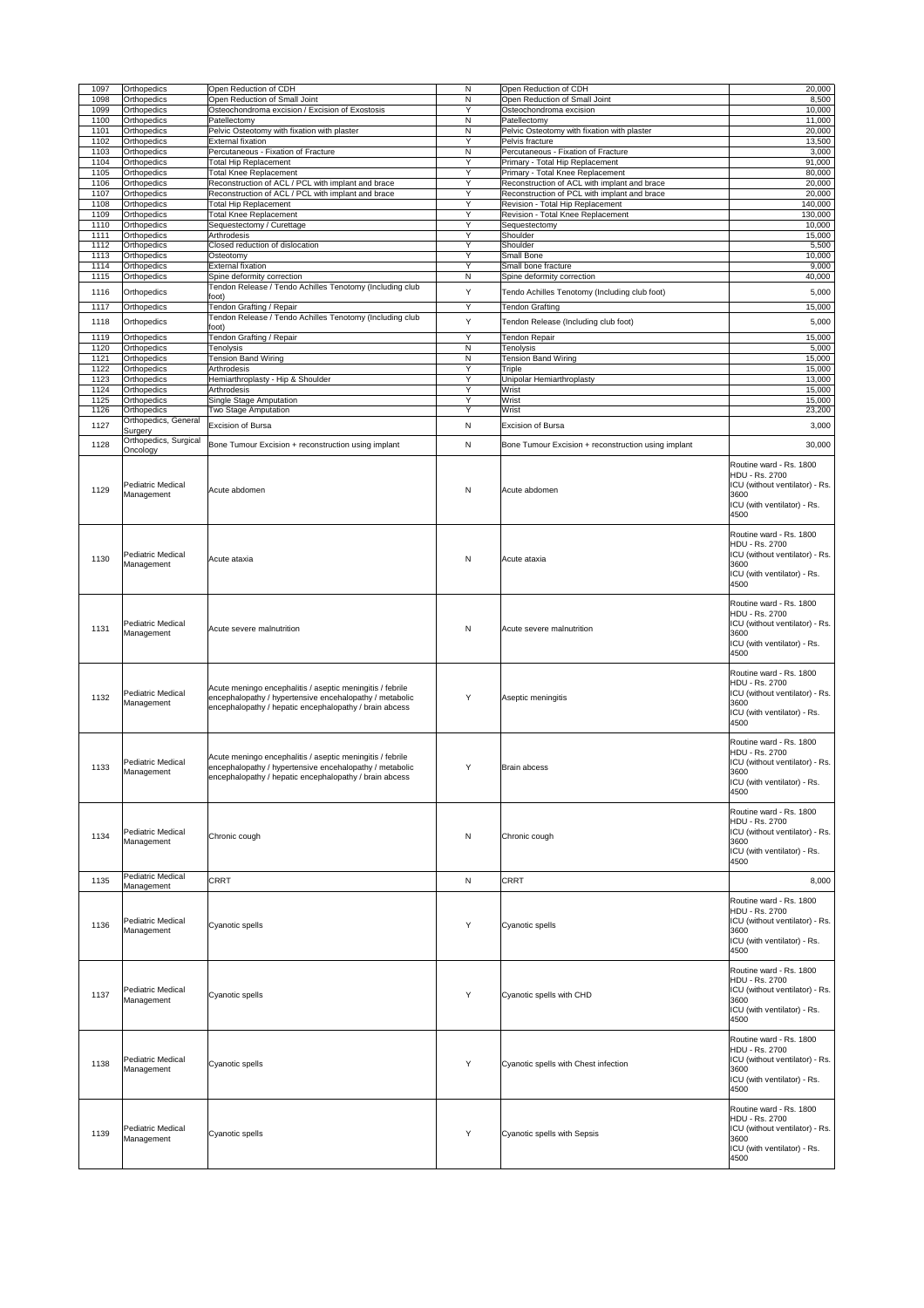| 1140 | <b>Pediatric Medical</b><br>Management | Developmental and behavioral disorders                                                                                                                                         | N            | Developmental and behavioral disorders                                                                                                                    | Routine ward - Rs. 1800<br><b>HDU - Rs. 2700</b><br>ICU (without ventilator) - Rs.<br>3600<br>ICU (with ventilator) - Rs.<br>4500 |
|------|----------------------------------------|--------------------------------------------------------------------------------------------------------------------------------------------------------------------------------|--------------|-----------------------------------------------------------------------------------------------------------------------------------------------------------|-----------------------------------------------------------------------------------------------------------------------------------|
| 1141 | <b>Pediatric Medical</b><br>Management | Dysmorphic children                                                                                                                                                            | N            | Dysmorphic children                                                                                                                                       | Routine ward - Rs. 1800<br><b>HDU - Rs. 2700</b><br>ICU (without ventilator) - Rs.<br>3600<br>ICU (with ventilator) - Rs.<br>4500 |
| 1142 | Pediatric Medical<br>Management        | Febrile seizures / other seizures                                                                                                                                              | Y            | Epilepsy                                                                                                                                                  | Routine ward - Rs. 1800<br><b>HDU - Rs. 2700</b><br>ICU (without ventilator) - Rs.<br>3600<br>ICU (with ventilator) - Rs.<br>4500 |
| 1143 | Pediatric Medical<br>Management        | Febrile seizures / other seizures                                                                                                                                              | Y            | Febrile seizures                                                                                                                                          | Routine ward - Rs. 1800<br><b>HDU - Rs. 2700</b><br>ICU (without ventilator) - Rs.<br>3600<br>ICU (with ventilator) - Rs.<br>4500 |
| 1144 | <b>Pediatric Medical</b><br>Management | Floppy infant                                                                                                                                                                  | $\mathsf{N}$ | <b>Floppy infant</b>                                                                                                                                      | Routine ward - Rs. 1800<br><b>HDU - Rs. 2700</b><br>ICU (without ventilator) - Rs.<br>3600<br>ICU (with ventilator) - Rs.<br>4500 |
| 1145 | Pediatric Medical<br>Management        | Febrile seizures / other seizures                                                                                                                                              | Y            | Flury of seizures                                                                                                                                         | Routine ward - Rs. 1800<br>HDU - Rs. 2700<br>ICU (without ventilator) - Rs.<br>3600<br>ICU (with ventilator) - Rs.<br>4500        |
| 1146 | <b>Pediatric Medical</b><br>Management | Global developmental delay / Intellectual disability of unknown<br>etiology                                                                                                    | Y            | Global developmental delay                                                                                                                                | Routine ward - Rs. 1800<br>HDU - Rs. 2700<br>ICU (without ventilator) - Rs.<br>3600<br>ICU (with ventilator) - Rs.<br>4500        |
| 1147 | Pediatric Medical<br>Management        | Acute meningo encephalitis / aseptic meningitis / febrile<br>encephalopathy / hypertensive encehalopathy / metabolic<br>encephalopathy / hepatic encephalopathy / brain abcess | Y            | Hypertensive encehalopathy                                                                                                                                | Routine ward - Rs. 1800<br><b>HDU - Rs. 2700</b><br>ICU (without ventilator) - Rs.<br>3600<br>ICU (with ventilator) - Rs.<br>4500 |
| 1148 | <b>Pediatric Medical</b><br>Management | Immune haemolytic anemia                                                                                                                                                       | $\mathsf{N}$ | Immune haemolytic anemia                                                                                                                                  | Routine ward - Rs. 1800<br><b>HDU - Rs. 2700</b><br>ICU (without ventilator) - Rs.<br>3600<br>ICU (with ventilator) - Rs.<br>4500 |
| 1149 | <b>Pediatric Medical</b><br>Management | Inborn errors of metabolism                                                                                                                                                    | N            | Inborn errors of metabolism                                                                                                                               | Routine ward - Rs. 1800<br><b>HDU - Rs. 2700</b><br>ICU (without ventilator) - Rs.<br>3600<br>ICU (with ventilator) - Rs.<br>4500 |
| 1150 | Pediatric Medical<br>Management        | Infantile cholestasis                                                                                                                                                          | N            | Infantile cholestasis                                                                                                                                     | Routine ward - Rs. 1800<br><b>HDU - Rs. 2700</b><br>ICU (without ventilator) - Rs.<br>3600<br>ICU (with ventilator) - Rs.<br>4500 |
| 1151 | Pediatric Medical<br>Management        | Global developmental delay / Intellectual disability of unknown<br>etiology                                                                                                    | Y            | Intellectual disability of unknown etiology                                                                                                               | Routine ward - Rs. 1800<br><b>HDU - Rs. 2700</b><br>ICU (without ventilator) - Rs.<br>3600<br>ICU (with ventilator) - Rs.<br>4500 |
| 1152 | <b>Pediatric Medical</b><br>Management | Intracranial hemorrhage                                                                                                                                                        | N            | Intracranial hemorrhage                                                                                                                                   | Routine ward - Rs. 1800<br><b>HDU - Rs. 2700</b><br>ICU (without ventilator) - Rs.<br>3600<br>ICU (with ventilator) - Rs.<br>4500 |
| 1153 | <b>Pediatric Medical</b><br>Management | Juvenile myasthenia                                                                                                                                                            | $\mathsf{N}$ | Juvenile myasthenia                                                                                                                                       | Routine ward - Rs. 1800<br><b>HDU - Rs. 2700</b><br>ICU (without ventilator) - Rs.<br>3600<br>ICU (with ventilator) - Rs.<br>4500 |
| 1154 | Pediatric Medical<br>Management        | Kawasaki Disease                                                                                                                                                               | N            | Kawasaki Disease                                                                                                                                          | Routine ward - Rs. 1800<br>HDU - Rs. 2700<br>ICU (without ventilator) - Rs.<br>3600<br>ICU (with ventilator) - Rs.<br>4500        |
| 1155 | <b>Pediatric Medical</b><br>Management | Raised intracranial pressure - ventilator / decompressive<br>craniotomy / ICP monitoring / Shunt procedure / Other<br>emergency neuro surgical procedures                      | Y            | Raised intracranial pressure - ventilator / decompressive<br>craniotomy / ICP monitoring / Shunt procedure / Other<br>emergency neuro surgical procedures | Routine ward - Rs. 1800<br><b>HDU - Rs. 2700</b><br>ICU (without ventilator) - Rs.<br>3600<br>ICU (with ventilator) - Rs.<br>4500 |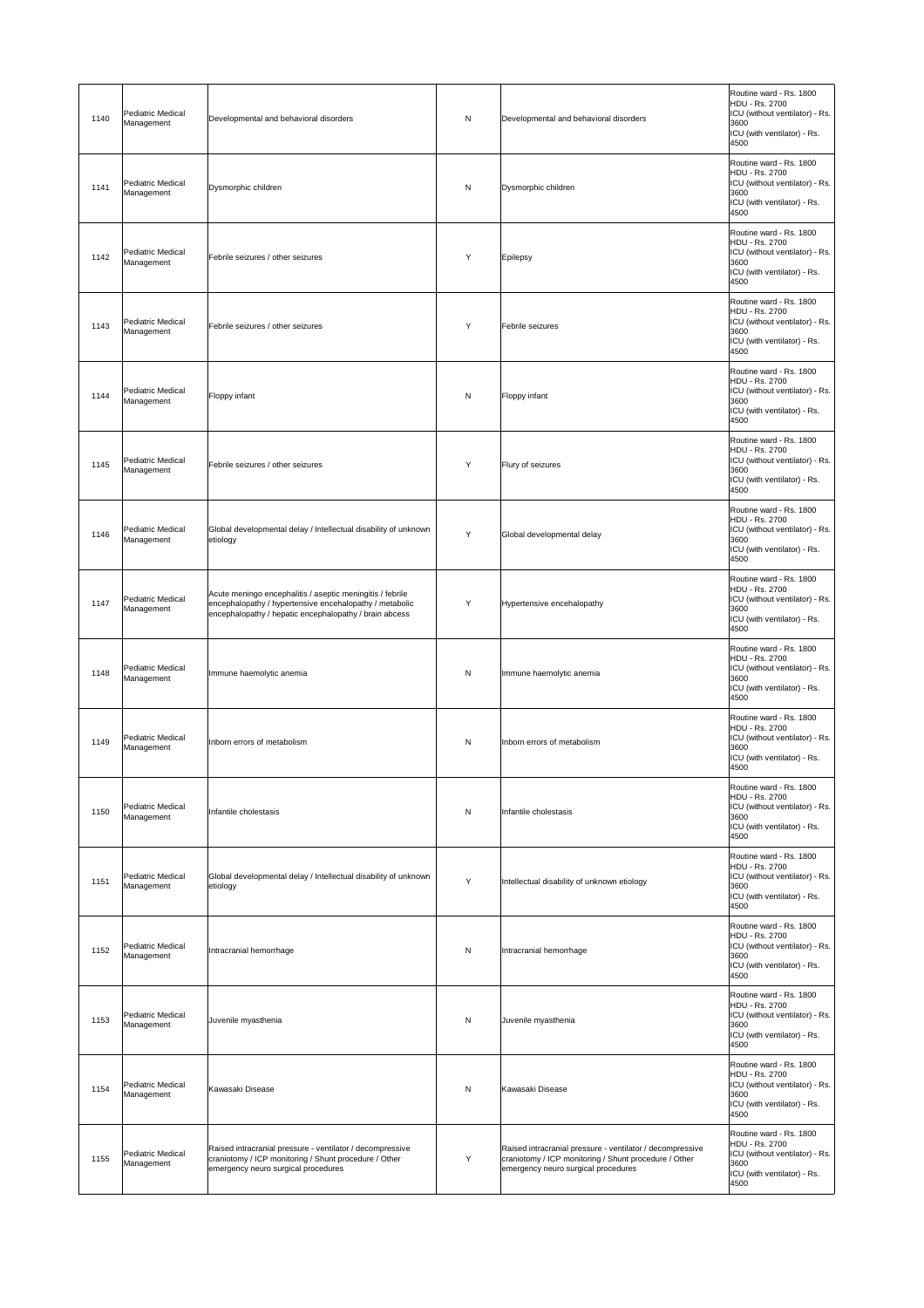| 1156 | <b>Pediatric Medical</b><br>Management                                         | Rickets - requiring admission for Work Up                                                                                                                                                          | N            | Rickets - requiring admission for Work Up                                                      | Routine ward - Rs. 1800<br><b>HDU - Rs. 2700</b><br>ICU (without ventilator) - Rs.<br>3600<br>ICU (with ventilator) - Rs.<br>4500 |
|------|--------------------------------------------------------------------------------|----------------------------------------------------------------------------------------------------------------------------------------------------------------------------------------------------|--------------|------------------------------------------------------------------------------------------------|-----------------------------------------------------------------------------------------------------------------------------------|
| 1157 | <b>Pediatric Medical</b><br>Management                                         | <b>Short stature</b>                                                                                                                                                                               | N            | Short stature                                                                                  | Routine ward - Rs. 1800<br><b>HDU - Rs. 2700</b><br>ICU (without ventilator) - Rs.<br>3600<br>ICU (with ventilator) - Rs.<br>4500 |
| 1158 | <b>Pediatric Medical</b><br>Management                                         | Trauma                                                                                                                                                                                             | N            | Trauma                                                                                         | Routine ward - Rs. 1800<br><b>HDU - Rs. 2700</b><br>ICU (without ventilator) - Rs.<br>3600<br>ICU (with ventilator) - Rs.<br>4500 |
| 1159 | <b>Pediatric Medical</b><br>Management                                         | Wheezing                                                                                                                                                                                           | N            | Wheezing                                                                                       | Routine ward - Rs. 1800<br><b>HDU - Rs. 2700</b><br>ICU (without ventilator) - Rs.<br>3600<br>ICU (with ventilator) - Rs.<br>4500 |
| 1160 | <b>Pediatric Medical</b><br>Management                                         | Wilson's disease                                                                                                                                                                                   | N            | Wilson's disease                                                                               | Routine ward - Rs. 1800<br><b>HDU - Rs. 2700</b><br>ICU (without ventilator) - Rs.<br>3600<br>ICU (with ventilator) - Rs.<br>4500 |
| 1161 | <b>Pediatric Medical</b><br>Medicine                                           | Management, General Acute demyelinating myelopathy                                                                                                                                                 | $\mathsf{N}$ | Acute demyelinating myelopathy                                                                 | Routine ward - Rs. 1800<br><b>HDU - Rs. 2700</b><br>ICU (without ventilator) - Rs.<br>3600<br>ICU (with ventilator) - Rs.<br>4500 |
| 1162 | <b>Pediatric Medical</b><br>Management, General Acute encephalitis<br>Medicine |                                                                                                                                                                                                    | Y            | Acute encephalitis – immune-mediated - uncomplicated                                           | Routine ward - Rs. 1800<br><b>HDU - Rs. 2700</b><br>ICU (without ventilator) - Rs.<br>3600<br>ICU (with ventilator) - Rs.<br>4500 |
| 1163 | <b>Pediatric Medical</b><br>Management, General Acute encephalitis<br>Medicine |                                                                                                                                                                                                    | Y            | Acute encephalitis – infectious - uncomplicated                                                | Routine ward - Rs. 1800<br><b>HDU - Rs. 2700</b><br>ICU (without ventilator) - Rs.<br>3600<br>ICU (with ventilator) - Rs.<br>4500 |
| 1164 | <b>Pediatric Medical</b><br>Medicine                                           | Management, General Acute encephalitis syndrome                                                                                                                                                    | N            | Acute encephalitis syndrome                                                                    | Routine ward - Rs. 1800<br><b>HDU - Rs. 2700</b><br>ICU (without ventilator) - Rs.<br>3600<br>ICU (with ventilator) - Rs.<br>4500 |
| 1165 | <b>Pediatric Medical</b><br>Medicine                                           | Management, General Acute glomerulonephritis                                                                                                                                                       | N            | Acute glomerulonephritis                                                                       | Routine ward - Rs. 1800<br><b>HDU - Rs. 2700</b><br>ICU (without ventilator) - Rs.<br>3600<br>ICU (with ventilator) - Rs.<br>4500 |
| 1166 | <b>Pediatric Medical</b><br>Medicine                                           | Management, General Acute ischemic stroke                                                                                                                                                          | $\mathsf{N}$ | Acute ischemic stroke                                                                          | Routine ward - Rs. 1800<br><b>HDU - Rs. 2700</b><br>ICU (without ventilator) - Rs.<br>3600<br>ICU (with ventilator) - Rs.<br>4500 |
| 1167 | <b>Pediatric Medical</b><br>Management, General Meningitis<br>Medicine         |                                                                                                                                                                                                    | Y            | Acute meningitis                                                                               | Routine ward - Rs. 1800<br>HDU - Rs. 2700<br>ICU (without ventilator) - Rs.<br>3600<br>ICU (with ventilator) - Rs.<br>4500        |
| 1168 | <b>Pediatric Medical</b><br>Medicine                                           | Acute meningo encephalitis / aseptic meningitis / febrile<br>Management, General encephalopathy / hypertensive encehalopathy / metabolic<br>encephalopathy / hepatic encephalopathy / brain abcess | Y            | Acute meningo encephalitis                                                                     | Routine ward - Rs. 1800<br>HDU - Rs. 2700<br>ICU (without ventilator) - Rs.<br>3600<br>ICU (with ventilator) - Rs.<br>4500        |
| 1169 | <b>Pediatric Medical</b><br>Management, General<br>Medicine                    | Acute neuroregression / Acute worsening in neuro metabolic<br>and neurodegenerative conditions                                                                                                     | Y            | Acute neuroregression / Acute worsening in neuro metabolic<br>and neurodegenerative conditions | Routine ward - Rs. 1800<br><b>HDU - Rs. 2700</b><br>ICU (without ventilator) - Rs.<br>3600<br>ICU (with ventilator) - Rs.<br>4500 |
| 1170 | <b>Pediatric Medical</b><br>Medicine                                           | Management, General Acute urticaria / Anaphylaxis acute asthma                                                                                                                                     | Y            | Acute urticaria                                                                                | Routine ward - Rs. 1800<br><b>HDU - Rs. 2700</b><br>ICU (without ventilator) - Rs.<br>3600<br>ICU (with ventilator) - Rs.<br>4500 |
| 1171 | <b>Pediatric Medical</b><br>Medicine                                           | Management, General Acute urticaria / Anaphylaxis acute asthma                                                                                                                                     | Y            | Anaphylaxis acute asthma                                                                       | Routine ward - Rs. 1800<br><b>HDU - Rs. 2700</b><br>ICU (without ventilator) - Rs.<br>3600<br>ICU (with ventilator) - Rs.<br>4500 |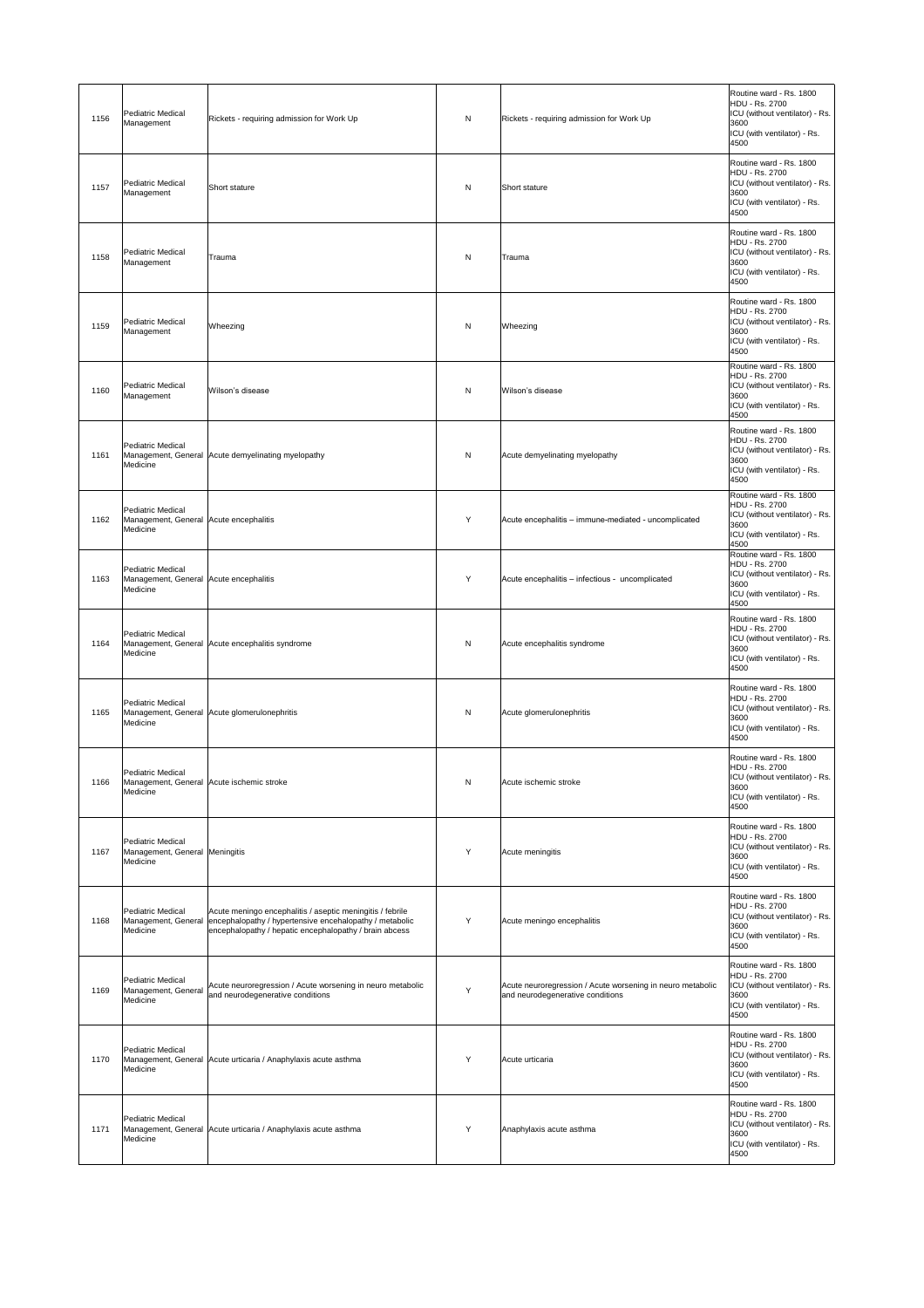| 1172 | <b>Pediatric Medical</b><br>Management, General Celiac disease<br>Medicine      |                                                                                                                                                                                | N            | Celiac disease                                                        | Routine ward - Rs. 1800<br>HDU - Rs. 2700<br>ICU (without ventilator) - Rs.<br>3600<br>ICU (with ventilator) - Rs.<br>4500        |
|------|---------------------------------------------------------------------------------|--------------------------------------------------------------------------------------------------------------------------------------------------------------------------------|--------------|-----------------------------------------------------------------------|-----------------------------------------------------------------------------------------------------------------------------------|
| 1173 | <b>Pediatric Medical</b><br>Management, General Cerebral herniation<br>Medicine |                                                                                                                                                                                | N            | Cerebral herniation                                                   | Routine ward - Rs. 1800<br><b>HDU - Rs. 2700</b><br>ICU (without ventilator) - Rs.<br>3600<br>ICU (with ventilator) - Rs.<br>4500 |
| 1174 | <b>Pediatric Medical</b><br>Management, General Meningitis<br>Medicine          |                                                                                                                                                                                | Y            | Chronic meningitis                                                    | Routine ward - Rs. 1800<br><b>HDU - Rs. 2700</b><br>ICU (without ventilator) - Rs.<br>3600<br>ICU (with ventilator) - Rs.<br>4500 |
| 1175 | <b>Pediatric Medical</b><br>Management, General Meningitis<br>Medicine          |                                                                                                                                                                                | Y            | Complicated bacterial meningitis                                      | Routine ward - Rs. 1800<br><b>HDU - Rs. 2700</b><br>ICU (without ventilator) - Rs.<br>3600<br>ICU (with ventilator) - Rs.<br>4500 |
| 1176 | <b>Pediatric Medical</b><br>Medicine                                            | Management, General Epileptic encephalopathy                                                                                                                                   | N            | Epileptic encephalopathy                                              | Routine ward - Rs. 1800<br><b>HDU - Rs. 2700</b><br>ICU (without ventilator) - Rs.<br>3600<br>ICU (with ventilator) - Rs.<br>4500 |
| 1177 | Pediatric Medical<br>Management, General<br>Medicine                            | Acute meningo encephalitis / aseptic meningitis / febrile<br>encephalopathy / hypertensive encehalopathy / metabolic<br>encephalopathy / hepatic encephalopathy / brain abcess | Y            | Febrile encephalopathy                                                | Routine ward - Rs. 1800<br>HDU - Rs. 2700<br>ICU (without ventilator) - Rs.<br>3600<br>ICU (with ventilator) - Rs.<br>4500        |
| 1178 | <b>Pediatric Medical</b><br>Medicine                                            | Management, General Haemolytic uremic syndrome                                                                                                                                 | N            | Haemolytic uremic syndrome                                            | Routine ward - Rs. 1800<br>HDU - Rs. 2700<br>ICU (without ventilator) - Rs.<br>3600<br>ICU (with ventilator) - Rs.<br>4500        |
| 1179 | Pediatric Medical<br>Management, General<br>Medicine                            | Acute meningo encephalitis / aseptic meningitis / febrile<br>encephalopathy / hypertensive encehalopathy / metabolic<br>encephalopathy / hepatic encephalopathy / brain abcess | Y            | Hepatic encephalopathy                                                | Routine ward - Rs. 1800<br><b>HDU - Rs. 2700</b><br>ICU (without ventilator) - Rs.<br>3600<br>ICU (with ventilator) - Rs.<br>4500 |
| 1180 | <b>Pediatric Medical</b><br>Medicine                                            | Management, General   Idiopathic Thrombocytopenic Purpura                                                                                                                      | $\mathsf{N}$ | Idiopathic Thrombocytopenic Purpura                                   | Routine ward - Rs. 1800<br><b>HDU - Rs. 2700</b><br>ICU (without ventilator) - Rs.<br>3600<br>ICU (with ventilator) - Rs.<br>4500 |
| 1181 | <b>Pediatric Medical</b><br>Management, General<br>Medicine                     | Intracranial ring enhancing lesion with complication<br>(tuberculoma)                                                                                                          | N            | Intracranial ring enhancing lesion with complication<br>(tuberculoma) | Routine ward - Rs. 1800<br>HDU - Rs. 2700<br>ICU (without ventilator) - Rs.<br>3600<br>ICU (with ventilator) - Rs.<br>4500        |
| 1182 | <b>Pediatric Medical</b><br>Medicine                                            | Management, General Intracranial space occupying lesion                                                                                                                        | $\mathsf{N}$ | Intracranial space occupying lesion                                   | Routine ward - Rs. 1800<br>HDU - Rs. 2700<br>ICU (without ventilator) - Rs.<br>3600<br>ICU (with ventilator) - Rs.<br>4500        |
| 1183 | <b>Pediatric Medical</b><br>Medicine                                            | Management, General Ketogenic diet initiation in refractory epilepsy                                                                                                           | $\mathsf{N}$ | Ketogenic diet initiation in refractory epilepsy                      | Routine ward - Rs. 1800<br>HDU - Rs. 2700<br>ICU (without ventilator) - Rs.<br>3600<br>ICU (with ventilator) - Rs.<br>4500        |
| 1184 | Pediatric Medical<br>Management, General<br>Medicine                            | Acute meningo encephalitis / aseptic meningitis / febrile<br>encephalopathy / hypertensive encehalopathy / metabolic<br>encephalopathy / hepatic encephalopathy / brain abcess | Y            | Metabolic encephalopathy                                              | Routine ward - Rs. 1800<br>HDU - Rs. 2700<br>ICU (without ventilator) - Rs.<br>3600<br>ICU (with ventilator) - Rs.<br>4500        |
| 1185 | <b>Pediatric Medical</b><br>Medicine                                            | Management, General Nephrotic syndrome with peritonitis                                                                                                                        | N            | Nephrotic syndrome with peritonitis                                   | Routine ward - Rs. 1800<br><b>HDU - Rs. 2700</b><br>ICU (without ventilator) - Rs.<br>3600<br>ICU (with ventilator) - Rs.<br>4500 |
| 1186 | <b>Pediatric Medical</b><br>Management, General Meningitis<br>Medicine          |                                                                                                                                                                                | Y            | Neuro tuberculosis                                                    | Routine ward - Rs. 1800<br><b>HDU - Rs. 2700</b><br>ICU (without ventilator) - Rs.<br>3600<br>ICU (with ventilator) - Rs.<br>4500 |
| 1187 | <b>Pediatric Medical</b><br>Medicine                                            | Management, General Febrile seizures / other seizures                                                                                                                          | Y            | Neurocysticercosis                                                    | Routine ward - Rs. 1800<br><b>HDU - Rs. 2700</b><br>ICU (without ventilator) - Rs.<br>3600<br>ICU (with ventilator) - Rs.<br>4500 |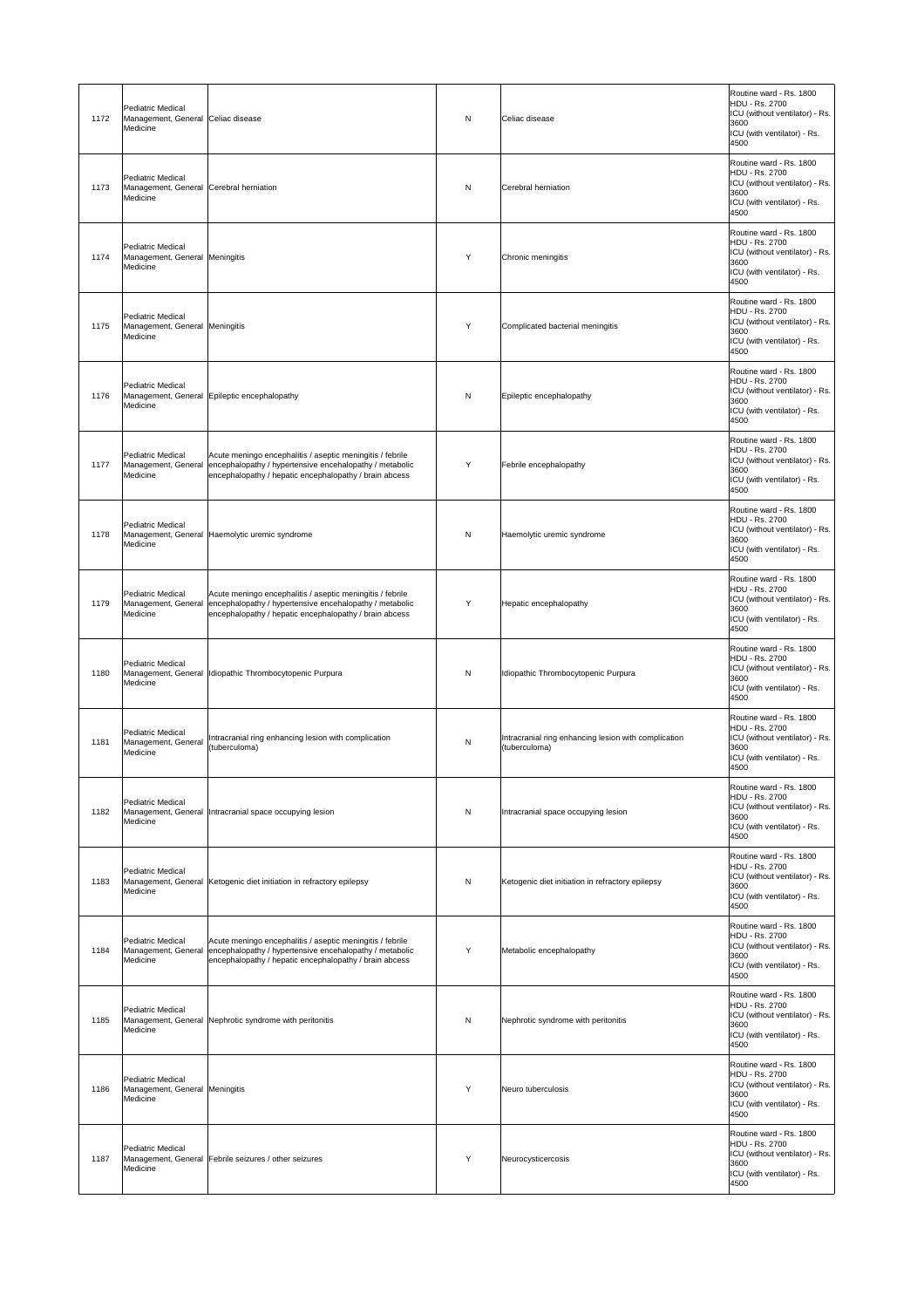| 1188         | <b>Pediatric Medical</b><br>Management, General   Optic neuritis<br>Medicine     |                                                                                                                                                                                                                                                                               | N                            | Optic neuritis                                                                                                                                                                                                                                                                | Routine ward - Rs. 1800<br><b>HDU - Rs. 2700</b><br>ICU (without ventilator) - Rs.<br>3600<br>ICU (with ventilator) - Rs.<br>4500 |
|--------------|----------------------------------------------------------------------------------|-------------------------------------------------------------------------------------------------------------------------------------------------------------------------------------------------------------------------------------------------------------------------------|------------------------------|-------------------------------------------------------------------------------------------------------------------------------------------------------------------------------------------------------------------------------------------------------------------------------|-----------------------------------------------------------------------------------------------------------------------------------|
| 1189         | <b>Pediatric Medical</b><br>Management, General Meningitis<br>Medicine           |                                                                                                                                                                                                                                                                               | Y                            | Partially treated pyogenic meningitis                                                                                                                                                                                                                                         | Routine ward - Rs. 1800<br><b>HDU - Rs. 2700</b><br>ICU (without ventilator) - Rs.<br>3600<br>ICU (with ventilator) - Rs.<br>4500 |
| 1190         | <b>Pediatric Medical</b><br>Management, General Rheumatic fever<br>Medicine      |                                                                                                                                                                                                                                                                               | N                            | <b>Rheumatic fever</b>                                                                                                                                                                                                                                                        | Routine ward - Rs. 1800<br>HDU - Rs. 2700<br>ICU (without ventilator) - Rs.<br>3600<br>ICU (with ventilator) - Rs.<br>4500        |
| 1191         | <b>Pediatric Medical</b><br>Management, General Rheumatoid arthritis<br>Medicine |                                                                                                                                                                                                                                                                               | N                            | <b>Rheumatoid arthritis</b>                                                                                                                                                                                                                                                   | Routine ward - Rs. 1800<br>HDU - Rs. 2700<br>ICU (without ventilator) - Rs.<br>3600<br>ICU (with ventilator) - Rs.<br>4500        |
| 1192         | <b>Pediatric Medical</b><br>Medicine                                             | Management, General Steven Johnson syndrome                                                                                                                                                                                                                                   | N                            | Steven Johnson syndrome                                                                                                                                                                                                                                                       | Routine ward - Rs. 1800<br><b>HDU - Rs. 2700</b><br>ICU (without ventilator) - Rs.<br>3600<br>ICU (with ventilator) - Rs.<br>4500 |
| 1193         | <b>Pediatric Medical</b><br>Medicine                                             | Management, General Unexplained hepatosplenomegaly                                                                                                                                                                                                                            | N                            | Unexplained hepatosplenomegaly                                                                                                                                                                                                                                                | Routine ward - Rs. 1800<br><b>HDU - Rs. 2700</b><br>ICU (without ventilator) - Rs.<br>3600<br>ICU (with ventilator) - Rs.<br>4500 |
| 1194         | Pediatric Surgery                                                                | Ano Rectal Malformation                                                                                                                                                                                                                                                       | Y                            | Abd - Perineal PSARP                                                                                                                                                                                                                                                          | 20,000                                                                                                                            |
| 1195<br>1196 | <b>Pediatric Surgery</b><br>Pediatric Surgery                                    | Ankyloglossia<br>Ankyloglossia                                                                                                                                                                                                                                                | Y<br>Y                       | Ankyloglossia Major<br>Ankyloglossia Minor                                                                                                                                                                                                                                    | 15,000<br>5,000                                                                                                                   |
| 1197         | Pediatric Surgery                                                                | <b>Ano Rectal Malformation</b>                                                                                                                                                                                                                                                | Y                            | Anoplasty                                                                                                                                                                                                                                                                     | 20,000                                                                                                                            |
| 1198<br>1199 | Pediatric Surgery<br><b>Pediatric Surgery</b>                                    | Anti GERD Surgery<br><b>Undescended Testis</b>                                                                                                                                                                                                                                | N<br>Y                       | <b>Anti GERD Surgery</b><br>Bilateral - Palpable + Nonpalpable                                                                                                                                                                                                                | 10,000<br>15,000                                                                                                                  |
| 1200         | <b>Pediatric Surgery</b>                                                         | <b>Undescended Testis</b>                                                                                                                                                                                                                                                     | Y                            | <b>Bilateral Non - Palpable</b>                                                                                                                                                                                                                                               | 20,000                                                                                                                            |
| 1201         | <b>Pediatric Surgery</b>                                                         | <b>Undescended Testis</b>                                                                                                                                                                                                                                                     | Y                            | <b>Bilateral Palpable</b>                                                                                                                                                                                                                                                     | 15,000                                                                                                                            |
| 1202         | Pediatric Surgery                                                                | Cleft Lip and Palate Surgery (per stage)                                                                                                                                                                                                                                      | N                            | Cleft Lip and Palate Surgery (per stage)                                                                                                                                                                                                                                      | 15,000                                                                                                                            |
| 1203<br>1204 | Pediatric Surgery<br><b>Pediatric Surgery</b>                                    | Congenital Diaphragmatic Hernia<br>Ano Rectal Malformation                                                                                                                                                                                                                    | N<br>Y                       | Congenital Diaphragmatic Hernia<br><b>Cutback</b>                                                                                                                                                                                                                             | 25,000<br>20,000                                                                                                                  |
| 1205         | Pediatric Surgery                                                                | <b>Duplication Cyst Excision</b>                                                                                                                                                                                                                                              | N                            | <b>Duplication Cyst Excision</b>                                                                                                                                                                                                                                              | 20,000                                                                                                                            |
| 1206         | Pediatric Surgery                                                                | Exomphalos / Gastroschisis                                                                                                                                                                                                                                                    | Y                            | Exomphalos                                                                                                                                                                                                                                                                    | 25,000                                                                                                                            |
| 1207<br>1208 | Pediatric Surgery<br>Pediatric Surgery                                           | <b>Fecal Fistula Closure</b><br>Exomphalos / Gastroschisis                                                                                                                                                                                                                    | $\mathsf{N}$<br>Y            | <b>Fecal Fistula Closure</b><br>Gastroschisis                                                                                                                                                                                                                                 | 25,000<br>25,000                                                                                                                  |
| 1209         | Pediatric Surgery                                                                | Gastrostomy + Esophagoscopy + Threading                                                                                                                                                                                                                                       | $\mathsf{N}$                 | Gastrostomy + Esophagoscopy + Threading                                                                                                                                                                                                                                       | 20,000                                                                                                                            |
| 1210         | Pediatric Surgery                                                                | <b>GI Tumor Excision</b>                                                                                                                                                                                                                                                      | $\mathsf{N}$                 | <b>GI Tumor Excision</b>                                                                                                                                                                                                                                                      | 30,000                                                                                                                            |
| 1211<br>1212 | Pediatric Surgery<br><b>Pediatric Surgery</b>                                    | Hernia & Hydrocele<br><b>Ladds Procedure</b>                                                                                                                                                                                                                                  | $\mathsf{N}$<br>$\mathsf{N}$ | Hernia & Hydrocele<br><b>Ladds Procedure</b>                                                                                                                                                                                                                                  | 20,000<br>30,000                                                                                                                  |
| 1213         | Pediatric Surgery                                                                | Surgery for Hirschsprung's Disease                                                                                                                                                                                                                                            | Y                            | Myectomy                                                                                                                                                                                                                                                                      | 25,000                                                                                                                            |
| 1214         | <b>Pediatric Surgery</b>                                                         | Intussusception                                                                                                                                                                                                                                                               | Y                            | Non - Operative Reduction in infants                                                                                                                                                                                                                                          | 20,000                                                                                                                            |
| 1215<br>1216 | Pediatric Surgery<br>Pediatric Surgery                                           | Intussusception<br><b>Ano Rectal Malformation</b>                                                                                                                                                                                                                             | Y<br>Y                       | Operative in infants<br><b>PSARP</b>                                                                                                                                                                                                                                          | 25,000<br>20,000                                                                                                                  |
| 1217         | <b>Pediatric Surgery</b>                                                         | Surgery for Hirschsprung's Disease                                                                                                                                                                                                                                            | Y                            | Pull Through                                                                                                                                                                                                                                                                  | 20,000                                                                                                                            |
| 1218         | Pediatric Surgery                                                                | Surgery for Hirschsprung's Disease                                                                                                                                                                                                                                            | Y                            | Rectal Biopsy - Open                                                                                                                                                                                                                                                          | 10,000                                                                                                                            |
| 1219<br>1220 | <b>Pediatric Surgery</b><br>Pediatric Surgery                                    | Surgery for Hirschsprung's Disease<br>Rectal Polypectomy - Sigmoiescopic Under GA                                                                                                                                                                                             | Y<br>$\mathsf{N}$            | Rectal Biopsy - Punch<br>Rectal Polypectomy - Sigmoiescopic Under GA                                                                                                                                                                                                          | 10,000<br>8,000                                                                                                                   |
| 1221         | <b>Pediatric Surgery</b>                                                         | Ano Rectal Malformation                                                                                                                                                                                                                                                       | Y                            | Redo - Pullthrough                                                                                                                                                                                                                                                            | 15,000                                                                                                                            |
| 1222         | <b>Pediatric Surgery</b>                                                         | <b>Undescended Testis</b>                                                                                                                                                                                                                                                     | Y                            | Reexploration / Second Stage                                                                                                                                                                                                                                                  | 20,000                                                                                                                            |
| 1223<br>1224 | Pediatric Surgery<br>Pediatric Surgery                                           | Retro - Peritoneal Lymphangioma Excision<br>Surgery for Hirschsprung's Disease                                                                                                                                                                                                | $\mathsf{N}$<br>Y            | Retro - Peritoneal Lymphangioma Excision<br>Sphinecterotomy                                                                                                                                                                                                                   | 25,000<br>15,000                                                                                                                  |
| 1225         | <b>Pediatric Surgery</b>                                                         | Surgery for Congenital Lobar Emphysema                                                                                                                                                                                                                                        | $\mathsf{N}$                 | Surgery for Congenital Lobar Emphysema                                                                                                                                                                                                                                        | 25,000                                                                                                                            |
| 1226         | <b>Pediatric Surgery</b>                                                         | Surgery for Sacrococcygeal Teratoma                                                                                                                                                                                                                                           | N                            | Surgery for Sacrococcygeal Teratoma                                                                                                                                                                                                                                           | 20,000                                                                                                                            |
| 1227<br>1228 | Pediatric Surgery<br><b>Pediatric Surgery</b>                                    | Ano Rectal Malformation<br><b>Undescended Testis</b>                                                                                                                                                                                                                          | Y<br>Y                       | Transposition<br>Unilateral - Palpable                                                                                                                                                                                                                                        | 15,000<br>15,000                                                                                                                  |
| 1229         | Plastic &<br>Reconstructive                                                      | Hemangioma                                                                                                                                                                                                                                                                    | Y                            | Debulking                                                                                                                                                                                                                                                                     | 35,000                                                                                                                            |
| 1230         | Surgery<br>Plastic &<br>Reconstructive<br>Surgery                                | Ear Pinna Reconstruction with costal cartilage / Prosthesis<br>(including the cost of prosthesis / implants)<br>*If requiring multiple stages, each stage will cost Rs. 30,000<br>provided the operating surgeon demonstrates the photographic<br>results of previous stages. | N                            | Ear Pinna Reconstruction with costal cartilage / Prosthesis<br>(including the cost of prosthesis / implants)<br>*If requiring multiple stages, each stage will cost Rs. 30,000<br>provided the operating surgeon demonstrates the photographic<br>results of previous stages. | 30,000                                                                                                                            |
| 1231         | Plastic &<br>Reconstructive<br>Surgery                                           | Hemangioma                                                                                                                                                                                                                                                                    | Y                            | Excision                                                                                                                                                                                                                                                                      | 35,000                                                                                                                            |
| 1232         | Plastic &<br>Reconstructive<br>Surgery                                           | NPWT (Inpatient only)                                                                                                                                                                                                                                                         | N                            | NPWT (Inpatient only)                                                                                                                                                                                                                                                         | 2,000/day                                                                                                                         |
| 1233         | Plastic &<br>Reconstructive<br>Surgery                                           | Pressure Sore - Surgery                                                                                                                                                                                                                                                       | N                            | Pressure Sore - Surgery                                                                                                                                                                                                                                                       | 30,000                                                                                                                            |
| 1234         | Plastic &<br>Reconstructive<br><b>Surgery</b><br>Plastic &                       | Revascularization of limb / digit                                                                                                                                                                                                                                             | Y                            | Revascularization of limb                                                                                                                                                                                                                                                     | 25,000                                                                                                                            |
| 1235         | Reconstructive<br>Surgery<br>Plastic &                                           | Scalp avulsion reconstruction                                                                                                                                                                                                                                                 | $\mathsf{N}$                 | Scalp avulsion reconstruction                                                                                                                                                                                                                                                 | 50,000                                                                                                                            |
| 1236         | Reconstructive<br>Surgery<br>Plastic &                                           | Hemangioma                                                                                                                                                                                                                                                                    | Y                            | Sclerotherapy under GA                                                                                                                                                                                                                                                        | 35,000                                                                                                                            |
| 1237         | Reconstructive<br>Surgery<br>Plastic &                                           | Tissue Expander for disfigurement following burns / trauma /<br>congenital deformity (including cost of expander / implant)                                                                                                                                                   | Y                            | Tissue Expander for disfigurement following burns (including<br>cost of expander / implant)                                                                                                                                                                                   | 50,000                                                                                                                            |
| 1238         | Reconstructive<br>Surgery<br>Plastic &                                           | Tissue Expander for disfigurement following burns / trauma /<br>congenital deformity (including cost of expander / implant)                                                                                                                                                   | Y                            | Tissue Expander for disfigurement following congenital<br>deformity (including cost of expander / implant)                                                                                                                                                                    | 50,000                                                                                                                            |
| 1239<br>1240 | Reconstructive<br>Surgery<br>Polytrauma                                          | Tissue Expander for disfigurement following burns / trauma /<br>congenital deformity (including cost of expander / implant)<br>Head Injury (Conservative)                                                                                                                     | Y<br>Y                       | Tissue Expander for disfigurement following trauma (including<br>cost of expander / implant)<br><b>Depress Fracture</b>                                                                                                                                                       | 50,000<br>50,000 for 10 days                                                                                                      |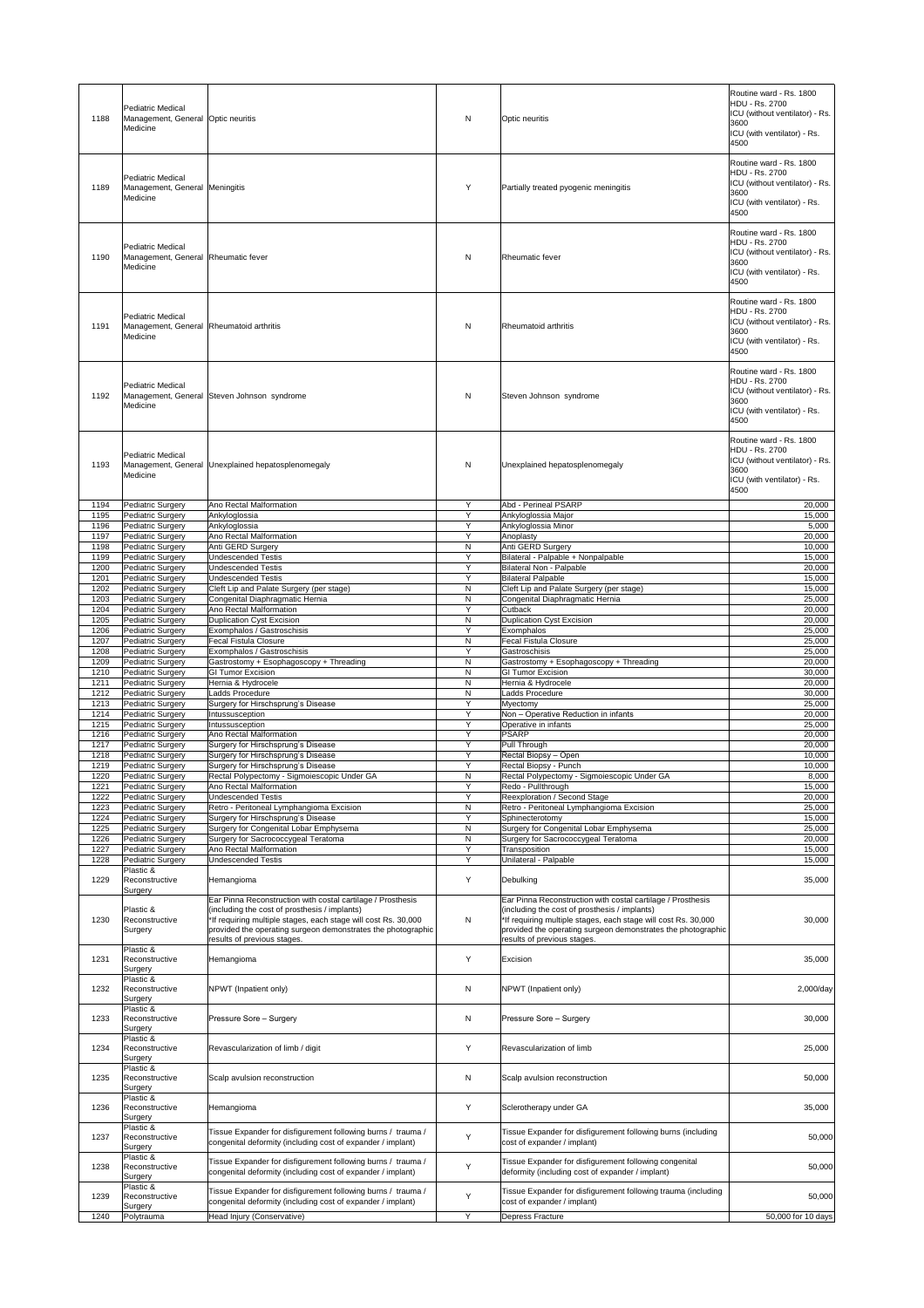| 1241         | Polytrauma                              | Craniotomy and evacuation of Haematoma                                                                                                                                                                                                                                                                                                              | Y           | Extradural along with fixation of fracture of 2 or more long<br>bone.                                                                                                                                                                          | 75,000             |
|--------------|-----------------------------------------|-----------------------------------------------------------------------------------------------------------------------------------------------------------------------------------------------------------------------------------------------------------------------------------------------------------------------------------------------------|-------------|------------------------------------------------------------------------------------------------------------------------------------------------------------------------------------------------------------------------------------------------|--------------------|
| 1242         | Polytrauma                              | Craniotomy and evacuation of Haematoma                                                                                                                                                                                                                                                                                                              | Y           | Extradural along with fixation of fracture of single long bone                                                                                                                                                                                 | 60,000             |
| 1243         | Polytrauma                              | Visceral injury requiring surgical intervention                                                                                                                                                                                                                                                                                                     | Y           | Fixation of fracture of 2 or more long bones                                                                                                                                                                                                   | 45,000             |
| 1244         | Polytrauma                              | Visceral injury requiring surgical intervention                                                                                                                                                                                                                                                                                                     | Y           | Fixation of fracture of single long bone                                                                                                                                                                                                       | 30,000             |
| 1245         | Polytrauma                              | Chest injury<br>Head injury requiring Facio-Maxillary Injury repairs & fixations                                                                                                                                                                                                                                                                    | Y           | Fracture of 2 or more long bones<br>Head injury requiring Facio-Maxillary Injury repairs & fixations                                                                                                                                           | 45,000             |
| 1246         | Polytrauma                              | (including implants)                                                                                                                                                                                                                                                                                                                                | N           | (including implants)                                                                                                                                                                                                                           | 35,000             |
| 1247<br>1248 | Polytrauma                              | Internal fixation of Pelviacetabular fracture<br>Internal fixation with Flap cover Surgery for wound in                                                                                                                                                                                                                                             | N<br>N      | Internal fixation of Pelviacetabular fracture<br>Internal fixation with Flap cover Surgery for wound in                                                                                                                                        | 40,000<br>40,000   |
| 1249         | Polytrauma<br>Polytrauma                | compound fracture<br>Nerve Plexus injuries                                                                                                                                                                                                                                                                                                          | Y           | compound fracture<br>Nerve Plexus injury reconstruction                                                                                                                                                                                        | 50,000             |
| 1250         | Polytrauma                              | Nerve Plexus injuries                                                                                                                                                                                                                                                                                                                               | Y           | Nerve Plexus injury repair                                                                                                                                                                                                                     | 50,000             |
| 1251<br>1252 | Polytrauma<br>Polytrauma                | Chest injury<br>Plexus injury along with Vascular injury repair / graft                                                                                                                                                                                                                                                                             | $\vee$<br>Y | One fracture of long bone (with implants)<br>Plexus injury along with Vascular injury graft                                                                                                                                                    | 35,000<br>60,000   |
| 1253         | Polytrauma                              | Plexus injury along with Vascular injury repair / graft                                                                                                                                                                                                                                                                                             | Y           | Plexus injury along with Vascular injury repair                                                                                                                                                                                                | 60,000             |
| 1254         | Polytrauma                              | Head Injury (Conservative)                                                                                                                                                                                                                                                                                                                          | Y           | Severe                                                                                                                                                                                                                                         | 10,000 for 10 days |
| 1255         | Polytrauma                              | Craniotomy and evacuation of Haematoma                                                                                                                                                                                                                                                                                                              | Y           | Subdural along with fixation of fracture of 2 or more long bone.                                                                                                                                                                               | 75,000             |
| 1256<br>1257 | Polytrauma<br>Polytrauma                | Craniotomy and evacuation of Haematoma<br>Tendon Injuries                                                                                                                                                                                                                                                                                           | Y<br>Y      | Subdural along with fixation of fracture of single long bone<br>Tendon injury reconstruction                                                                                                                                                   | 60,000<br>50,000   |
| 1258         | Polytrauma                              | Tendon Injuries                                                                                                                                                                                                                                                                                                                                     | Y           | Tendon injury repair                                                                                                                                                                                                                           | 50,000             |
| 1259<br>1260 | Polytrauma<br><b>Radiation Oncology</b> | Tendon Injuries<br>2D External Beam Radiotherapy - Min. 25 Fractions - Every<br>additional fraction at Rs.500 per Fraction upto a max. of<br>additional 10 Fractions. (The Package cost includes Rs.8000<br>as Simulation & Planning Cost)                                                                                                          | Y<br>Y      | <b>Tendon Transfer</b><br>Adjuvant                                                                                                                                                                                                             | 50,000<br>20,000   |
| 1261         | Radiation Oncology                      | 2D External Beam Radiotherapy - Min. 6 Fractions - Every<br>additional fraction at Rs.500 per Fraction upto a max. of<br>additional 18 Fractions.<br>(The Package cost includes Rs. 8000 as Simulation &<br>Planning Cost)<br>The Procedure will cover ALL, Hodgkin's Lymphoma, Wilm's<br>Tumour, NHL, Retinoblastoma & certain Bone Tumours        |             | Adjuvant                                                                                                                                                                                                                                       | 11,000             |
| 1262         | Radiation Oncology                      | Linear Accelerator, External Beam Radiotherapy IMRT<br>(Intensity Modulated Radiotherapy)<br>(The Package cost includes Rs.30000 as Simulation &<br><b>Planning Cost)</b>                                                                                                                                                                           | Y           | Adjuvant - Min. 20 Fractions - Every additional fraction at Rs.<br>2000 per Fraction upto a max. of additional 15 Fractions                                                                                                                    | 70,000             |
| 1263         | <b>Radiation Oncology</b>               | Linear Accelerator External Beam Radiotherapy IGRT (Image<br>Guided radiotherapy) with 3D CRT or IMRT<br>(The Package cost includes Rs.40000 as Planning Cost)                                                                                                                                                                                      | Y           | Adjuvant - Min. 20 Fractions- Every additional fraction at<br>Rs.2500 per Fraction upto a max. of additional 15 Fractions                                                                                                                      | 90,000             |
| 1264         | Radiation Oncology                      | Linear Accelerator, External Beam Radiotherapy 3D CRT<br>(The Package cost includes Rs.15000 as Simulation &<br><b>Planning Cost)</b>                                                                                                                                                                                                               | Y           | Adjuvant - Min. 25 Fractions - Every additional fraction at<br>Rs.1000 per Fraction upto a max. of additional 10 Fractions                                                                                                                     | 40,000             |
| 1265         | Radiation Oncology                      | Linear Accelerator, External Beam Radiotherapy 3D CRT<br>(The Package cost includes Rs.15000 as Simulation &<br><b>Planning Cost)</b>                                                                                                                                                                                                               | Y           | Adjuvant - Min. 6 Fractions - Every additional fraction at<br>Rs.1000 per Fraction upto a max. of additional 18 Fractions<br>The Procedure will cover ALL, Hodgkin's Lymphoma, Wilm's<br>Tumour, NHL, Retinoblastoma & certain Bone Tumours    | 21,000             |
| 1266         | <b>Radiation Oncology</b>               | Linear Accelerator, External Beam Radiotherapy IMRT<br>(Intensity Modulated Radiotherapy)<br>(The Package cost includes Rs.30000 as Simulation &<br><b>Planning Cost)</b>                                                                                                                                                                           | Y           | Adjuvant - Min. 6 Fractions - Every additional fraction at<br>Rs.2000 per Fraction upto a max. of additional 18 Fractions<br>The Procedure will cover ALL, Hodgkin's Lymphoma, Wilm's<br>Tumour, NHL, Retinoblastoma & certain Bone Tumours    | 42,000             |
| 1267         | <b>Radiation Oncology</b>               | Linear Accelerator External Beam Radiotherapy IGRT (Image<br>Guided radiotherapy) with 3D CRT or IMRT<br>(The Package cost includes Rs.40000 as Planning Cost)                                                                                                                                                                                      | Y           | Adjuvant - Min. 6 Fractions- Every additional fraction at<br>Rs.2500 per Fraction upto a max. of additional 18 Fractions<br>The Procedure will cover ALL, Hodgkin's Lymphoma, Wilm's<br>Tumour, NHL, Retinoblastoma & certain Bone Tumours     | 55,000             |
| 1268         | <b>Radiation Oncology</b>               | Brachytherapy High Dose Radiation - Package Cost is per<br>session (maximum of 4 sessions)                                                                                                                                                                                                                                                          | Y           | <b>CVS</b>                                                                                                                                                                                                                                     | 3,500              |
| 1269         | <b>Radiation Oncology</b>               | Brachytherapy High Dose Radiation - Package Cost is per                                                                                                                                                                                                                                                                                             | Y           | Endobiliary                                                                                                                                                                                                                                    | 3,500              |
|              |                                         | session (maximum of 4 sessions)<br>Brachytherapy High Dose Radiation - Package Cost is per                                                                                                                                                                                                                                                          |             |                                                                                                                                                                                                                                                |                    |
| 1270         | <b>Radiation Oncology</b>               | session (maximum of 4 sessions)                                                                                                                                                                                                                                                                                                                     | Y           | Endobronchial                                                                                                                                                                                                                                  | 3,500              |
| 1271         | Radiation Oncology                      | Brachytherapy High Dose Radiation - for one application and<br>min. 5 doses (for every additional 2 doses, Rs.2500 upto a<br>maximum of 15 total doses)                                                                                                                                                                                             | Y           | Interstitial                                                                                                                                                                                                                                   | 42,000             |
| 1272         | <b>Radiation Oncology</b>               | Brachytherapy High Dose Radiation - Package Cost is per<br>session (maximum of 4 sessions)                                                                                                                                                                                                                                                          | Y           | Intracavitory                                                                                                                                                                                                                                  | 3,500              |
| 1273         | <b>Radiation Oncology</b>               | Brachytherapy High Dose Radiation - Package Cost is per<br>session (maximum of 4 sessions)                                                                                                                                                                                                                                                          | Y           | Intraluminal                                                                                                                                                                                                                                   | 3,500              |
| 1274         | Radiation Oncology                      | 2D External Beam Radiotherapy - Min. 25 Fractions - Every<br>additional fraction at Rs.500 per Fraction upto a max. of<br>additional 10 Fractions. (The Package cost includes Rs.8000<br>as Simulation & Planning Cost)                                                                                                                             | Y           | Neoadjuvant                                                                                                                                                                                                                                    | 20,000             |
| 1275         | <b>Radiation Oncology</b>               | 2D External Beam Radiotherapy - Min. 6 Fractions - Every<br>additional fraction at Rs.500 per Fraction upto a max. of<br>additional 18 Fractions.<br>(The Package cost includes Rs. 8000 as Simulation &<br><b>Planning Cost)</b><br>The Procedure will cover ALL, Hodgkin's Lymphoma, Wilm's<br>Tumour, NHL, Retinoblastoma & certain Bone Tumours | Y           | Neoadjuvant                                                                                                                                                                                                                                    | 11,000             |
| 1276         | <b>Radiation Oncology</b>               | Linear Accelerator, External Beam Radiotherapy IMRT<br>(Intensity Modulated Radiotherapy)<br>(The Package cost includes Rs.30000 as Simulation &<br><b>Planning Cost)</b>                                                                                                                                                                           | Y           | Neoadjuvant - Min. 20 Fractions - Every additional fraction at<br>Rs. 2000 per Fraction upto a max. of additional 15 Fractions                                                                                                                 | 70,000             |
| 1277         | Radiation Oncology                      | Linear Accelerator External Beam Radiotherapy IGRT (Image<br>Guided radiotherapy) with 3D CRT or IMRT<br>(The Package cost includes Rs.40000 as Planning Cost)                                                                                                                                                                                      | Y           | Neoadjuvant - Min. 20 Fractions- Every additional fraction at<br>Rs.2500 per Fraction upto a max. of additional 15 Fractions                                                                                                                   | 90,000             |
| 1278         | <b>Radiation Oncology</b>               | Linear Accelerator, External Beam Radiotherapy 3D CRT<br>(The Package cost includes Rs.15000 as Simulation &<br><b>Planning Cost)</b>                                                                                                                                                                                                               | Y           | Neoadjuvant - Min. 25 Fractions - Every additional fraction at<br>Rs.1000 per Fraction upto a max. of additional 10 Fractions                                                                                                                  | 40,000             |
| 1279         | <b>Radiation Oncology</b>               | Linear Accelerator, External Beam Radiotherapy 3D CRT<br>(The Package cost includes Rs.15000 as Simulation &<br>Planning Cost)                                                                                                                                                                                                                      | Y           | Neoadjuvant - Min. 6 Fractions - Every additional fraction at<br>Rs.1000 per Fraction upto a max. of additional 18 Fractions<br>The Procedure will cover ALL, Hodgkin's Lymphoma, Wilm's<br>Tumour, NHL, Retinoblastoma & certain Bone Tumours | 21,000             |
| 1280         | <b>Radiation Oncology</b>               | Linear Accelerator, External Beam Radiotherapy IMRT<br>(Intensity Modulated Radiotherapy)<br>The Package cost includes Rs.30000 as Simulation &<br><b>Planning Cost)</b>                                                                                                                                                                            | Y           | Neoadjuvant - Min. 6 Fractions - Every additional fraction at<br>Rs.2000 per Fraction upto a max. of additional 18 Fractions<br>The Procedure will cover ALL, Hodgkin's Lymphoma, Wilm's<br>Tumour, NHL, Retinoblastoma & certain Bone Tumours | 42,000             |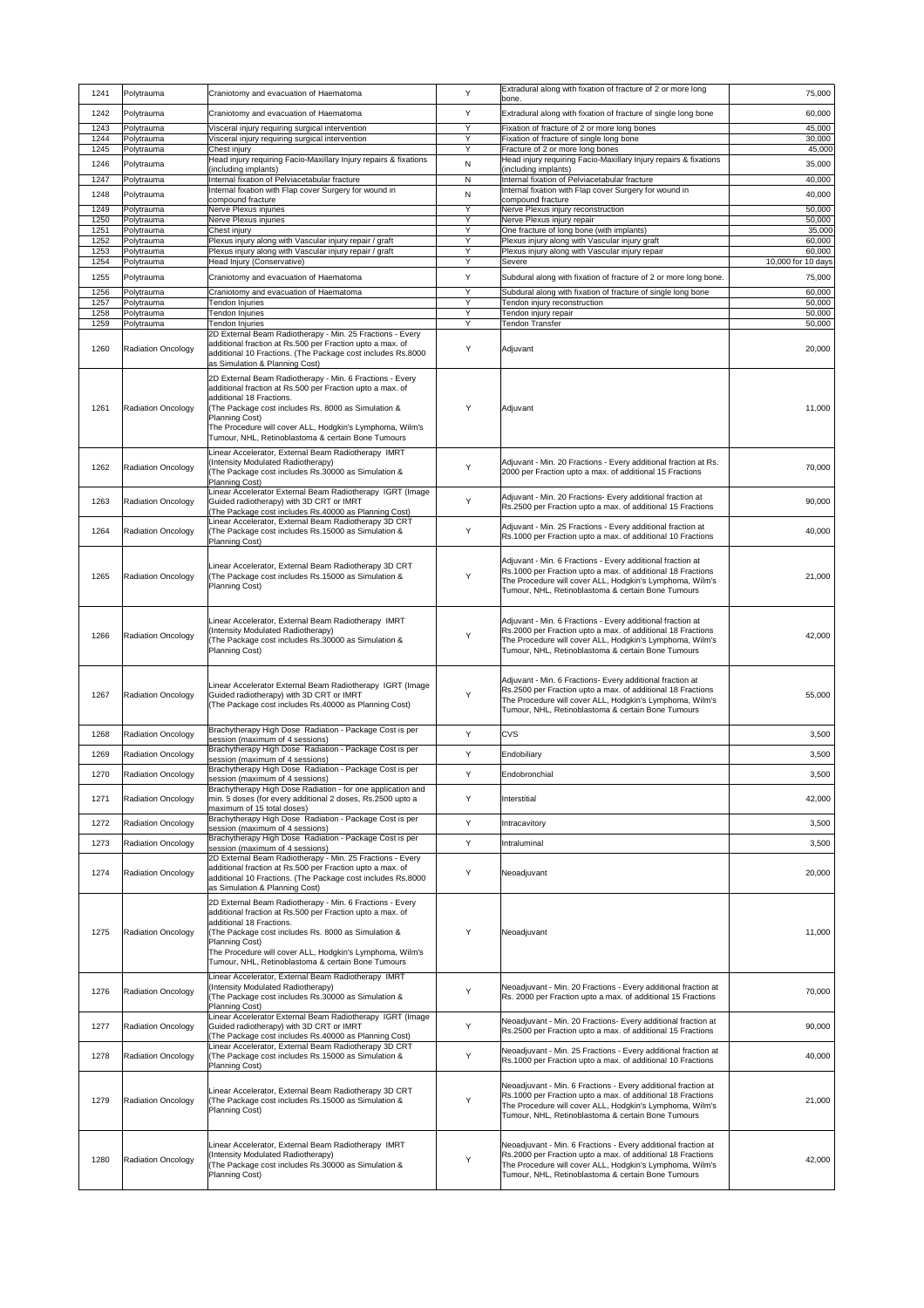| 1281         | <b>Radiation Oncology</b>                            | Linear Accelerator External Beam Radiotherapy IGRT (Image<br>Guided radiotherapy) with 3D CRT or IMRT<br>(The Package cost includes Rs.40000 as Planning Cost)                                                                                                                                                                              | Y         | Neoadjuvant - Min. 6 Fractions- Every additional fraction at<br>Rs.2500 per Fraction upto a max. of additional 18 Fractions<br>The Procedure will cover ALL, Hodgkin's Lymphoma, Wilm's<br>Tumour, NHL, Retinoblastoma & certain Bone Tumours                  | 55,000           |
|--------------|------------------------------------------------------|---------------------------------------------------------------------------------------------------------------------------------------------------------------------------------------------------------------------------------------------------------------------------------------------------------------------------------------------|-----------|----------------------------------------------------------------------------------------------------------------------------------------------------------------------------------------------------------------------------------------------------------------|------------------|
| 1282         | <b>Radiation Oncology</b>                            | 2D External Beam Radiotherapy.<br>The Package can be chosen only once in 6 months per<br>radiated site.                                                                                                                                                                                                                                     | N         | Palliative                                                                                                                                                                                                                                                     | 10,000           |
| 1283         | <b>Radiation Oncology</b>                            | 2D External Beam Radiotherapy - Min. 25 Fractions - Every<br>additional fraction at Rs.500 per Fraction upto a max. of<br>additional 10 Fractions. (The Package cost includes Rs.8000<br>as Simulation & Planning Cost)                                                                                                                     | Y         | Radical                                                                                                                                                                                                                                                        | 20,000           |
| 1284         | <b>Radiation Oncology</b>                            | 2D External Beam Radiotherapy - Min. 6 Fractions - Every<br>additional fraction at Rs.500 per Fraction upto a max. of<br>additional 18 Fractions.<br>The Package cost includes Rs. 8000 as Simulation &<br>Planning Cost)<br>The Procedure will cover ALL, Hodgkin's Lymphoma, Wilm's<br>Tumour, NHL, Retinoblastoma & certain Bone Tumours | Y         | Radical                                                                                                                                                                                                                                                        | 11,000           |
| 1285         | <b>Radiation Oncology</b>                            | Linear Accelerator, External Beam Radiotherapy IMRT<br>(Intensity Modulated Radiotherapy)<br>(The Package cost includes Rs.30000 as Simulation &<br>Planning Cost)                                                                                                                                                                          | Y         | Radical - Min. 20 Fractions - Every additional fraction at Rs.<br>2000 per Fraction upto a max. of additional 15 Fractions                                                                                                                                     | 70,000           |
| 1286         | <b>Radiation Oncology</b>                            | Linear Accelerator External Beam Radiotherapy IGRT (Image<br>Guided radiotherapy) with 3D CRT or IMRT<br>(The Package cost includes Rs.40000 as Planning Cost)                                                                                                                                                                              | Y         | Radical - Min. 20 Fractions- Every additional fraction at<br>Rs.2500 per Fraction upto a max. of additional 15 Fractions                                                                                                                                       | 90,000           |
| 1287         | <b>Radiation Oncology</b>                            | Linear Accelerator, External Beam Radiotherapy 3D CRT<br>The Package cost includes Rs.15000 as Simulation &<br>Planning Cost)                                                                                                                                                                                                               | Y         | Radical - Min. 25 Fractions - Every additional fraction at<br>Rs.1000 per Fraction upto a max. of additional 10 Fractions                                                                                                                                      | 40,000           |
| 1288         | <b>Radiation Oncology</b>                            | Linear Accelerator, External Beam Radiotherapy 3D CRT<br>(The Package cost includes Rs.15000 as Simulation &<br>Planning Cost)                                                                                                                                                                                                              | Y         | Radical - Min. 6 Fractions - Every additional fraction at<br>Rs.1000 per Fraction upto a max. of additional 18 Fractions<br>The Procedure will cover ALL, Hodgkin's Lymphoma, Wilm's<br>Tumour, NHL, Retinoblastoma & certain Bone Tumours                     | 21,000           |
| 1289         | Radiation Oncology                                   | Linear Accelerator, External Beam Radiotherapy IMRT<br>(Intensity Modulated Radiotherapy)<br>(The Package cost includes Rs.30000 as Simulation &<br>Planning Cost)                                                                                                                                                                          | Y         | Radical - Min. 6 Fractions - Every additional fraction at<br>Rs.2000 per Fraction upto a max. of additional 18 Fractions<br>The Procedure will cover ALL, Hodgkin's Lymphoma, Wilm's<br>Tumour, NHL, Retinoblastoma & certain Bone Tumours                     | 42,000           |
| 1290         | Radiation Oncology                                   | Linear Accelerator External Beam Radiotherapy IGRT (Image<br>Guided radiotherapy) with 3D CRT or IMRT<br>(The Package cost includes Rs.40000 as Planning Cost)                                                                                                                                                                              | Y         | Radical - Min. 6 Fractions- Every additional fraction at Rs.2500<br>per Fraction upto a max. of additional 18 Fractions<br>The Procedure will cover ALL, Hodgkin's Lymphoma, Wilm's<br>Tumour, NHL, Retinoblastoma & certain Bone Tumours                      | 55,000           |
| 1291         | Radiation Oncology                                   | Respiratory Gating along with Linear Accelerator planning -<br>Min. 5 Fractions - Every additional fraction at Rs.3500 per<br>Fraction upto a max. of additional 10 Fractions.<br>The Package cost includes Rs.50000 as Simulation &<br>Planning Cost)                                                                                      | N         | Respiratory Gating along with Linear Accelerator planning -<br>Min. 5 Fractions - Every additional fraction at Rs.3500 per<br>Fraction upto a max. of additional 10 Fractions.<br>(The Package cost includes Rs.50000 as Simulation &<br><b>Planning Cost)</b> | 65,000           |
| 1292         | <b>Radiation Oncology</b>                            | SRT / SBRT with IGRT (Stereotacatic radiotherapy) - Min. 4<br>Fractions - Every additional fraction at Rs.11000 per Fraction<br>upto a max. of additional 4 Fractions.<br>The Package cost includes Rs.45000 as Simulation &<br>Planning Cost)                                                                                              | Y         | SBRT with IGRT (Stereotacatic radiotherapy) - Min. 4 Fractions<br>Every additional fraction at Rs.11000 per Fraction upto a<br>max. of additional 4 Fractions.<br>(The Package cost includes Rs.45000 as Simulation &<br><b>Planning Cost)</b>                 | 82,000           |
| 1293         | Radiation Oncology                                   | <b>SRS with IGRT (Stereotacatic radiotherapy)</b><br>SRT / SBRT with IGRT (Stereotacatic radiotherapy) - Min. 4                                                                                                                                                                                                                             | N         | SRS with IGRT (Stereotacatic radiotherapy)<br>SRT with IGRT (Stereotacatic radiotherapy) - Min. 4 Fractions -                                                                                                                                                  | 70,000           |
| 1294         | Radiation Oncology                                   | Fractions - Every additional fraction at Rs.11000 per Fraction<br>upto a max. of additional 4 Fractions.<br>The Package cost includes Rs.45000 as Simulation &<br>Planning Cost)                                                                                                                                                            | Y         | Every additional fraction at Rs.11000 per Fraction upto a max.<br>of additional 4 Fractions.<br>The Package cost includes Rs.45000 as Simulation &<br><b>Planning Cost)</b>                                                                                    | 82,000           |
| 1295         | <b>Radiation Oncology</b>                            | Brachytherapy High Dose Radiation - for one application and<br>min. 5 doses (for every additional 2 doses, Rs.2500 upto a<br>maximum of 15 total doses)                                                                                                                                                                                     | Y         | <b>Surface Mould</b>                                                                                                                                                                                                                                           | 42,000           |
| 1296<br>1297 | Surgical Oncology<br><b>Surgical Oncology</b>        | Surgery for Abdominal wall tumour<br>Surgery for Abdominal wall tumour                                                                                                                                                                                                                                                                      | Y<br>Y    | Abdominal wall tumour resection<br>Abdominal wall tumour resection with reconstruction                                                                                                                                                                         | 25,000<br>39,000 |
| 1298         | Surgical Oncology                                    | Abdominoperineal resection                                                                                                                                                                                                                                                                                                                  | Y         | Abdominoperineal resection - Lap.                                                                                                                                                                                                                              | 39,600           |
| 1299<br>1300 | <b>Surgical Oncology</b><br>Surgical Oncology        | Abdominoperineal resection<br>Pelvic Exenteration                                                                                                                                                                                                                                                                                           | Y<br>Y    | Abdominoperineal resection - Open<br>Anterior - Lap.                                                                                                                                                                                                           | 39,600<br>58,800 |
| 1301         | <b>Surgical Oncology</b>                             | <b>Pelvic Exenteration</b>                                                                                                                                                                                                                                                                                                                  | Y         | Anterior - Open                                                                                                                                                                                                                                                | 58,800           |
| 1302<br>1303 | <b>Surgical Oncology</b><br><b>Surgical Oncology</b> | Axillary dissection<br>Axillary Sampling / Sentinel Node Biopsy                                                                                                                                                                                                                                                                             | N<br>Y    | Axillary dissection<br>Axillary Sampling / Sentinel Node Biopsy                                                                                                                                                                                                | 19,800<br>16,200 |
| 1304         | <b>Surgical Oncology</b>                             | Benign Soft Tissue Tumour - Excision                                                                                                                                                                                                                                                                                                        | N         | Benign Soft Tissue Tumour - Excision                                                                                                                                                                                                                           | 12,000           |
| 1305         | <b>Surgical Oncology</b>                             | <b>Breast conserving surgery</b>                                                                                                                                                                                                                                                                                                            | Y         | Breast conserving surgery (lumpectomy + axillary surgery)                                                                                                                                                                                                      | 22,800           |
| 1306         | Surgical Oncology                                    | <b>Breast conserving surgery</b>                                                                                                                                                                                                                                                                                                            | Y         | Breast conserving surgery with Oncoplasty                                                                                                                                                                                                                      | 24,600           |
| 1307<br>1308 | <b>Surgical Oncology</b><br>Surgical Oncology        | Central airway tumour debulking<br>Chamberlain procedure                                                                                                                                                                                                                                                                                    | N<br>N    | Central airway tumour debulking<br>Chamberlain procedure                                                                                                                                                                                                       | 22,800<br>22,200 |
| 1309         | Surgical Oncology                                    | <b>Channel TURP</b>                                                                                                                                                                                                                                                                                                                         | N         | Channel TURP                                                                                                                                                                                                                                                   | 22,800           |
| 1310<br>1311 | Surgical Oncology<br>Surgical Oncology               | Chemo Port Insertion<br><b>Removal of Chest Wall Tumour</b>                                                                                                                                                                                                                                                                                 | N<br>Y    | <b>Chemo Port Insertion</b><br><b>Chest Wall Tumour Excision</b>                                                                                                                                                                                               | 18,000<br>36,000 |
| 1312         | Surgical Oncology                                    | <b>Endoprosthesis Revision</b>                                                                                                                                                                                                                                                                                                              | Y         | Complete                                                                                                                                                                                                                                                       | 39,000           |
| 1313<br>1314 | <b>Surgical Oncology</b><br>Surgical Oncology        | Composite resection (Oral Cavity)<br>Curopsy / Sclerotherapy                                                                                                                                                                                                                                                                                | N<br>N    | Composite resection (Oral Cavity)<br>Curopsy / Sclerotherapy                                                                                                                                                                                                   | 40,000<br>19,200 |
| 1315         | <b>Surgical Oncology</b>                             | Diagnostic thoracoscopy                                                                                                                                                                                                                                                                                                                     | N         | Diagnostic thoracoscopy                                                                                                                                                                                                                                        | 15,000           |
| 1316<br>1317 | Surgical Oncology<br>Surgical Oncology               | Enucleation of pancreatic neoplasm<br>Excision of undescended testicular mass                                                                                                                                                                                                                                                               | N<br>N    | Enucleation of pancreatic neoplasm<br><b>Excision of undescended testicular mass</b>                                                                                                                                                                           | 39,600<br>24,000 |
| 1318         | <b>Surgical Oncology</b>                             | Exploratory laparotomy f / b diversion stoma / bypass                                                                                                                                                                                                                                                                                       | Y         | Exploratory laparotomy f / b diversion bypass                                                                                                                                                                                                                  | 30,000           |
| 1319<br>1320 | <b>Surgical Oncology</b><br><b>Surgical Oncology</b> | Exploratory laparotomy f / b diversion stoma / bypass<br>Extrapleural pneumonectomy                                                                                                                                                                                                                                                         | Y<br>N    | Exploratory laparotomy f / b diversion stoma<br>Extrapleural pneumonectomy                                                                                                                                                                                     | 30,000<br>66,000 |
| 1321         | Surgical Oncology                                    | Gastric pull-up / Jejunal Graft                                                                                                                                                                                                                                                                                                             | N         | Gastric pull-up / Jejunal Graft                                                                                                                                                                                                                                | 36,000           |
| 1322         | Surgical Oncology                                    | <b>Germ Cell Tumour Excision</b>                                                                                                                                                                                                                                                                                                            | N<br>Y    | <b>Germ Cell Tumour Excision</b>                                                                                                                                                                                                                               | 30,000           |
| 1323<br>1324 | <b>Surgical Oncology</b><br>Surgical Oncology        | Glossectomy<br>Hemipelvectomy - Internal                                                                                                                                                                                                                                                                                                    | N         | Hemiglossectomy<br>Hemipelvectomy - Internal                                                                                                                                                                                                                   | 24,000<br>54,000 |
| 1325         | Surgical Oncology                                    | Intersphincteric resection                                                                                                                                                                                                                                                                                                                  | Y         | Intersphincteric resection - Lap.                                                                                                                                                                                                                              | 40,200           |
| 1326<br>1327 | <b>Surgical Oncology</b><br>Surgical Oncology        | Intersphincteric resection<br>Lung metastectomy                                                                                                                                                                                                                                                                                             | Y<br>Y    | Intersphincteric resection - Open<br>Lung metastectomy - Open                                                                                                                                                                                                  | 40,200<br>30,000 |
| 1328         | Surgical Oncology                                    | Lung metastectomy                                                                                                                                                                                                                                                                                                                           | Y         | Lung metastectomy - VATS                                                                                                                                                                                                                                       | 30,000           |
| 1329<br>1330 | Surgical Oncology<br><b>Surgical Oncology</b>        | Malignant Soft Tissue Tumour - Excision<br>Mediastinal mass excision with lung resection                                                                                                                                                                                                                                                    | N<br>N    | Malignant Soft Tissue Tumour - Excision<br>Mediastinal mass excision with lung resection                                                                                                                                                                       | 24,000<br>60,000 |
| 1331         | <b>Surgical Oncology</b>                             | Mediastinoscopy: Diagnostic/ Staging                                                                                                                                                                                                                                                                                                        | Y         | Mediastinoscopy: Diagnostic                                                                                                                                                                                                                                    | 22,200           |
| 1332<br>1333 | <b>Surgical Oncology</b><br><b>Surgical Oncology</b> | Mediastinoscopy: Diagnostic/ Staging<br>Open / MIS leiomyoma excision                                                                                                                                                                                                                                                                       | Y<br>Y    | Mediastinoscopy: Staging<br>MIS leiomyoma excision                                                                                                                                                                                                             | 22,200<br>42,000 |
| 1334         | Surgical Oncology                                    | Open / MIS transthoracic esophagectomy: 2F / 3F                                                                                                                                                                                                                                                                                             | Y         | MIS transthoracic esophagectomy: 2F / 3F                                                                                                                                                                                                                       | 60,000           |
| 1335<br>1336 | Surgical Oncology<br><b>Surgical Oncology</b>        | Neck dissection - comprehensive<br>Neuroblastoma Excision                                                                                                                                                                                                                                                                                   | N<br>N    | Neck dissection - comprehensive<br>Neuroblastoma Excision                                                                                                                                                                                                      | 16,800<br>60,000 |
| 1337         | Surgical Oncology                                    | Oesophageal / Tracheal stenting                                                                                                                                                                                                                                                                                                             | Y         | Oesophageal stenting                                                                                                                                                                                                                                           | 65,000           |
| 1338         | <b>Surgical Oncology</b>                             | Omentectomy                                                                                                                                                                                                                                                                                                                                 | ${\sf N}$ | Omentectomy                                                                                                                                                                                                                                                    | 21,000           |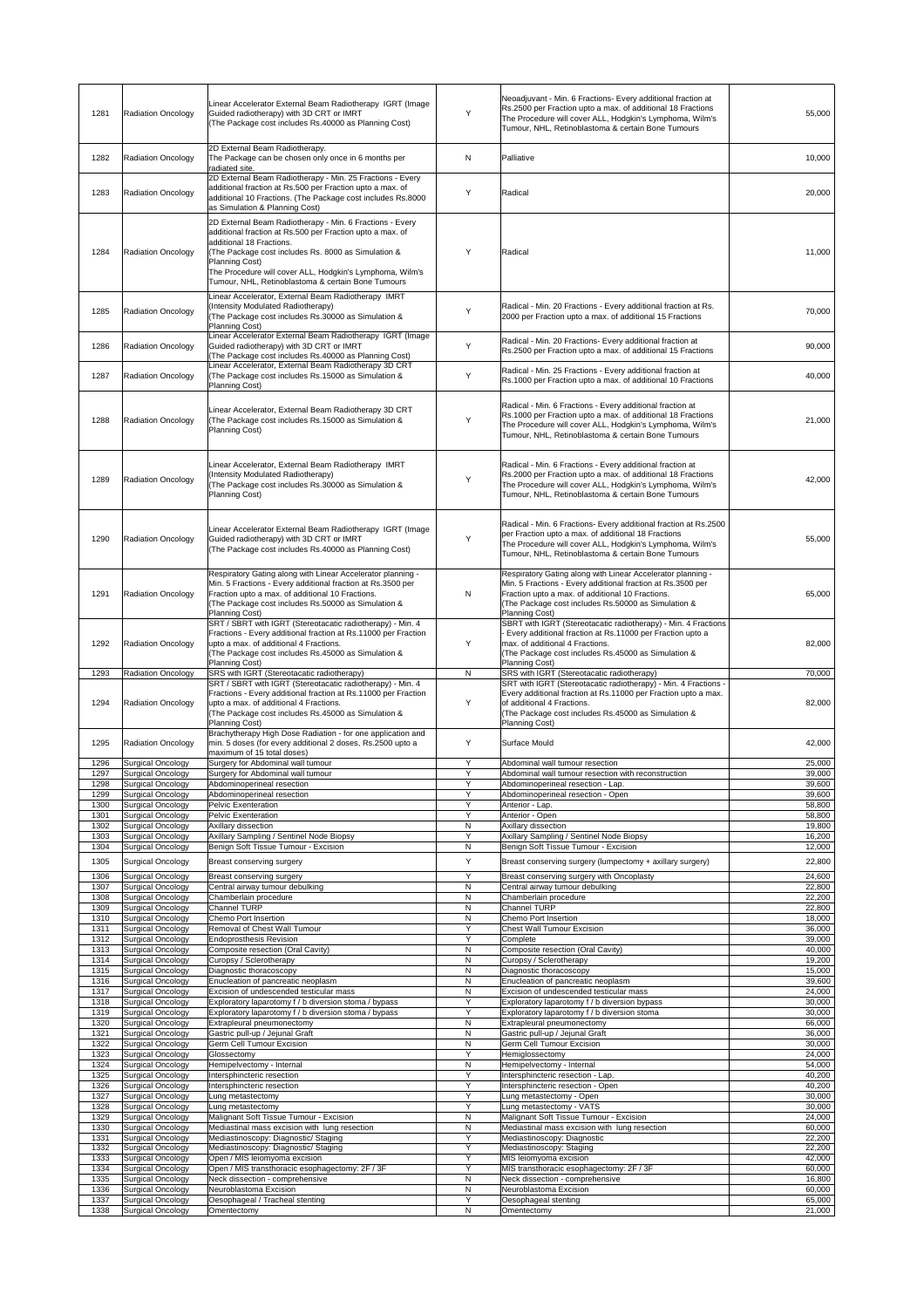| 1339         | Surgical Oncology                                           | Open / MIS leiomyoma excision                                                                                | Y                            | Open leiomyoma excision                                                                                   | 42,000           |
|--------------|-------------------------------------------------------------|--------------------------------------------------------------------------------------------------------------|------------------------------|-----------------------------------------------------------------------------------------------------------|------------------|
| 1340<br>1341 | <b>Surgical Oncology</b><br><b>Surgical Oncology</b>        | Video-assisted / Open mediastinal lymphadenectomy<br>Open / Thoracoscopic segmental resection of lung        | Y<br>Y                       | Open mediastinal lymphadenectomy<br>Open segmental resection of lung                                      | 36,000<br>42,000 |
| 1342         | <b>Surgical Oncology</b>                                    | Open / MIS transthoracic esophagectomy: 2F / 3F                                                              | Y                            | Open transthoracic esophagectomy: 2F / 3F                                                                 | 60,000           |
| 1343         | <b>Surgical Oncology</b>                                    | Open / Thoracoscopic wedge resection lung                                                                    | Y                            | Open wedge resection lung                                                                                 | 36,000           |
| 1344<br>1345 | Surgical Oncology<br><b>Surgical Oncology</b>               | Parapharyngeal Tumour Excision<br><b>Endoprosthesis Revision</b>                                             | $\mathsf{N}$<br>Y            | Parapharyngeal Tumour Excision<br>Partial                                                                 | 31,200<br>24,000 |
| 1346         | <b>Surgical Oncology</b>                                    | Laryngectomy                                                                                                 | Y                            | Partial laryngectomy (voice preserving)                                                                   | 39,000           |
| 1347<br>1348 | <b>Surgical Oncology</b><br><b>Surgical Oncology</b>        | Maxillectomy<br>Pleurectomy Decortication                                                                    | Y<br>$\mathsf{N}$            | <b>Partial Maxillectomy</b><br><b>Pleurectomy Decortication</b>                                           | 27,000<br>39,000 |
| 1349         | <b>Surgical Oncology</b>                                    | Pneumonectomy                                                                                                | $\mathsf{N}$                 | Pneumonectomy                                                                                             | 54,000           |
| 1350         | <b>Surgical Oncology</b>                                    | Procedures Requiring Bypass Techniques                                                                       | $\mathsf{N}$<br>Y            | Procedures Requiring Bypass Techniques                                                                    | 35,000           |
| 1351<br>1352 | <b>Surgical Oncology</b><br><b>Surgical Oncology</b>        | Radical / Revision Cholecystectomy<br>Maxillectomy                                                           | Y                            | <b>Radical Cholecystectomy</b><br><b>Radical Maxillectomy</b>                                             | 39,600<br>33,000 |
| 1353         | <b>Surgical Oncology</b>                                    | Radical Small Bowel Resection                                                                                | Y                            | Radical Small Bowel Resection - Lap                                                                       | 33,000           |
| 1354<br>1355 | <b>Surgical Oncology</b><br><b>Surgical Oncology</b>        | Radical Small Bowel Resection<br>Radical Trachelectomy                                                       | Y<br>$\mathsf{N}$            | Radical Small Bowel Resection - Open<br><b>Radical Trachelectomy</b>                                      | 33,000<br>40,000 |
| 1356         | <b>Surgical Oncology</b>                                    | Radical vaginectomy                                                                                          | ${\sf N}$                    | Radical vaginectomy                                                                                       | 30,000           |
| 1357<br>1358 | <b>Surgical Oncology</b>                                    | Removal of Chest Wall Tumour                                                                                 | Y<br>$\mathsf{N}$            | Removal of chest wall tumour with reconstruction                                                          | 51,000           |
| 1359         | <b>Surgical Oncology</b><br><b>Surgical Oncology</b>        | Resection of nasopharyngeal tumour<br>Radical / Revision Cholecystectomy                                     | Y                            | Resection of nasopharyngeal tumour<br><b>Revision Cholecystectomy</b>                                     | 40,000<br>39,600 |
| 1360         | <b>Surgical Oncology</b>                                    | Rotationplasty                                                                                               | $\mathsf{N}$                 | Rotationplasty                                                                                            | 45,000           |
| 1361<br>1362 | <b>Surgical Oncology</b><br><b>Surgical Oncology</b>        | <b>Sacral Tumour Excision</b><br>Sacral Tumour Excision                                                      | Y<br>Y                       | Sacral Tumour Excision (anterior + posterior approach)<br>Sacral Tumour Excision (posterior approach)     | 60,000<br>54,000 |
| 1363         | <b>Surgical Oncology</b>                                    | Scalp tumour excision with skull bone excision                                                               | $\mathsf{N}$                 | Scalp tumour excision with skull bone excision                                                            | 30,000           |
| 1364<br>1365 | <b>Surgical Oncology</b><br>Surgical Oncology               | Segmentectomy - hepatobiliary system<br>Sleeve resection of lung cancer                                      | $\mathsf{N}$<br>$\mathsf{N}$ | Segmentectomy - hepatobiliary system<br>Sleeve resection of lung cancer                                   | 50,000<br>70,000 |
| 1366         | <b>Surgical Oncology</b>                                    | Open / Thoracoscopic segmental resection of lung                                                             | Y                            | Thoracoscopic segmental resection of lung                                                                 | 42,000           |
| 1367         | <b>Surgical Oncology</b>                                    | Open / Thoracoscopic wedge resection lung                                                                    | Y                            | Thoracoscopic wedge resection lung                                                                        | 36,000           |
| 1368<br>1369 | <b>Surgical Oncology</b><br><b>Surgical Oncology</b>        | Thoracostomy<br>Pelvic Exenteration                                                                          | $\mathsf{N}$<br>Y            | Thoracostomy<br>Total - Lap.                                                                              | 19,800<br>58,800 |
| 1370         | Surgical Oncology                                           | Pelvic Exenteration                                                                                          |                              | Total - Open                                                                                              | 58,800           |
| 1371         | <b>Surgical Oncology</b>                                    | Glossectomy                                                                                                  | $\overline{\mathsf{Y}}$<br>Υ | <b>Total Glossectomy</b>                                                                                  | 30,000           |
| 1372<br>1373 | <b>Surgical Oncology</b><br><b>Surgical Oncology</b>        | Laryngectomy<br>Maxillectomy                                                                                 | Y                            | <b>Total Laryngectomy</b><br><b>Total Maxillectomy</b>                                                    | 36,000<br>30,000 |
| 1374         | <b>Surgical Oncology</b>                                    | <b>Total Pharyngectomy</b>                                                                                   | N                            | <b>Total Pharyngectomy</b>                                                                                | 36,000           |
| 1375<br>1376 | <b>Surgical Oncology</b><br><b>Surgical Oncology</b>        | Tracheal / Carinal resection<br><b>Tracheal resection</b>                                                    | $\mathsf{N}$<br>$\mathsf{N}$ | Tracheal / Carinal resection<br><b>Tracheal resection</b>                                                 | 58,800<br>36,000 |
| 1377         | <b>Surgical Oncology</b>                                    | Tracheal Stenosis (End to end Anastamosis) (Throat)                                                          | $\mathsf{N}$                 | Tracheal Stenosis (End to end Anastamosis) (Throat)                                                       | 36,000           |
| 1378         | Surgical Oncology                                           | Oesophageal / Tracheal stenting                                                                              | Y                            | Tracheal stenting                                                                                         | 65,000           |
| 1379<br>1380 | <b>Surgical Oncology</b><br><b>Surgical Oncology</b>        | Ureteric end to end anastomosis<br>Vertebral Tumour Excision and Reconstruction                              | $\mathsf{N}$<br>N            | Ureteric end to end anastomosis<br>Vertebral Tumour Excision and Reconstruction                           | 24,000<br>54,000 |
| 1381         | <b>Surgical Oncology</b>                                    | Video - assisted / Open mediastinal lymphadenectomy                                                          | Y                            | Video - assisted mediastinal lymphadenectomy                                                              | 36,000           |
|              | Surgical Oncology,                                          |                                                                                                              |                              |                                                                                                           |                  |
| 1382         | CTVS, Plastic &<br>Reconstructive<br>Surgery                | Vascular reconstruction                                                                                      | N                            | Vascular reconstruction                                                                                   | 57,600           |
| 1383         | Surgical Oncology,                                          | Excision of Pinna for Growths / Injuries - Total Amputation &                                                | Y                            | Growth - Basal                                                                                            | 21,600           |
|              | <b>ENT</b><br>Surgical Oncology,                            | <b>Excision of External Auditory Meatus</b><br>Excision of Pinna for Growths / Injuries - Total Amputation & |                              |                                                                                                           |                  |
| 1384         | <b>ENT</b>                                                  | <b>Excision of External Auditory Meatus</b>                                                                  | Y                            | Growth - Squamous                                                                                         | 21,600           |
| 1385         | Surgical Oncology,<br><b>ENT</b>                            | Palatectomy                                                                                                  | Y                            | Hard palate                                                                                               | 20,000           |
| 1386         | Surgical Oncology,                                          | Excision of Pinna for Growths / Injuries - Total Amputation &                                                | Y                            |                                                                                                           |                  |
|              |                                                             |                                                                                                              |                              |                                                                                                           |                  |
|              | <b>ENT</b>                                                  | <b>Excision of External Auditory Meatus</b>                                                                  |                              | <b>Injury</b>                                                                                             | 21,600           |
| 1387         | Surgical Oncology,<br><b>ENT</b>                            | Palatectomy                                                                                                  | Y                            | Soft palate                                                                                               | 20,000           |
| 1388         | Surgical Oncology,<br>Obstetrics &                          | Bilateral salpingoophorectomy                                                                                | Y                            | Bilateral salpingoophorectomy - Lap.                                                                      | 21,000           |
|              | Gynecology<br>Surgical Oncology,                            |                                                                                                              |                              |                                                                                                           |                  |
| 1389         | Obstetrics &<br>Gynecology                                  | Bilateral salpingoophorectomy                                                                                | Y                            | Bilateral salpingoophorectomy - Open                                                                      | 21,000           |
| 1390         | Surgical Oncology,<br>Obstetrics &<br>Gynecology            | Radical Hysterectomy                                                                                         | Y                            | Class I radical hysterectomy + bilateral salpingoophorectomy +<br>BPLND - Lap.                            | 27,000           |
| 1391         | Surgical Oncology,<br>Obstetrics &                          | Radical Hysterectomy                                                                                         | Y                            | Class I radical hysterectomy + bilateral salpingoophorectomy +<br><b>BPLND - Open</b>                     | 27,000           |
| 1392         | Gynecology<br>Surgical Oncology,<br>Obstetrics &            | Radical Hysterectomy                                                                                         | Y                            | Class I radical Hysterectomy +/- bilateral salpingoophorectomy                                            | 27,000           |
|              | Gynecology                                                  |                                                                                                              |                              | Lap.                                                                                                      |                  |
| 1393         | Surgical Oncology,<br><b>Obstetrics &amp;</b><br>Gynecology | Radical Hysterectomy                                                                                         | Y                            | Class I radical Hysterectomy +/- bilateral salpingoophorectomy<br>Open                                    | 27,000           |
| 1394         | Surgical Oncology,<br>Obstetrics &                          | Radical Hysterectomy                                                                                         | Y                            | Class II radical hysterctomy + BPLND                                                                      | 27,000           |
| 1395         | Gynecology<br>Surgical Oncology,<br>Obstetrics &            | Radical Hysterectomy                                                                                         | Y                            | Class III radical hysterctomy + BPLND                                                                     | 27,000           |
|              | Gynecology                                                  |                                                                                                              |                              |                                                                                                           |                  |
| 1396         | Surgical Oncology,<br>Obstetrics &                          | Radical Hysterectomy                                                                                         | Y                            | Hysterectomy + bilateral salpingoophorectomy + omentectomy<br>+ peritonectomy and organ resections        | 34,000           |
| 1397         | Gynecology<br>Surgical Oncology,<br>Obstetrics &            | Vulvectomy + reconstruction procedures                                                                       | N                            | Vulvectomy + reconstruction procedures                                                                    | 36,000           |
|              | Gynecology<br>Surgical Oncology,                            |                                                                                                              |                              |                                                                                                           |                  |
| 1398         | Orthopedics<br>Surgical Oncology,                           | Bone tumors / soft tissue sarcomas: surgery                                                                  | N                            | Bone tumors / soft tissue sarcomas: surgery                                                               | 30,000           |
| 1399         | Pediatric Surgery                                           | Hepatoblastoma Excision                                                                                      | $\mathsf{N}$                 | <b>Hepatoblastoma Excision</b>                                                                            | 52,200           |
| 1400         | Surgical Oncology,                                          | Wilms tumors: surgery                                                                                        | N                            | Wilms tumors: surgery                                                                                     | 33,000           |
| 1401         | <b>Pediatric Surgery</b><br>Surgical Oncology,<br>Plastic & |                                                                                                              | Y                            |                                                                                                           |                  |
|              | Reconstructive                                              | Regional flap                                                                                                |                              | Fasciocutaneous flap                                                                                      | 30,600           |
|              | Surgery<br>Surgical Oncology,<br>Plastic &                  |                                                                                                              |                              |                                                                                                           |                  |
| 1402         | Reconstructive                                              | Microvascular reconstruction (free flaps)                                                                    | $\mathsf{N}$                 | Microvascular reconstruction (free flaps)                                                                 | 45,000           |
|              | Surgery<br>Surgical Oncology,                               |                                                                                                              |                              |                                                                                                           |                  |
| 1403         | Plastic &                                                   | Regional flap                                                                                                | Y                            | Myocutaneous flap                                                                                         | 30,600           |
|              | Reconstructive<br>Surgery                                   |                                                                                                              |                              |                                                                                                           |                  |
| 1404         | Surgical Oncology,                                          | Distal ureterectomy with reimplantation                                                                      | N                            | Distal ureterectomy with reimplantation                                                                   | 30,000           |
|              | Urology<br>Surgical Oncology,                               |                                                                                                              |                              |                                                                                                           |                  |
| 1405<br>1406 | Urology<br>Surgical Oncology,                               | Penile preserving surgery (WLE, Glansectomy, Laser)<br>Radical cystectomy                                    | N<br>Y                       | Penile preserving surgery (WLE, Glansectomy, Laser)<br>Radical cystectomy with continent diversion - Open | 25,000           |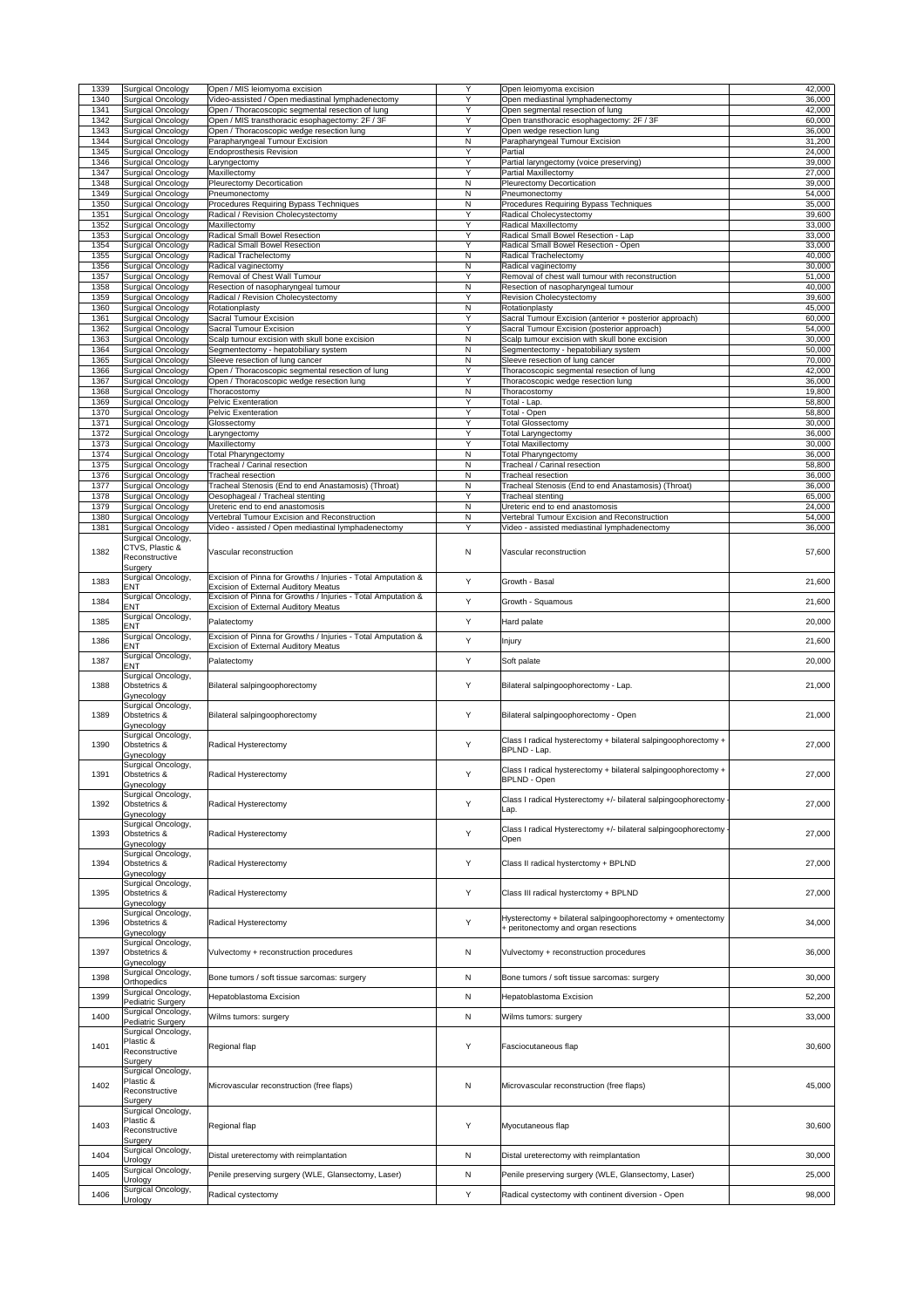| 1407         | Surgical Oncology,<br>Urology       | Radical cystectomy                                                                                      | Y                            | Radical Cystectomy with Ileal Conduit - Lap.                                                            | 88,000           |
|--------------|-------------------------------------|---------------------------------------------------------------------------------------------------------|------------------------------|---------------------------------------------------------------------------------------------------------|------------------|
| 1408         | Surgical Oncology,<br>Urology       | Radical cystectomy                                                                                      | Y                            | Radical Cystectomy with Ileal Conduit - Open                                                            | 88,000           |
| 1409         | Surgical Oncology,                  | Radical cystectomy                                                                                      | Y                            | Radical cystectomy with neobladder - Lap                                                                | 98,000           |
| 1410         | Urology<br>Surgical Oncology,       | Radical cystectomy                                                                                      | Y                            | Radical cystectomy with neobladder - Open                                                               | 98,000           |
| 1411         | Urology<br>Surgical Oncology,       | Radical cystectomy                                                                                      | Y                            | Radical Cystectomy with ureterosigmoidostomy - Lap                                                      | 75,000           |
| 1412         | Urology<br>Surgical Oncology,       | Radical cystectomy                                                                                      | Y                            | Radical Cystectomy with ureterosigmoidostomy - Open                                                     | 75,000           |
| 1413         | Urology<br>Surgical Oncology,       | Radical cystectomy                                                                                      | Y                            | Radical Cystectomy with ureterostomy -Lap.                                                              | 70,000           |
|              | Urology<br>Surgical Oncology,       |                                                                                                         |                              |                                                                                                         |                  |
| 1414         | Urology<br>Surgical Oncology,       | Radical cystectomy                                                                                      | Y                            | Radical Cystectomy with ureterostomy -Open                                                              | 70,000           |
| 1415         | Urology<br>Unspecified Surgical     | Radical Urethrectomy                                                                                    | $\mathsf{N}$                 | Radical Urethrectomy                                                                                    | 30,000           |
| 1416         | Package                             | <b>Unspecified Surgical Package</b>                                                                     | N                            | <b>Unspecified Surgical Package</b>                                                                     | Upto 1 lakh      |
| 1417<br>1418 | Urology<br>Urology                  | <b>Bladder Diverticulectomy</b><br><b>Bladder Neck incision - Endoscopic</b>                            | $\mathsf{N}$<br>N            | <b>Bladder Diverticulectomy - Follow Up</b><br><b>Bladder Neck incision - Endoscopic</b>                | 1,000<br>15,000  |
| 1419<br>1420 | Urology<br>Urology                  | Boari flap for ureteric stricture<br>Boari flap for ureteric stricture                                  | Y<br>Y                       | Boari flap for ureteric stricture - Laparoscopic<br>Boari flap for ureteric stricture - Open            | 30,000<br>30,000 |
| 1421<br>1422 | Urology<br>Urology                  | Deflux for VUR<br><b>DJ Stent Removal</b>                                                               | $\mathsf{N}$<br>$\mathsf{N}$ | Deflux for VUR<br><b>DJ Stent Removal</b>                                                               | 1,200<br>5,000   |
| 1423         | Urology                             | Endopyelotomy                                                                                           | Y                            | Endopyelotomy (antegrade with laser / bugbee)                                                           | 25,000           |
| 1424<br>1425 | Urology<br>Urology                  | Endopyelotomy<br><b>ESWL - Follow Up</b>                                                                | Y<br>$\mathsf{N}$            | Endopyelotomy (retrograde with laser / bugbee)<br><b>ESWL - Follow Up</b>                               | 25,000<br>1,000  |
| 1426         | Urology                             | <b>Excision of Urethral Caruncle</b>                                                                    | $\mathsf{N}$                 | <b>Excision of Urethral Caruncle</b><br>Extracoporeal shock - wave Lithotripsy (ESWL) stone, with or    | 5,000            |
| 1427<br>1428 | Urology<br>Urology                  | Extracoporeal shock - wave Lithotripsy (ESWL)<br>Holmium Laser Prostatectomy                            | N<br>N                       | without stent (one side)<br><b>Holmium Laser Prostatectomy</b>                                          | 18,700<br>40,000 |
| 1429         | Jrology                             | Hypospadiasis Repair - Follow Up                                                                        | $\mathsf{N}$                 | Hypospadiasis Repair - Follow Up<br>Hysterectomy as part of VVF/uterovaginal fistula repair (top-       | 1,000            |
| 1430         | Urology                             | Hysterectomy as part of VVF/uterovaginal fistula repair (top-<br>up)                                    | $\mathsf{N}$                 | up)                                                                                                     | 5,000            |
| 1431<br>1432 | Urology<br>Urology                  | lleal replacement for ureteric stricture<br>Internal Ureterotomy including cystoscopy as an independent | N<br>Y                       | lleal replacement for ureteric stricture<br>Internal Ureterotomy including cystoscopy as an independent | 46,000<br>10,000 |
| 1433         | Urology                             | procedure<br>Lap Ureterolithotomy - Follow Up                                                           | $\mathsf{N}$                 | procedure<br>Lap Ureterolithotomy - Follow Up                                                           | 1,000            |
| 1434<br>1435 | Urology<br>Urology                  | Nephrolithotomy<br>Nephrolithotomy                                                                      | Y<br>Y                       | Nephrolithotomy - Anatrophic<br>Nephrolithotomy - Open                                                  | 30,000<br>30,000 |
| 1436         | Urology                             | Nephrostomy (PCN) - Follow Up                                                                           | N                            | Nephrostomy (PCN) - Follow Up                                                                           | 1,200            |
| 1437<br>1438 | Urology<br>Urology                  | Open Nephrolithotomy - Follow Up<br>Open Pyelolithotomy - Follow Up                                     | $\mathsf{N}$<br>$\mathsf{N}$ | Open Nephrolithotomy - Follow Up<br>Open Pyelolithotomy - Follow Up                                     | 1,000<br>1,200   |
| 1439<br>1440 | Urology<br>Urology                  | Open simple prostatetctomy for BPH<br>Open Ureterolithotomy - Follow Up                                 | $\mathsf{N}$<br>N            | Open simple prostatetctomy for BPH<br>Open Ureterolithotomy - Follow Up                                 | 27,500<br>1,000  |
| 1441<br>1442 | Urology<br>Urology                  | Partial Cystectomy - Follow Up<br>PCNL - Follow Up                                                      | ${\sf N}$<br>$\mathsf{N}$    | Partial Cystectomy - Follow Up<br>PCNL - Follow Up                                                      | 1,000<br>1,200   |
| 1443         | Jrology                             | PCNL (Percutaneous Nephrolithotomy)                                                                     | N                            | PCNL (Percutaneous Nephrolithotomy)                                                                     | 35,000           |
| 1444<br>1445 | Urology<br>Urology                  | Penile prosthesis insertion<br>Perinephric Abscess drainage                                             | $\mathsf{N}$<br>Y            | Penile prosthesis insertion<br>Perinephric Abscess drainage - Open                                      | 32,000<br>14,000 |
| 1446         | Urology                             | Perinephric Abscess drainage<br>Post TURBT - Check Cystoscopy (Per sitting) with cold-cup               | Y                            | Perinephric Abscess drainage -Percutaneous<br>Post TURBT - Check Cystoscopy (Per sitting) with cold-cup | 14,000           |
| 1447<br>1448 | Urology<br>Urology                  | biopsy<br>Priapism                                                                                      | $\mathsf{N}$<br>Y            | biopsy<br>Priapism - Aspiration                                                                         | 10,000<br>15,000 |
| 1449<br>1450 | Urology                             | Priapism<br>Pyeloplasty                                                                                 | Y<br>N                       | Priapism - Shunt<br>Pyeloplasty - Follow Up                                                             | 15,000<br>1,500  |
| 1451         | Urology<br>Urology                  | Radical prostatectomy                                                                                   | Y                            | Radical prostatectomy - Laparoscopic                                                                    | 50,000           |
| 1452<br>1453 | Urology<br>Urology                  | Radical prostatectomy<br>Repair of stress incontinence - Follow Up                                      | Y<br>$\mathsf{N}$            | Radical prostatectomy - Open<br>Repair of stress incontinence - Follow Up                               | 50,000<br>1,000  |
| 1454<br>1455 | Urology<br>Urology                  | Retrograde Intra Renal Surgery (RIRS) - Follow Up<br>Surgery for Priaprism - Follow Up                  | $\mathsf{N}$<br>N            | Retrograde Intra Renal Surgery (RIRS) - Follow Up<br>Surgery for Priaprism - Follow Up                  | 1,200<br>1,000   |
| 1456         | <b>Urology</b>                      | Transrectal Ultrasound guided prostate biopsy (minimum 12<br>core)                                      | N                            | Transrectal Ultrasound guided prostate biopsy (minimum 12<br>core)                                      | 10,000           |
| 1457         | Urology                             | TURP-Transurethral Resection of the Prostate, BPH                                                       | Y                            | TURP - Transurethral Resection of the Prostate, BPH - Bipolar                                           | 27,500           |
| 1458         | Urology                             | TURP-Transurethral Resection of the Prostate, BPH                                                       | Y                            | TURP - Transurethral Resection of the Prostate, BPH -                                                   | 27,500           |
| 1459         | Urology                             | Urachal Cyst excision                                                                                   | Y                            | Monopolar<br>Urachal Cyst excision - Laparoscopic                                                       | 18,500           |
| 1460<br>1461 | <b>Jrology</b>                      | <b>Urachal Cyst excision</b><br>Ureteric sampling including cystoscopy, ureteric                        | Y<br>$\mathsf{N}$            | Urachal Cyst excision - Open<br>Ureteric sampling including cystoscopy, ureteric                        | 18,500<br>11,000 |
|              | Urology                             | catheterization, retrograde pyelogram<br>Ureterocele incision including cystoscopy, ureteric            |                              | catheterization, retrograde pyelogram<br>Ureterocele incision including cystoscopy, ureteric            |                  |
| 1462         | Urology                             | catheterization, retrograde pyelogram                                                                   | N                            | catheterization, retrograde pyelogram                                                                   | 15,000           |
| 1463         | Urology                             | <b>Ureterolysis</b>                                                                                     | Y                            | Ureterolysis - Laparoscopic<br>For retroperitoneal fibrosis (with or without omental wrapping)          | 28,000           |
|              |                                     |                                                                                                         |                              | Ureterolysis - Open                                                                                     |                  |
| 1464         | Urology                             | <b>Ureterolysis</b>                                                                                     | Y                            | For retroperitoneal fibrosis (with or without omental wrapping)                                         | 28,000           |
| 1465         | Urology                             | Ureteroscopy + Stone removal with lithotripsy                                                           | Y                            | Ureteroscopy + Stone removal with lithotripsy - Lower Ureter                                            | 28,000           |
| 1466         | Urology                             | Ureteroscopy + Stone removal with lithotripsy                                                           | Y                            | Ureteroscopy + Stone removal with lithotripsy - Upper Ureter                                            | 28,000           |
| 1467<br>1468 | Urology<br>Urology                  | Urethroplasty Follow Up<br>Urethrovaginal fistula repair                                                | N<br>$\mathsf{N}$            | Urethroplasty Follow Up<br>Urethrovaginal fistula repair                                                | 1,000<br>30,000  |
| 1469<br>1470 | Urology                             | URSL/ URSL - Laser - Follow Up<br>Varicocele                                                            | N<br>$\mathsf{N}$            | URSL/ URSL - Laser - Follow Up<br>Varicocele                                                            | 1,000<br>10,000  |
| 1471         | Urology<br>Urology                  | <b>VVF Repair</b>                                                                                       | N                            | VVF Repair - Follow Up                                                                                  | 1,500            |
| 1472         | Urology & Pediatric<br>Surgery      | Adrenalectomy                                                                                           | Y                            | Adrenalectomy - Laparoscopic                                                                            | 27,500           |
| 1473         | Urology & Pediatric<br>Surgery      | Adrenalectomy                                                                                           | Y                            | Adrenalectomy - Open                                                                                    | 27,500           |
| 1474         | Urology, Obstetrics &<br>Gynecology | Uretero-vaginal / Uterine fistula repair                                                                | Y                            | Uretero - Uterine fistula repair - Laparoscopic                                                         | 25,000           |
| 1475         | Gynecology                          | Urology, Obstetrics & Uretero-vaginal / Uterine fistula repair                                          | Y.                           | Uretero - Uterine fistula repair - Open                                                                 | 25,000           |
| 1476         | Urology, Obstetrics &<br>Gynecology | Uretero-vaginal / Uterine fistula repair                                                                | Y                            | Uretero - vaginal fistula repair - Laparoscopic                                                         | 25,000           |
| 1477         | Urology, Obstetrics &               | Uretero-vaginal / Uterine fistula repair                                                                | Y                            | Uretero - vaginal fistula repair - Open                                                                 | 25,000           |
| 1478         | Gynecology<br>Urology, Medical      | Intravesical BCG/Mitomycin                                                                              | Y                            | Intravesical BCG/Mitomycin - 12 maintenance (weekly for 12                                              | 30,000           |
| 1479         | Oncology<br>Urology, Medical        | Intravesical BCG/Mitomycin                                                                              | Y                            | doses)<br>Intravesical BCG/Mitomycin - 6 induction cycles (weekly for 6                                 | 15,000           |
| 1480         | Oncology<br>Urology, Pediatric      | Acute management of upper urinary tract trauma -                                                        | N                            | weeks)<br>Acute management of upper urinary tract trauma -                                              | 2,000/DAY        |
|              | Surgery<br>Urology, Pediatric       | conservative                                                                                            |                              | conservative                                                                                            |                  |
| 1481         | Surgery<br>Urology, Pediatric       | Augmentation cystoplasty                                                                                | Y                            | Augmentation cystoplasty - Laparoscopic                                                                 | 30,000           |
| 1482         | Surgery                             | Augmentation cystoplasty                                                                                | Y                            | Augmentation cystoplasty - Open                                                                         | 30,000           |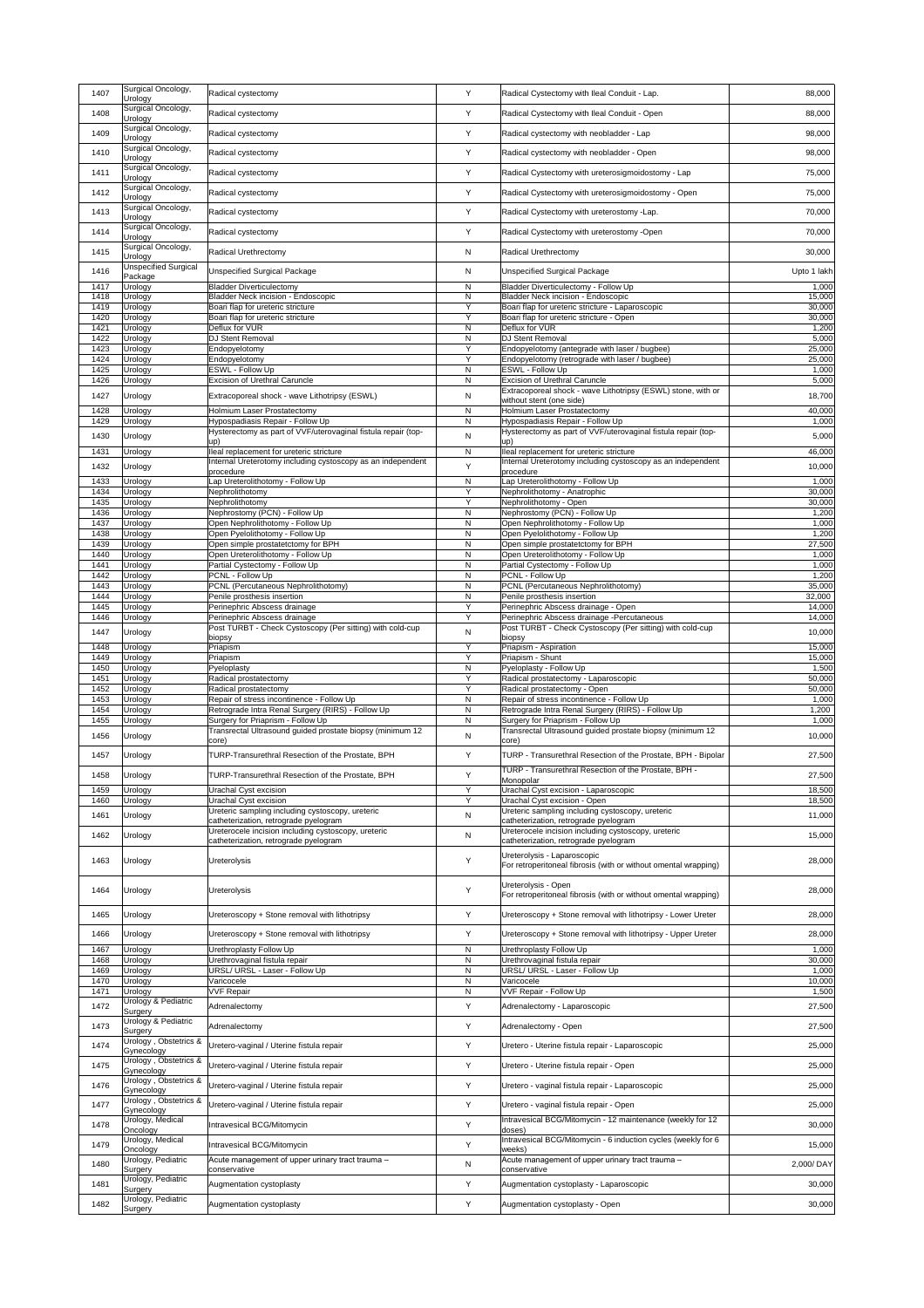| 1483 | Urology, Pediatric<br>Surgery                                         | Bladder injury repair (with or without urethral injury)                                                               | N            | Bladder injury repair (with or without urethral injury)                                                               | 23,000    |
|------|-----------------------------------------------------------------------|-----------------------------------------------------------------------------------------------------------------------|--------------|-----------------------------------------------------------------------------------------------------------------------|-----------|
| 1484 | Urology, Pediatric                                                    | Bladder injury repair with colostomy (with or without urethral                                                        | $\mathsf{N}$ | Bladder injury repair with colostomy (with or without urethral                                                        | 27,500    |
| 1485 | Surgery<br>Urology, Pediatric                                         | injury)<br>Cystolithotomy - Open, including cystoscopy                                                                | N            | injury)<br>Cystolithotomy - Open, including cystoscopy                                                                | 18,500    |
| 1486 | Surgery<br>Urology, Pediatric                                         | Cystolithotripsy / Urethral Stone endoscopic, including                                                               | Y            | Cystolithotripsy endoscopic, including cystoscopy                                                                     | 18,500    |
| 1487 | Surgery<br>Urology, Pediatric                                         | cystoscopy                                                                                                            |              |                                                                                                                       |           |
|      | Surgery<br>Urology, Pediatric                                         | Diagnostic Cystoscopy<br>DJ stenting including cystoscopy, ureteric catheterization,                                  | N            | Diagnostic Cystoscopy<br>DJ stenting including cystoscopy, ureteric catheterization,                                  | 6,500     |
| 1488 | Surgery<br>Urology, Pediatric                                         | retrograde pyelogram                                                                                                  | $\mathsf{N}$ | retrograde pyelogram                                                                                                  | 10,000    |
| 1489 | Surgery                                                               | Emergency management of Acute retention of Urine                                                                      | N            | Emergency management of Acute retention of Urine                                                                      | 2,000/DAY |
| 1490 | Urology, Pediatric<br>Surgery                                         | <b>Emergency management of Hematuria</b>                                                                              | N            | <b>Emergency management of Hematuria</b>                                                                              | 2,000/DAY |
| 1491 | Urology, Pediatric<br>Surgery                                         | Emergency management of Ureteric stone - Package for<br>evaluation / investigation (ultrasound + culture) for 3 weeks | N            | Emergency management of Ureteric stone - Package for<br>evaluation / investigation (ultrasound + culture) for 3 weeks | 3,500     |
| 1492 | Urology, Pediatric                                                    | (medicines)<br>Extrophy Bladder repair including osteotomy if needed +                                                | N            | (medicines)<br>Extrophy Bladder repair including osteotomy if needed +                                                | 65,000    |
| 1493 | Surgery<br>Urology, Pediatric                                         | epispadias repair + ureteric reimplant<br>Meatotomy/ Meatoplasty                                                      | Y            | epispadias repair + ureteric reimplant<br>Meatoplasty                                                                 | 3,500     |
| 1494 | Surgery<br>Urology, Pediatric                                         | Meatotomy/ Meatoplasty                                                                                                | Y            | Meatotomy                                                                                                             | 3,500     |
|      | Surgery<br>Urology, Pediatric                                         | Neurogenic bladder - Package for evaluation / investigation                                                           |              | Neurogenic bladder - Package for evaluation / investigation                                                           |           |
| 1495 | Surgery                                                               | (catheter + ultrasound + culture + RGU/ MCU) for 1 month<br>(medicines - antibiotics)                                 | N            | (catheter + ultrasound + culture + RGU/ MCU) for 1 month<br>(medicines - antibiotics)                                 | 14,300    |
| 1496 | Urology, Pediatric<br>Surgery                                         | Open bladder diverticulectomy with / without ureteric re-<br>implantation                                             | N            | Open bladder diverticulectomy with / without ureteric re-<br>implantation                                             | 25,000    |
| 1497 | Urology, Pediatric<br>Surgery                                         | Orchiopexy                                                                                                            | Y            | Orchiopexy with laparoscopy                                                                                           | 30,000    |
| 1498 | Urology, Pediatric<br>Surgery                                         | Orchiopexy                                                                                                            | Y            | Orchiopexy without laparoscopy                                                                                        | 15,000    |
| 1499 | Urology, Pediatric                                                    | Perineal Urethrostomy without closure                                                                                 | N            | Perineal Urethrostomy without closure                                                                                 | 20,000    |
| 1500 | Surgery<br>Urology, Pediatric                                         | Post. Urethral Valve fulguration                                                                                      | N            | Post. Urethral Valve fulguration                                                                                      | 14,000    |
| 1501 | Surgery<br>Urology, Pediatric                                         | Pyelolithotomy                                                                                                        | Y            | Pyelolithotomy - Laparoscopic                                                                                         | 28,000    |
| 1502 | Surgery<br>Urology, Pediatric                                         | Pyelolithotomy                                                                                                        | Υ            | Pyelolithotomy - Open                                                                                                 | 28,000    |
|      | Surgery<br>Urology, Pediatric                                         |                                                                                                                       |              |                                                                                                                       |           |
| 1503 | Surgery<br>Urology, Pediatric                                         | Pyeloplasty / Pyeloureterostomy / Pyelopyelostomy                                                                     | Y            | Pyeloplasty - Laparoscopic                                                                                            | 27,500    |
| 1504 | Surgery                                                               | Pyeloplasty / Pyeloureterostomy / Pyelopyelostomy                                                                     | Υ            | Pyeloplasty - Open                                                                                                    | 27,500    |
| 1505 | Urology, Pediatric<br>Surgery                                         | Pyeloplasty / Pyeloureterostomy / Pyelopyelostomy                                                                     | Y            | Pyelopyelostomy - Laparoscopic                                                                                        | 27,500    |
| 1506 | Urology, Pediatric<br>Surgery                                         | Pyeloplasty / Pyeloureterostomy / Pyelopyelostomy                                                                     | Υ            | Pyelopyelostomy - Open                                                                                                | 27,500    |
| 1507 | Urology, Pediatric<br>Surgery                                         | Pyeloplasty / Pyeloureterostomy / Pyelopyelostomy                                                                     | Y            | Pyeloureterostomy - Laparoscopic                                                                                      | 27,500    |
| 1508 | Urology, Pediatric<br>Surgery                                         | Pyeloplasty / Pyeloureterostomy / Pyelopyelostomy                                                                     | Y            | Pyeloureterostomy - Open                                                                                              | 27,500    |
| 1509 | Urology, Pediatric<br>Surgery                                         | Renal Cyst deroofing or Marsupialization                                                                              | Y            | Renal Cyst deroofing or marsupialization - Laparoscopic                                                               | 25,000    |
| 1510 | Urology, Pediatric<br>Surgery                                         | Renal Cyst deroofing or Marsupialization                                                                              | Y            | Renal Cyst deroofing or marsupialization -Open                                                                        | 25,000    |
| 1511 | Urology, Pediatric                                                    | Suprapubic Drainage - Closed / Trocar                                                                                 | N            | Suprapubic Drainage - Closed / Trocar                                                                                 | 5,000     |
| 1512 | Surgery<br>Urology, Pediatric                                         | Ureteric reimplantation                                                                                               | Y            | Ureteric reimplantation - Laparoscopic                                                                                | 23,000    |
| 1513 | Surgery<br>Urology, Pediatric                                         | Ureteric reimplantation                                                                                               | Y            | Ureteric reimplantation - Open                                                                                        | 23,000    |
|      | Surgery<br>Urology, Pediatric                                         |                                                                                                                       |              |                                                                                                                       |           |
| 1514 | Surgery<br>Urology, Pediatric                                         | Uretero-ureterostomy                                                                                                  | Y            | Uretero - ureterostomy - Laparoscopic                                                                                 | 25,000    |
| 1515 | Surgery<br>Urology, Pediatric                                         | Uretero-ureterostomy                                                                                                  | Y            | Uretero - ureterostomy - Open                                                                                         | 25,000    |
| 1516 | Surgery                                                               | Ureterocalycostomy                                                                                                    | Y            | Ureterocalycostomy - Laparoscopic                                                                                     | 25,000    |
| 1517 | Urology, Pediatric<br>Surgery                                         | Ureterocalycostomy                                                                                                    | Y            | Ureterocalycostomy - Open                                                                                             | 25,000    |
| 1518 | Urology, Pediatric<br>Surgery                                         | Ureterolithotomy                                                                                                      | Y            | Ureterolithotomy - Laparoscopic                                                                                       | 20,000    |
| 1519 | Urology, Pediatric<br>Surgery                                         | Ureterolithotomy                                                                                                      | Y            | Ureterolithotomy - Open                                                                                               | 20,000    |
| 1520 | Urology, Pediatric<br>Surgery                                         | Ureterostomy                                                                                                          | N            | Ureterostomy (Cutaneous)                                                                                              | 20,000    |
| 1521 | Urology, Pediatric<br>Surgery                                         | <b>Urethral Dilatation</b>                                                                                            | Y            | Urethral Dilatation - Endocopic as an independent procedure                                                           | 5,000     |
| 1522 | Urology, Pediatric<br>Surgery                                         | <b>Urethral Dilatation</b>                                                                                            | Y            | Urethral Dilatation - Non endocopic as an independent<br>procedure                                                    | 2,000     |
| 1523 | Urology, Pediatric<br>Surgery                                         | Cystolithotripsy / Urethral Stone endoscopic, including                                                               | Y            | Urethral Stone removal endoscopic, including cystoscopy                                                               | 18,500    |
| 1524 | Urology, Pediatric                                                    | cystoscopy<br>Urethroplasty                                                                                           | Y            | Urethroplasty - End to end                                                                                            | 28,000    |
| 1525 | Surgery<br>Urology, Pediatric                                         | Urethroplasty                                                                                                         | Y            | Urethroplasty - Substitution - single stage                                                                           | 28,000    |
| 1526 | Surgery<br>Urology, Pediatric                                         | Urethroplasty                                                                                                         | Y            | Urethroplasty - Substitution - two stage                                                                              | 41,500    |
| 1527 | Surgery<br>Urology, Pediatric                                         | Urethroplasty                                                                                                         | Y            | Urethroplasty - Transpubic                                                                                            | 32,000    |
|      | Surgery<br>Urology, Pediatric                                         |                                                                                                                       |              |                                                                                                                       |           |
| 1528 | Surgery<br>Urology, Pediatric                                         | Urethrorectal fistula repair                                                                                          | $\mathsf{N}$ | Urethrorectal fistula repair                                                                                          | 40,000    |
| 1529 | Surgery                                                               | Y V Plasty of Bladder Neck / Bladder Neck Reconstruction                                                              | N            | Y V Plasty of Bladder Neck / Bladder Neck Reconstruction                                                              | 23,000    |
| 1530 | Urology, Pediatric<br>Radiology                                       | Surgery, Interventional Nephrostomy-percutaneous ultrasound guided                                                    | N            | Nephrostomy - percutaneous ultrasound guided                                                                          | 14,000    |
| 1531 | Urology, Pediatric<br>Surgery, Plastic &<br>Reconstructive<br>Surgery | Hypospadias repair                                                                                                    | Y            | Hypospadias repair - Single stage                                                                                     | 28,000    |
| 1532 | Urology, Pediatric<br>Surgery, Plastic &<br>Reconstructive<br>Surgery | Hypospadias repair                                                                                                    | Y            | Hypospadias repair - Two or more stage (Final Stage)                                                                  | 30,000    |
| 1533 | Urology, Pediatric<br>Surgery, Plastic &<br>Reconstructive<br>Surgery | Hypospadias repair                                                                                                    | Y            | Hypospadias repair - Two or more stage (First Stage)                                                                  | 12,000    |